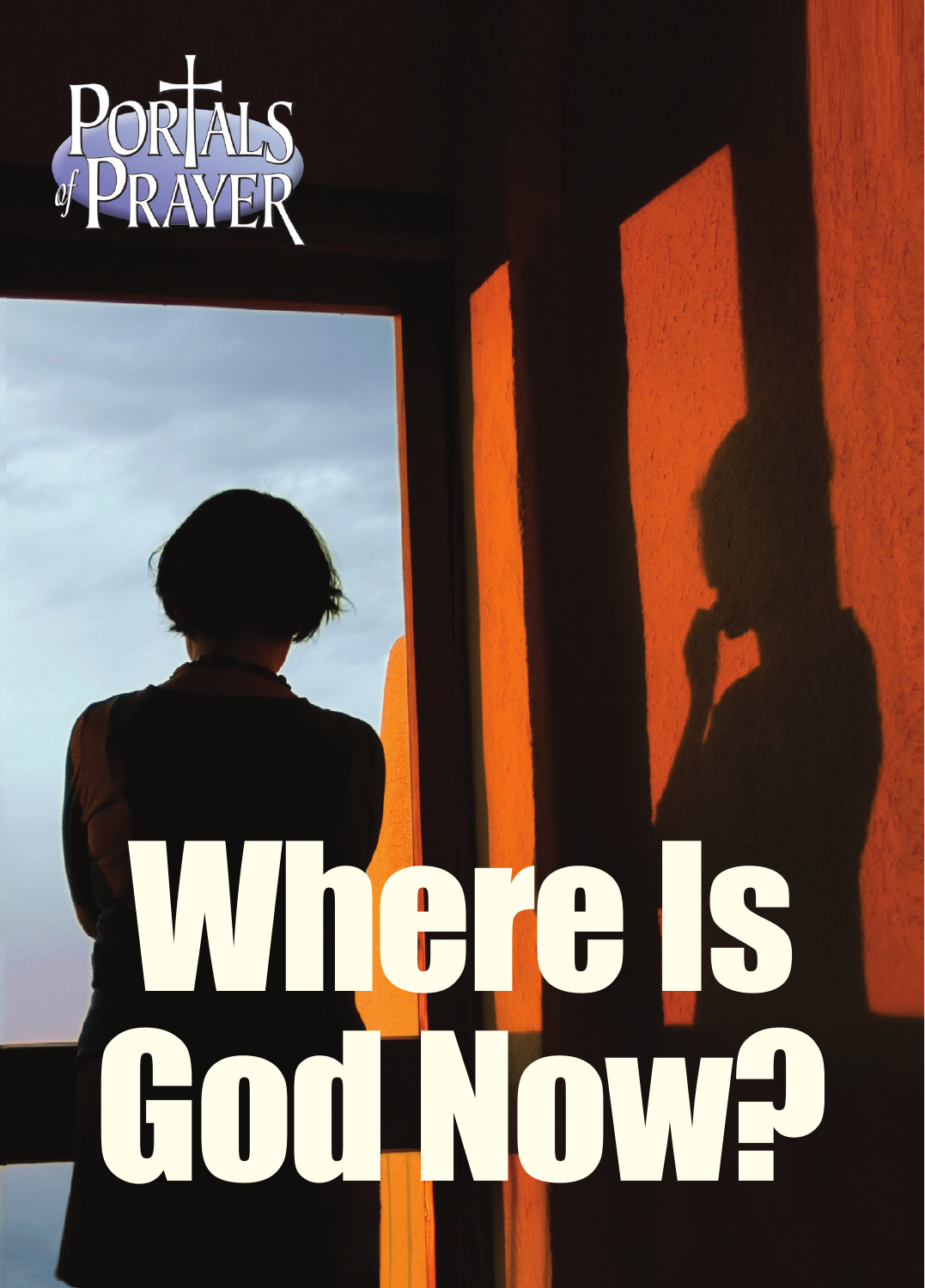

## Where Is God Now? Sixty Devotions

*by*

Paul Gregory Alms, Catawba, North Carolina

Carol Geisler, St. Louis, Missouri

Aaron A. Koch, Greenfield, Wisconsin

Walter Snyder, Emma, Missouri

Edited by Rev. Eric C. Forss, MA, MDiv

Copyright © 2006 Concordia Publishing House 3558 S. Jefferson Ave., St. Louis, MO 63118-3968 1-800-325-3040 • www.cph.org • portals@cph.org

All rights reserved. No part of this publication may be reproduced, stored in a retrieval system, or transmitted, in any form or by any means, electronic, mechanical, photocopying, recording, or otherwise, without prior written permission of Concordia Publishing House.

Manufactured in the United States of America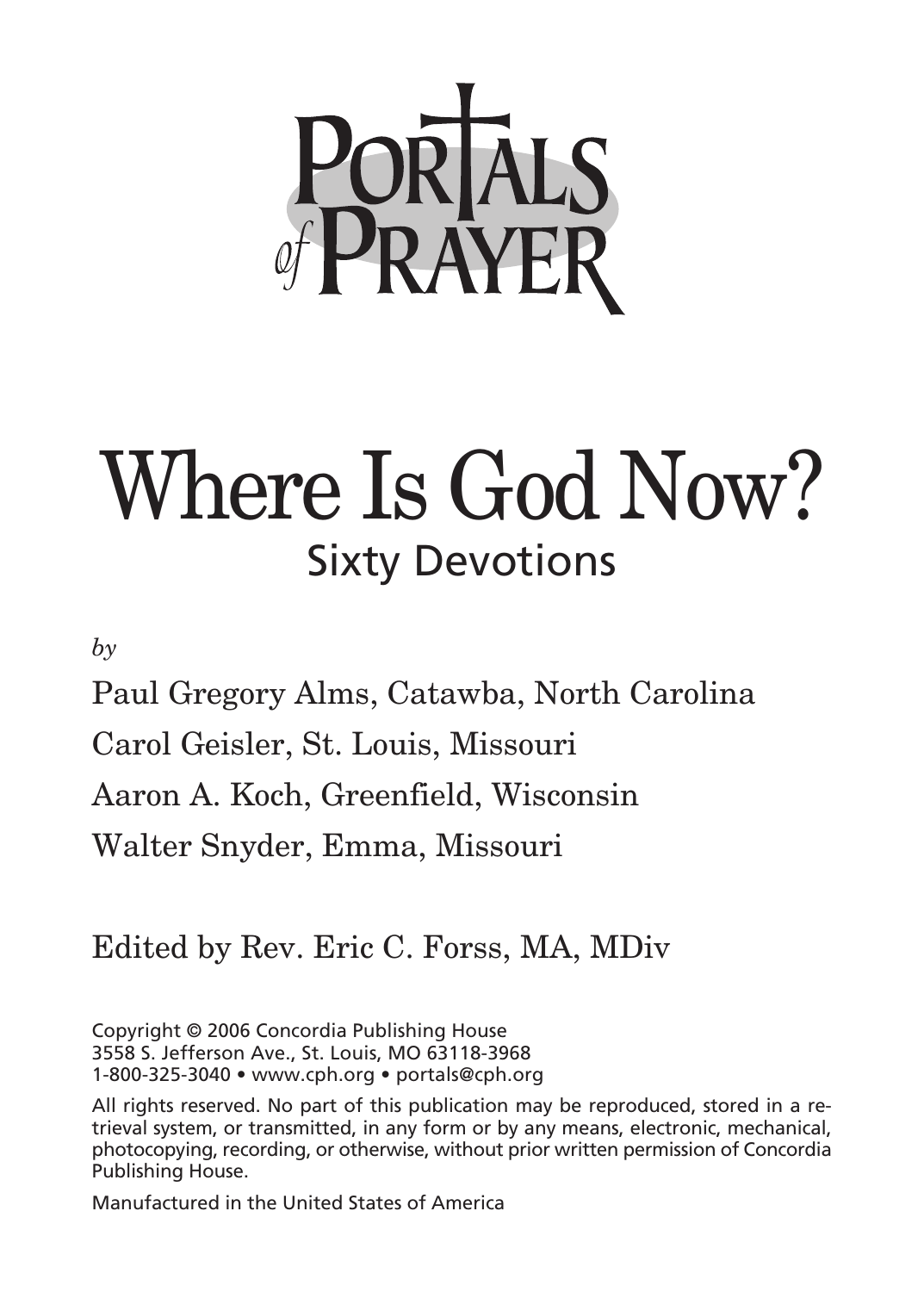#### Meet the Authors

**Gregory Alms** is pastor of Redeemer Lutheran Church in Catawba, North Carolina. He studied at Concordia Theological Seminary in Fort Wayne, Indiana, earning an MDiv and an STM. He has taught at the Fort Wayne seminary as well as at Lutheran Theological Seminary in Novosibirsk, Russia. He is blessed with a wife, Suzanne, and four daughters.

**Carol Geisler** is a Reformation studies PhD student at Concordia Seminary, St. Louis. Before moving to St. Louis, she served as teacher and principal at Ascension Lutheran School, Torrance, California. Carol graduated from Concordia Teachers College, Seward, Nebraska, and Concordia University, Irvine, California. She enjoys reading, drawing, and taking her dog for long walks.

**Aaron A. Koch** is pastor of Mount Zion Lutheran Church in Greenfield, Wisconsin. He is a graduate of Concordia Seminary, St. Louis. He has had several sermons and sermon studies published in *Concordia Pulpit Resources* and is the sermons editor for *Gottesdienst*, a quarterly journal of the Evangelical–Lutheran Liturgy. He enjoys gardening and travel. He and his wife, Laura, have four children.

**Walter P. Snyder** pastors Holy Cross Lutheran Church in Emma, Missouri. Married to Stephanie and with two daughters, he enjoys family time and reads voraciously. A graduate of Concordia Seminary, St. Louis, he writes "Ask the Pastor," a newspaper and Internet column, cowrote with his father a catechetical book, composes sermon studies, and writes hymns. He enjoys preaching, teaching, and classical music.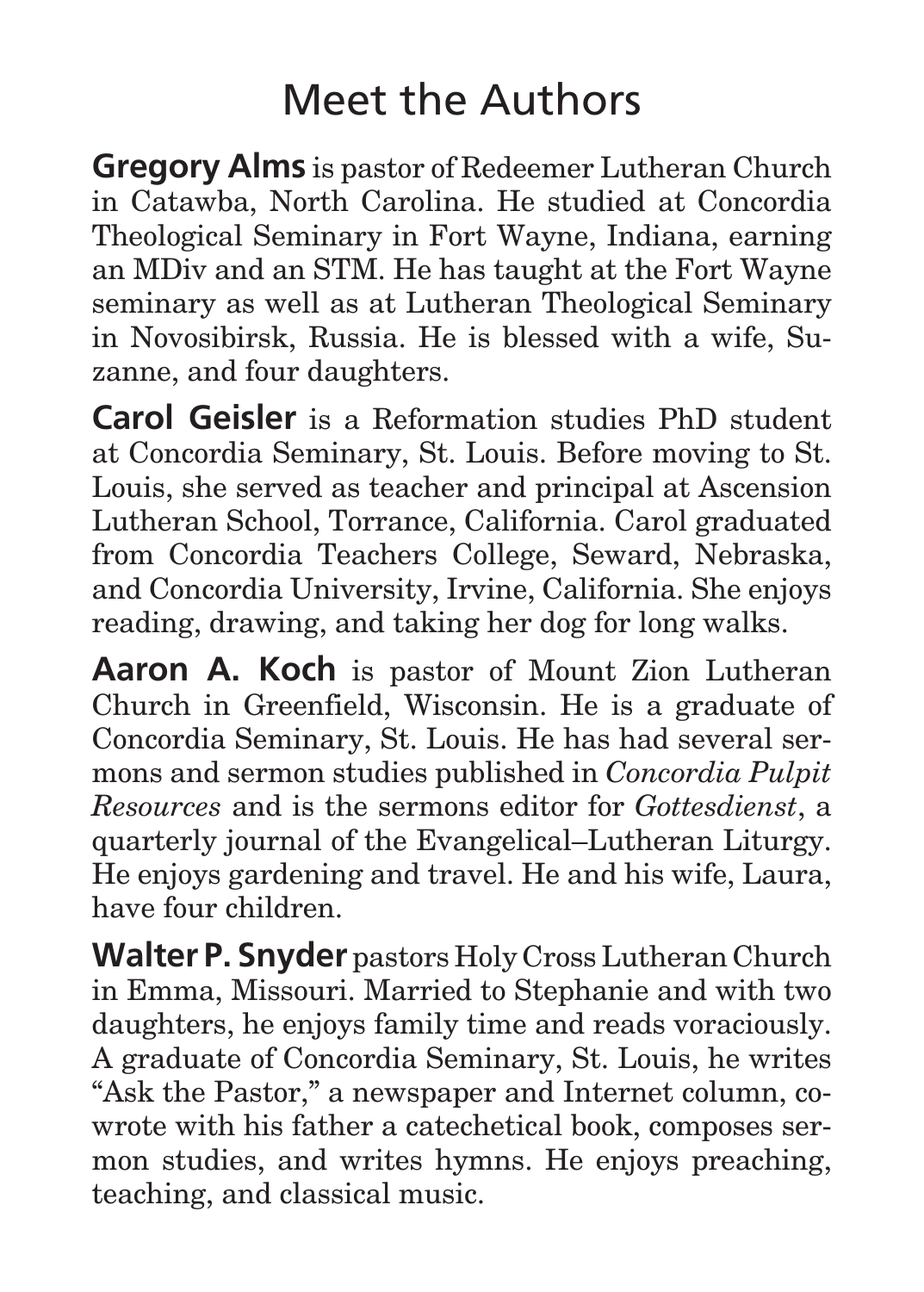## Table of Contents

| <b>Martin Luther's</b><br>Morning and Evening Prayers  5 |
|----------------------------------------------------------|
|                                                          |
|                                                          |
|                                                          |
|                                                          |
| Preparing for a Disaster  117                            |
|                                                          |
|                                                          |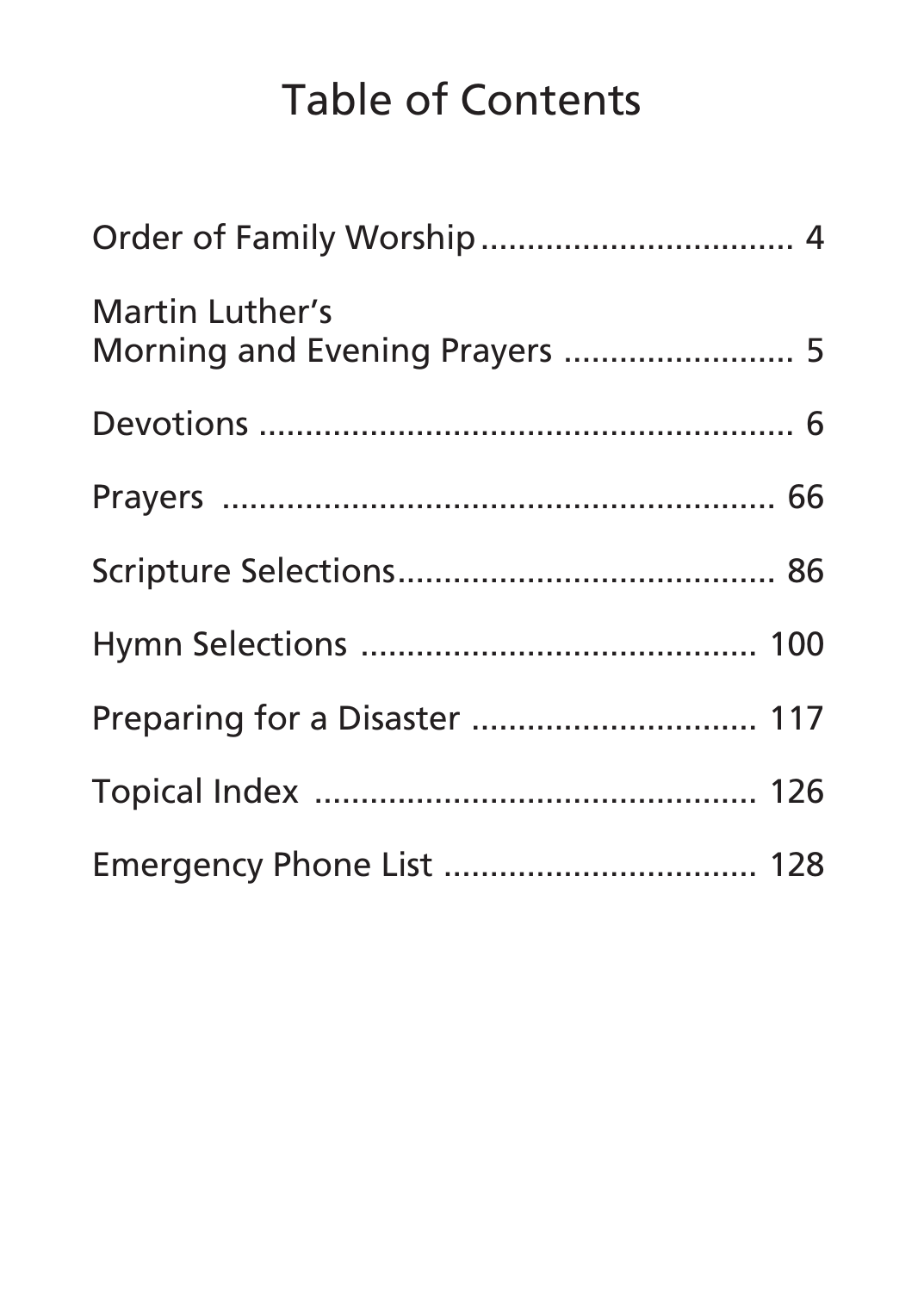## Order of Family Worship

Leader: In the name of the Father and of the Son and of the Holy Spirit.

All: Amen.

SILENT PRAYER

Leader: The Lord be with you.

All: And also with you.

A PSALM may be read by the leader or by the family in response.

All: Glory be to the Father and to the Son and to the Holy Spirit, as it was in the beginning, is now, and ever shall be, world without end. Amen.

THE SCRIPTURE READING

THE PRAYER

THE LORD'S PRAYER

Leader: Let us bless the Lord.

All: Thanks be to God.

Leader: The almighty and merciful God, the Father, the Son, and the Holy Spirit, bless us and keep us.

All: Amen.

#### **Please Note**

- Scripture quotations, other than literal translations or other translations that are indicated, are from The Holy Bible, English Standard Version®, copyright © 2001 by Crossway Bibles, a publishing ministry of Good News Publishers, Wheaton, Illinois. Used by permission. All rights reserved.
- Scripture quotations marked NKJV are from the Holy Bible, New King James Version, copyright © 1979, 1980, 1982 by Thomas Nelson, Inc. Used by permission. All rights reserved.
- Hymn quotations marked *LSB* are from *Lutheran Service Book*, copyright © 2006 Concordia Publishing House. All rights reserved.
- Hymn quotations marked *LW* are from *Lutheran Worship*, copyright © 1982 Concordia Publishing House. All rights reserved.
- Hymn quotations marked *TLH* are from *The Lutheran Hymnal*, copyright © 1941 Concordia Publishing House.
- Hymns 95, 344, and 423 from *Lutheran Worship* are copyright © 1982 Concordia Publishing House. All rights reserved.
- Catechism quotations are from *Luther's Small Catechism with Explanation*, copyright © 1986, 1991 Concordia Publishing House.
- The St. Augustine quote in devotion 18 is from *Confessions and Enchiridion*, trans. Albert C. Outler (Philadelphia: Westminster Press, 1955), p. 11; public domain.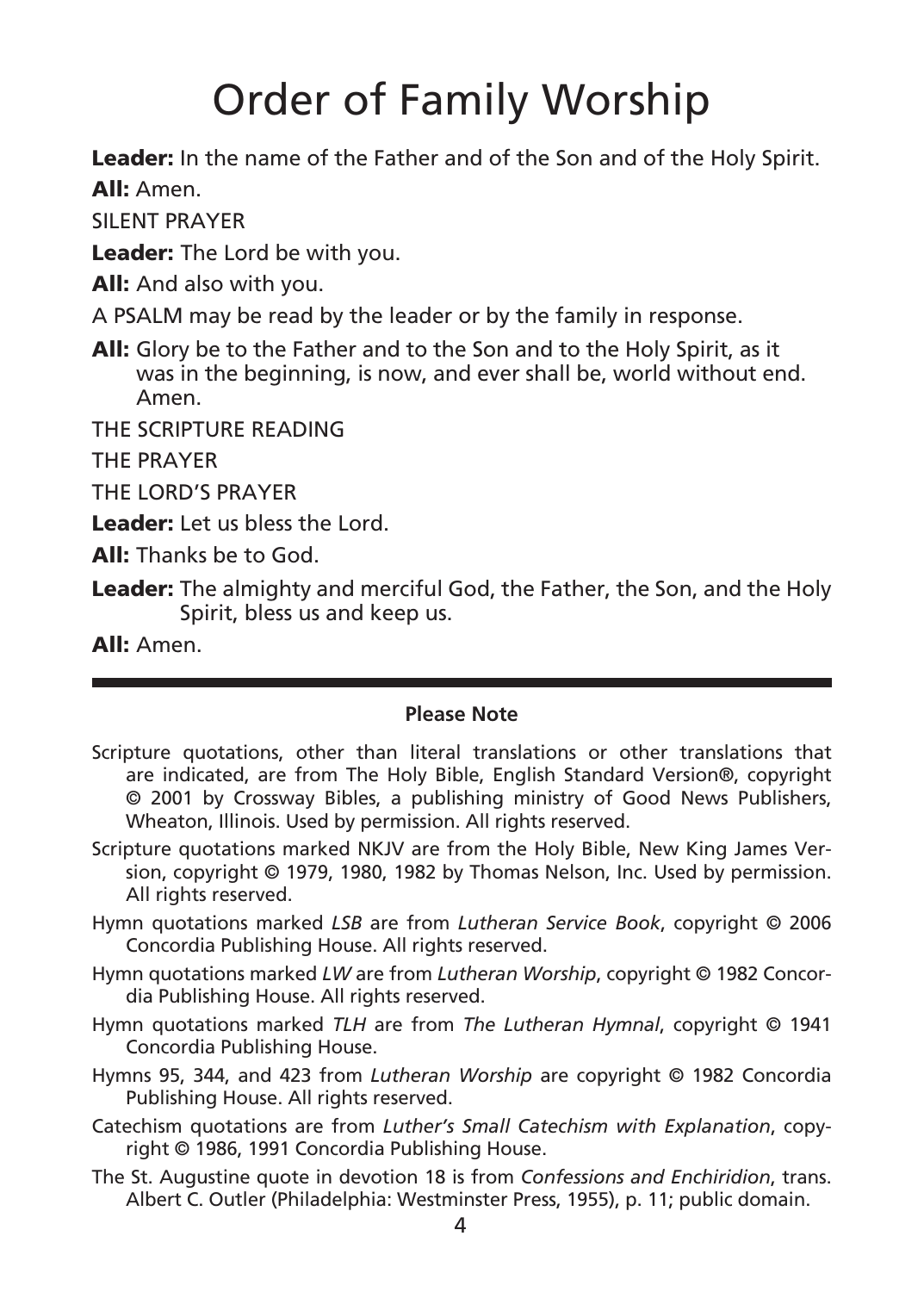#### Martin Luther's Morning Prayer

*Make the sign of the holy cross and say*:

In the name of the Father and of the Son and of the Holy Spirit. Amen.

I thank You, my heavenly Father, through Jesus Christ, Your dear Son, that You have kept me this night from all harm and danger; and I pray that You would keep me this day also from sin and every evil, that all my doings and life may please You. For into Your hands I commend myself, my body and soul, and all things. Let Your holy angel be with me, that the evil foe may have no power over me. Amen.

#### Martin Luther's Evening Prayer

*Make the sign of the holy cross and say*:

In the name of the Father and of the Son and of the Holy Spirit. Amen.

I thank You, my heavenly Father, through Jesus Christ, Your dear Son, that You have graciously kept me this day; and I pray that You would forgive me all my sins where I have done wrong, and graciously keep me this night. For into Your hands I commend myself, my body and soul, and all things. Let Your holy angel be with me, that the evil foe may have no power over me. Amen.

— Quoted from Luther's Small Catechism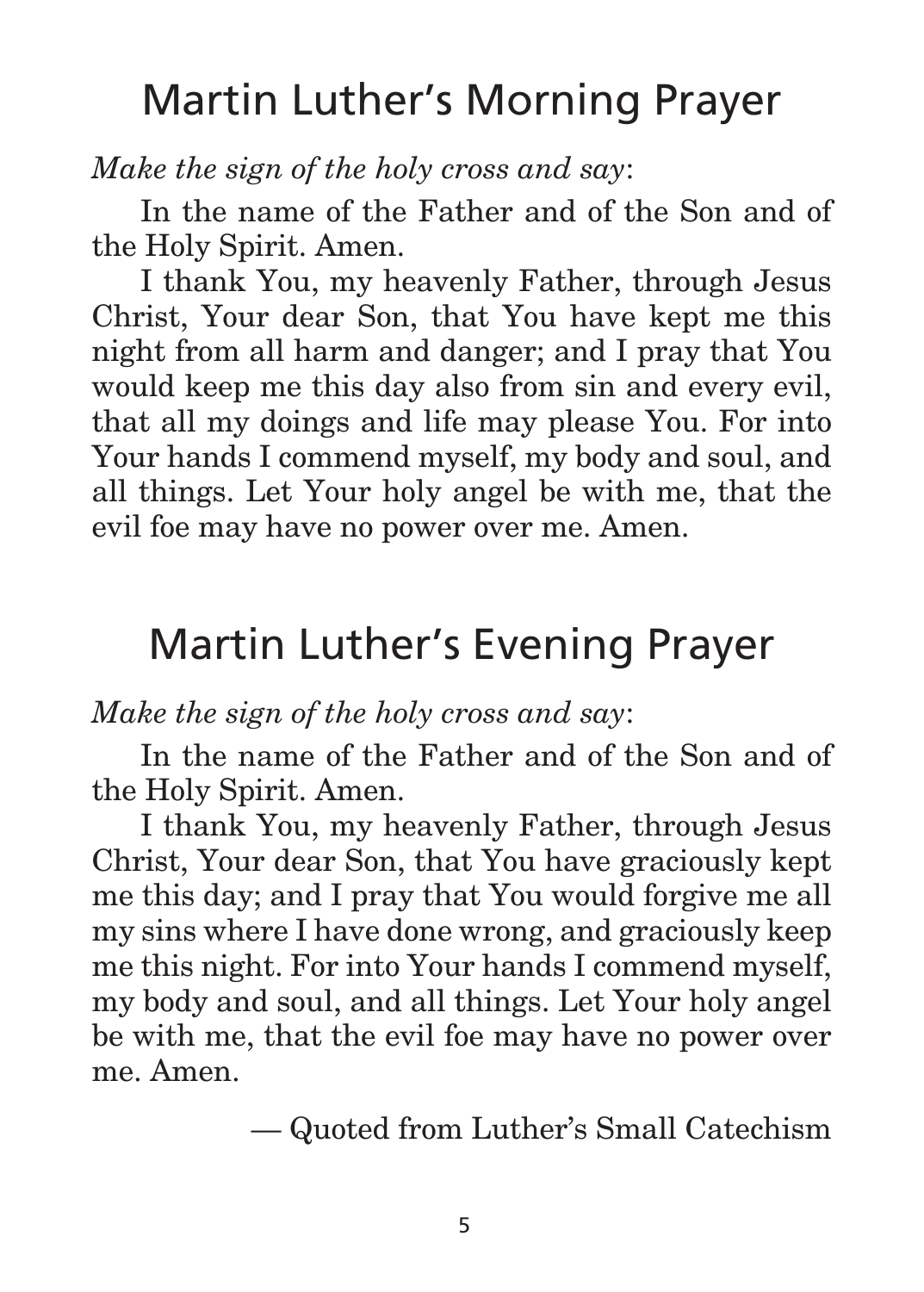Read Luke 13:1–7 Psalm 147:1–11

**Do you think that they were worse offenders than all the others who lived in Jerusalem?** 

all of eternity.

*Luke 13:4*

## Pride *after* a Fall?

When tragedy strikes, some<br>it on the afflicted. What<br>did they do to deserve their trials? observers want to blame it on the afflicted. What did they do to deserve their trials? We may fear that, if tragedy could strike others, it could also hit us.

Those who suffer often blame themselves as well, wondering which sin God had singled out to punish. Perhaps we harbor the secret pride that we've finally done something bad enough for the Lord to notice. Regardless, we easily are tempted to think that the explanation for the tragedy lies within us. Like the people who asked Jesus about the tower victims, we want Him to assign blame.

But Jesus will have none of it. His reply shows us that we all need to repent. Christ calls sufferers and observers alike to repent—not only of particular sins, but also of all wicked thoughts, words, and deeds and to trust Him alone for mercy and salvation.

Our Savior's own world came crashing down around Him. The temple of His body was torn down and then rebuilt on the third day. Now He comes to heal and rebuild our broken lives. Out of the rubble, He constructs a palace, cleansing our hearts to serve as His throne for the rest of time and *Gracious Lord Jesus, my old life has collapsed around me. Rebuild me* 

*in Your image. Amen.*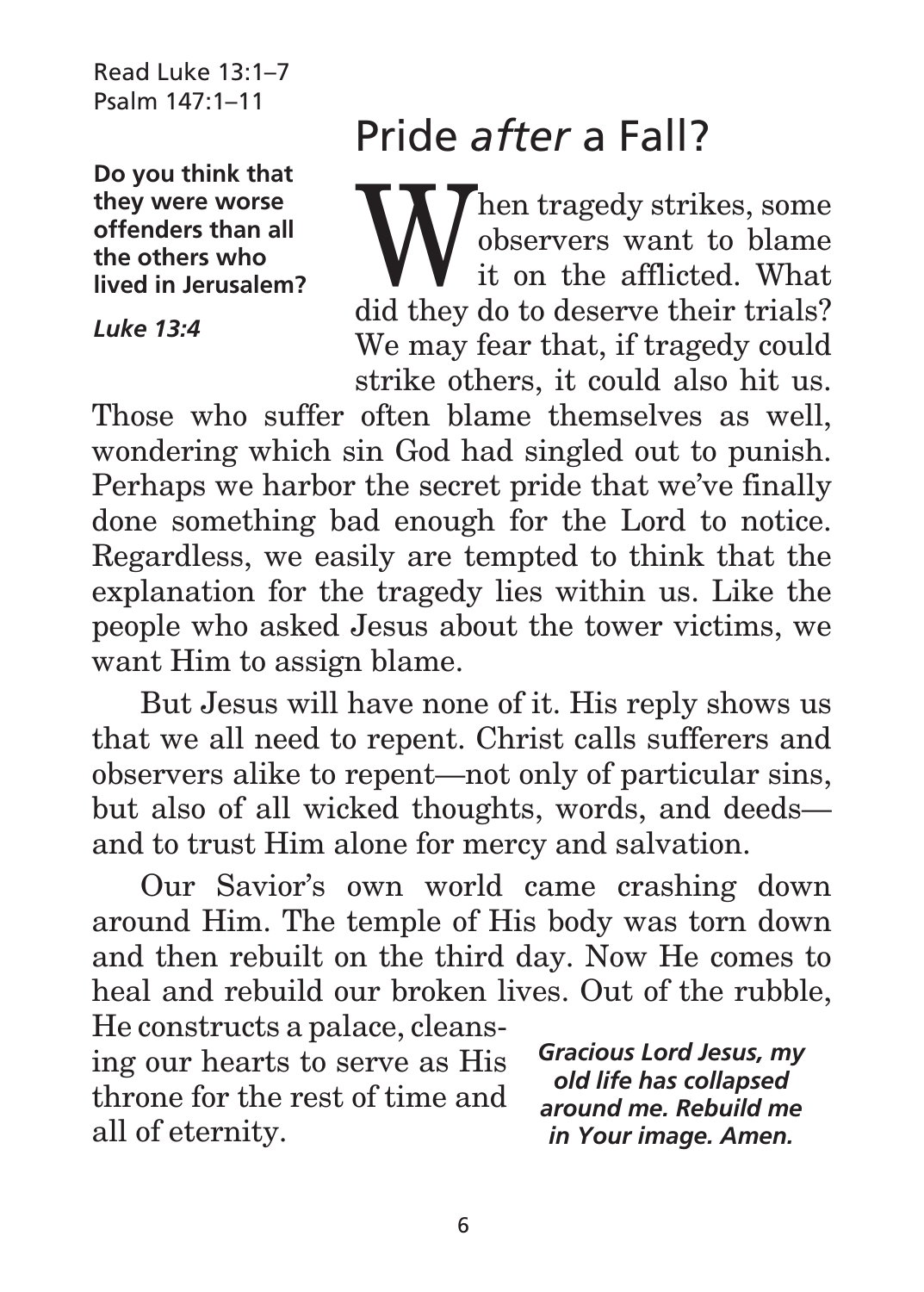Read Job 1:6–21 Psalm 88:1–13

**Your sons and daughters . . . are dead.** 

*Job 1:18–19*

My Baby Is Gone!

When a son or daughter<br>hopes and dreams die too.<br>It doesn't matter whether we lest is struck down, our own hopes and dreams die too. It doesn't matter whether we lost

them as newborn babes, in the heart of youth, or as adults living far from us.

Job remains maddeningly complacent: "The LORD gave, and the LORD has taken away; blessed be the name of the LORD" (Job 1:21). *Bless* God? How? He took away the best blessing! Doesn't He understand?

He certainly does. Your heavenly Father knows intimately the agony of His Son being torn from Him, struck down in the prime of life. He sat watch through three dark hours, then tore His clothing—the temple curtain—at Jesus' death. He did this not only to feel our pain, but also to remove it from us. He gave His eternal Son that He might gain His created children for all eternity.

Perhaps you've sung, "Take they our life, Goods, fame, child, and wife, Though these all be gone, Our vict'ry has been won" (*LW* 298:4). Our Father in heaven suffered the loss of His Son in order to comfort us in our losses. Losing a child still hurts. We weep and mourn. Yet we can be certain that, just as God raised His onlybegotten Son, so He will raise His children of faith. *Blessed be Your name, O Lord: By it, this child was sealed; through it, this child will be raised; and in it, this child will live forever. Amen.*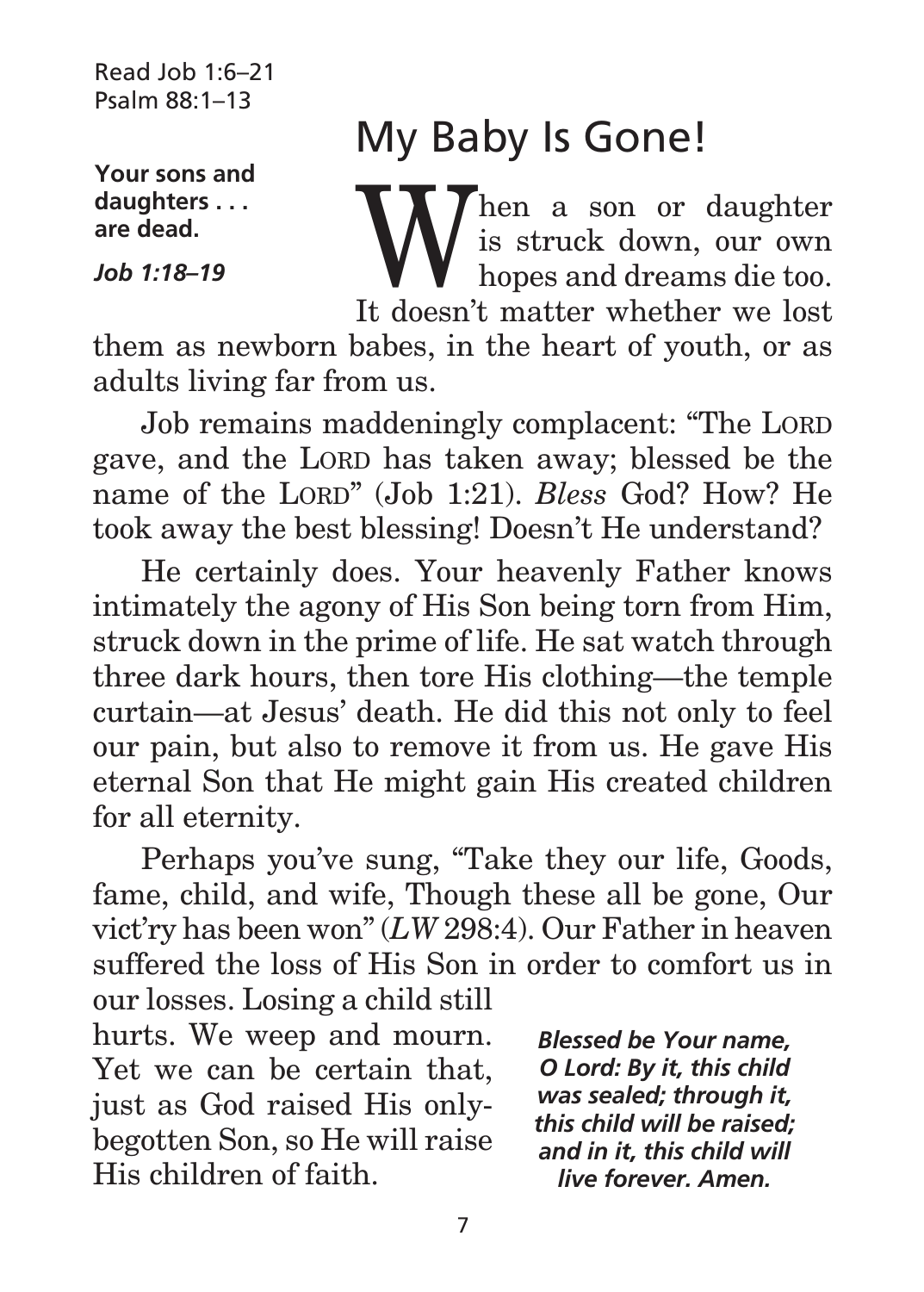Read Job 2:1–10 Psalm 41

> Good Health a Distant Memory

> > and children didn't wreck Job's trust in God, so Satan

**All that a man has he will give for his life.** 

*Job 2:4*

and children didn't wreck<br>Job's trust in God, so Satan<br>attempted to draw Job away from attempted to draw Job away from the Lord by robbing him of health. While Job was unaware of the cosmic battle focused on him, he did realize that all our times are ultimately in the hands of our loving God: "Shall we receive good from God, and shall we not receive evil?" (Job 2:10).

When we receive evil, especially chronic ill health, continuing trust in God becomes difficult. Whether we doubt His love and power or our own worthiness, months and years of treatments and therapies weigh heavily upon us. Must we drag that oxygen everywhere? Why bother with dialysis three days a week? Money is tight; time is precious. Would it be better to give in to the affliction and let it take us?

Job's resounding *no* comes from a heart that trusts in God's ultimate good. If good health allows us to serve God actively, poor health brings us to depend

upon His grace passively. It erases confidence in one's self and replaces it with trust in the Lord. It allows us to testify to the One who, in Christ, gives us strength to continue, weak and weary though we may be.

*As You bless me in times of strength, so You sustain me in times of weakness. Thank You for both of these blessings, dear Lord. Amen.*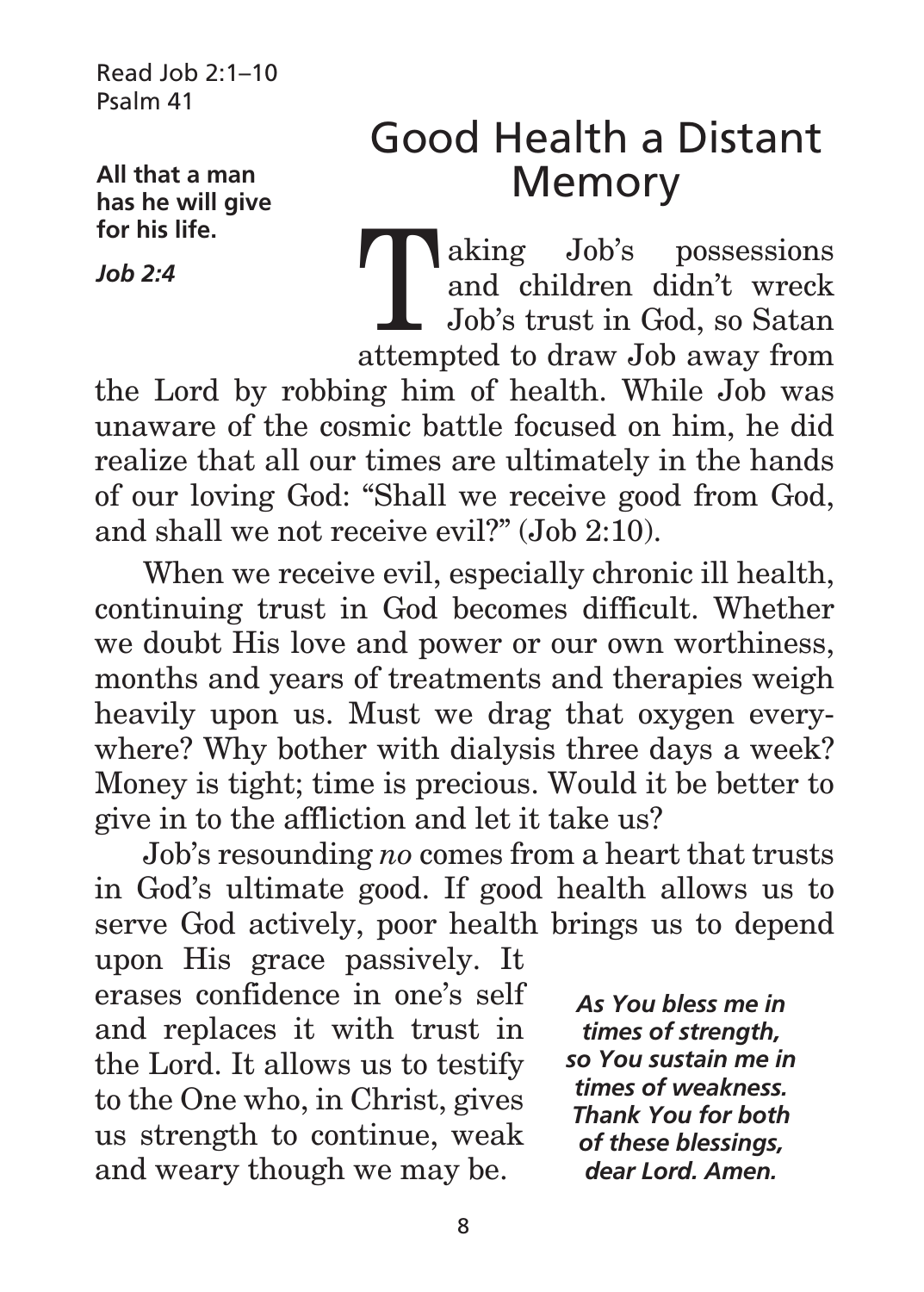Read Job 19:23–27 Psalm 18:1–6

**Oh that my words . . . were engraved in the rock forever! For I know that my Redeemer lives.** 

*Job 19:23–25*

#### Assurance Set in Stone

**Personal, family, and public calamities test the Christian's response to God's** calamities test the Christian's response to God's promises. It's easy to accept His Word in times of plenty, but it's a stiff challenge in times of loss and

need. "Thy will be done," we pray throughout life and then we face accepting what that will determines in our time of suffering.

Job was no cockeyed optimist, hoping against hope that things would somehow right themselves. He realized that all his times and seasons were under God's unshakable control. His desire to have this confidence "engraved in the rock" came because he already stood secure upon the Rock of Ages.

This same Lord, our rock and our salvation—the rejected stone who became the cornerstone—still supports all who trust in Him. Sin, death, and the devil are dashed to pieces upon Him as He stands firm in life's storms. He inspires confidence by His Word, as He makes His promises to His people, and by His deed, as Scripture testifies of Job, Moses, Daniel, and others. Even death by stoning couldn't force Stephen to abandon the rock of his salvation. Nor can our present troubles cast us down from our secure position, *Rock of Ages, cleft for me,* 

for we stand on Christ. *Let me hide myself in Thee. Amen. LW* **361:1**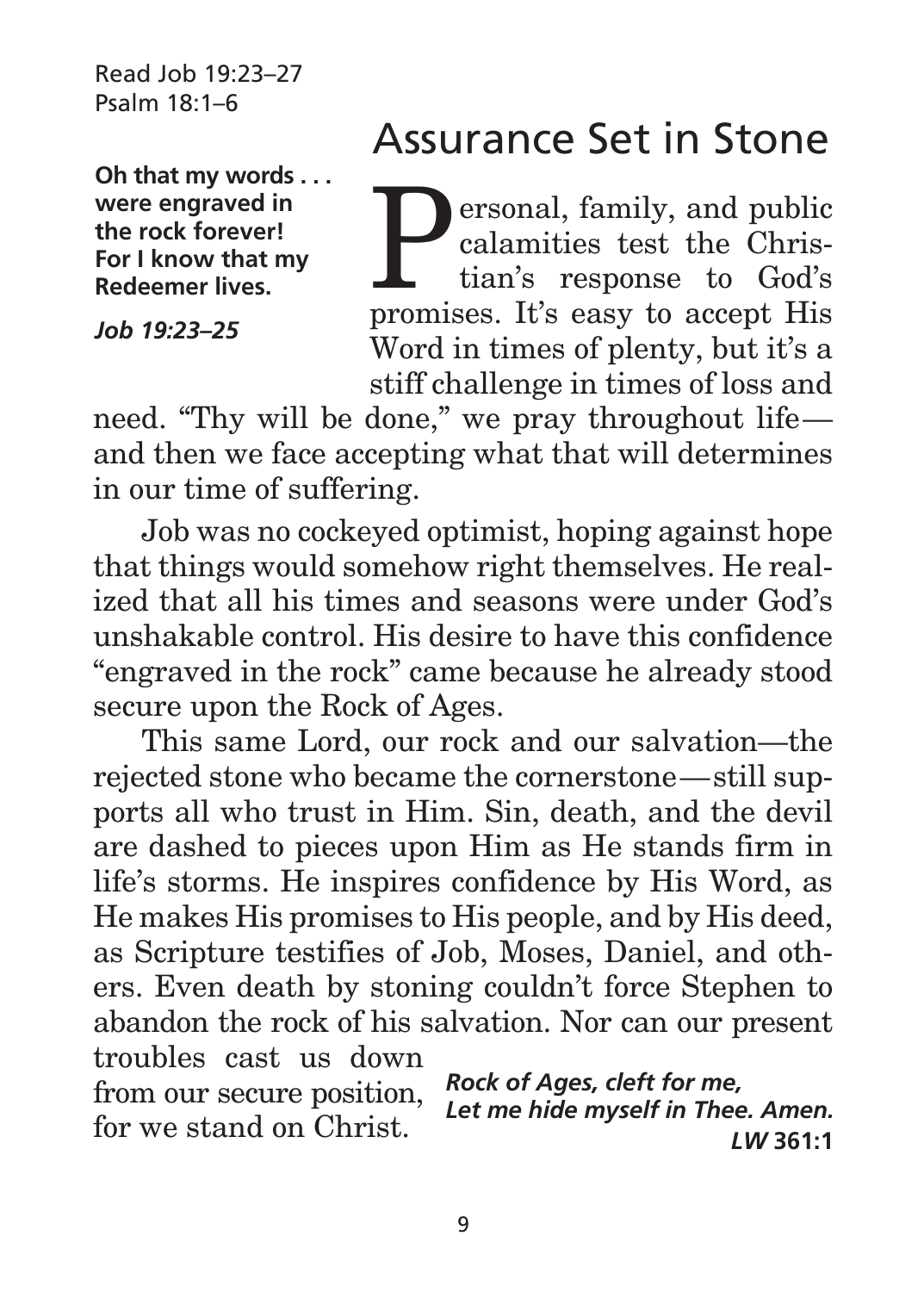Read Job 34:10–15 Psalm 37:1–7

#### Unjust Desserts

**The Almighty will not pervert justice.** 

*Job 34:12*

is three elders couldn't<br>shake Job from believing<br>that he was blameless, so<br>Fliby challenged him He too fell shake Job from believing that he was blameless, so Elihu challenged him. He, too, fell

into the trap of trying to explain God's unrevealed motives, mixing truth and fiction in a manner we still hear today.

Elihu wasn't totally correct when he said, "According to the work of a man He will repay him" (Job 34:11). God's justice is much more severe than Elihu imagined. He cannot repay *any* good we do, for no truly good work comes from sinners.

God's mercy likewise exceeds Elihu's imagination, for He doesn't treat us as we deserve. If "paybacks are hell," then Jesus experienced hell's pain on the cross instead of us. God placed full blame for our sins on His Son and punished Him accordingly. But to us He gives full credit for Christ's righteousness.

Troubles aren't punishment for specific sins; God punished Jesus for *all* sin. If we suffer, it's for guidance and correction. When friends misapply God's judgment toward us, Christ re-

minds us that He bore the consequences of God's unperverted justice toward sin. He "repays" faith by giving stronger faith and remaining our one true friend in every time of need.

*Dearest Jesus, You bore our sins and griefs on the cross that we might receive Your true comfort and peace. Amen.*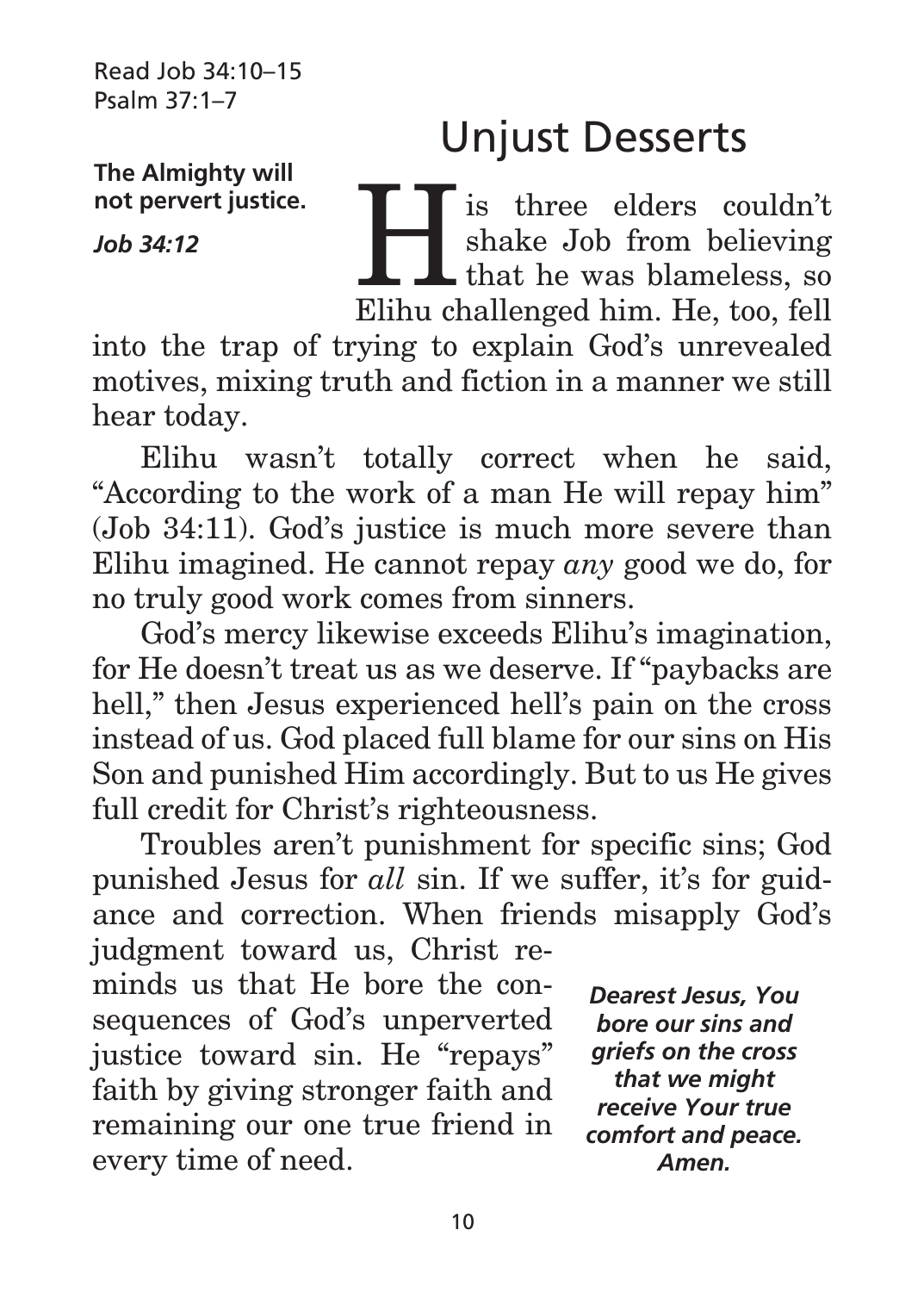Read Job 35 Psalm 4

**Surely God does not hear an empty cry.** 

*Job 35:13*

#### Can You Hear Me, God?

ell phone ad campaign sent<br>its main character all across<br>the country, into all sorts of its main character all across the country, into all sorts of places, to test the company's ability

to connect its callers. Everywhere he went, he asked, "Can you hear me now?"

Things get serious when God is the intended recipient of our call. "Can You hear me now, God?" we ask from the peaks of pain and the depths of despair. "Surely," Elihu said, "God does not hear an empty cry." So how do we know our cry isn't empty? What fills it up, giving it power and clarity to reach the throne of grace?

Scripture answers that Jesus "always lives to make intercession for" those in need (Hebrews 7:25). Joining the Son, "the Spirit Himself intercedes for us with groanings too deep for words" (Romans 8:26). Even if suffering and sorrow empty our prayers of their full content, focus, and power, the Father hears us because He loves us and has promised to hear us through His Son and Spirit, who call out with and for us.

God hears us because He hears Jesus. He knows what we truly need because His Holy Spirit searches our hearts. He answers because He promises to answer all who trust His grace for the sake of His beloved Son.

*Dear Father, remove my doubts and invite me to pray with all boldness and confidence for the sake of Your Son, Jesus Christ. Amen.*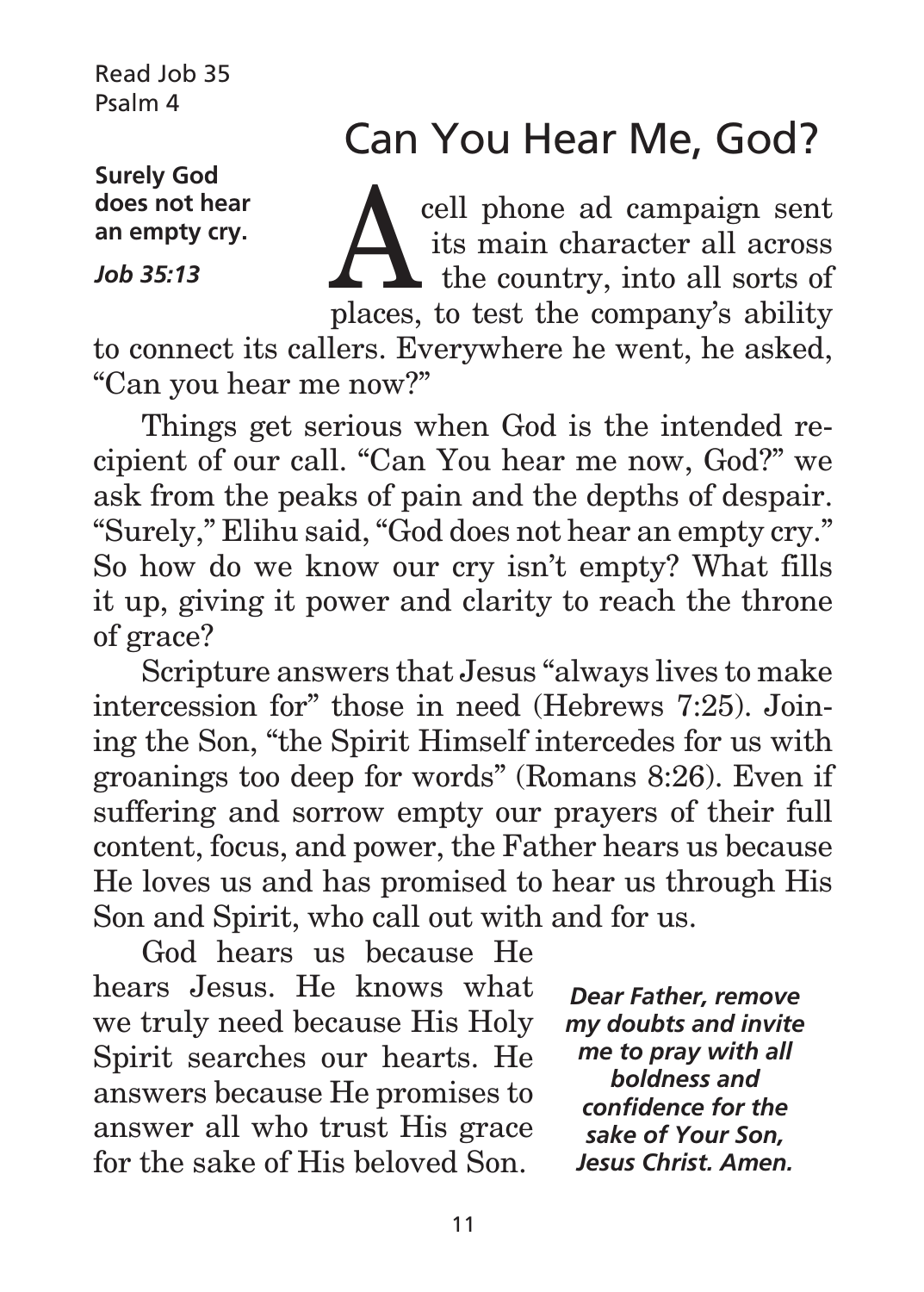Read Job 36:5–16 Psalm 30

**He delivers the afflicted by their affliction and opens their ear by adversity.** 

#### *Job 36:15*

Healing Hurts and Hurting Heals

Modern medical science<br>fixes what's broken and<br>replaces what's miss-<br>ing It also may involve removing fixes what's broken and replaces what's missing. It also may involve removing

whatever is diseased, damaged, or harmful to us. In the same way, God may choose to work through painful trials in order to remove our preoccupation with the passing things of this life. He cuts away pride in self, confidence in earthly relationships, and reliance on worldly possessions so we might behold the permanent treasures stored up for us in heaven.

Lest we think we're alone, Jesus, although He was rich, became poor for our sakes. Then for us He faced agony, abandonment, and loss of all earthly goods. His Word calls us to inherit the blessings He won in His Passion, where His pain paid for our transgressions and His wounds procured our healing.

His holy afflictions sanctify ours. Our pain is given purpose through His. As Jesus' suffering brought us eternal good, so God works good through our suffering, stripping away self-loving attitudes and self-serving behavior and replacing them with Christ's love for us and His desire to serve others in need. *Wash me and take away each stain; Let nothing of my sin remain.* 

*For cleansing, though it be through pain, Christ Crucified, I come. Amen.*

*LW* **356:3**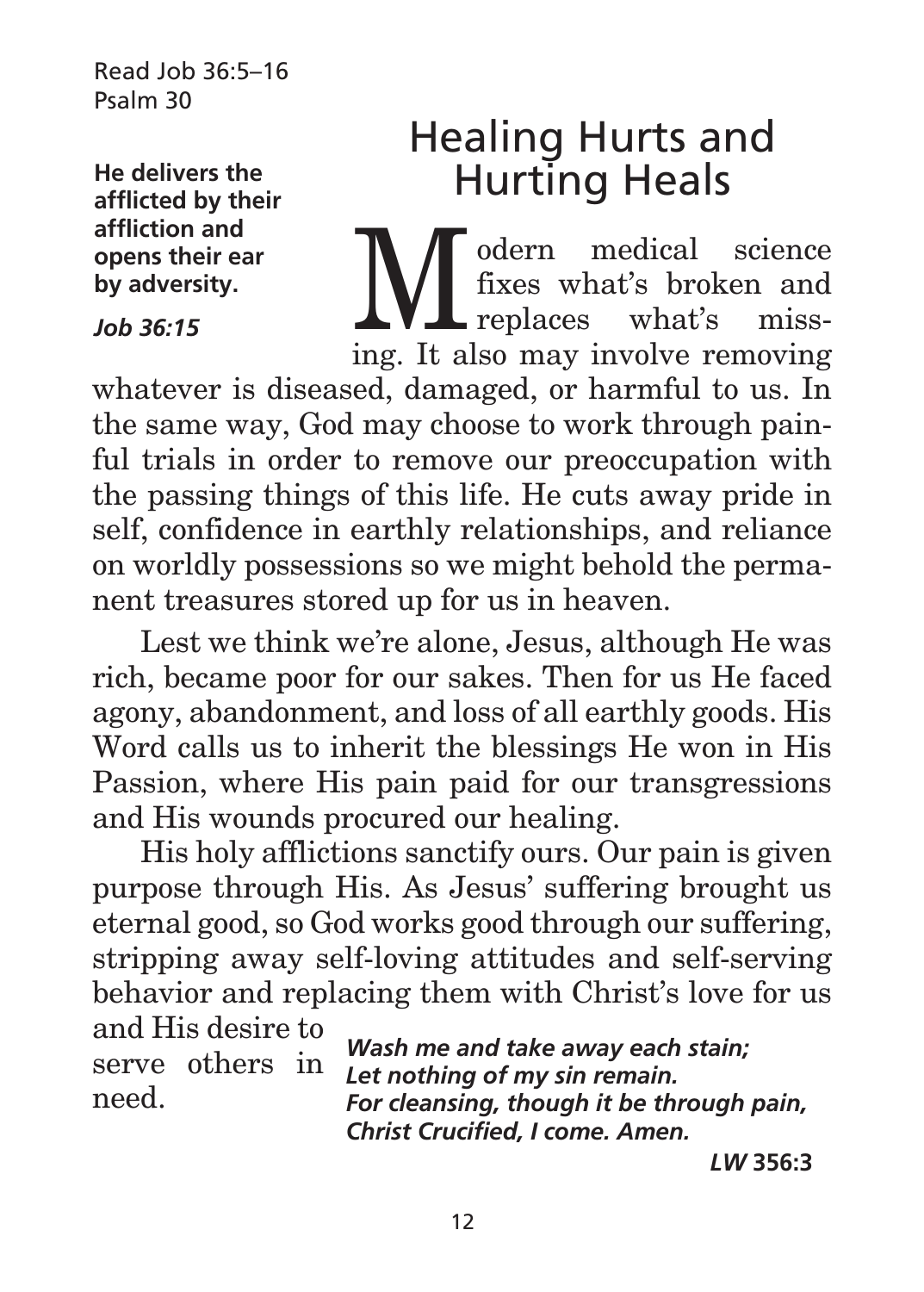Read Romans 5:1–11 Psalm 33

**Through Him we have also obtained access by faith into this grace in which we stand, and we rejoice in hope of the glory of God.** 

*Romans 5:2*

#### God Is at Work

St. Paul tells us that God is at work for Christians, justifying them and giving peace and access to grace through the work of Christ. He causes us to rejoice in the hope of the glory of God. God is a hard worker.

But as we look at our lives, there are other events we notice—loss, death, sickness, lack, and many others. We might call these things *sufferings*. How do these fit into this picture of God's work in our lives? When we suffer, is God far away? Has He left us when we weep, feel alone, or are hurt?

St. Paul says, emphatically, *no*! In fact, St. Paul tells us that God is at work *in* these moments, producing gifts such as endurance, character, and hope. God uses the sufferings in our lives to bless us. The suffering stings, but that sting is like the prick of a doctor's needle: the pain precedes the gift of healing.

This is how God works: He brings good from the painful and unexpected. Look at Christ on the cross: there is suffering and woe; yet from that, God brings the greatest good: our salvation and peace. Our sufferings are joined to our Lord's, and through such things God works to bless us. *O Lord, I call to You from the depths; answer me in Your mercy. Amen.*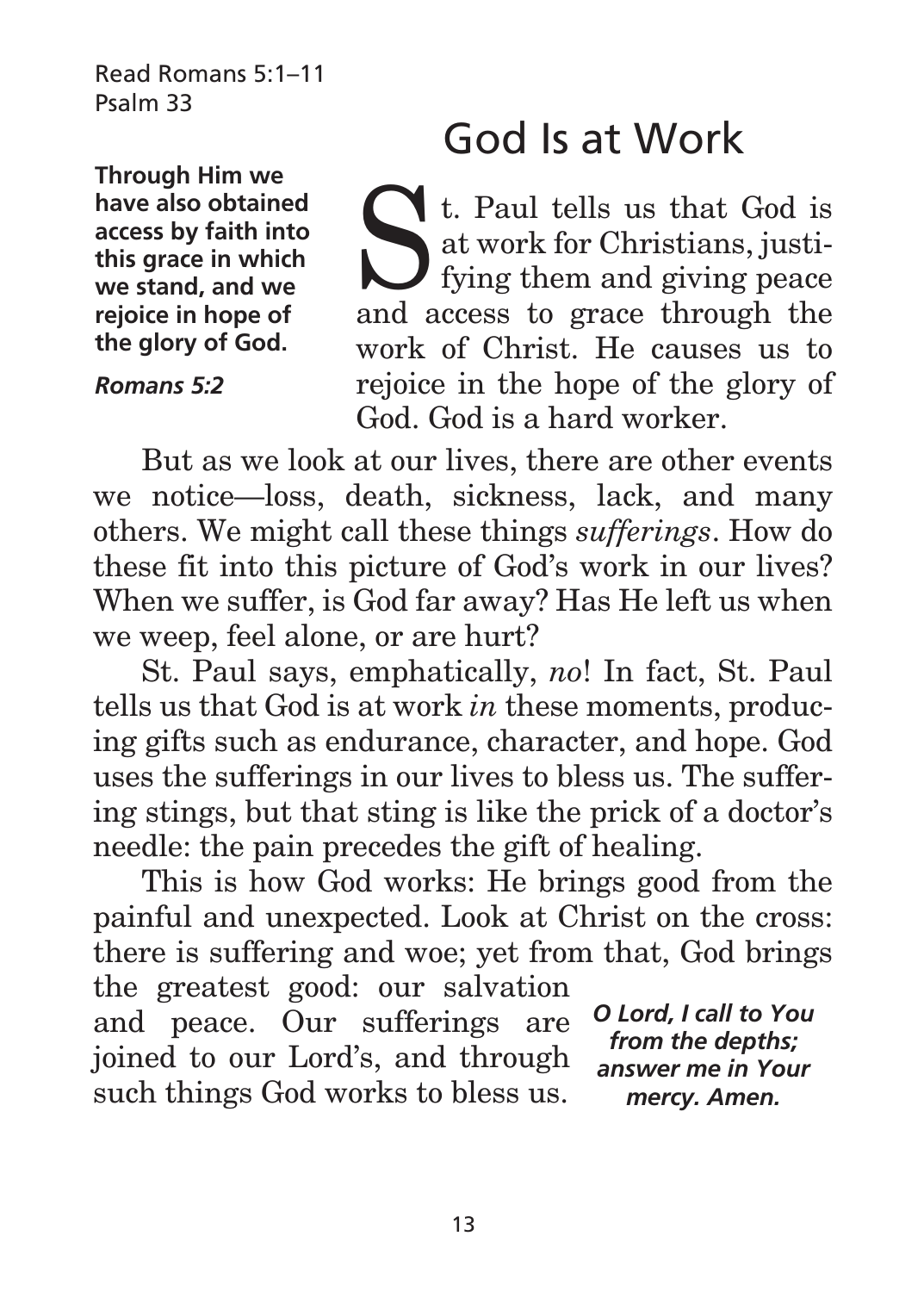Read Romans 6:1–11 Psalm 27

**All of us who have been baptized into Christ Jesus were baptized into His death.** 

*Romans 6:3*

We *Can* Get There from Here

You can't get there from<br>here." That's the punch line<br>to more than a few jokes here." That's the punch line to more than a few jokes and stories. Someone is stuck in a

small town, wanting to get to a highway and a bigger town, but the locals just laugh and say, "You can't get there from here."

As Christians, we often feel like that. We hear talk of heaven and joy and happiness, and we feel as if we can't get there from where we are. We are stuck in sadness and do not know joy or peace. What is the way out? Where is the road to joy and peace?

Jesus says, "I am the way" (John 14:6). What He meant was not that we walk a smooth, paved highway to ecstasy and happiness. Jesus meant that we follow Him on His path. His road was one of crucifixion and pain, then glory and resurrection. His way is the way of death, then life. First humiliation, then exaltation.

Our Baptism places us on that path. When we are baptized into Christ, we are made members of His body. We walk on His path. We first know hardship and pain. God promises that they mark the way to heaven with Jesus. He will never forsake or leave us. He will raise us to be like Him.

The truth is that we *can* get there from here, for we follow a crucified and risen Lord!

*Lord, You are my light and salvation. Stay with me. Amen.*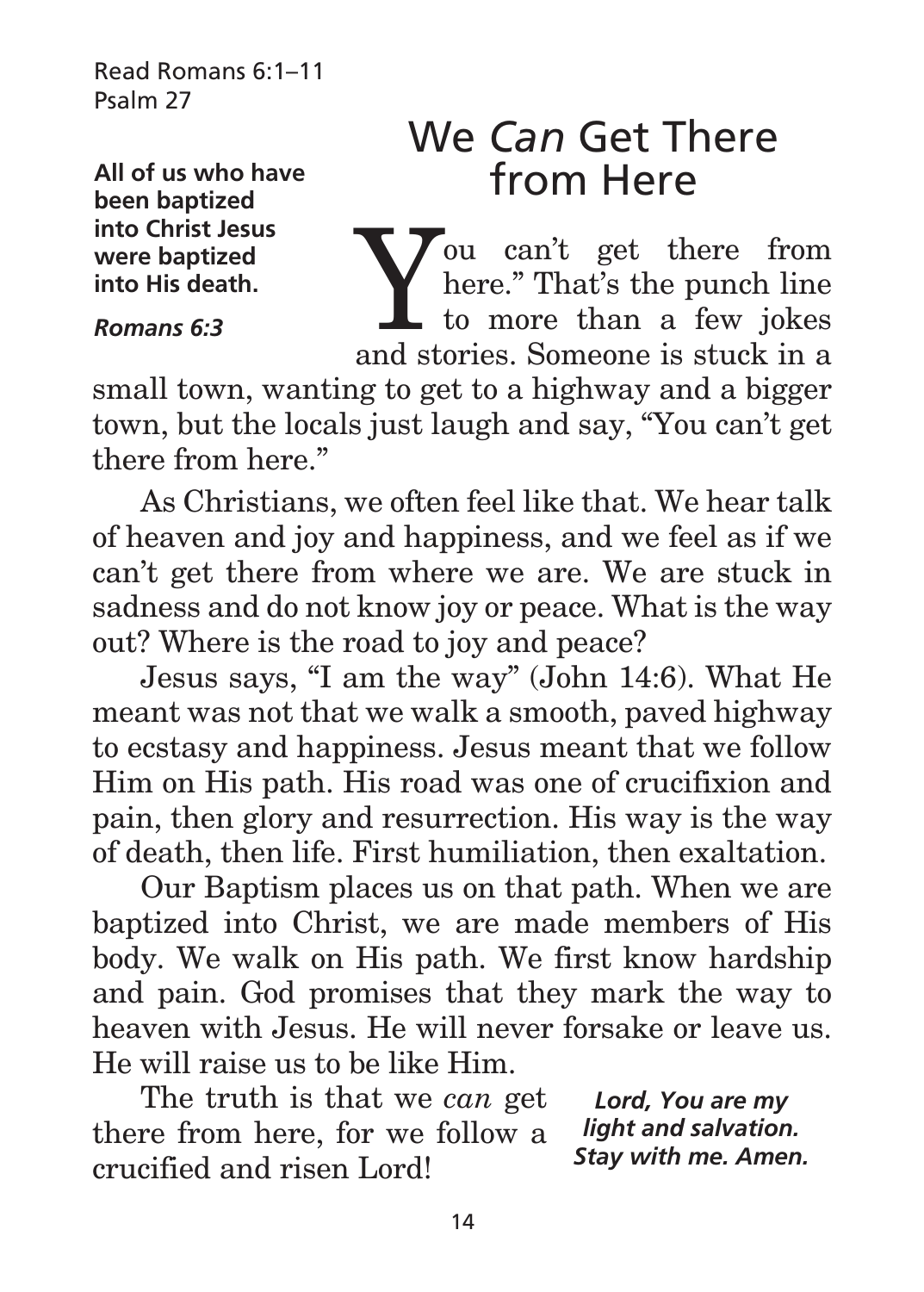Read Romans 8:18–28 Psalm 91

**If we hope for what we do not see, we wait for it with patience.** 

*Romans 8:25*

#### Hoping for What You Cannot See

There is always tension be-<br>tween what we can see and<br>feel and what God promises. tween what we can see and feel and what God promises. Our senses tell us one thing; God's

promises, another. Our senses may tell us that life is great and the future looks wonderful. Or they may say, "That hurts" or "I'm sad" or "I can't see any hope." Often the messages from experience or emotion are so loud it's difficult to hear anything else.

In times of blessing or strife, faith turns away from the incessant whine of our perceptions to the sweet melody of God's Word. Here we are given a different message. It points to the glory that is to be revealed. That glory is far greater and more real than the distress or joy we know now.

By Christ's victory on the cross, our Father secured our future. Our glory in Christ is unshakable. God's promises are brought to reality for us in the Gospel, in the body and blood of Christ in the Supper, and in the Word and water of Baptism. These avenues of promise and proclamation may seem less real than the tears

we cry or the loss we feel, but they have the Word of almighty God behind them. The glory they reveal is permanent, while all our fleeting troubles surely will pass away.

*Lord, thank You for Your promises, which sustain us in the midst of every trouble. Amen.*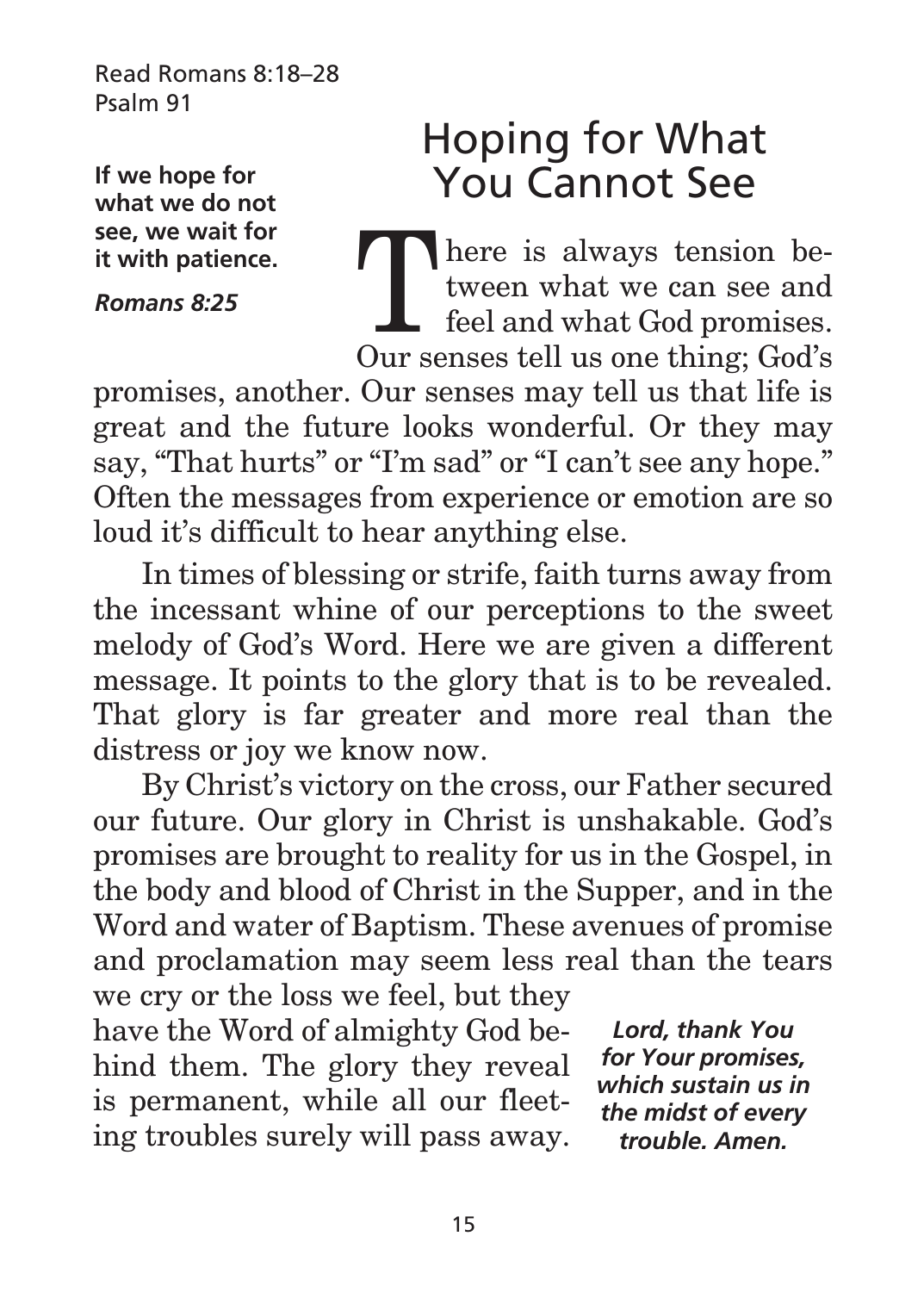Read Romans 8:31–39 Psalm 65

**Nor anything else in all creation, will be able to separate us from the love of God in Christ Jesus our Lord.** 

*Romans 8:39*

#### Nothing Can Come between Us

When we look at the diffi-<br>cult circumstances of our<br>lists We could write down lists of cult circumstances of our lives, it is easy to make lists. We could write down lists of what we do not have: riches, righteousness, peace, order, health.

We can make lists of what we do have and wish we didn't: troubles, sins, shame, weakness, tears, grief, uncertainty. The lists could go on and on.

God makes lists too. But guess what? His lists are different. He makes lists of everything the cross of Jesus Christ conquered. His lists are long, and everything we can possibly think of is on those lists death, our sins, our loneliness, our discouragement, our weakness, our troubles—you name it. The cross of Christ is the conquering weapon of God. All things are under the crucified feet of our Lord.

This means that nothing can separate us from the love of Christ. Make your list as long as you want. Fill it with the worst imaginable. Then read St. Paul's list in Romans 8. Read it again. You will see your list does not come between God and you. Christ's cross has cemented God to us. He is with

us and continues to love us and care for us, and nothing, *nothing*, can change that.

*Thank You, Jesus, for defeating all my enemies. Amen.*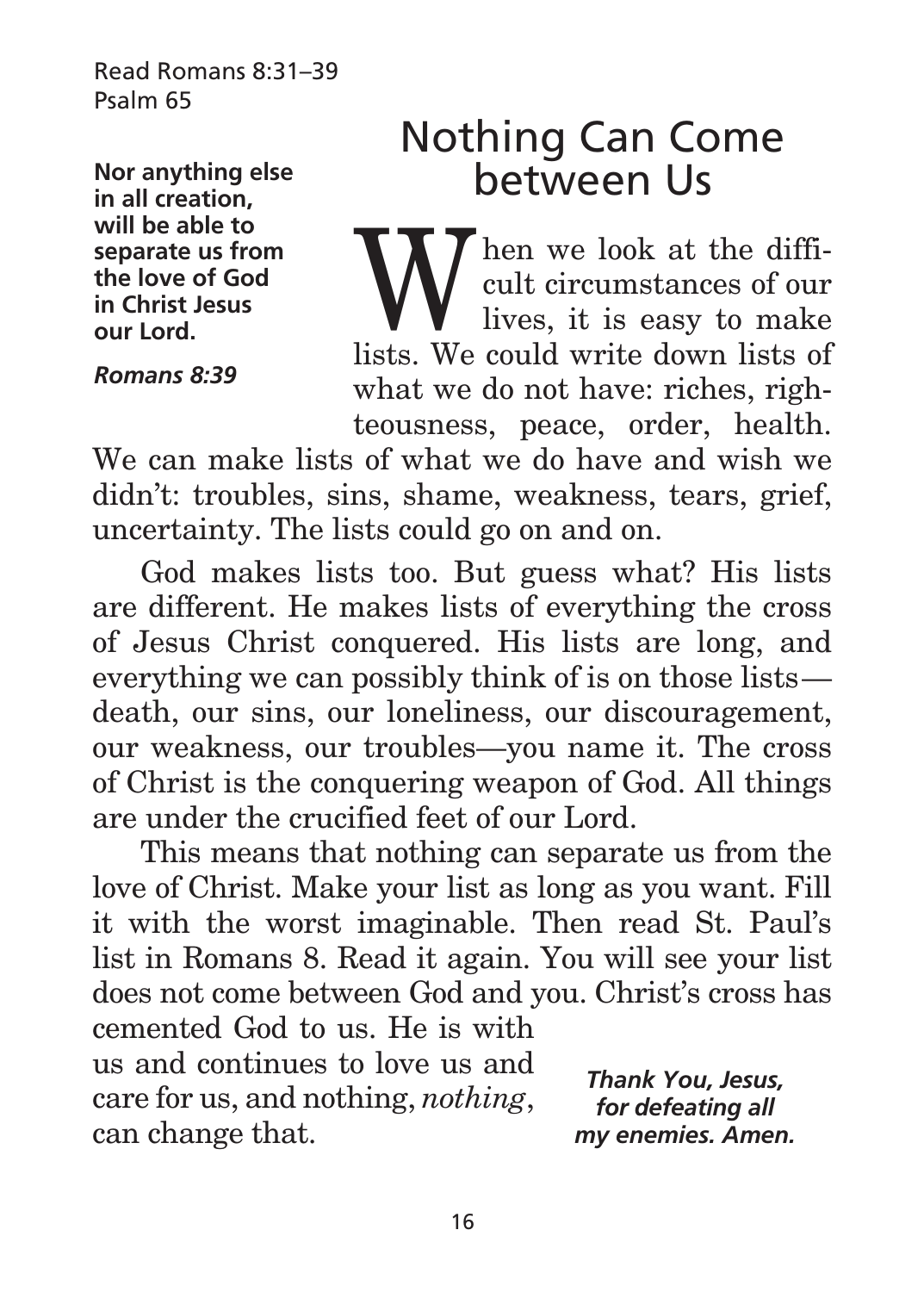Read Ephesians 1:3–14 Psalm 69:29–36

**In Him we have obtained an inheritance.** 

#### *Ephesians 1:11*

I ittle jumbles our feelings<br>more than settling an estate.<br>We tell ourselves that we'd more than settling an estate. We tell ourselves that we'd give up whatever we inherit to have

Heirs of Life

our dear family member back, yet wonder how much we're going to get. We may even argue with fellow heirs, often about worthless items.

Usually, it's not about how much we receive. We just want to know that we were appreciated by the one who died. We desire something to help keep the memories fresh. Yet the pain of our recent loss, our fear of death, and our sinful natures work together to spoil a pure and honest appreciation of our inheritance.

We need the contentment of knowing our eternal inheritance. The One who died to give us heaven's blessings is also the One who lives and who will call us home to receive those blessings. He will not write us out of His will, because He signed His promises in His blood and sealed them for all believers. The promised inheritance helps us become less selfish and more willing to share with others.

As we mourn family and friends who die in the faith, we also celebrate God's salvation now completed in them. So, too, we anticipate receiving the legacy of our own adoption in the resurrection. *As we mourn, O Lord, purify our hearts, and grant that we receive with all the saints our promised inheritance.* 

*Amen.*

17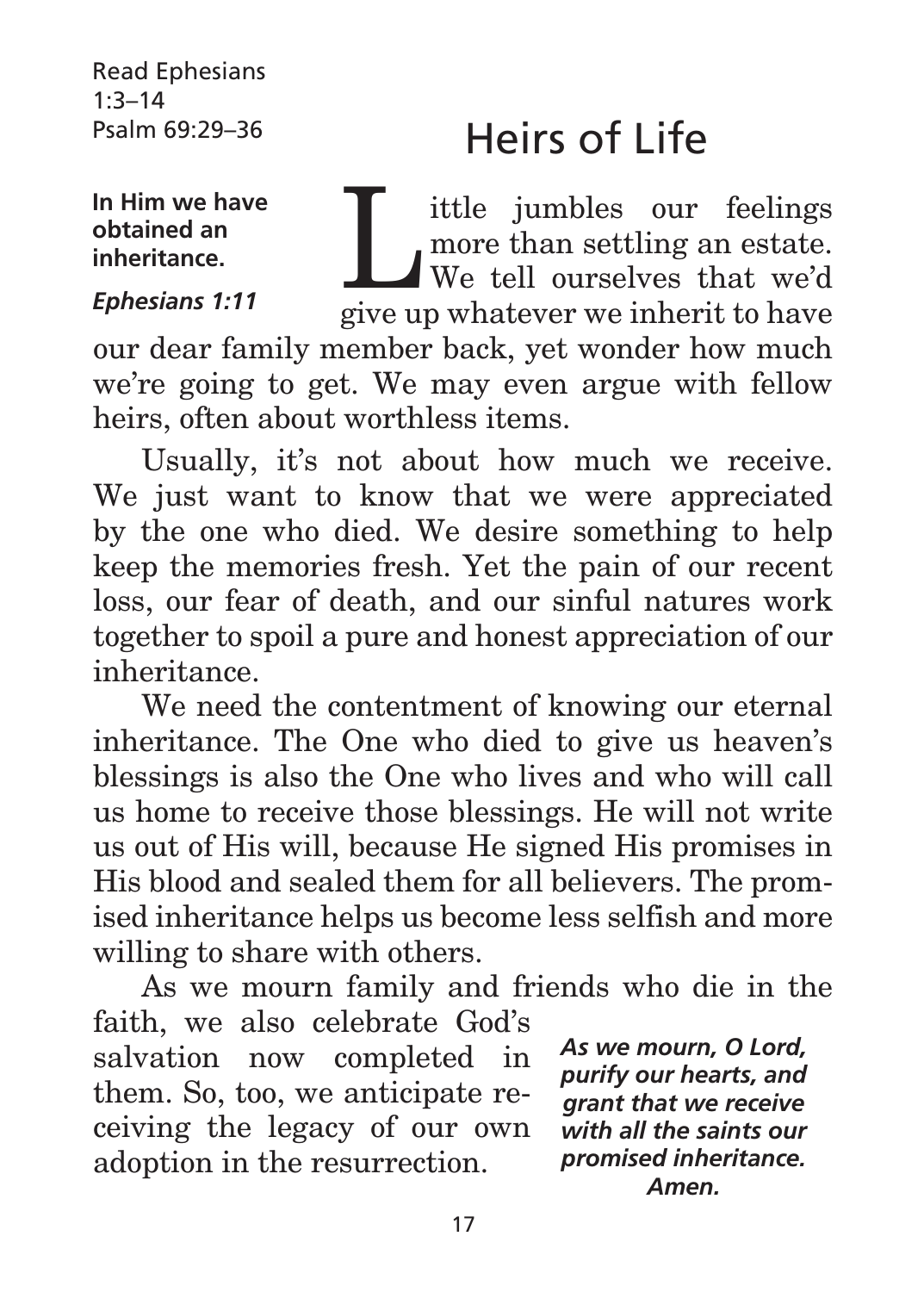Read Ephesians 3:14–21 Luke 1:46–55

**[I pray] that you may be filled with all the fullness of God.**

*Ephesians 3:19*

## Filling the Hole

**P** hysical suffering, financial setbacks, and the shock of death tear holes in us. setbacks, and the shock of death tear holes in us. Empty, we focus on the hurt, asking God to ease our pain, speed our

healing, and deliver us from this present evil hour.

Often, our prayers amount to asking for an aspirin to heal a migraine or a couple of sardines to feed us for a week. They briefly touch on our current needs but have little depth or extent. We focus so much on our immediate concerns that we easily forget how completely God cares for us.

To keep us from selling His mercies short, God invites us to pray for abiding faith, deep-rooted love, and the indwelling of the Holy Spirit. To keep us from asking only that our pain be removed, He teaches us to want our suffering to be sanctified through the suffering of His Son until sin—the root of all afflictions is totally cast down on the Last Day.

God desires to provide meals, not morsels. He wants to remake us completely—body, mind, and spirit. Why sip His cup of blessing when He bids us to drink deeply and quench

our thirst? He fills the aching hole within us, filling us "with all the fullness of God."

*Grant, Lord Jesus, that my healing In Your holy wounds I find. Cleanse my spirit, will, and feeling;* 

*Heal my body, soul, and mind. Amen. LW* **95:1**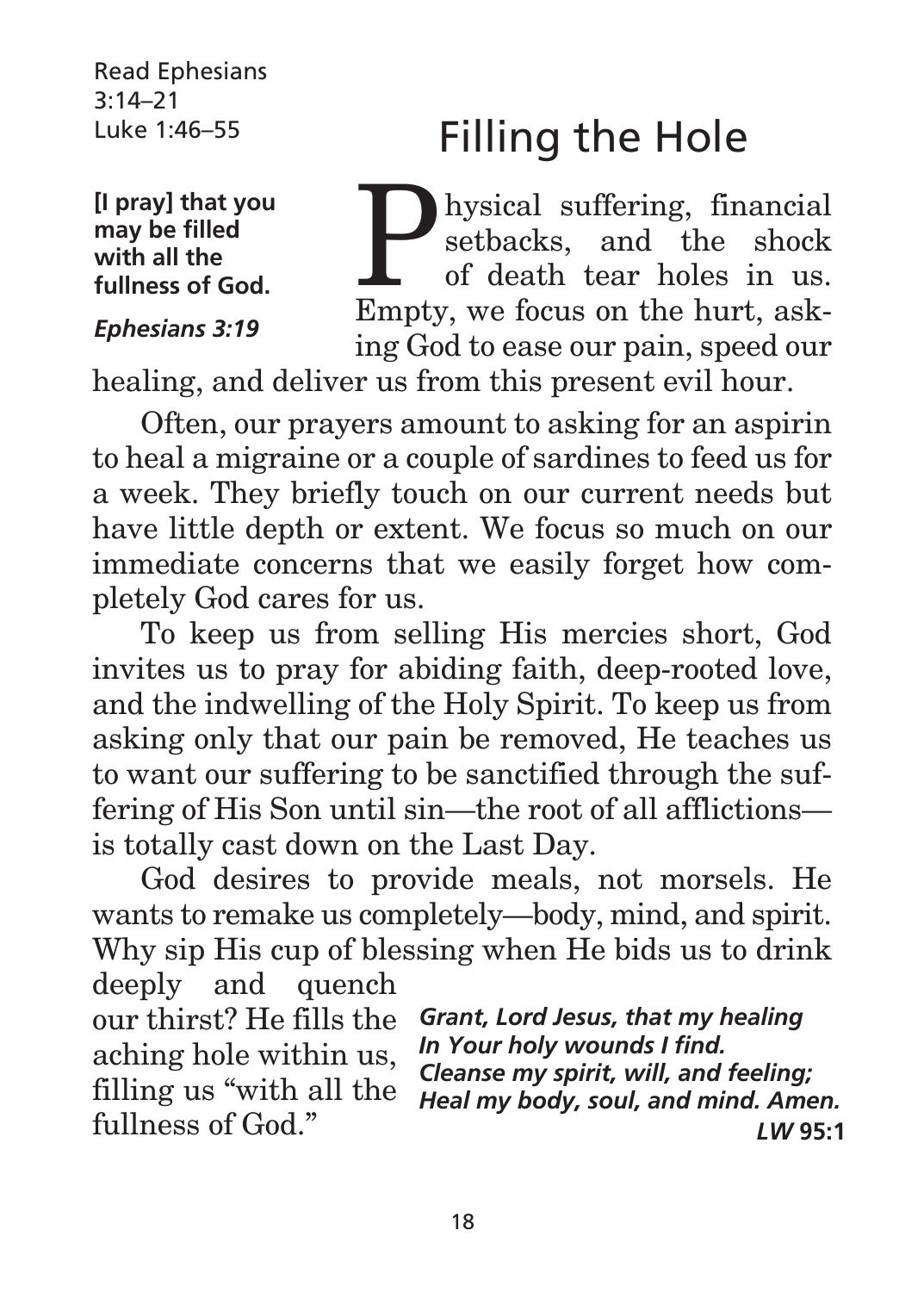Read 2 Corinthians  $1:3 - 10$ Psalm 77:1–15

**Blessed be the God and Father of our Lord Jesus Christ, . . . who comforts us in all our affliction.** 

*2 Corinthians 1:3–4*

School of Comfort

he school of hard knocks is<br>a rough education—like a rough education—like learning boxing by being knocked senseless or swimming by nearly drowning. Accident, illness, loss, and death certainly belong to this school.

God, however, enrolls believers in a special "school of comfort." He gives suffering meaning beyond mere survival. He humbles us by our suffering. By giving us His comfort in Word and Sacrament and His love through the presence and patience of others, He teaches us how to give comfort.

Suffering tunes our hearts to recognize the pain of others. It sharpens our ability to act appropriately to others' hurting conditions. By His Word, Christ's peace settles upon us, grows within us, and gives us confidence to share His blessing with those in need.

Suffering is not hollow or meaningless for Christian people. We follow a crucified Savior, who carried the world's pain in His body on the cross. He carries us in our suffering, so our lives express His redeeming love.

As He has comforted us, so "we share abundantly in comfort too" (2 Corinthians 1:5).

*Where the wound is and the hurting, Pour in oil and cleansing wine. Let Your cross, its pow'r asserting, Touch my life with grace divine. Amen.*

 *LW* **95:4**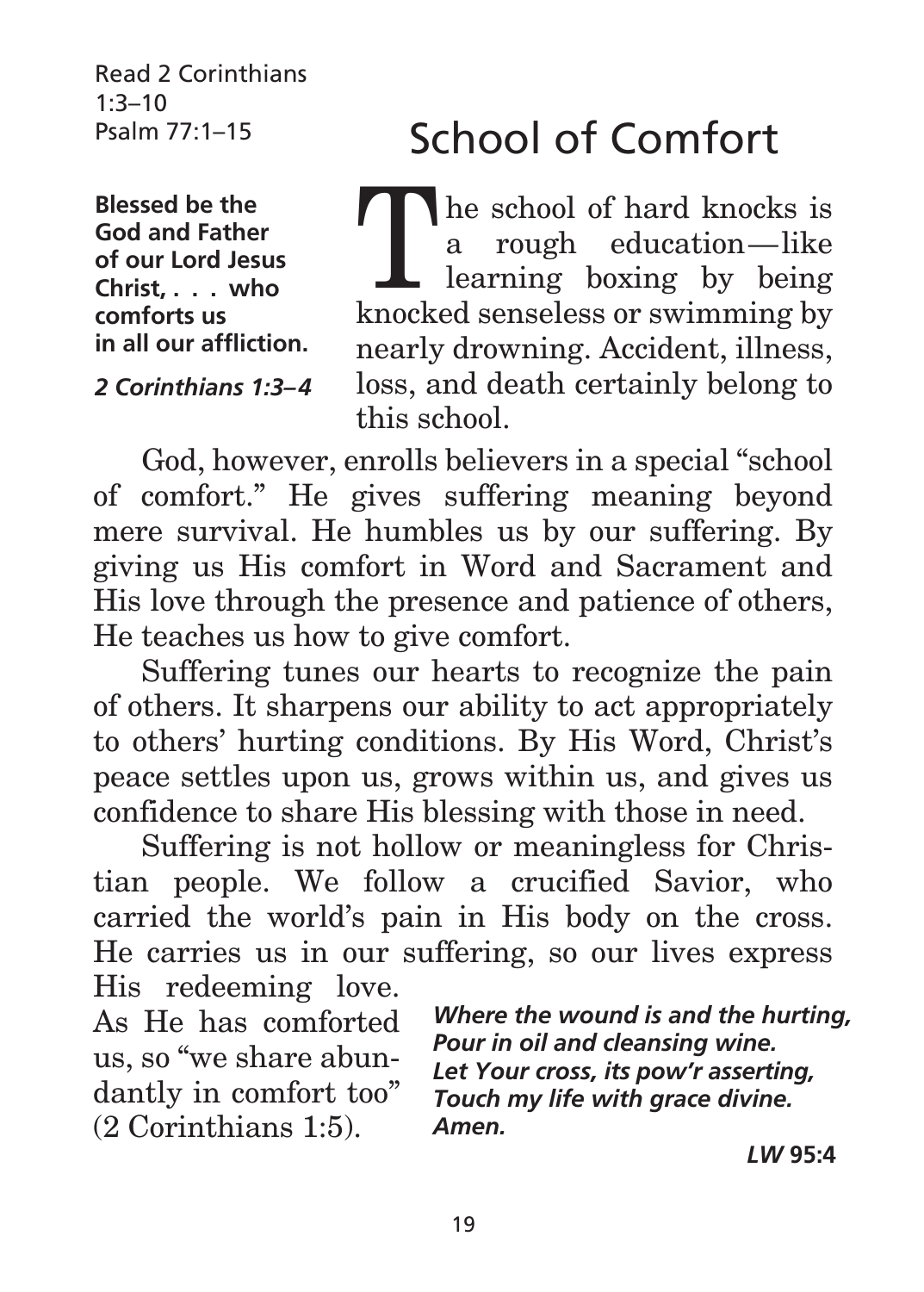Read 2 Corinthians  $12:1-10$ Psalm 94:12–23

**A thorn was given me in the flesh.** 

*2 Corinthians 12:7*

Rose among Thorns

For the good of His people,<br>Christ turns Satan's thorny<br>messengers to His own<br>nurmosos. Even as they nuncture Christ turns Satan's thorny messengers to His own purposes. Even as they puncture our balloon of self-importance,

the barbs point to Jesus. He endured "weaknesses, insults, hardships, persecutions, and calamities" (2 Corinthians 12:10) for us. Therefore, we are content in our weakness, because through Christ we are strong.

He who bore the crown of thorns on our behalf is also the Rose who bloomed in this world's sin-parched desert. Yet His beauty often eludes the casual glance. Believers may get so wrapped up in dashing from crisis to catastrophe that they forget to "stop and smell the roses"—at least the one perfect Flower. In so doing, we cause the thorns of life to tear even more.

Yet even then, the truth of Christ's words through St. Paul comes home to us: "My grace is sufficient for you, for My power is made perfect in weakness" (2 Corinthians 12:9). Even our afflictions are in the hands of our loving Lord, for in them He shows us that

He really does what He promises. He strengthens our faith. Our prayers arise, sweet-smelling. And the Word we bring to others refreshes those wearied on their way.

*Dear Jesus, give us Your patience and strength in our thorns that we may blossom to Your praise and the glory of Your Father. Amen.*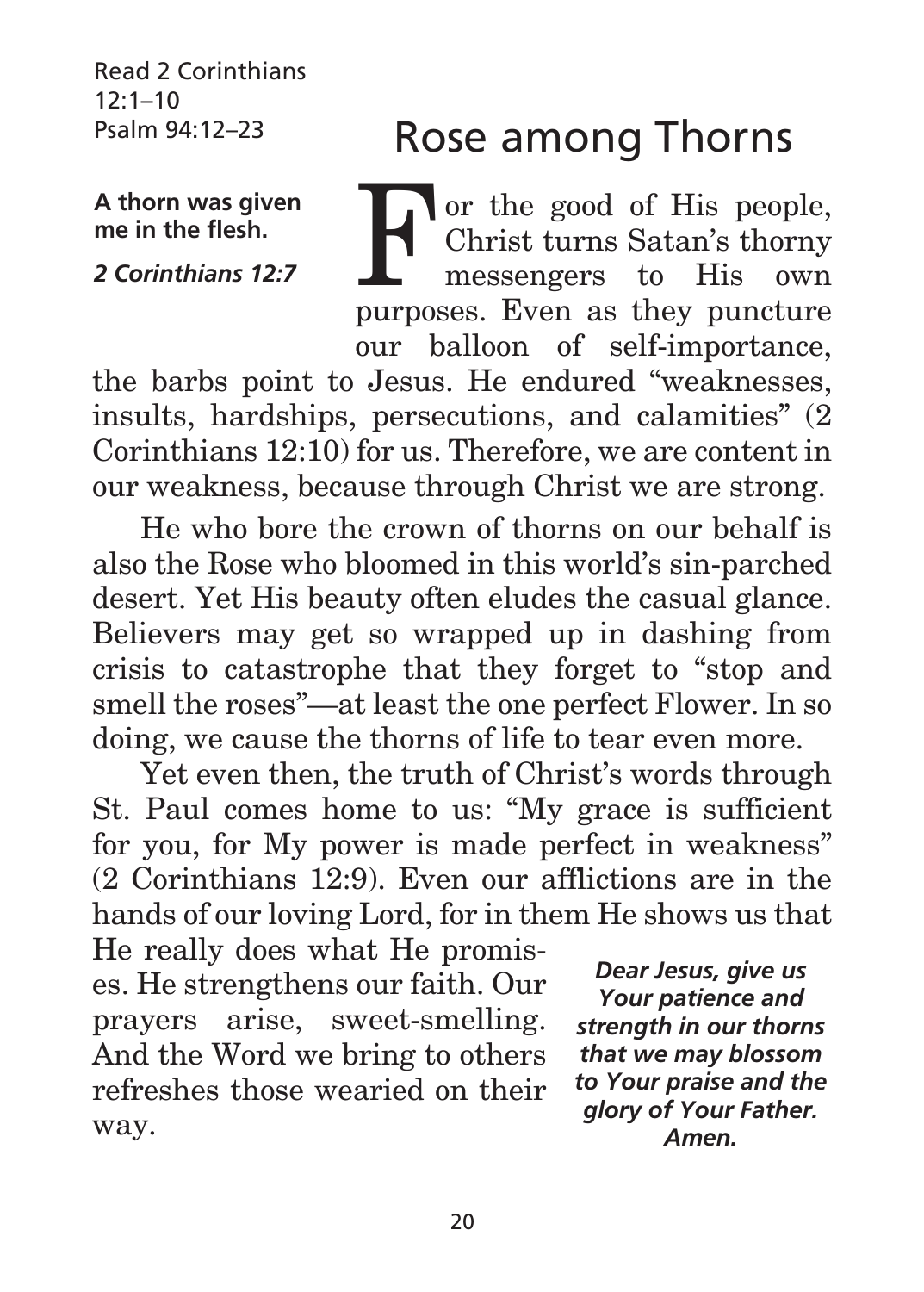Read Revelation  $21:1-7$ Psalm 144

**I saw a new heaven and a new earth, . . . and the sea was no more.** 

*Revelation 21:1*

No More Sea

The sea has long symbolized<br>death and all that terrifies us. From mariners who<br>know the lothel power of wind and death and all that terrifies us. From mariners who know the lethal power of wind and wave to swimming children who

fear what may lurk in the lake beneath their feet, the watery depths represent the dread power and murkiness of the grave.

But consider the new heavens and the new earth that shall be revealed at Christ's return: there shall be no more sea! There shall be no more death or anything that causes us fear or pain. Jesus has descended to the depths of death for us. He was swallowed up in the sea of our sin, so that in turn He might swallow up death forever. Now He has arisen from the deep to give us abundant life without end.

Christ, the Church's husband, is forever with His Church to comfort her and to wipe every tear from her eyes. Her overwhelming sea is dried up, and she is now given to drink of the gentle fountain of the water of life. Baptized into Christ, she is adorned beautifully in the robe of His righteousness.

As we live in the midst of things that seem to engulf us, He reminds us that such things will pass away. So we trust in Jesus' promise: "Behold, I am making all things new" (Revelation 21:5). *Lord Jesus, grant that my hope may be set on the new creation in You. Amen.*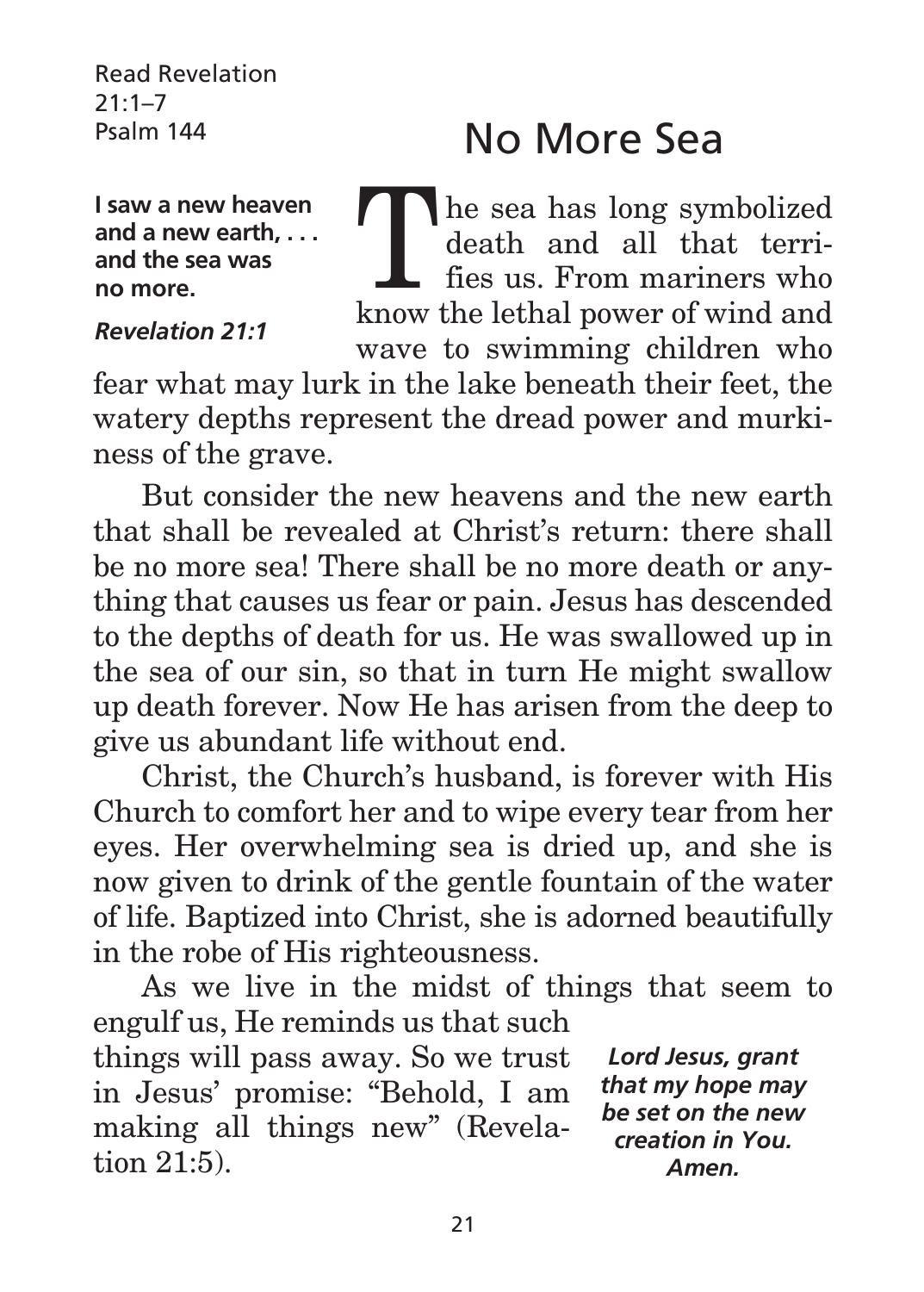Read Philippians 1:3–11 Psalm 142

**He who began a good work in you will bring it to completion at the day of Jesus Christ.** 

*Philippians 1:6*

His return.

#### The Lord Finishes What He Starts

Sometimes people don't<br>see their work all the way<br>through to the end. The pur-<br>suit of the collore dorreo falls a fow see their work all the way through to the end. The pursuit of the college degree falls a few classes short. A hobby or home improvement project is left half-done.

A special task at work never seems to get finished.

In the midst of trying times, we can be tempted to think that's also how God is toward us. Everything started well when we were growing up in the faith. But now things are different, more complicated. It seems as if we're a project left on God's workbench, never to be resumed again. We feel forgotten.

But do not give in to such temptation. The Lord does not go back on His promises or give up on His people. He began a good work in you at your Baptism, giving you new life in Christ. And He has promised never to leave you or forsake you. He works even through trials to purify and strengthen your faith. The Lord Jesus has done His work of saving you all the way to the end, as He said, "It is finished" (John 19:30). He who went all the way to death for you will certainly finish the work He began in you, bringing your salvation to its completion on the day of *Lord, help me to trust that You will never give up on me and that You are with me to the very end. Amen.*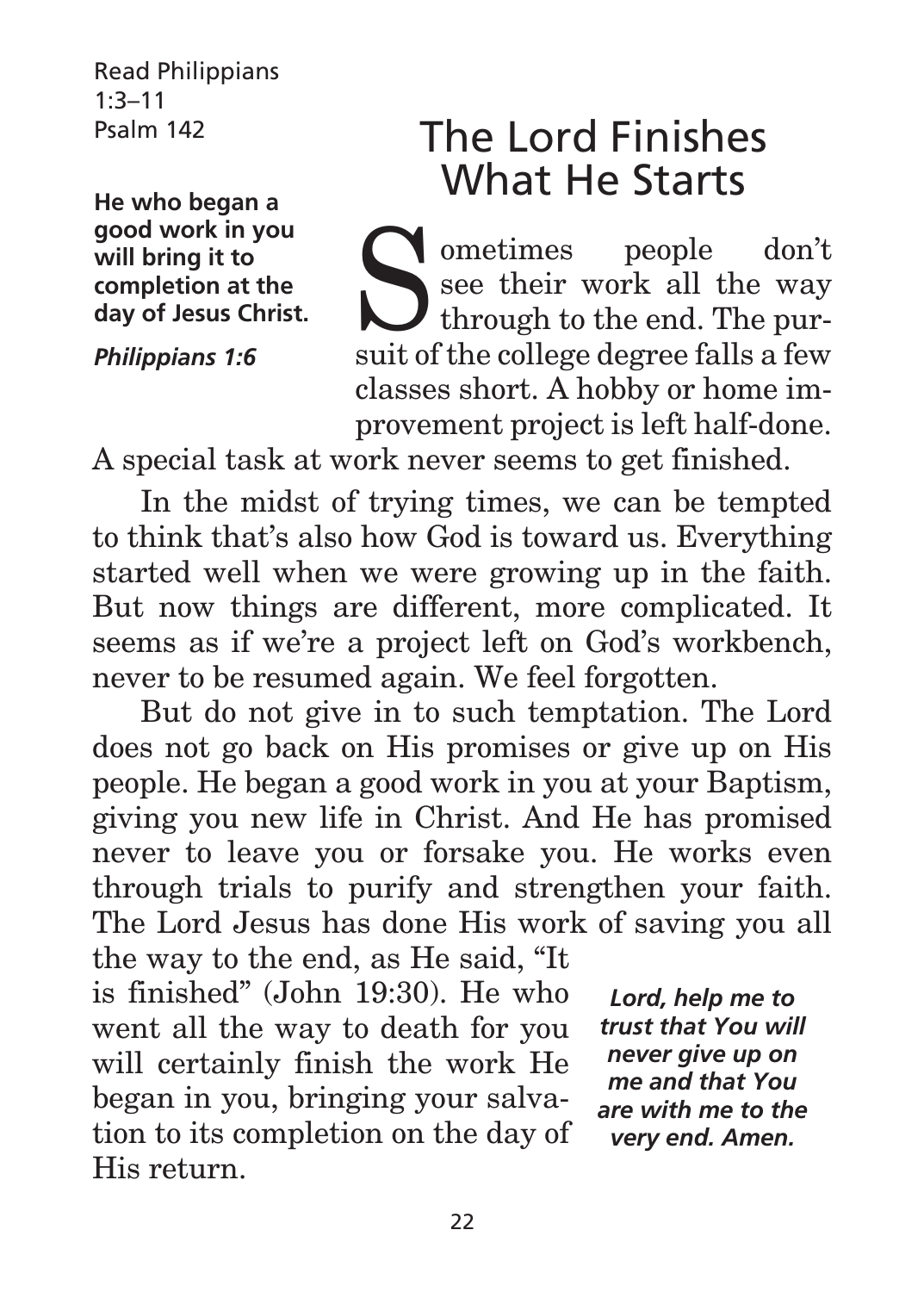Read 2 Thessalonians  $1:3-12$ Psalm 56

**[God will] give you who are troubled rest with us when the Lord Jesus is revealed from heaven.** 

*2 Thessalonians 1:7 NKJV*

#### Rest from Your Troubles in Christ

Ome of the worst troubles we experience are those that I others inflict on us deliberately. Then it's personal, and the hurt is deeper. Most hurtful are the injuries we do not deserve, especially when we are attacked for

confessing Christ, harassed for what we believe.

Why does God permit others to trouble us like that? Because that is also how Christ was treated for our sake. A disciple is not above his teacher. To suffer with Christ is also to be counted worthy of God's kingdom. Jesus affirms, "Blessed are you when others revile you and persecute you and utter all kinds of evil against you falsely on My account. Rejoice and be glad, for your reward is great in heaven" (Matthew 5:11–12).

God gives us strength to endure such troubles through Christ, who endured them for us in His Passion and death. And when our Lord Jesus is revealed from heaven, we will be given rest and relief from all that burdens us. Even now Christ gives us rest in His Word and in the Supper of His body and blood. His

peace helps us persevere until that day when we marvel in His majesty and share in His glory.

*O Lord, "Restless is our heart until it comes to rest in Thee" (from Augustine). Give us Your rest and peace. Amen.*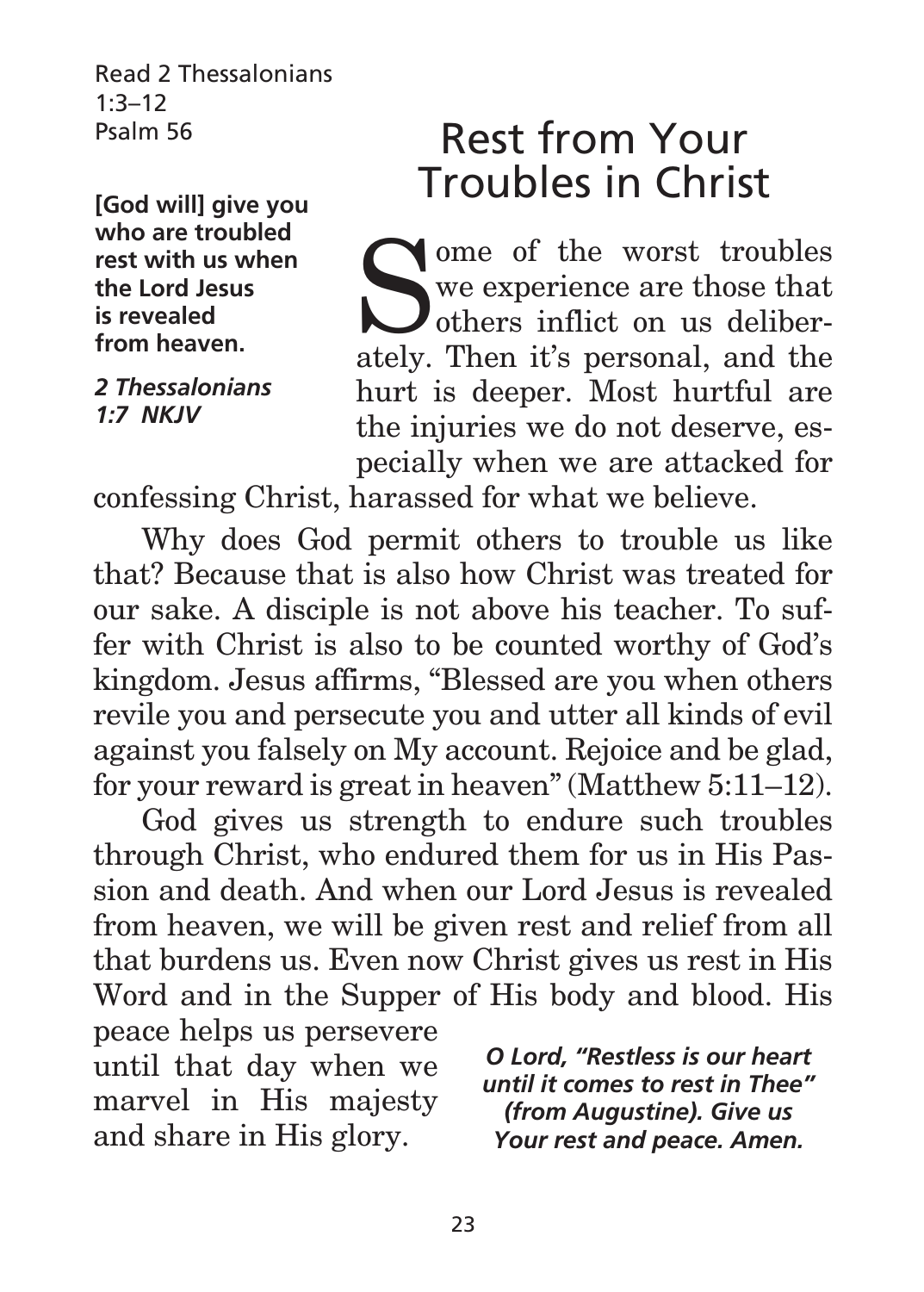Read Hebrews 2:9–18 Psalm 34

**But we see . . . Jesus, crowned with glory and honor because of the suffering of death, so that by the grace of God He might taste death for everyone.**

*Hebrews 2:9*

## The Taste of Death

eath scares us. It scares us because of the pain and the loss of control. It scares us also because of the uncertainty of what comes after death. It is one thing to face something unknown in this life. It is quite another to face the unknown in eternity. Such

fear and doubt are the devil's weapons to hold us captive.

But Jesus has destroyed the devil's dominion over us. Since we are flesh and blood, Jesus shared in our flesh and blood to break the curse of death for us and to release us from sin and Satan. The Son of God became man in order to taste death for everyone, that its bitterness might leave our mouths. By dying our death in our place, Jesus atoned for our sins. The power of the grave now is broken. Death is no longer a gaping terror, but the portal to life and resurrection.

Just as Christ was crowned with glory because of His sacrificial suffering, so also His brothers and sisters who trust in Him will be brought to glory with Him. In Christ, we taste life. "Taste and see that the LORD is good! Blessed is the man who takes refuge in Him!" (Psalm 34:8). *Lord Jesus, thank You for tasting death for me that I may live forever* 

*with You. Amen.*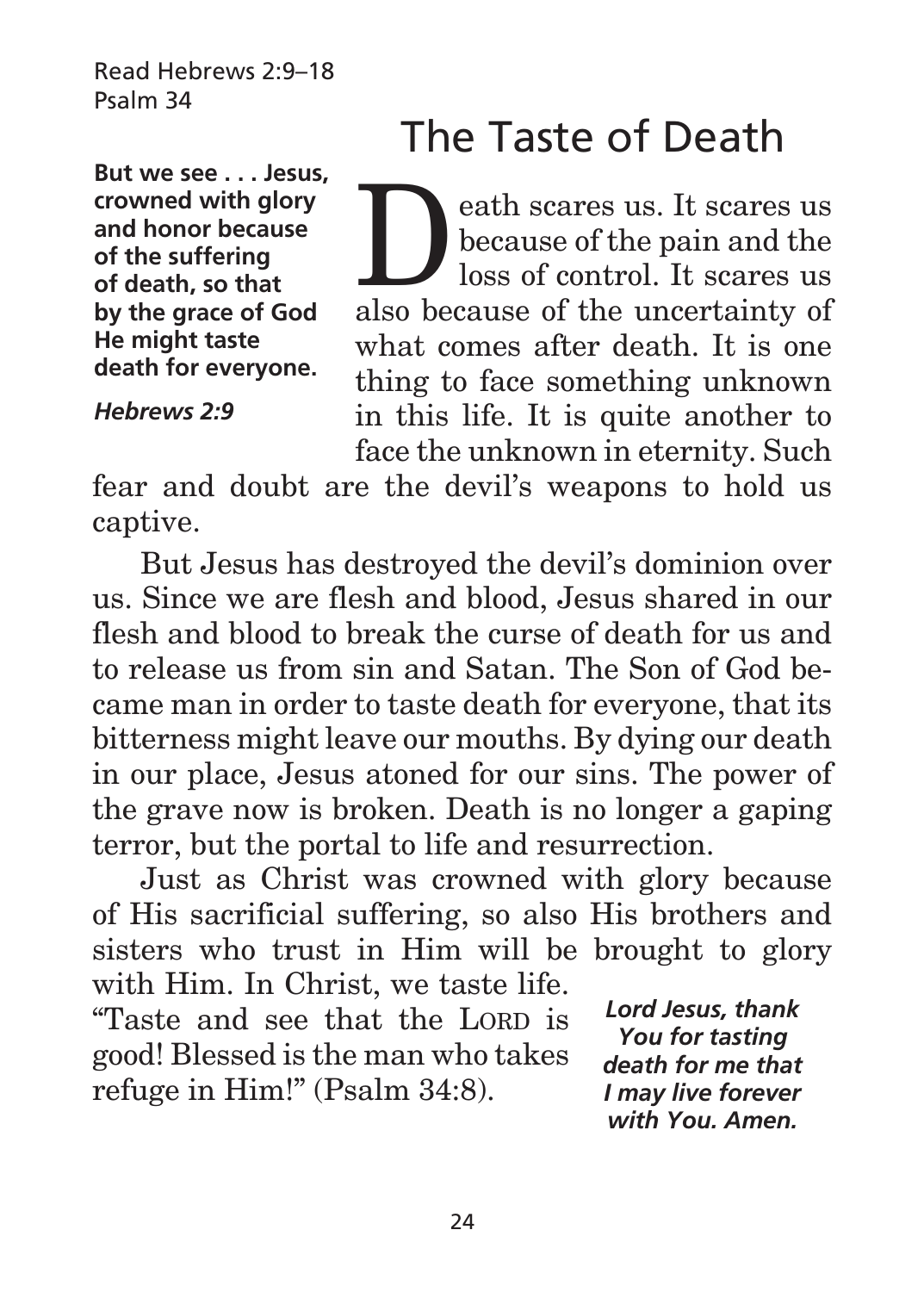Read Hebrews 4:14–16 Psalm 143

**We do not have a high priest who is unable to sympathize with our weaknesses.** 

*Hebrews 4:15*

#### The God Who Sympathizes

W hen we are suffering, it<br>can seem as if God is very<br>far away. He's "up there," can seem as if God is very far away. He's "up there," aloof, distant from what's going on down here. Sure, He may know the facts of what's happening to us, but does He really understand or care?

Scripture's answer is a definite *yes*. The same Son of God who passed through the heavens far above us came down among us as a real human being. He lived our life all the way from conception to the grave. Though He was without sin, He experienced all the effects of sin's curse. He sympathizes with our weaknesses and suffering and sorrows, because He Himself has known them. He knows what it's like to be tested and tempted and pushed to the limit. He carried all of our burdens to the cross and suffered them to death in His body to redeem us from them. So He does not forsake you in your time of need. He is with you in your suffering to deliver you and bring you into His Easter triumph. He is still Immanuel, God with us.

Confident of this, we come to His throne of grace in bold faith. Our Lord Jesus

surely hears our prayers and will give us the mercy and help we need, according to His good and gracious will.

*Lord Jesus, who bore my weaknesses, give me Your aid, that I may find strength in You. Amen.*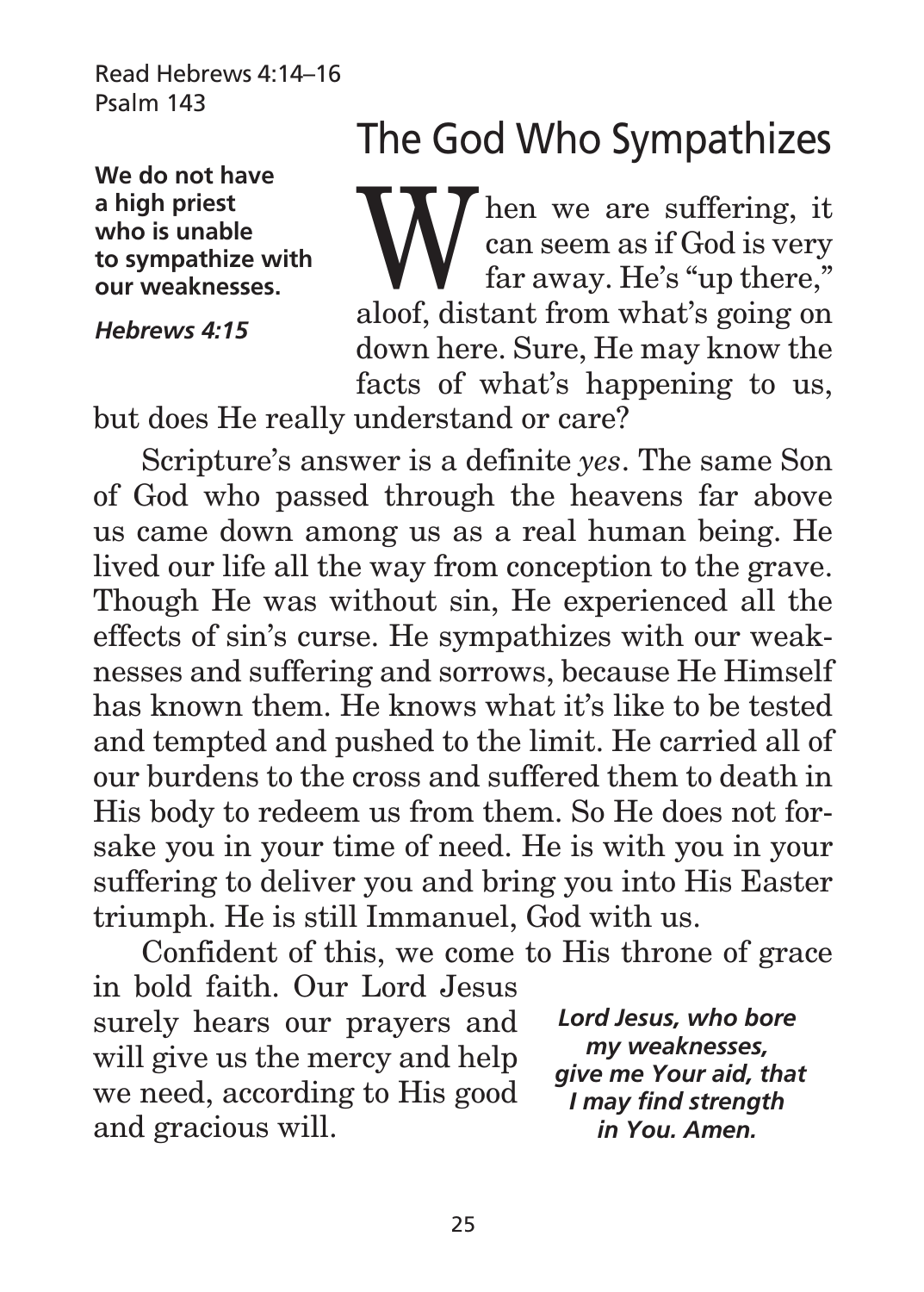Read Hebrews 12:3–13 Psalm 86

**The Lord disciplines the one He loves, and chastises every son whom He receives.**

*Hebrews 12:6*

#### The Lord Disciplines Those He Loves

When bad things happen<br>to us, we can be tempted<br>to think that God doesn't<br>love us or care about us It fools to us, we can be tempted to think that God doesn't love us or care about us. It feels like His judgment is coming down

on us in its full fury. But the truth is that the wrath of God has already been set aside, once and for all. Judgment was executed against us on Good Friday, when the Lord suffered for us on the cross. All our sins were fully answered for by Jesus' death. The Lord does not condemn us for our sins because Jesus has taken the condemnation for them in our place.

Yet God sometimes allows bad things to happen to us for our discipline. Just as an earthly father disciplines and corrects the children he loves for their ultimate good, so also our heavenly Father disciplines us. His discipline truly is a sign of His love. He doesn't want us to stray from Him or set our hearts on the things of this world. So we sometimes feel the pain of His discipline and the rod of His correction, in order that we might have the ultimate good of life with Him in the world to come.

Take heart, then, in the chastening of the Lord, for by it you know that He receives you as His own in Christ, His beloved Son. *Heavenly Father, help me to see Your love in the discipline I must endure. Amen.*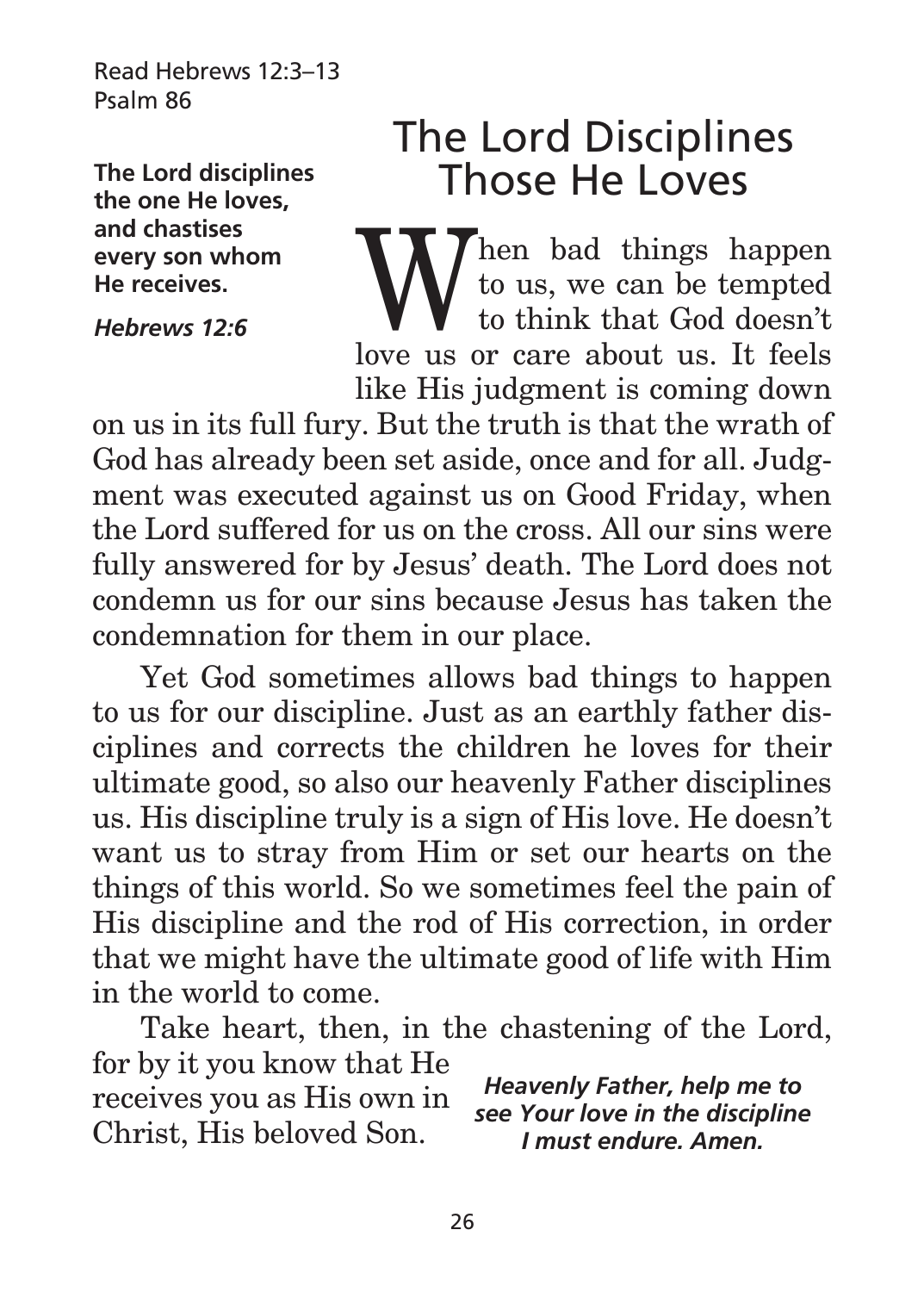Read 1 Peter 1:3–9 Psalm 90

**According to His great mercy, He has caused us to be born again to a living hope through the resurrection of Jesus Christ from the dead, to an inheritance that is imperishable, undefiled, and unfading, kept in heaven for you.** 

#### *1 Peter 1:3–4*

#### Kept Safe

W hat is most important<br>and precious to us in life<br>matter of moments. It might be the and precious to us in life can be swept away in a matter of moments. It might be the loss of home or property to a storm, a sudden end to employment and income, a crisis of personal health, or the devastating death of a family member. All that we considered as most secure can come to a sudden, and sometimes frightening, end.

Yet in the face of all possible losses, we still have certainty and security. There is a gift that no crisis, storm, or grief can take from us. Through the death and resurrection of Jesus Christ, we have an inheritance of eternal life that is "imperishable, undefiled, and unfading, kept in heaven" for us. Even in the midst of trials, when we are "tested by fire" (1 Peter 1:7), we are kept safe by God's power and guarded by faith. Nourished by His Word and Sacrament, we will when the time is right receive the inheritance of *Father, keep us safe through* 

eternal life that is waiting for us.

*all trials until we receive the inheritance of eternal life won for us by Jesus Christ. Amen.*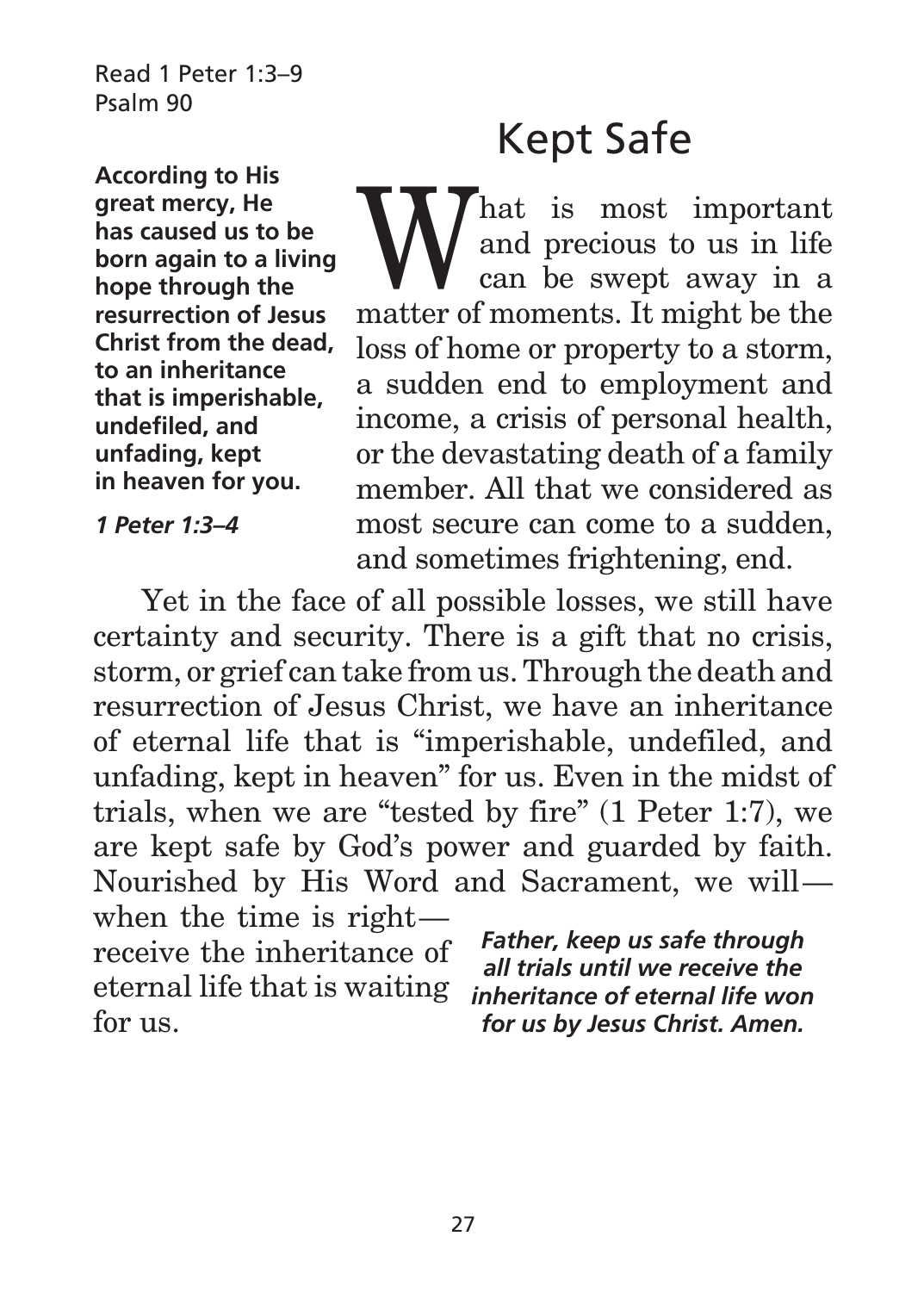Read 1 Peter 4:12–19 Psalm 126

#### Why Me?

**But rejoice insofar as you share Christ's sufferings, that you may also rejoice and be glad when His glory is revealed.** 

*1 Peter 4:13*

W hy is this happening to<br>that question before. You<br>may be asking it right now We me?" You may have asked that question before. You may be asking it right now. We want to make sense of our suffering. Suffering of any kind, physical, emotional, or spiritual, may

leave us feeling very much alone, convinced that no one else has experienced what we feel, and that we do not deserve what is happening to us.

It is no surprise that this question comes to mind in difficult or frightening circumstances, but the Scripture reading tells us not to be surprised at the "fiery trial" (v. 12) that has come up as a test of faith. Tests of faith are normal. They are occasions, not for surprise, but for joy, because they are a share in the sufferings of Christ.

Christ certainly did not deserve to die on the cross, but He suffered there for us, to restore us to the Father. Resting securely in Him, we can rejoice. Even more important, He assures us that this rejoicing will never end. So we have joy here on earth at sharing Christ's suffering, and we look forward to the eternal joy of sharing His glory. *Heavenly Father, turn our questions into joy and our impatience into trust, in the name of Jesus Christ, who suffered for us on the cross. Amen.*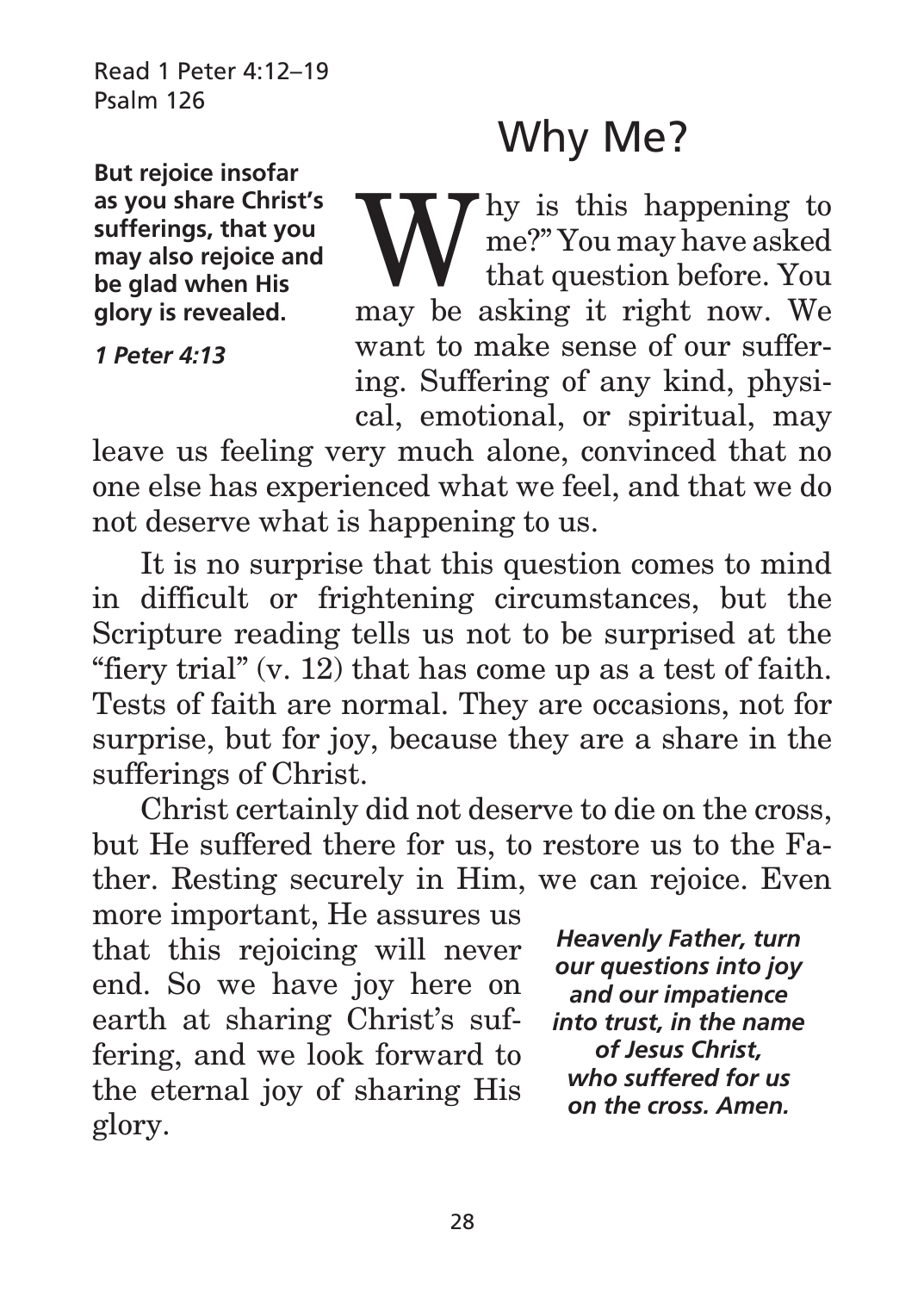Read 1 John 4:7–19 Psalm 51:1–12

#### No Deals

**There is no fear in love, but perfect love casts out fear. For fear has to do with punishment, and whoever fears has not been perfected in love. We love because He first loved us.** 

*1 John 4:18–19*

There are no atheists in fox-<br>holes," the saying goes. But<br>there may well be some bar-<br>gain buntors. In times of trouble holes," the saying goes. But there may well be some bargain hunters. In times of trouble, it is not unusual to try and make a deal with God. We are willing to promise whatever we can in exchange for relief from our difficult circumstances. We imagine that

our trouble is a punishment for sin, and we are tempted to think that we must somehow earn back the love of God we are afraid we have lost.

But God's love is never a reaction to any effort on our part. "In this is love," the Scripture reading says, "not that we have loved God but that He loved us and sent His Son to be the propitiation for our sins" (v. 10). God is love, and because of His love for us, He sent His Son, our Savior Jesus Christ, to suffer the punishment we deserved for our sin. We don't need to strike a bargain with God. The full price has already been paid in Jesus' innocent blood. Because

Jesus died for us and rose again to conquer death, fear of God's judgment is replaced with confidence in His perfect love.

*Father, Your perfect love for us in Christ drives away our fear. Keep us safe in that love. Amen.*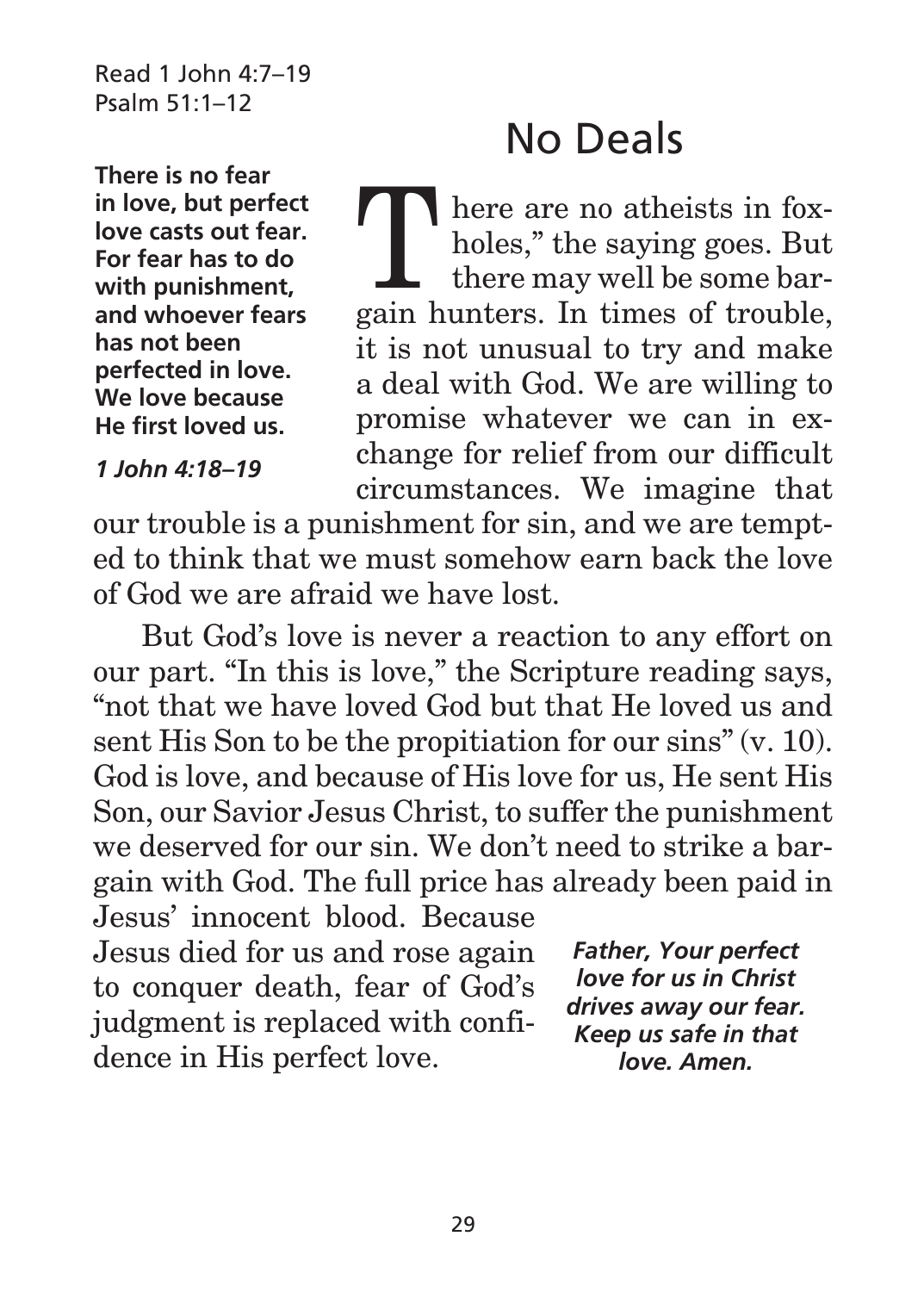Read Psalm 46 Psalm 8

#### A Sure Foundation

**The LORD of hosts is with us; the God of Jacob is our fortress.** 

*Psalm 46:7*

fortress"!

Modern safety codes call for<br>strict engineering stan-<br>ards, but the intense strict engineering standards, but the intense power of a tornado or hurricane can tear a building apart. A pow-

erful earthquake can make solid ground behave like liquid, shaking what we thought was a solid foundation. Sudden disaster, rumors of war, and unexpected terror can shake our faith as surely as a tremor shakes the earth. We easily are left with the idea that God is weak, powerless, disinterested, or absent.

Psalm 46 describes God's people as a strong city. Surrounded by roaring seas, shattering mountains, and raging nations, believers are secure because God Himself stands tall and strong among them. When we find ourselves surrounded by fear, doubt, and the shattering guilt of our sin, He gives safety beneath the cross, where Jesus shed His blood for us. God has not abandoned us. Faithful to His promises, He stands stalwart among us even now in Word and Sacrament. Through the saving Word of Christ's death and resurrection for us, God "will be exalted among the nations" (v. 10) and in our own lives. "The LORD of hosts is with us; the God of Jacob is our *Lord of hosts, for the sake of Christ, hear our prayer and be our refuge, our fortress, and our help in trouble. Amen.*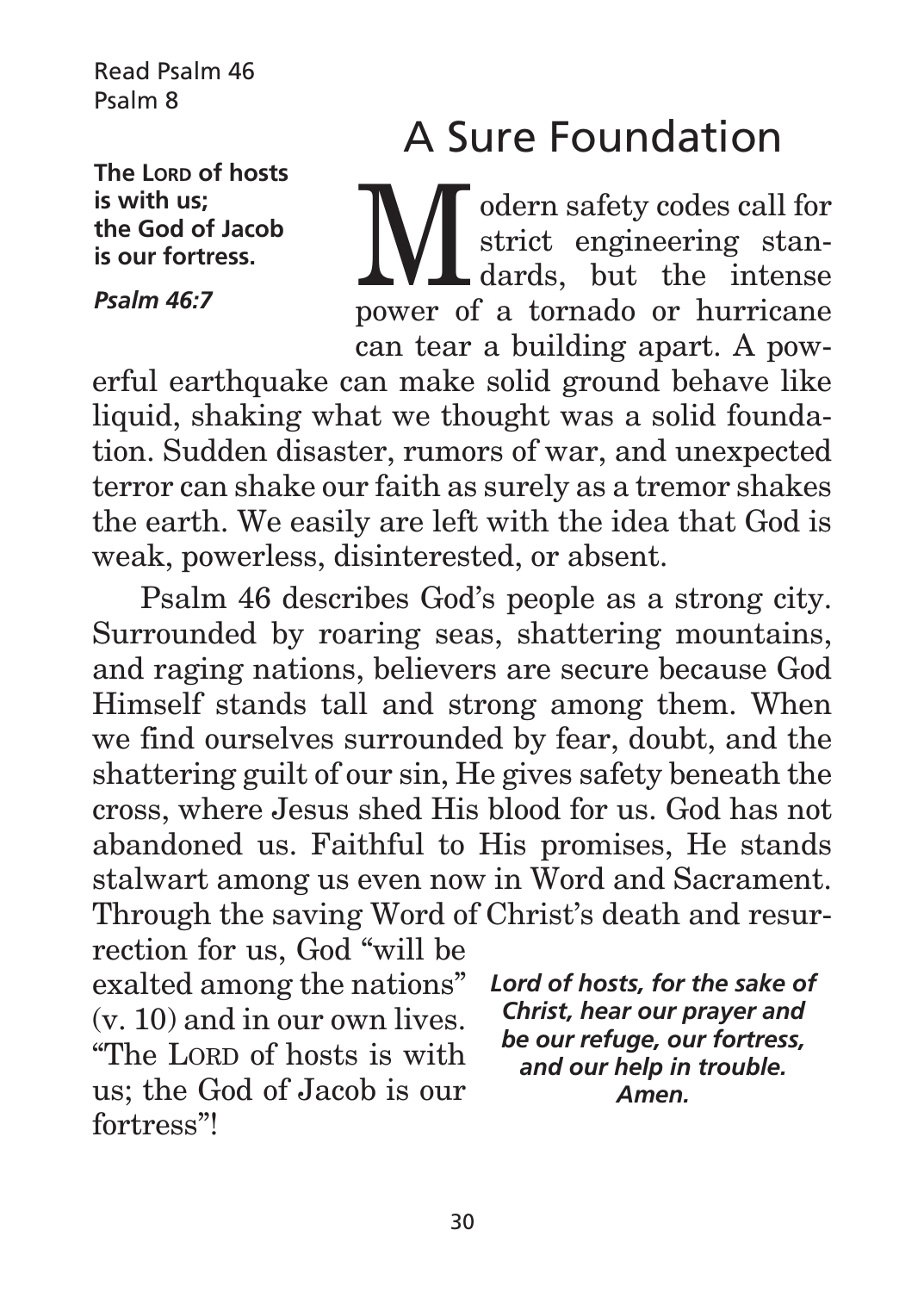Read Psalm 121 Luke 2:29–32

**My help comes**  from the LORD. **who made heaven and earth.** 

*Psalm 121:2*

God creates out of nothing. It<br>to "make out of nothing."<br>and the nothings of despair, the is the special quality of God to "make out of nothing."

The Lord Who Made Heaven and Earth

This means that out of the nothings of despair, the effects of sin, and the catastrophes of life, God makes a child who belongs to Him, a forgiven saint and a citizen of heaven.

Look at your life and count the nothings. Count the hurts. Measure the darkness. These are the things out of which God creates. It seems strange, doesn't it? We are used to looking for God in the beautiful, the strong, and the enduring. Of course, God is in all those things. But when we see God in Christ, we see ugliness and crucifixion and suffering and lowliness. Yet out of the cross, God created life for all, victory over death, and payment for sin.

The God of the cross is our God now. Yes, we suffer. Yes, we fall to depths we would rather not be in. Yes, we sin. Yes, we face death. But our God is the God who made heaven and earth, the God of resurrection from death, the God who delivers the lowly who trust in Him. God takes our nothings and our depths, and out of them He creates and resurrects and exalts us! Thanks be to our God, the Creator of heaven and earth, the God who cre-

ates all things new through Christ, our Lord. *O Lord, be with me always, in dark times or light. Amen.*

31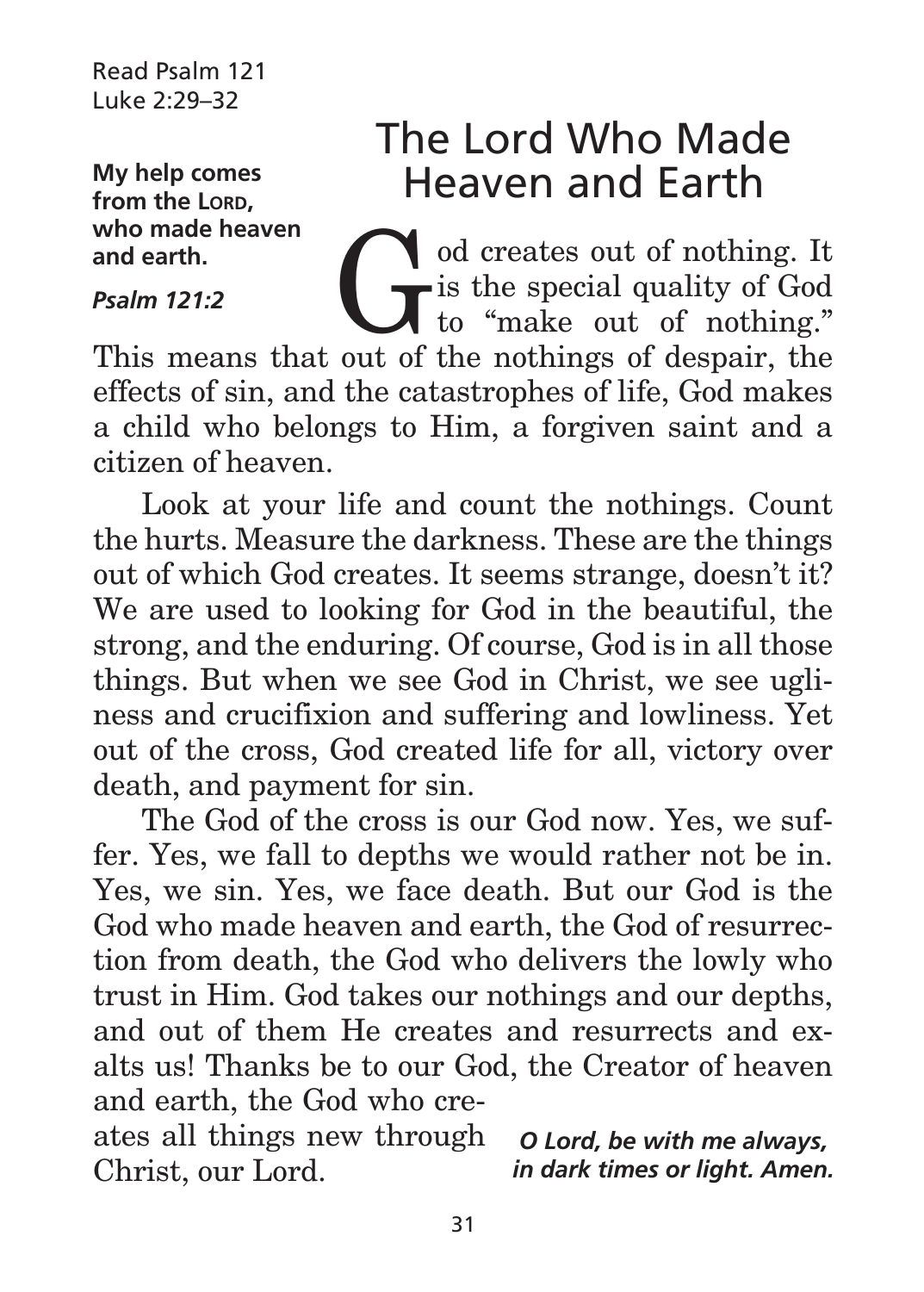Read Ecclesiastes 3:1–8 Psalm 104:19–35

**A time to weep, and a time to laugh.**

#### *Ecclesiastes 3:4*

The great thing about the seasons is that they change.<br>Fall would not be as beauti-<br>ful without summer before and winseasons is that they change.

A Time to Weep

Fall would not be as beautiful without summer before and win-

ter ahead. The crisp colors of the leaves and brisk evenings would not be as special if we had not endured the hot summer or anticipated the cold snow.

It's the same in our lives. On account of the fallen world in which we live, we know there will be seasons of weeping. Yet, by the grace of God, these times do not last. The disciples were paralyzed by grief and fear on the weekend of our Lord's Passion, yet Easter came! Weeping carried the night, but joy came in the morning. The season of fear was displaced by the season of alleluia.

Our own times of sorrow will not last forever. God does not burden us beyond our strength. The changing seasons of our lives remind us of God's ultimate promise to deliver us from evil and take us to Himself in heaven. Our times of sadness are only a prelude to joy; the darkness makes even brighter the great light of our Lord's salvation.

Mark the time. Watch the sun set and rise again. Feel the seasons change. Hear the Word of Christ and know God is at work to bring you joy, to replace your tears, and to give you His mercy in the midst of pain. *Lord, thank You for Your unchanging goodness in the midst of so much* 

*change. Amen.*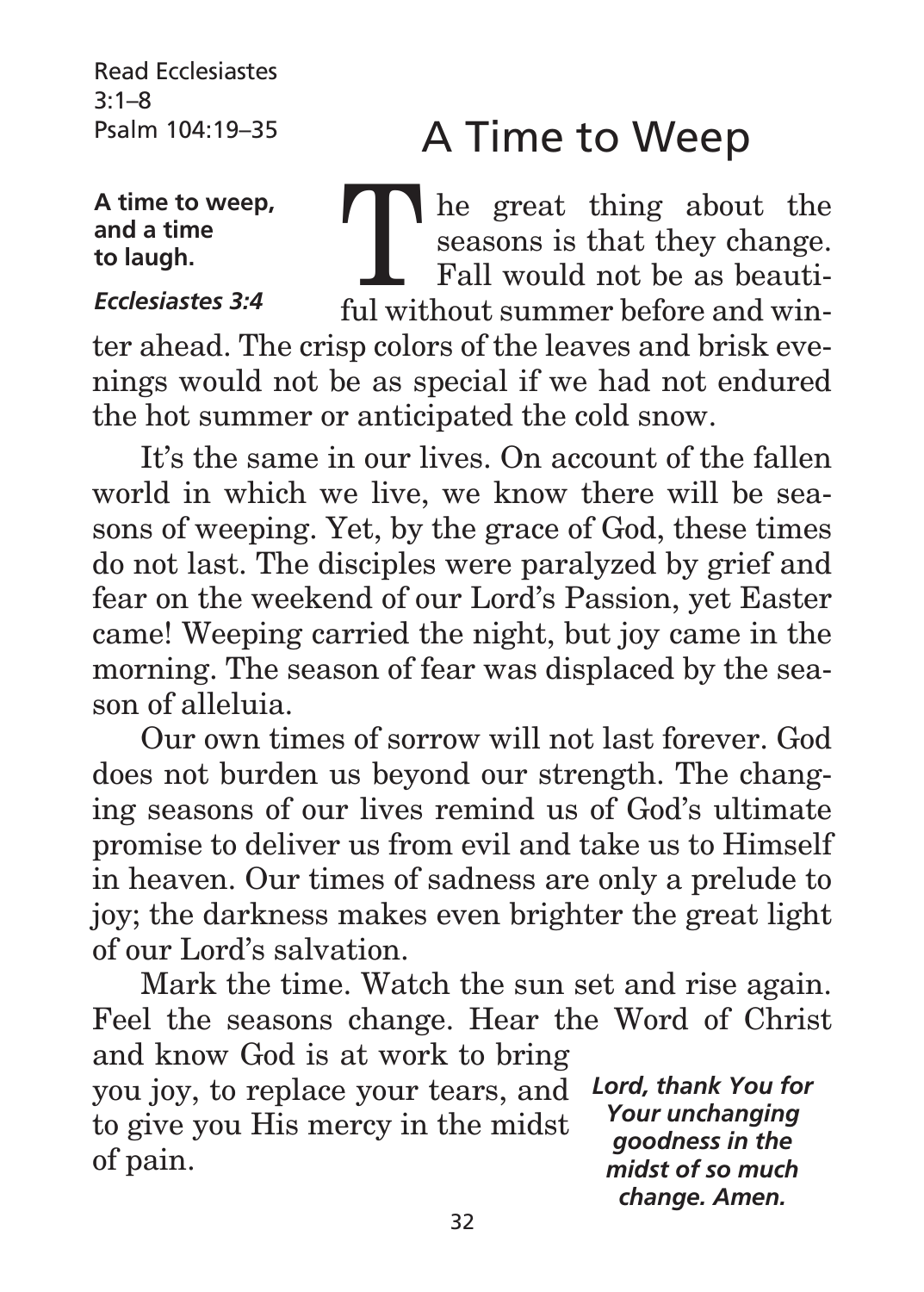Read Isaiah 35 Psalm 42

**The desert shall rejoice and blossom like the crocus.** 

*Isaiah 35:1*

## A Desert Transformed

**Deserts are places of thirst,<br>cacti, and heat. One famous<br>desert is named Death Valley<br>on account of its fierce reputation as** cacti, and heat. One famous desert is named Death Valley on account of its fierce reputation as a killer. Death Valley may allow you

in, but it may not let you out. Getting out by yourself can be very difficult.

Christ went into the desert to be tempted and to battle Satan in a place of thirst and death. He did not go to win a victory for Himself, but for us. Our lives often resemble deserts in the grip of some awful power that will not allow gladness to bloom or joy to spring forth. But Christ has gone into the wilderness of our lives and walked the valley of the shadow of death for us. He grants us His victory in our Baptism. We are members of His crucified, desert-conquering body.

Isaiah gives a picture of a desert changed into blossoms and beauty, of thirst and death into rejoicing and gladness. The message is that our desert lives have been inhabited by Christ, who gives refreshment and renewal by His presence. Where Christ is, there is life and joy. The desert is not gone; we are not on a vacation in our baptismal struggle. Yet we have our Savior by our side, and He gives us to drink from the fountain of life and guides our feet on the path of life. *O Lord, let us always drink from Your fountain of life! Amen.*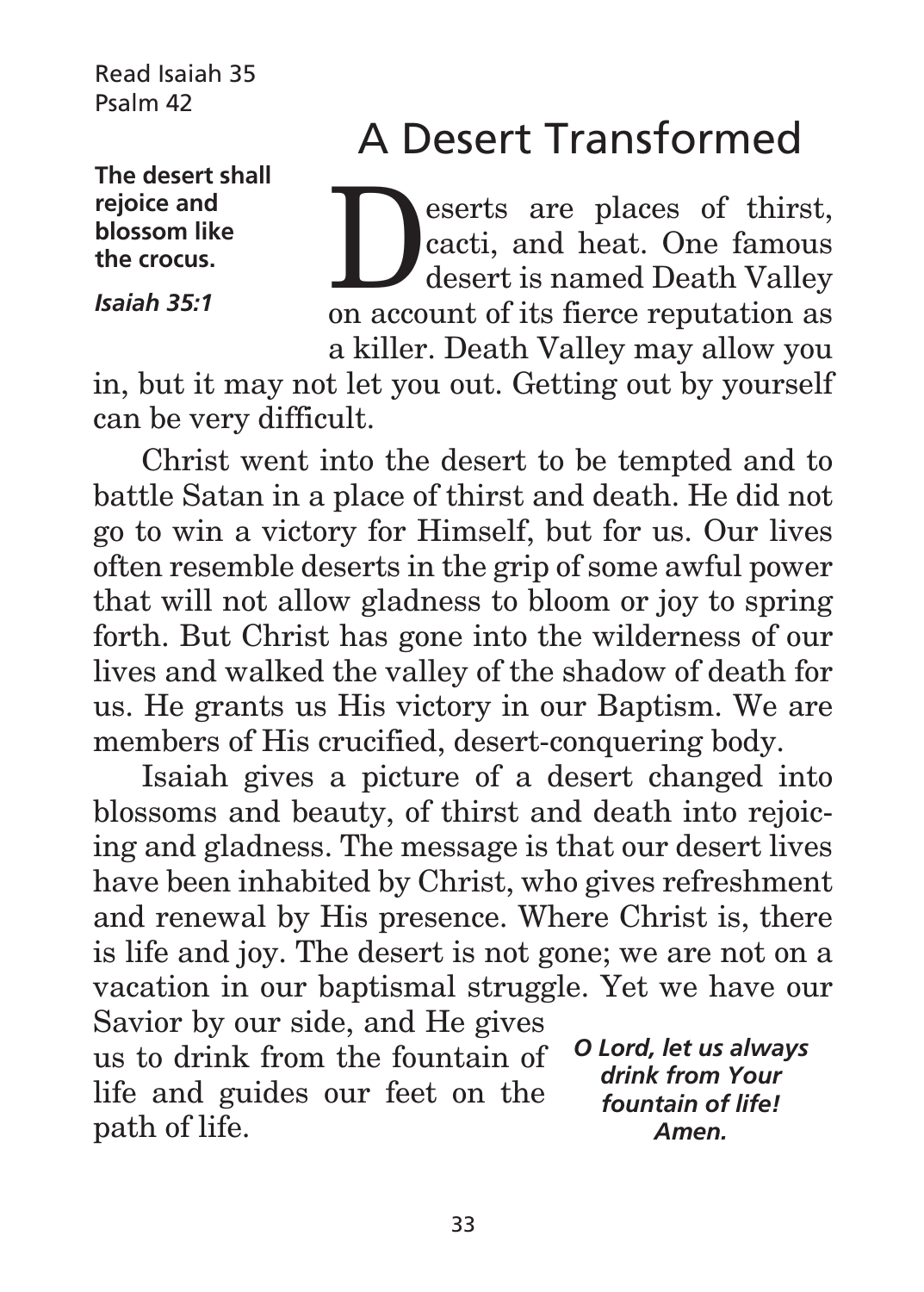Read Isaiah 40:1–11 Psalm 24

#### Help Is on the Way

**"Behold your God!" Behold, the Lord Gop comes with might.** 

*Isaiah 40:9–10*

Ust ask; I'll do whatever you need." "I'm there for you." "You're in my thoughts." need." "I'm there for you." "You're in my thoughts."

How many times do we hear comments like these from well-meaning people? Too often, they end up being mere words, good intentions with no follow-through, or actions that don't really help. Government agencies and even congregations can be the same way: lots of talk but no meaningful action. "Surely the people are grass" (Isaiah 40:7).

When our Lord speaks, it is different. When God promises, when He says He is coming with might, His words are not empty. Our Lord is a God of promise *and* fulfillment. God saw our world of sin and spoke, "I will send a Savior." His promise sustained generations of the faithful as they endured suffering, exile, and death. They hoped in the One to come. And He came. Jesus of Nazareth, the Word made flesh, died on a cross to break sin's grip on us. God promises and fulfills.

God speaks to us in the midst of our suffering, saying, "I will come to you. I will set things right," and our faith latches onto His promise and believes His Word. He speaks and forgives our sins. He speaks and gives His body and blood for our life and strength. He speaks, and His Word stands forever. *Lord, Your promises are sure. Set my faith on You. Amen.*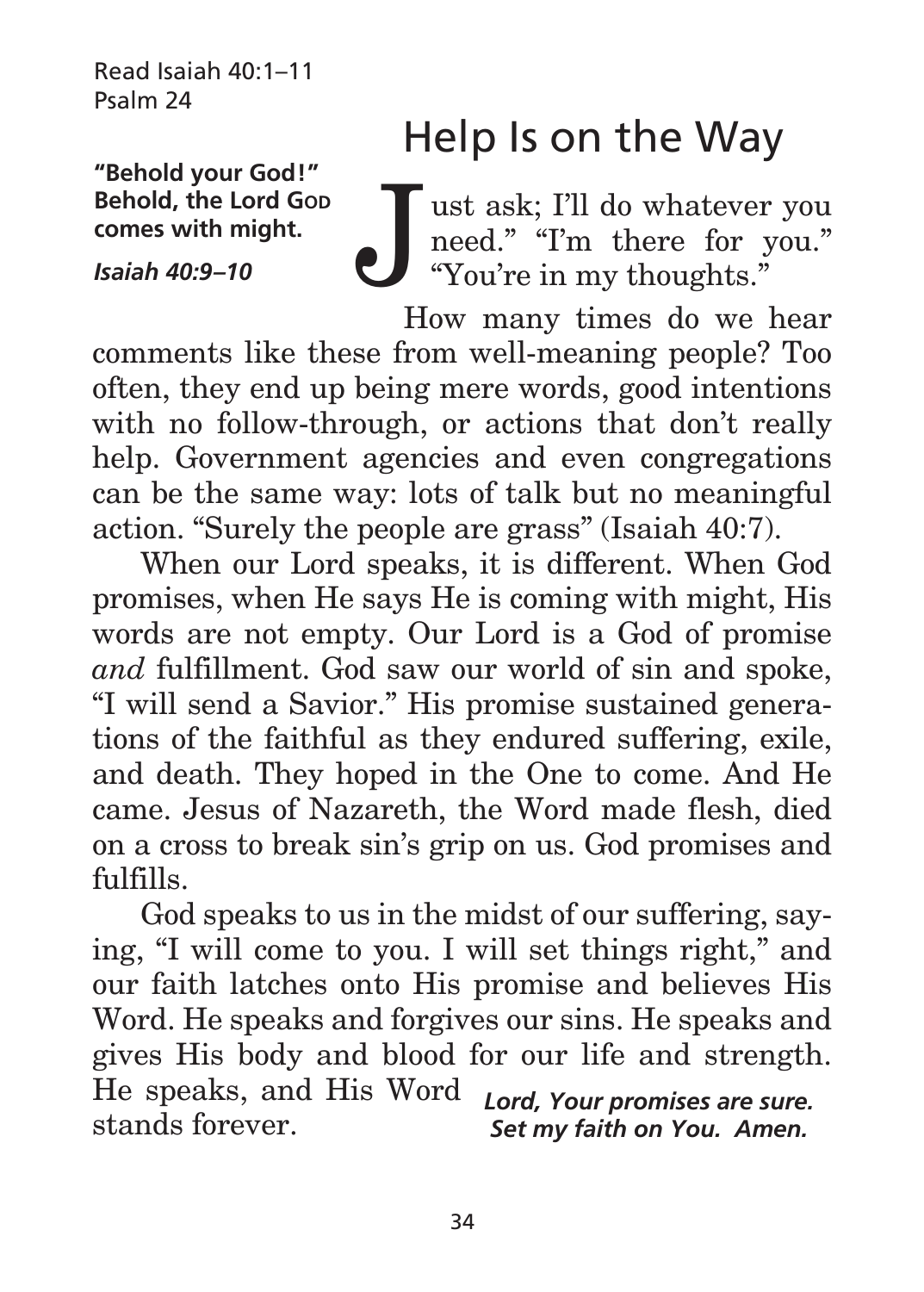Read Isaiah 43:1–11 Psalm 139

## Actions Speak Loudly

**When you pass through the waters, I will be with you.** 

*Isaiah 43:2*

We hen my youngest child<br>storm or a bad dream, I<br>sometimes fool belpless. Her body is scared by a thunderstorm or a bad dream, I sometimes feel helpless. Her body shakes, the tears roll, and I cannot chase away the bad thoughts or quiet the booming sky. But often she just curls up next to her mom or me, and soon she is better. She didn't need for us to make the storm go

away; she only needed to be near us.

We never outgrow that need. Floods threaten, fires burn, and we need someone to be with us, someone to get wet with us, to feel the scorching heat of the flames. We need someone more powerful, someone who can shield us, defend us, and lift us up.

That someone has a name: Immanuel, "God with us." Our Lord is not an absent, faraway God. He is God made flesh, the Son of Mary. He was born like we are, He lived like we do, and He died like we will.

We have no assurance from Scripture that there will be no fires or floods in our path. There will be bad dreams and thunderstorms. But we have Immanuel, God who lived and died and rose and who promises to be with us always, even to the end of the age. We are His baptized children, whom He never forsakes. He grabs hold of us and never lets

go. He is with us. He will be with us. We are baptized, and He is our Immanuel.

*Thank You, Jesus, for being my Immanuel. Amen.*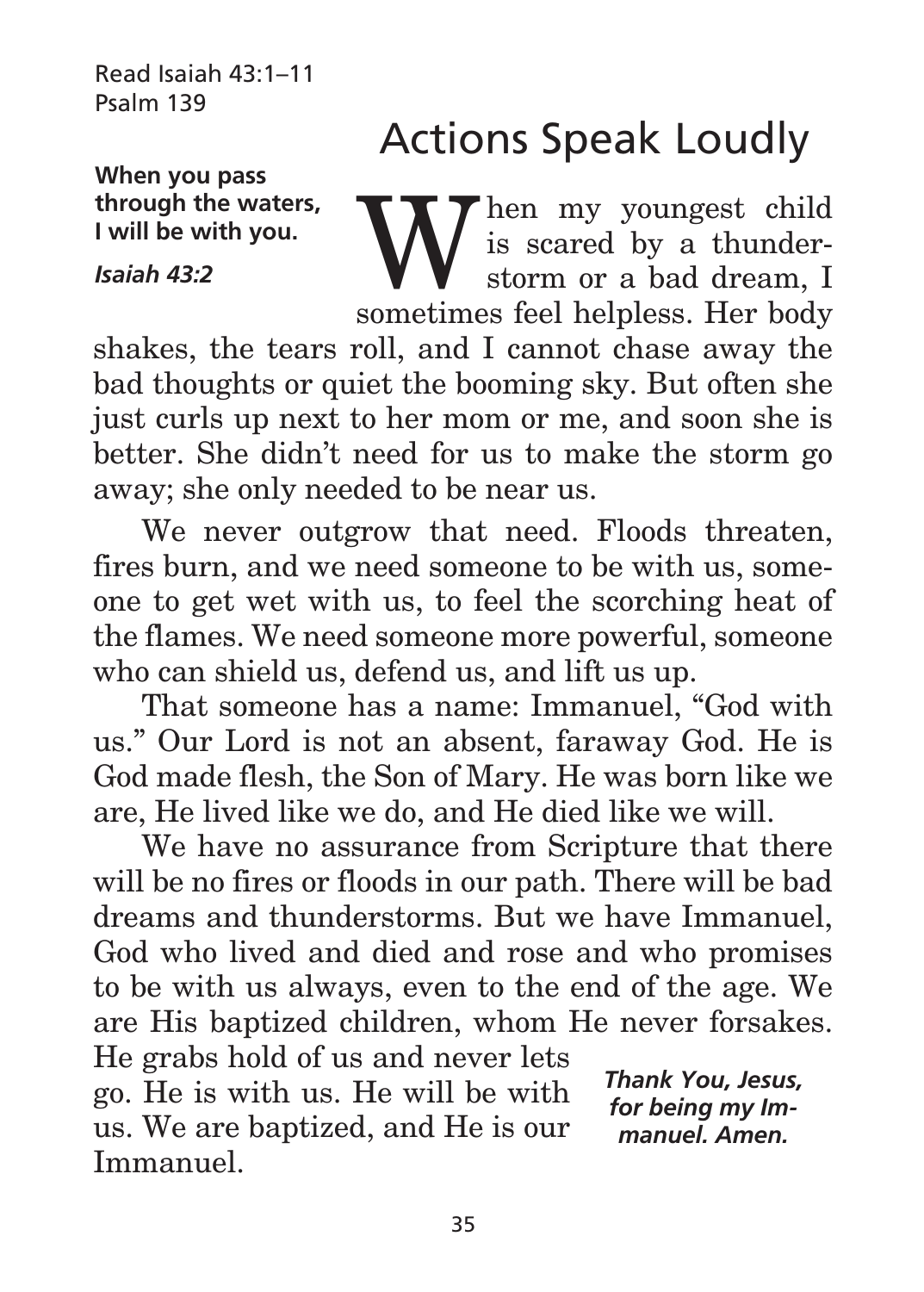Read Isaiah 53 Psalm 119:73–88

## In Unexpected Places

**He was wounded for our transgressions; He was crushed for our iniquities; upon Him was the chastisement that brought us peace.** 

*Isaiah 53:5*

When life runs along<br>
moothly—when we<br>
have some financial secu-<br>
rity or enjoy good health—it's easy smoothly—when we have some financial secuto imagine that God cares for us and blesses us. But when even one part of a peaceful life changes, we may suddenly feel that God is out

of the picture. We tend to look for God only in pleasant situations—in health, wealth, and peaceful times. But God is also at work in other circumstances.

Isaiah says Jesus "had no form or majesty" and "no beauty" that would have drawn people to recognize Him as God in the flesh (v. 2). Those who expect to find the Savior revealed only in majesty and beauty look in the wrong places. Jesus was not recognized— He was despised and rejected. He was crucified as a criminal "with the wicked" and buried in the borrowed tomb of "a rich man in His death" (Isaiah 53:9).

What a gift this is for us, especially in hard times! God's greatest blessings are forged at the cross. No matter how great our suffering, He already has borne our pain. He brings blessing even through *Lord, thank You for being* 

our trials, a promise reflected in His victory over death!

*present in our lives, in good and bad times, in expected and unexpected places. Amen.*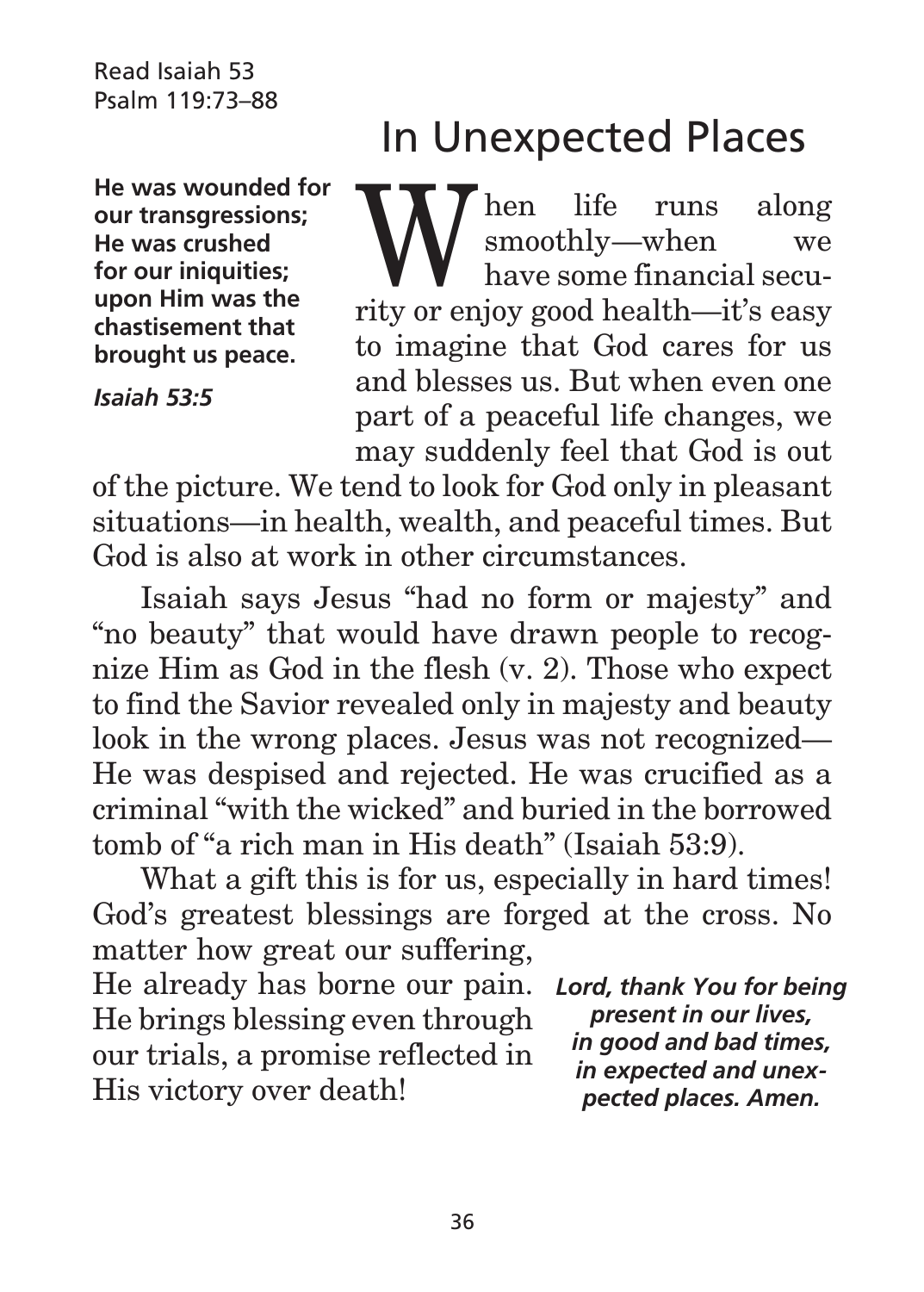Read Isaiah 54:4–10 Psalm 22

**For the mountains may depart and the hills be removed, but My steadfast love shall not depart from you.** 

*Isaiah 54:10*

#### Steadfast Love

broken relationship, a crisis<br>of health, loss of home or<br>income—such circum-<br>stances prod us to ask What did I of health, loss of home or income—such circumstances prod us to ask, What did I do to deserve this? Why is God angry with me? As we struggle with

these questions, Isaiah's word from the Lord seems to give no relief: "In overflowing anger for a moment I hid My face from you" (v. 8). Yet there is solace hidden in these words.

Our sin earned God's anger. But, in His mercy, His overflowing anger was not directed at us, but at His only Son. He carried our sins in His own body on the cross. Jesus endured the utter despair of being deserted by His Father. Overwhelmed by God's wrath against sin, He cried out, "My God, My God, why have You forsaken Me?" (Matthew 27:46). Jesus knew what it was to feel, for a moment, God's hidden face.

Because our Savior endured God's momentary anger on our behalf, God's wrath is ended, and God will never hide His face from us. In all circumstances,

even if "the mountains may depart and the hills be removed," God promises for the sake of Jesus Christ that His steadfast love will never depart from us.

*Heavenly Father, hold us securely in Your steadfast love throughout all the changes and challenges of our lives. Amen.*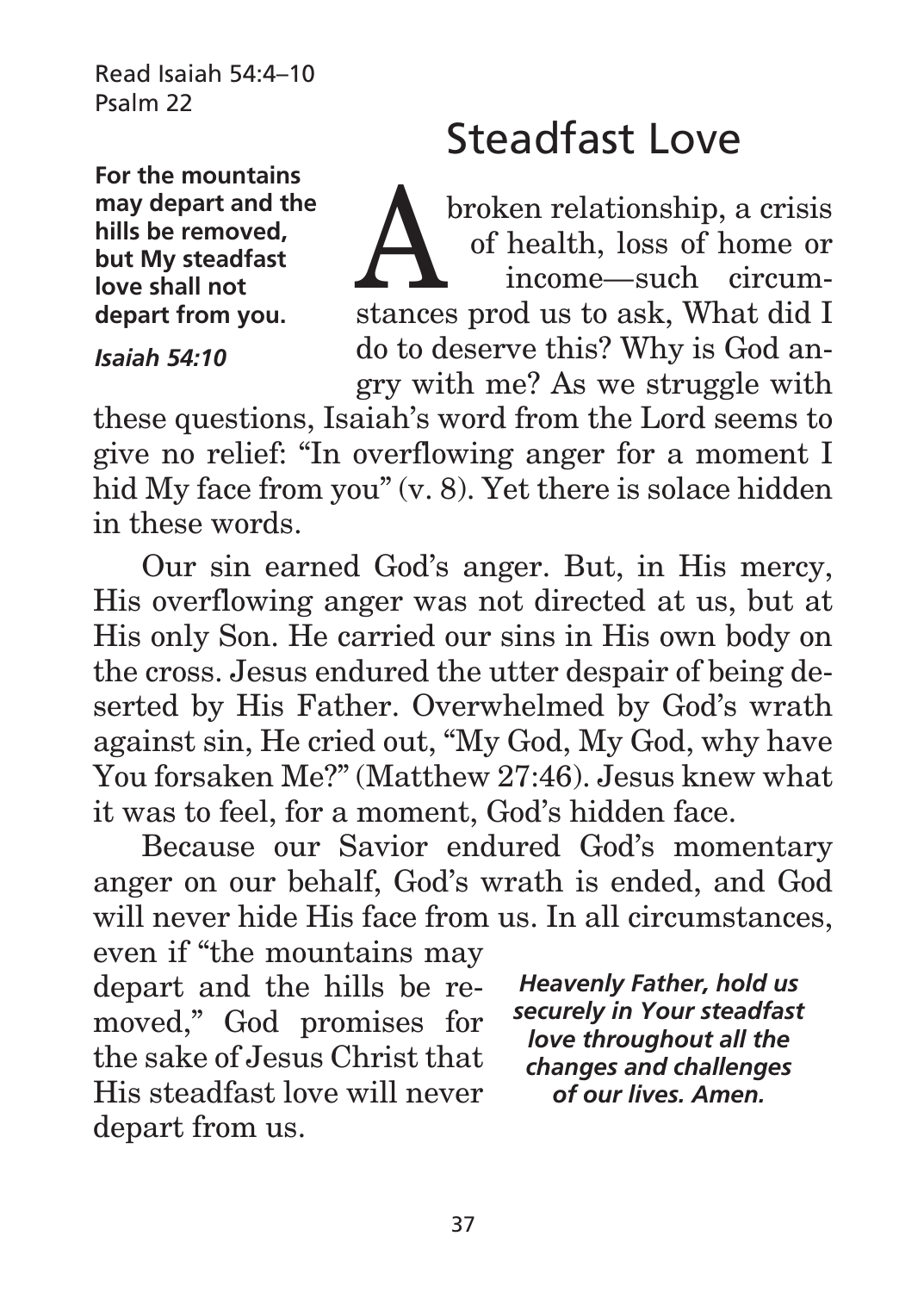Read Isaiah 64 Psalm 18:6–19

**When You did awesome things that we did not look for, You came down, the mountains quaked at Your presence.** 

*Isaiah 64:3*

Never Abandoned

We hen trouble appears in<br>life, it's all too easy to<br>disappeared Like us the people life, it's all too easy to imagine that God has disappeared. Like us, the people of Israel remembered that God had acted to save them in the past. They knew He was the God

who had caused nations to tremble and mountains to quake. But with the city of Jerusalem in ruins and the temple burned, the Israelites felt that their powerful, saving God had abandoned them. They begged Him to "rend the heavens and come down" (v. 1) to forgive and save them. They reminded Him that He was the God known to act for those who waited for Him.

If you ever begin to think that God has disappeared from your life or abandoned you, remember what He did in the past. In the person of Jesus Christ, God *did* rend the heavens and come down. Through Jesus' death and resurrection, He has forgiven your sins and given you the gift of eternal life. He has called you to be His own in Holy Baptism. He has not, and He will not, abandon you.

As Isaiah declares, the Lord Jesus surely is the God "who acts for those who wait for  $\lim'' (v, 4)$ .

*Lord, open our hearts and minds to remember Your saving love, a love that in Christ reaches from the past to the present and into the future. Amen.*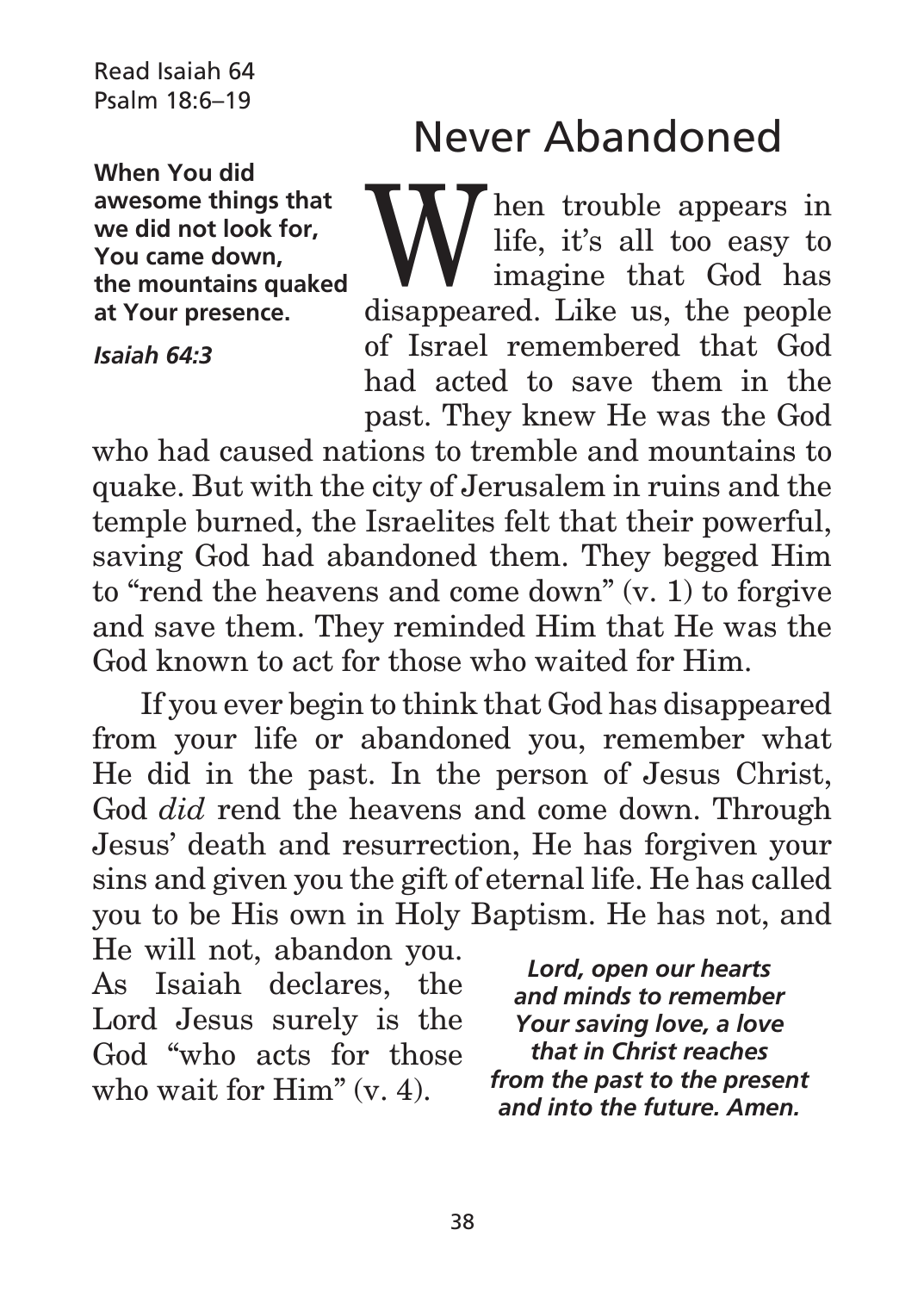Read Mark 8:31–37 Psalm 40

#### Losing Your Life to Save It

Peter wanted Jesus to avoid<br>
glory and success, not self-<br>
denial and suffering We too want crucifixion. Peter wanted glory and success, not self-

**If anyone would come after Me, let him deny himself and take up his cross and follow Me.** 

*Mark 8:34*

denial and suffering. We, too, want the Christian life to be all about health, happiness, and prosperity. But Jesus still gives the cross. And that is good.

Jesus won our salvation precisely through His suffering. He could not avoid the cross and still be our Savior. In the same way, we cannot avoid suffering and still follow the Crucified One. We should not be shocked when the wood digs hard into our backs, for in this way we are purged of our love for the passing things of men and our hearts and minds are turned toward the eternal things of God. Since we are baptized into Christ, His death and resurrection is the pattern of our lives. We shall lose our lives in this world, dying with Christ through repentance, in order that we may have real life with Him through forgiveness and faith.

A hymn encourages us with Jesus' promise, "Then let us follow Christ, our Lord, And take the cross appointed And, firmly clinging to His word, In suff'ring be undaunted. For those who bear the battle's strain The crown of heav'nly life obtain" (*LW* 379:5). *Lord Jesus, help me to cling to Your cross, that I may also share in Your resurrection. Amen.*

39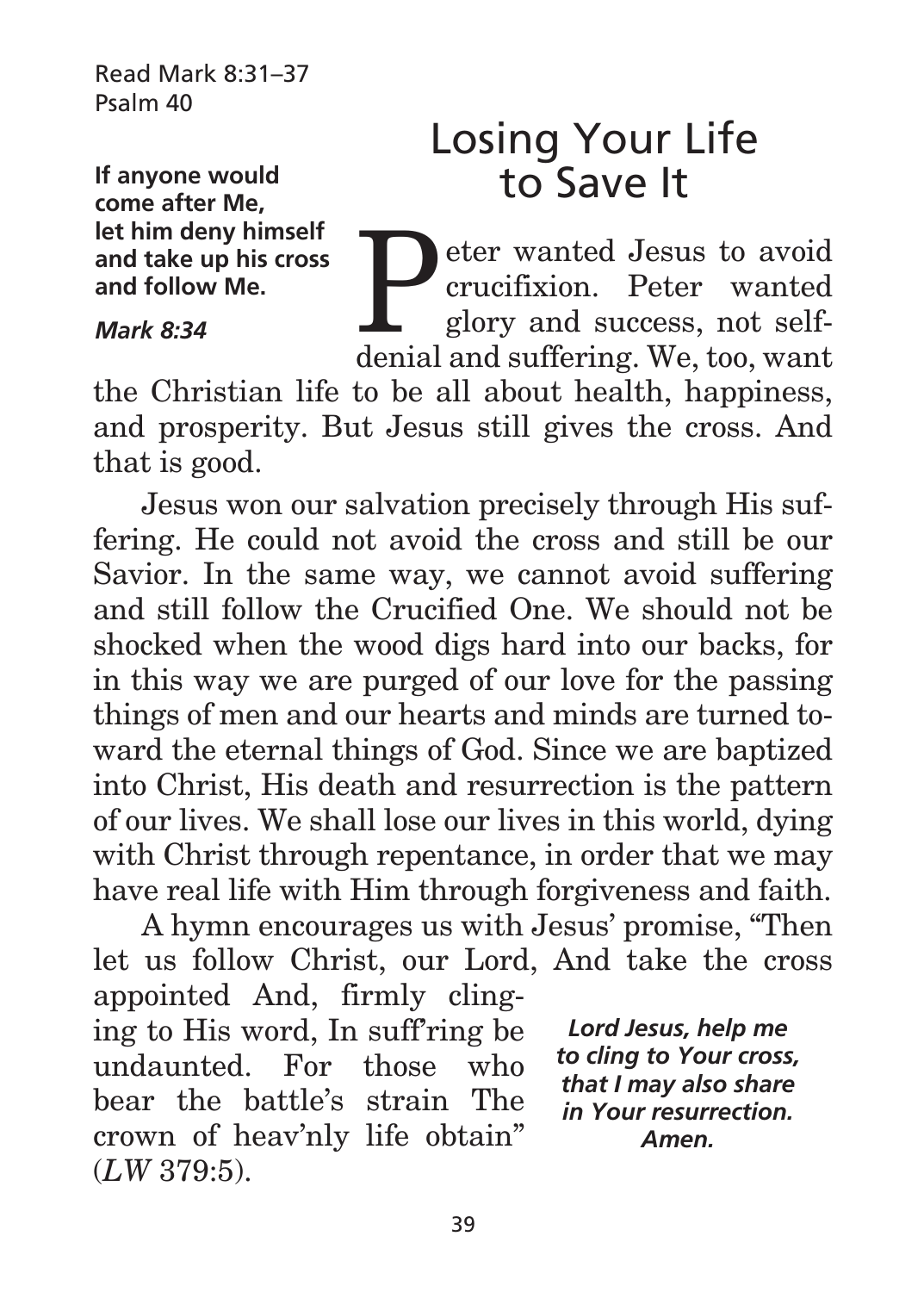Read John 11:17–27 Psalm 116

Where Was the Lord?

**Martha said to Jesus, "Lord, if You had been here, my brother would not have died."** 

*John 11:21*

Vou can almost hear the ac-<br>cusing questions in Mar-<br>tha's words. What she really cusing questions in Martha's words. What she really was saying is "Lord, why weren't You here? What took You so long?

How could You let this happen?" When we experience some sort of catastrophe or loss, those same questions can run through our minds too. "Where were You, God? Why didn't You stop this?"

Jesus never answers Martha's questions. Instead, He directs her to the truth of who He is. "I am the resurrection and the life" (John 11:25). Though we may not understand why things happen the way they do, the reality is that God is at work for us in Christ to rescue us and give us life and resurrection. He labors for us, not simply to give temporary relief from earthly troubles, but to deliver us eternally from all evil. Not even death can conquer the one who trusts in Jesus. He says, "Whoever believes in Me, though he die, yet shall he live" (John 11:25). Just as Jesus died and then rose again, so also will all who are baptized into Him. First death, then resurrection—this is the Christian life.

Therefore, we live in hope and confidence, even in trying times. Our Lord leads us through death into life!

*Lord, help me to trust that in You there is life even in the midst of death. Amen.*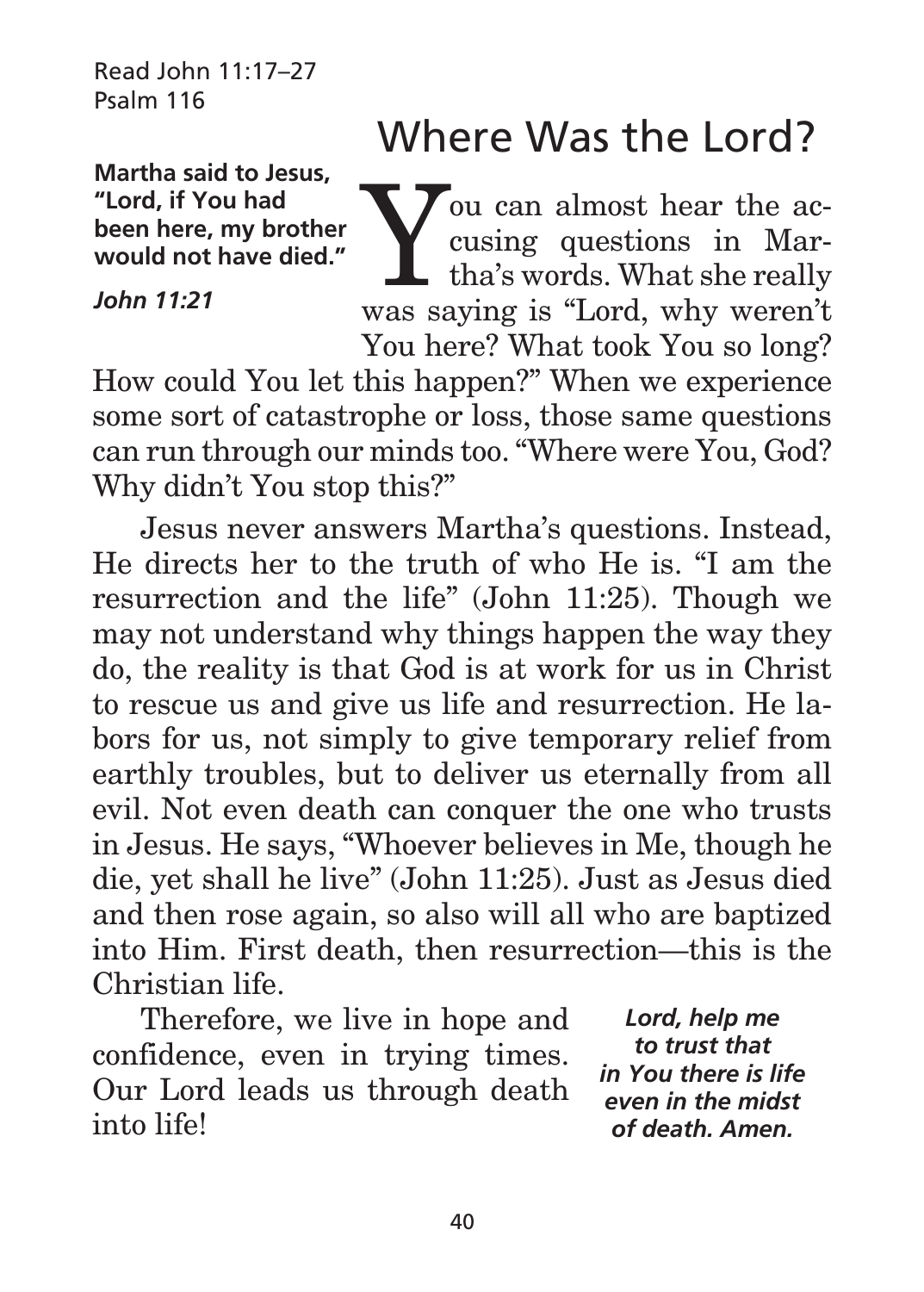Read John 15:1–11 Psalm 84

**I am the vine; you are the branches. Whoever abides in Me and I in him, he it is that bears much fruit, for apart from Me you can do nothing.** 

*John 15:5*

## Well Nourished

ut flowers make a beautiful arrangement, but their beauty does not last long. The bright petals and green leaves soon fade and die, because the flowers were cut from the plant that nourished them. We depend on Christ in the same way. We are

the branches, and He is the vine. Just as a plant feeds its leaves and flowers, keeping them alive, so Jesus is our source of life. "Apart from Me you can do nothing," Jesus said.

We certainly never want to be apart from Jesus. But sometimes, even when we do not realize it is happening, our own doubts and fears pull us away from Him. The brightest faith may begin to fade and with it the love and joy that are the fruit of faith. In difficult and fearful times, as at all times, Jesus gives Himself to us to strengthen us. He gives Himself in His Word and by His own life-giving body and blood. In every time of hunger or want, this is the food by which we

truly live. As one hymn puts it, "A precious food is this indeed— It never fails us in our need— A heav'nly manna for our soul Until we safely reach our goal" (*LW* 107:5).

*Jesus, our true vine and source of life, forgive our fears and doubts and keep us close to You. Amen.*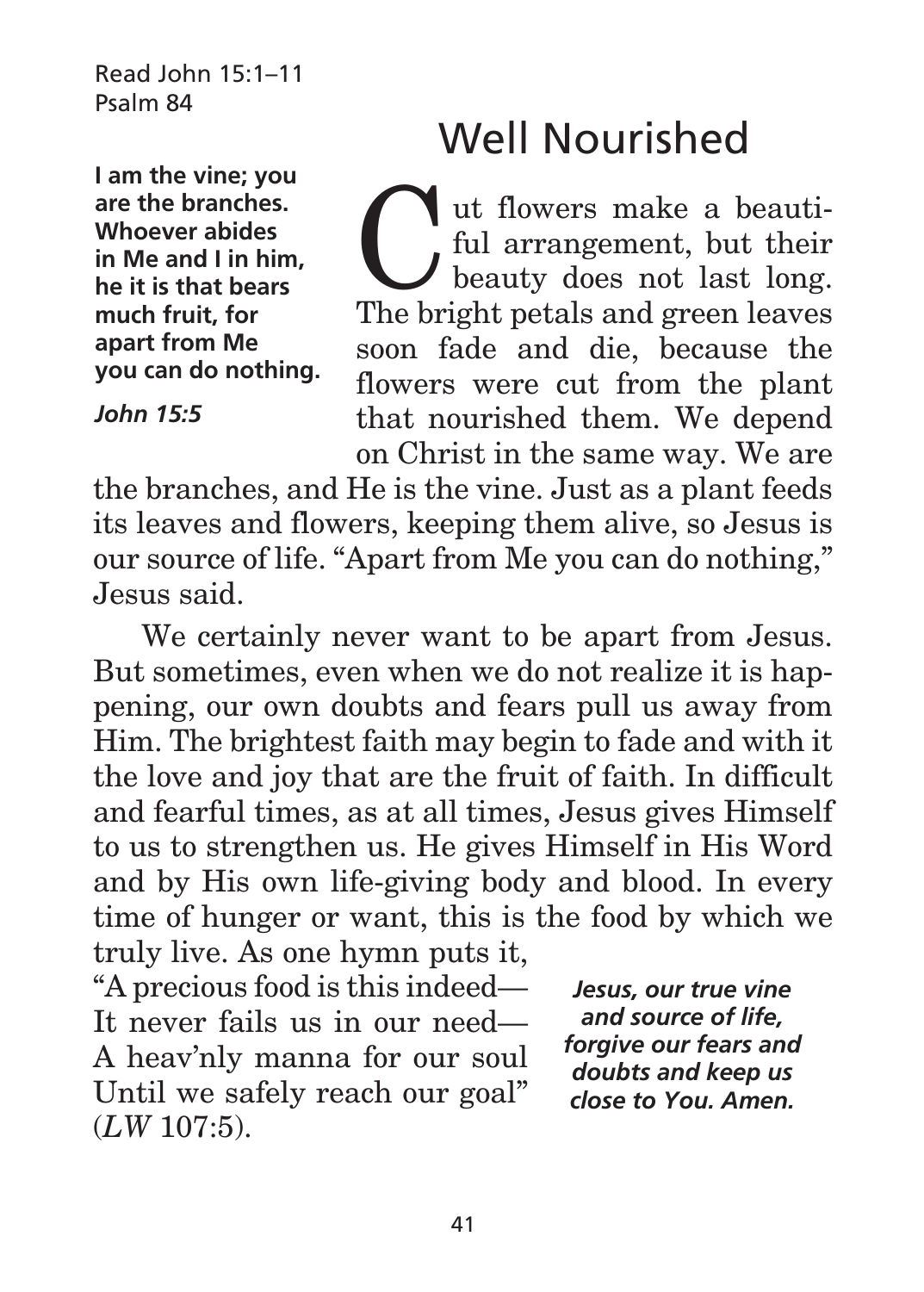Read Revelation 7:9–17 Psalm 118:1–7

**These are the ones coming out of the great tribulation. They have washed their robes and made them white in the blood of the Lamb.** 

#### *Revelation 7:14*

#### Knowing the End of the Story

say book and peeked a scary book and peeked at the ending? Sometimes, a scary book and peeked at the ending? Sometimes, knowing the end of the story helps you get through the scary parts. You know that things will all be all right in the end.

That's what Book of Revelation does: it shows us the end of our story. Our Lord lets us peek at the end of our crooked road through the lens of eternity. At the end of all things, we will be with the Lamb—not in the dirty clothes of our troubles but in the white robes of our Baptism—along with all the faithful people of God in joyous assembly in the presence of God.

Tribulations we have, no doubt about it. They can be distressing, frustrating, irritating, and maddening. But the vision Christ gave St. John gives us strength to endure them faithfully and gracefully. Our hardships and crosses have their day, but they all end in Christ.

Christ shows us where we are going. He reveals the end of our story. The bumps and bruises we collect along the way do not compare with the splendid destination. The One who never leaves us, Jesus Christ, our Lord, is taking us there. To Him be glory forever! *Lord, I commend myself into Your care, my body and soul and all things. Amen.*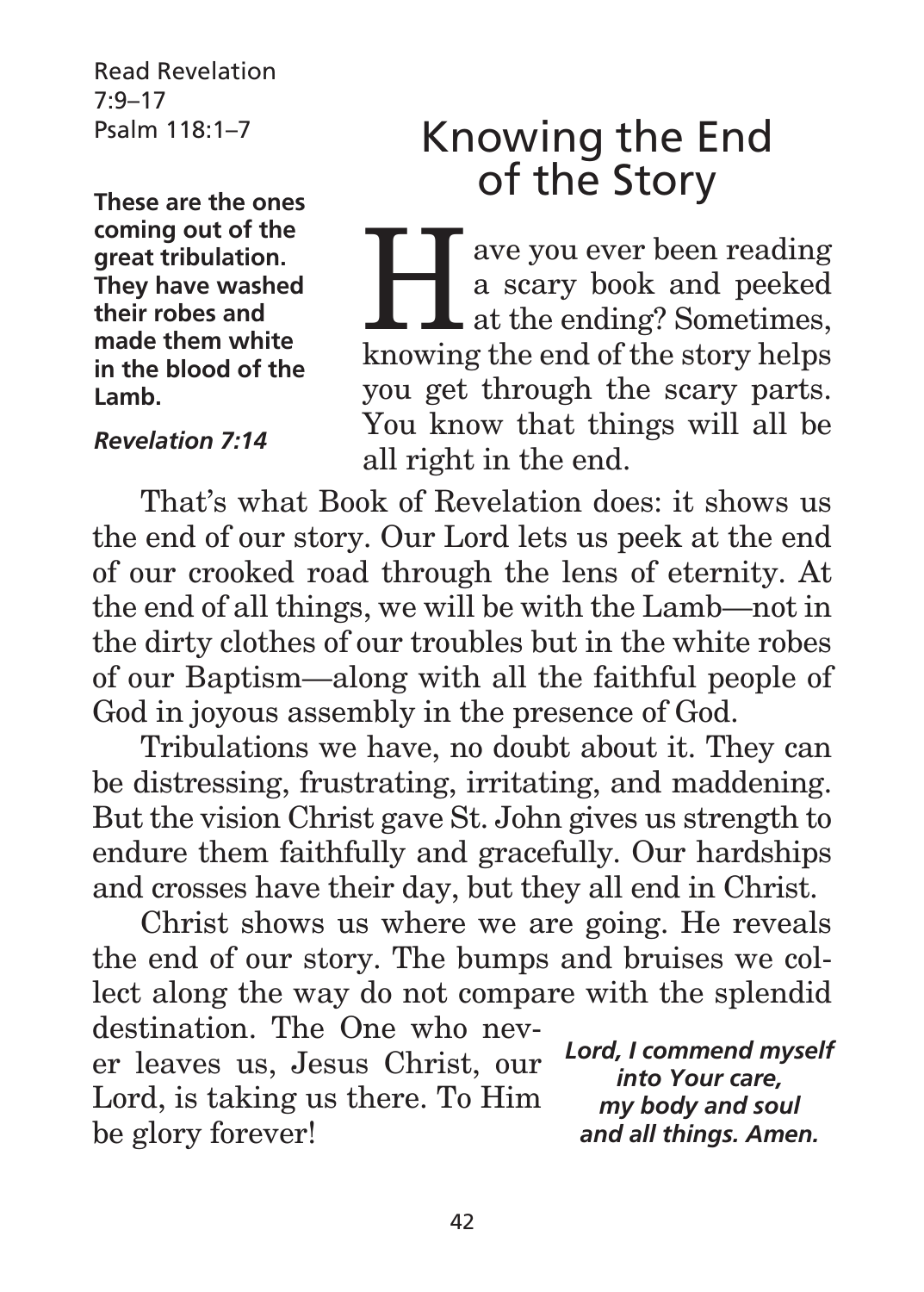Read Lamentations 3:1–6, 16–24 Psalm 55

**But this I call to mind, and therefore I have hope: The steadfast love of the LORD never ceases.** 

*Lamentations 3:21–22*

## The Cry of Faith

This chapter of Lamenta-<br>tions has a long list of woes,<br>afflictions, darkness, wast-<br>ing flosh bitterness, and tributions has a long list of woes, afflictions, darkness, wasting flesh, bitterness, and tribulation. The writer appears completely lost in his troubles and overwhelmed by his misfortune.

He seems to see no good at all. How easy it is to sympathize with him! In times of darkness, it is difficult to see the light. When tears blur our vision, how can we see the hand of the Lord or know that He is at work?

Yet Lamentations also pulses with confidence and hope. The steadfast love of God keeps faith alive, even in the midst of testing and tribulation. God's promises fortify faith, even in harsh circumstances. Lamentations speaks of repentance and casting oneself on God for mercy, knowing that God is faithful to His Word.

Lamentations has been recognized as giving voice to the sufferings of Christ on the cross. It also gives voice to faith. Christ endured the depths of all sin and darkness, trusting in His heavenly Father, who delivered Him. God is also our Father, and He vindicates His children. He conquers our despair. Faith cries out in trust to the Lord who promises. We have hope, because we have a faithful heavenly Father. *Lord, give me hope in Your mercy always. Amen.*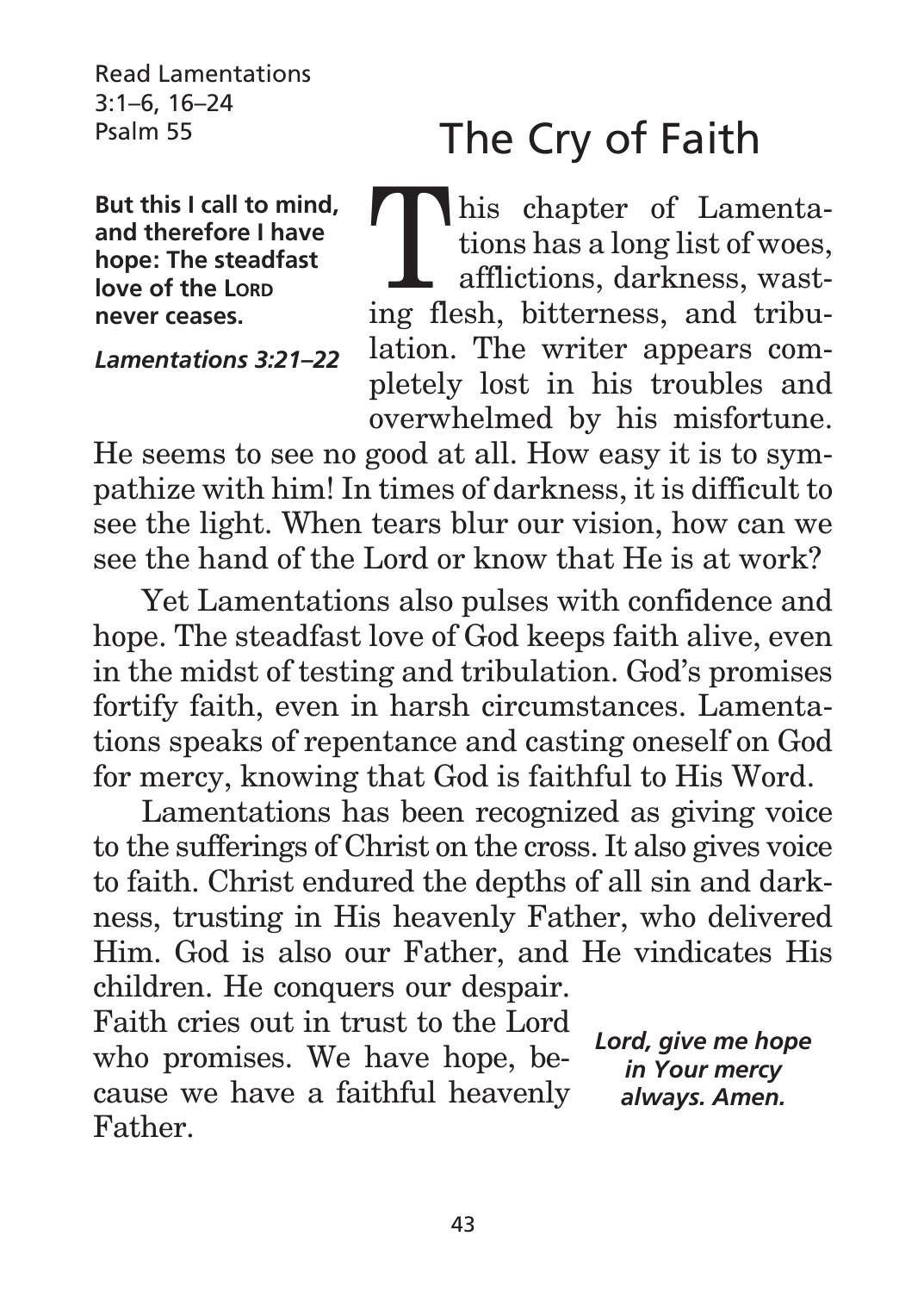Read Luke 7:11–17 Psalm 62

**And when the Lord saw her, He had compassion on her and said to her, "Do not weep."** 

*Luke 7:13*

### Where's Jesus?

Sometimes we picture God as far away, secluded up in heaven, distant, and surely not knowing what life is like for us. The words that describe God (majestic, almighty, all-knowing)

and the words that describe us (hurt, weak, foolish) only seem to increase the distance.

But Jesus, the God made flesh, is found among us. He is not a faraway God. No. Jesus is right in our midst, even in times of profound human grief and sadness. What's more, He has compassion on us, just as He had for the widow from Nain.

Even more than that, He takes action. Christ isn't some well-meaning man who wrings His hands and wishes things could be better. He is the mighty Lord who made heaven and earth, and He has come to this widow in power. Even death yields to the Lord Christ, who dies for His people. Christ calls the young man back from death and gives him back to his mother. The mighty God gives a mighty wonder for the woman, conquers death, and gives back her son.

All this is a promise for us. We do not have a faraway God but a living Lord. He knows our hurts and will make them right. He is among us and uses His almighty power to save us and wipe away our tears. *Lord, thank You for being in the midst of my life and never leaving me. Amen.*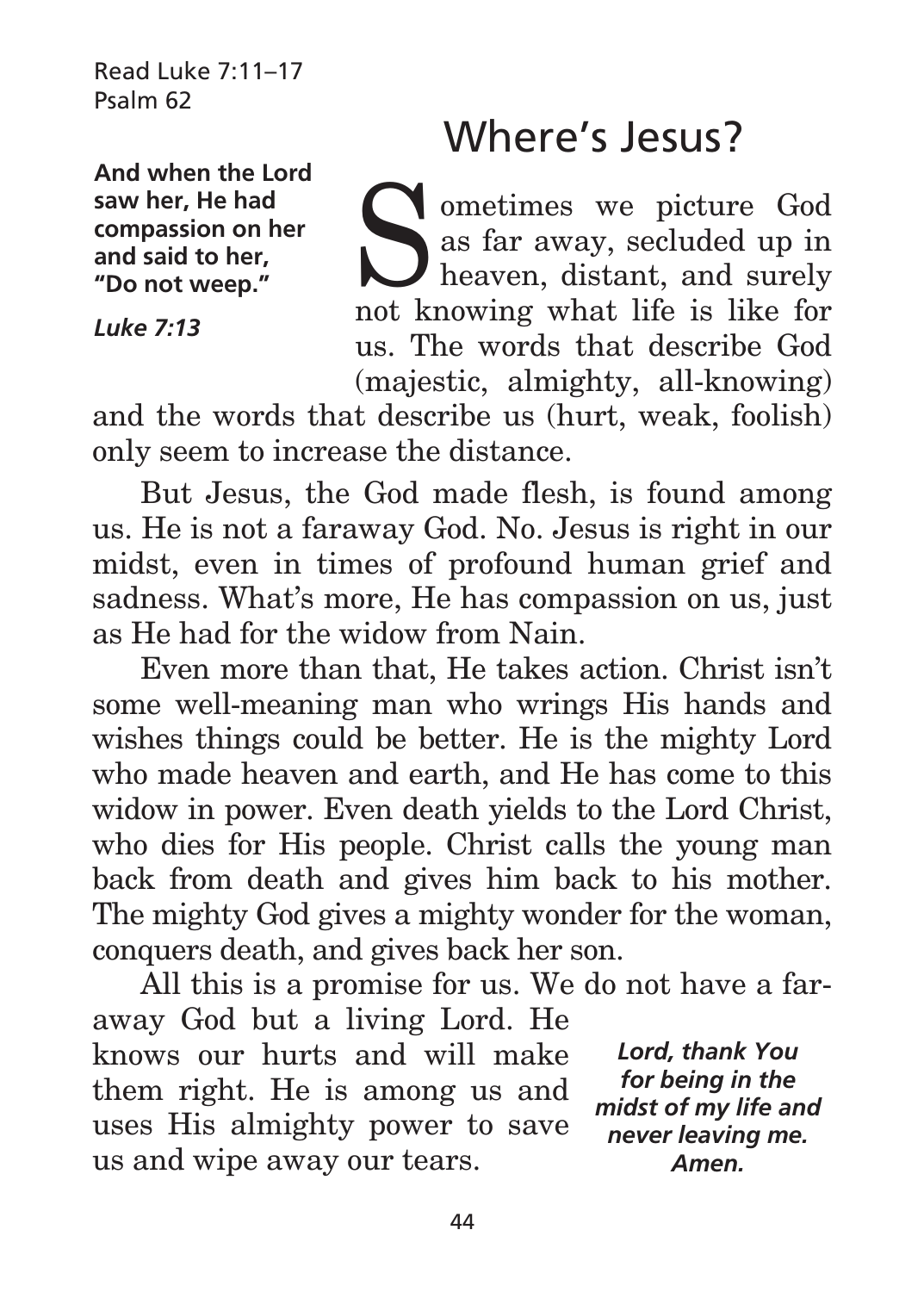Read Matthew 6:24–34 Psalm 111

**Is not life more than food, and the body more than clothing?** 

*Matthew 6:25*

## When Anxiety Attacks

roubles that threaten life,<br>health, or possessions make<br>worry seem natural. But<br>ng any concerns above a health, or possessions make worry seem natural. But putting any concerns trusting relationship with Jesus

surrenders to our fallen natures and results in everincreasing anxiety.

Jesus walked His talk. Traveling without permanent home, facing temptation, poverty, and death, He gave up everything, including His life, to gain eternity for us. Rather than sitting frozen in panic, He communed with His Father. In prayer, He sought first "the kingdom of God and His righteousness" (Matthew 6:33).

Catastrophes put tremendous pressure on our hearts and in our ears, threatening to overwhelm Christ's words of comfort. Yet we are God's children through His Son, and the Father promises to give good gifts to His children. He who provides everything the birds and flowers need will also care for us. "He who did not spare His own Son but gave Him up for us all,

how will He not also with Him graciously give us all things?" (Romans 8:32). Because Christ went through death to life for us, we need not worry. He leads us through our present troubles. Jesus is our confidence.

*Dear Jesus, clothe us in Your righteousness, comfort us with Your peace, and surround us with Your joy, so we resist worry and await in hope Your final victory. Amen.*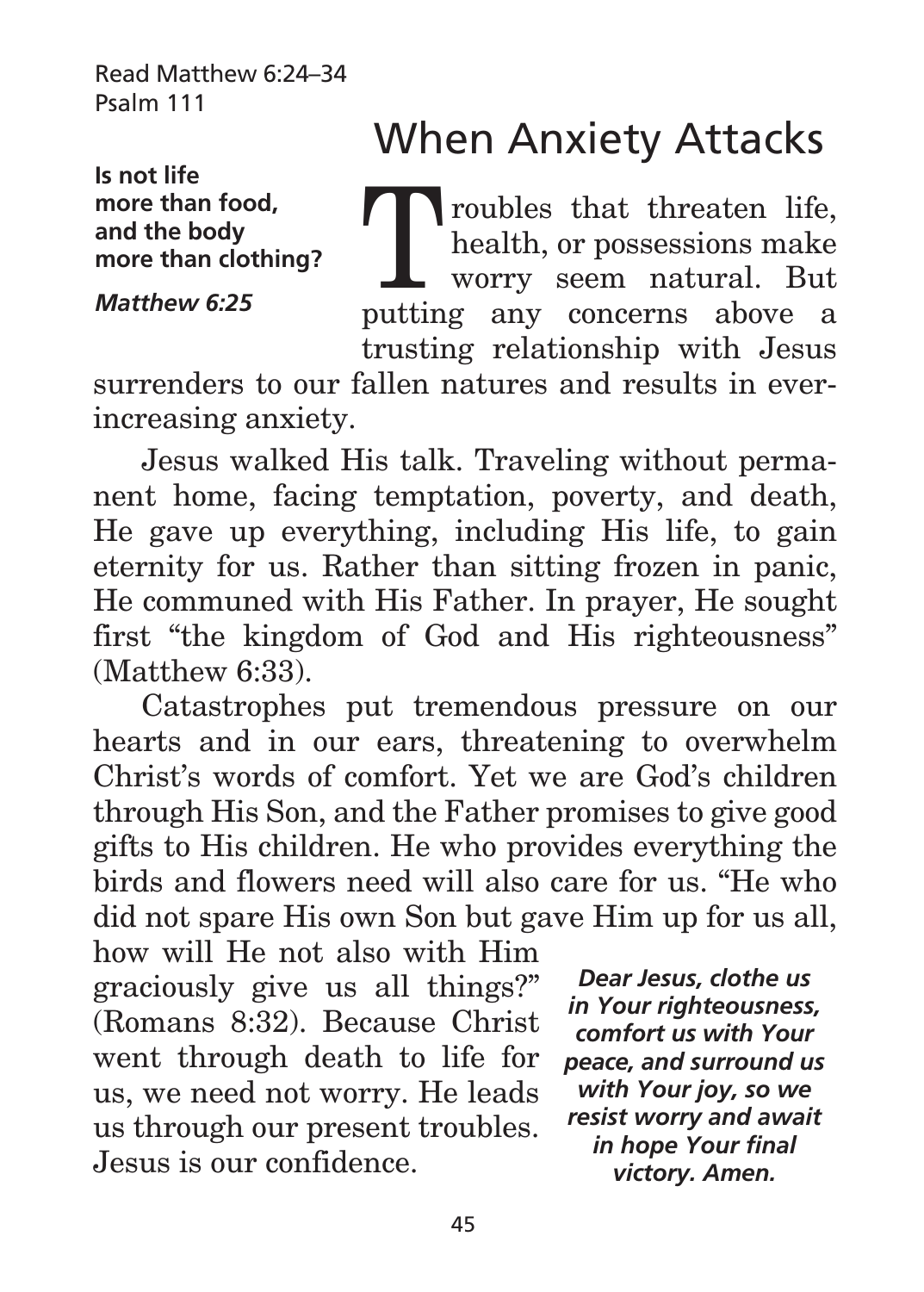Read Matthew 9:27–38 Psalm 80:1–7

**[Jesus] had compassion for them, because they were harassed and helpless.** 

*Matthew 9:36*

## Without a Shepherd?

Inist's work, suffering,<br>and death achieved more<br>than the ransom of our<br>souls. He attained our restors. and death achieved more than the ransom of our souls. He attained our restoration to full physical, mental, and

spiritual health—a healing begun here in time but complete only in the resurrection.

In His compassion for us, He came to save us, not only from the harassment of the devil, the world, and our sinful flesh, but also from the helplessness of disease, poverty, destruction, and death. He lives to shepherd us to our heavenly home.

Even when the weight of the world and the oppression of calamity render us unable to move, to hear His voice clearly, or to follow Him, Christ steps in. He lifts us up and carries us onward in faith. At the same time, He also cares for our broken limbs, broken hearts, broken dreams, and broken lives.

Often (though not always), He also grants healing and relief in this life. Yet even if our pain persists, He even more persistently comforts us. "I have already walked death's shadowed valley and I will remain with you," He reminds us.

"Nothing can tear you from My hand. I will shepherd you home."

*In death's dark vale I fear no ill With Thee, dear Lord, beside me, Thy rod and staff my comfort still, Thy cross before to guide me. Amen. LW* **412:4**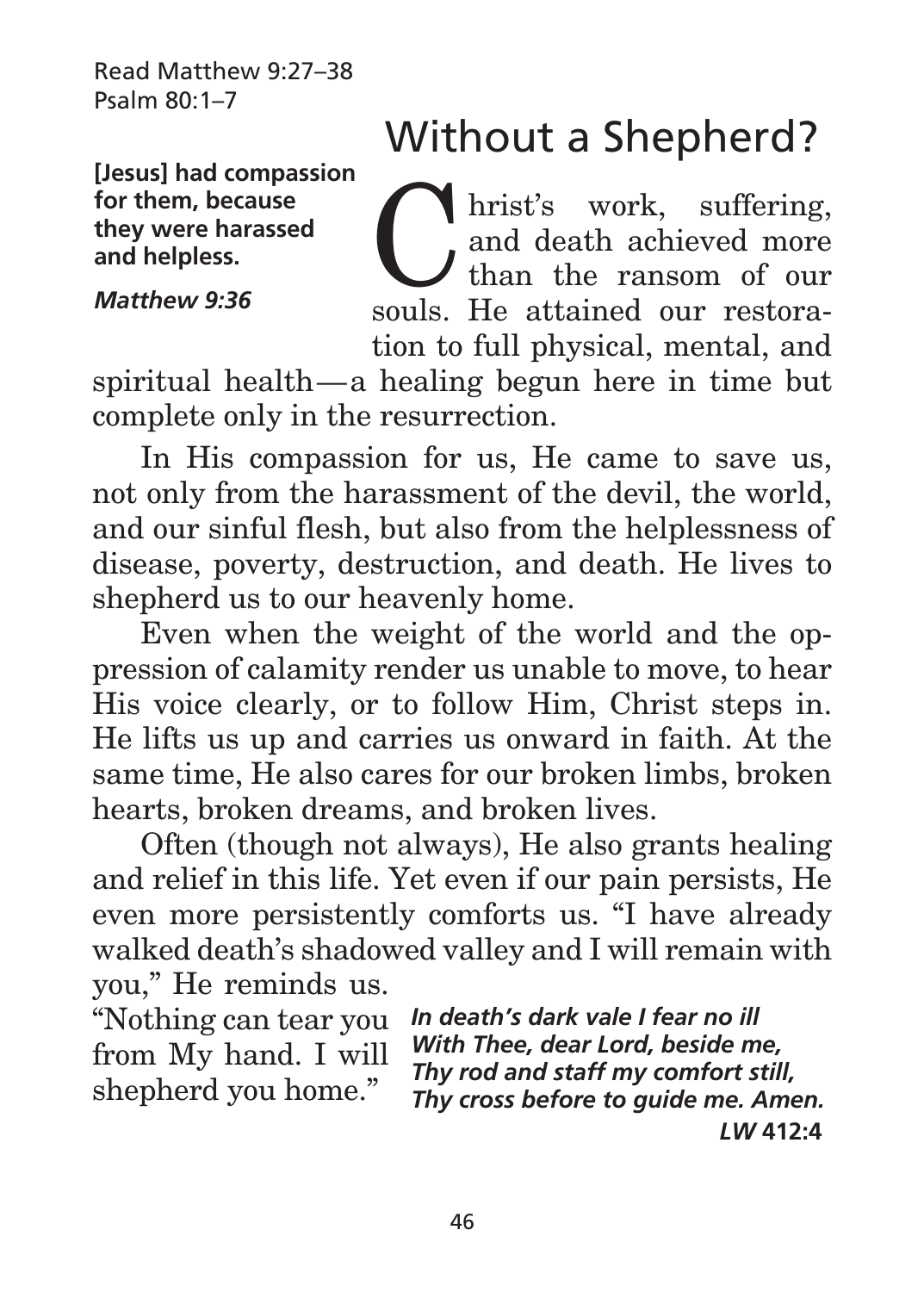Read Matthew 14:22–33 Psalm 124

### Weathering the Storm

hurricane strikes, we

**Take heart; it is I. Do not be afraid.** 

#### *Matthew 14:27*

We hurricane strikes, we realize that the "storms" realize that the "storms of life" aren't just metaphors. Violent winds, raging waters, and flashing lightning humble the strongest person. Lives are lost and possessions are carried away or battered to pieces.

Yet our Savior "walkedst on the foaming deep" (*LSB* 717:2), showing mastery over His creation. He came to His disciples as they battled the storm, showing His concern for His creatures. Even when Peter feared the storm and lost confidence in Christ's Word, Jesus still had compassion on him and rescued him. And then, when they got in the boat, Christ stilled the storm.

In a storm-tossed world, God promises that we are safe within the ark of Christ's Church, sheltered from the raging flood that rises without. In dark and stormy nights, above the howling wind and roaring waters, Jesus calms us: "Take heart; it is I. Do not be afraid."

We need not walk the waves to come to Him; He comes to us and helps us, granting us calm hearts and peaceful rest even in the most turbulent times. *O Christ, whose voice the waters heard And hushed their raging at Thy word, Who walkedst on the foaming deep And calm amid its rage didst sleep: O hear us when we cry to Thee For those in peril on the sea. Amen.*

*LSB* **717:\*2**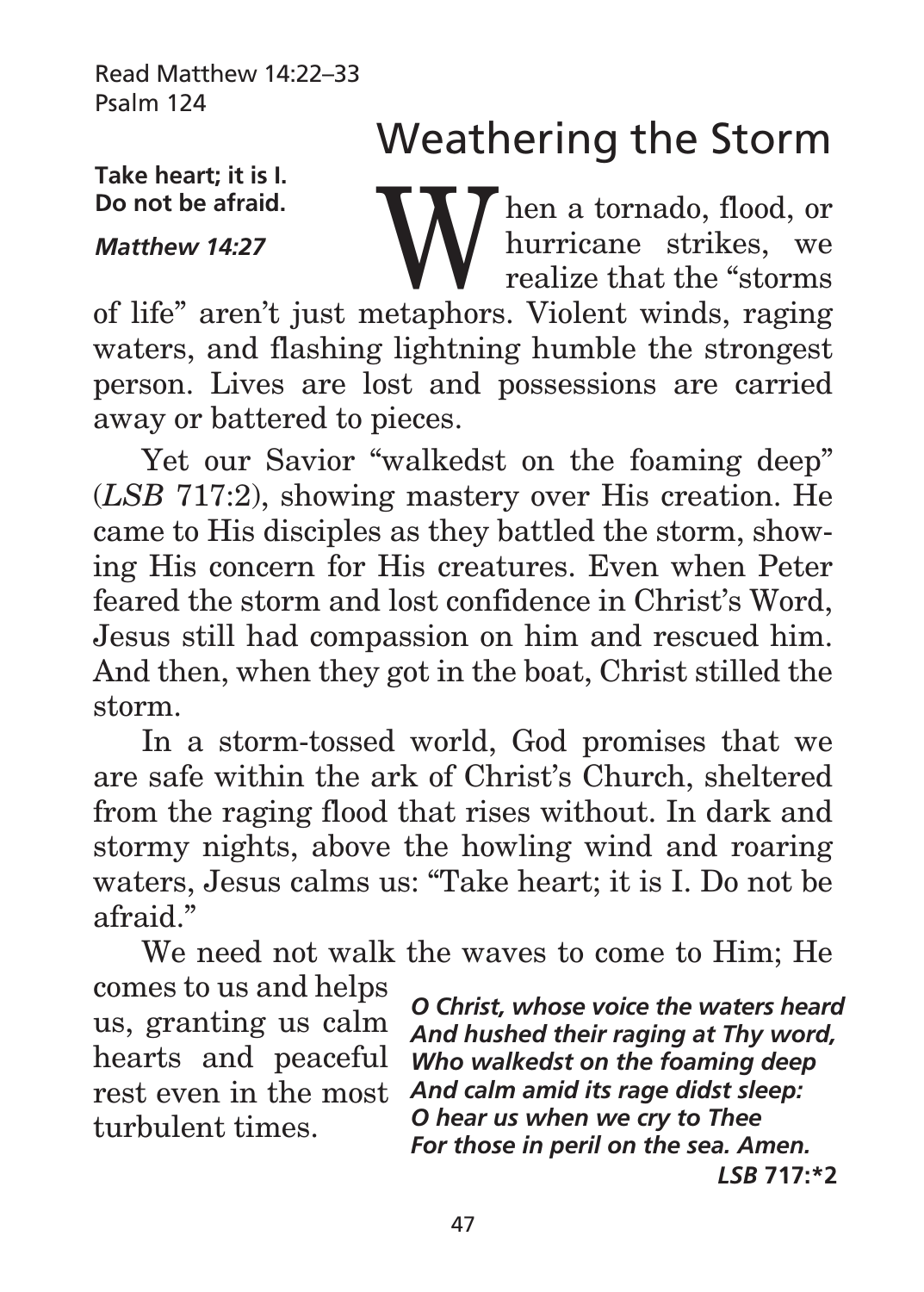Read Matthew 15:21–28 Psalm 63:1–8

**Even the dogs eat the crumbs that fall from their masters' table.** 

*Matthew 15:27*

# A "Crumby" Feast

To the hungry, a morsel makes a meal, and a bite becomes a banquet. When we're dealing with disaster, spending all our energy just cop-

ing and surviving, we may forget that we need spiritual as well as physical food. We get so starved that we no longer realize our hunger.

The Canaanite woman hungered for Jesus' attention, and her poor daughter starved for even a crumb of God's grace. Though she realized her complete unworthiness, the woman also believed she was begging from a gracious God—the God who wouldn't disappoint. Although Israel might consider her a "dog," Christ's love moved her to ask His aid as one of His lambs.

When we find ourselves drained and depleted, Christ likewise invites us to come to His table. His Word refreshes, His Supper restores, and His love fills

our empty hearts and gives us strength to meet the day. The medicine of the Sacrament heals our sin-sick souls. His "crumbs" satisfy. Regardless of our physical trials, He feeds us the food of eternal life.

*O living Bread from heaven, How well You feed Your guest! The gifts that You have given Have filled my heart with rest.*

*Oh, wondrous food of blessing, Oh, cup that heals our woes! My heart, this gift possessing, With praises overflows. Amen. LW* **244:1**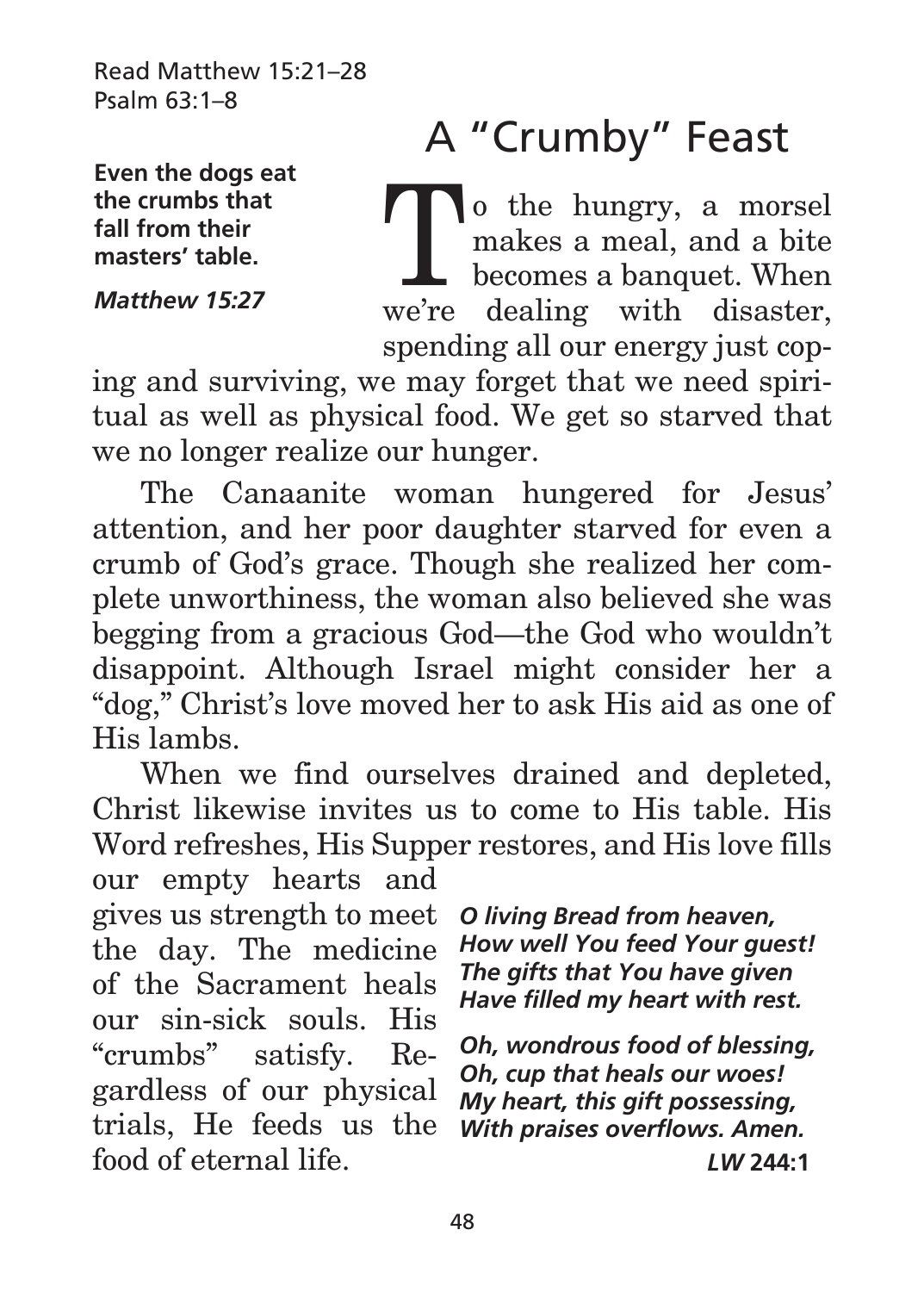Read Mark 4:35–41 Psalm 107:23–32

**And He awoke and rebuked the wind and said to the sea, "Peace! Be still!" And the wind ceased, and there was a great calm.** 

*Mark 4:39*

#### Storm-Tossed

Tow frightened and frus-<br>trated the disciples were!<br>Fighting against disaster<br>at see, they frantically battled the trated the disciples were! Fighting against disaster at sea, they frantically battled the storm. But they were losing. Meanwhile, Jesus slept.

 The disciples thought Jesus would help them: taking in sails, straining on oars, or bailing the boat. When He did nothing they expected, they thought Jesus cared nothing for them, that He didn't care whether they lived or died.

Like the disciples, sometimes we are tempted to believe that Jesus cares nothing for us or our lives. The temptation assails us strongly when He seems to do nothing to help us in the ways we want or expect. Our crises may worsen. Help may do more harm than good, or it may fail to come at all. Doesn't God care that we are perishing?

God's help comes in ways we neither expect or predict. Jesus got up and with a word quieted the wind and the sea, calming the storm's fury and the disciples' fears. He grants endurance through suffer-

ing. He gives strength through the cross. He brings life out of death. He is here with us right now, quieting with His Word the storms and fears that frighten us, saying: "Peace! Be still!"

*Jesus, with Your Word of peace, calm the storms of fear that threaten to overwhelm us. Amen.*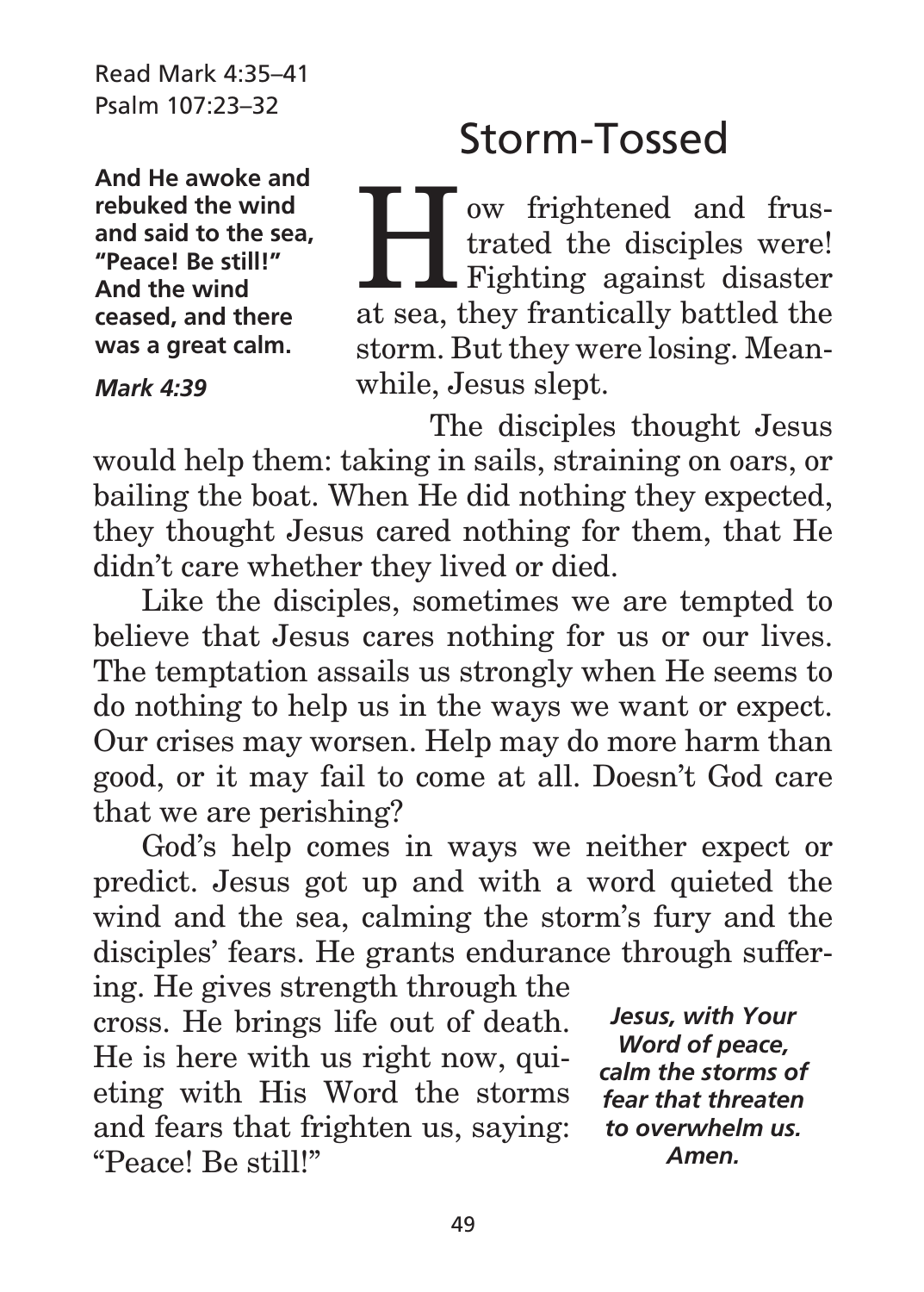Read Luke 8:40–56 Psalm 25

## Only Sleeping

**And all were weeping and mourning for her, but [Jesus] said, "Do not weep, for she is not dead but sleeping."** 

*Luke 8:52*

When Jesus announced<br>that Jairus's daughter<br>was not dead but sleep-<br>ing the people listening laughed that Jairus's daughter was not dead but sleeping, the people listening laughed at Him. This was impossible. They had seen the little girl—they knew she was dead. What Jesus told

them, only faith could see, hear, and believe.

Jairus believed that Jesus could help his daughter. The woman who had touched the Savior's garment believed that Jesus could help her too. Jesus healed the woman, and He took the hand of Jairus's child and woke her from the sleep of death.

Standing by the sickbed or at the grave of a friend or family member, we may see only illness and the finality of death. What our eyes see alone seems real. But God's Word proclaims what truly is real.

In His death and resurrection, Jesus Christ conquered death and broke its power over us. Every child of God who dies in faith has merely "fallen asleep" (1 Thessalonians 4:14). On the Last Day, all who have

fallen asleep in Christ will be raised to life, hearing that same death-defying command spoken by Jesus to Jairus's young daughter, "Child, arise" (Luke 8:54).

*Jesus, by Your death and resurrection You have conquered death. Turn our hearts and minds always to the certain hope of the resurrection. Amen.*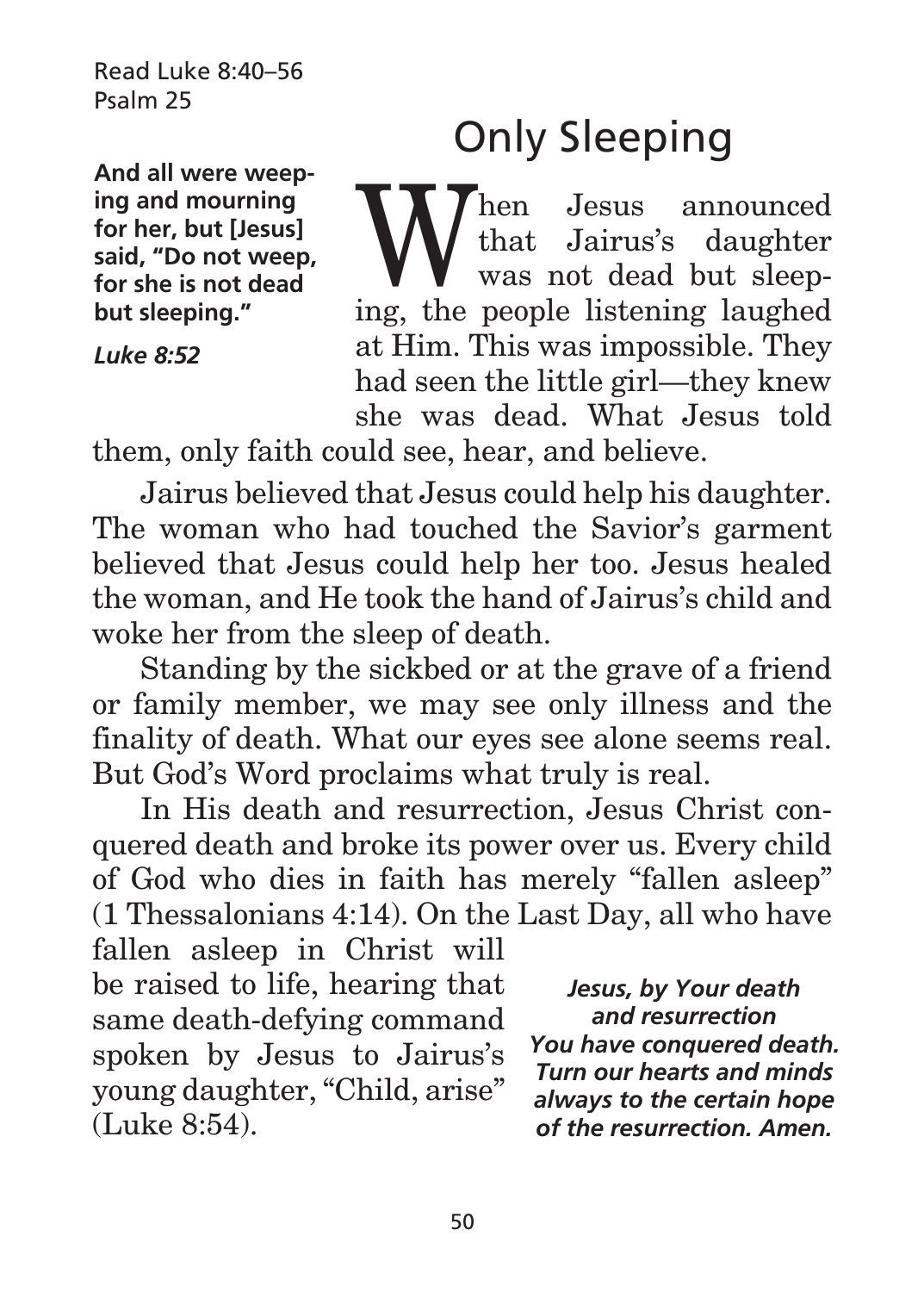Read Jeremiah 29:1–14 Psalm 13

**For I know the plans I have for you, declares the Lord, plans for wholeness and not for evil, to give you a future and a hope.** 

*Jeremiah 29:11*

## An End in Sight

When we are hurting it is<br>difficult, if not impos-<br>immodiate circumstances. There difficult, if not impossible, to see beyond our immediate circumstances. There seems to be no end in sight to the pain, no light at the end of the tunnel to give us a bit of hope.

When the people of Israel suffered the pain of exile in Babylon and saw no end in sight, God sent them a message of hope through the prophet Jeremiah. At the end of seventy years, the Lord said, He would fulfill His promise and bring His people back home. There was an end in sight after all, in God's sight.

For centuries, God's people waited for the Savior to come. When the time was right, God sent His Son into the world to save us. On the cross, He carried all our grief, sickness, pain, sorrow, and loss. And by His resurrection, He revealed His power to make us whole.

The Lord knows when our pain began, and He knows when He will end it. In Christ, God shows us His love for us right now and gives us the hope of His healing in His time.

And then, when the time is right, Christ will return to take us home.

*Heavenly Father, the timing and the outcome of this pain are in Your hand and in Your sight. For the sake of Jesus, keep me safe in Your ever-present love. Amen.*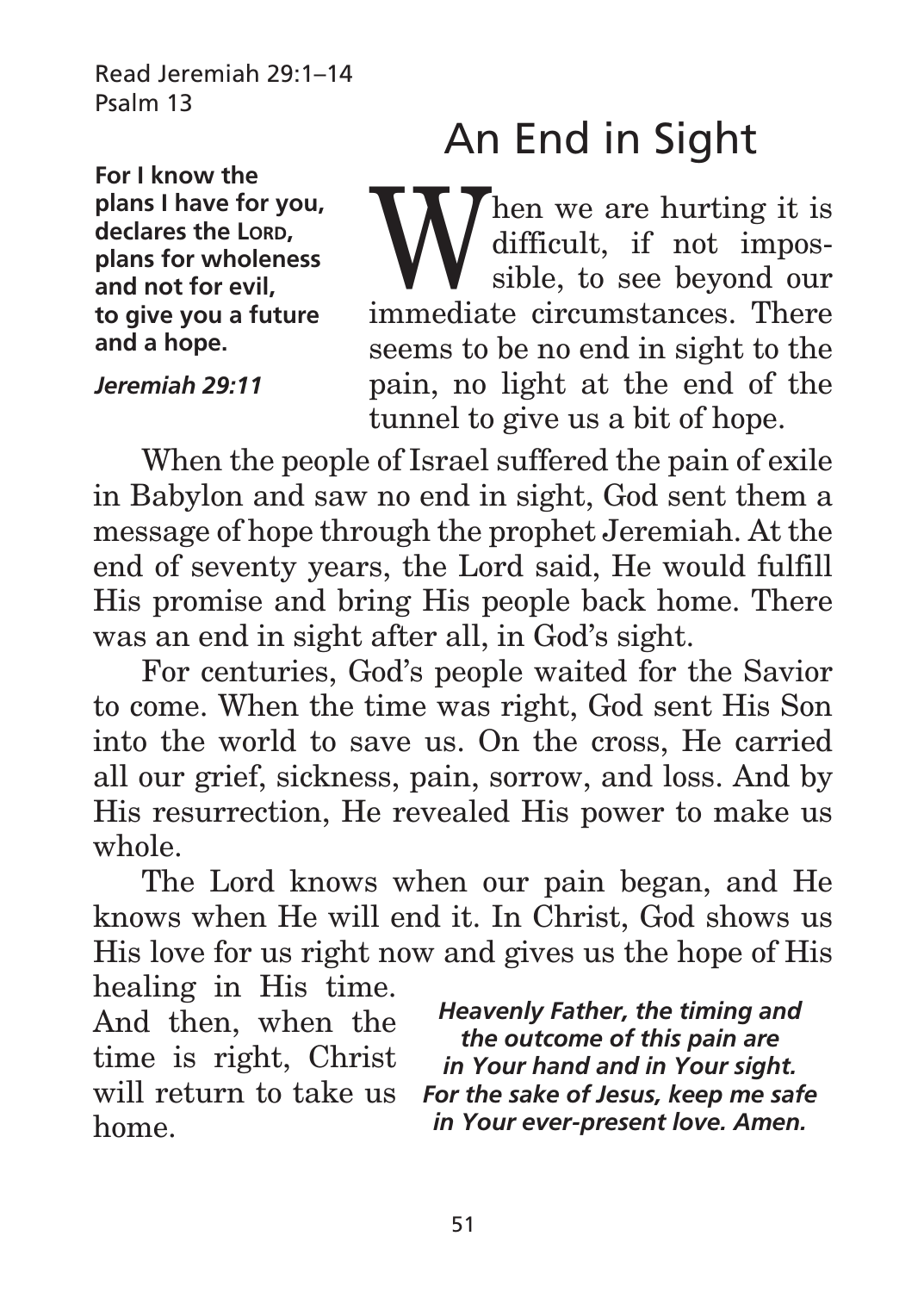Read 1 Corinthians 15:12–26 Psalm 118:14–24

**But in fact Christ has been raised from the dead, the firstfruits of those who have fallen asleep.** 

*1 Corinthians 15:20*

### The First of Many

Traveyards also are called<br>
Grametery means "sleeping"<br>
place" A comptomy is truly a place cemeteries. The word *cemetery* means "sleeping place." A cemetery is truly a place of rest from which the bodies of the faithful will awaken from sleep when our Lord returns.

So it is for those who are in Christ. But to the unbelieving, death seems to have the last word. The world mocks the Christian belief in the resurrection. Nevertheless, because Jesus has in fact been raised from the dead, the grave has no power over those who believe in Him. That is why the dead in Christ only sleep.

Christ is the firstfruits of those who have fallen asleep. In other words, He is the first of many more to come. Christians are members of Christ's body. Where the head goes, the body follows. Christ has risen from the grave, never to die again; so all who belong to Christ shall awaken to life immortal. One hymn says, "We have no cause to mourn or weep; Securely shall this body sleep Till Christ Himself shall death destroy And raise the blessed dead to joy" (*LSB* 759:5).

So do not be dismayed in the face of death. Your faith in Jesus is not futile. Though all people die, all in Christ shall be made alive. *Lord Jesus, hasten the day* 

*when the enemy death is put under Your feet. Amen.*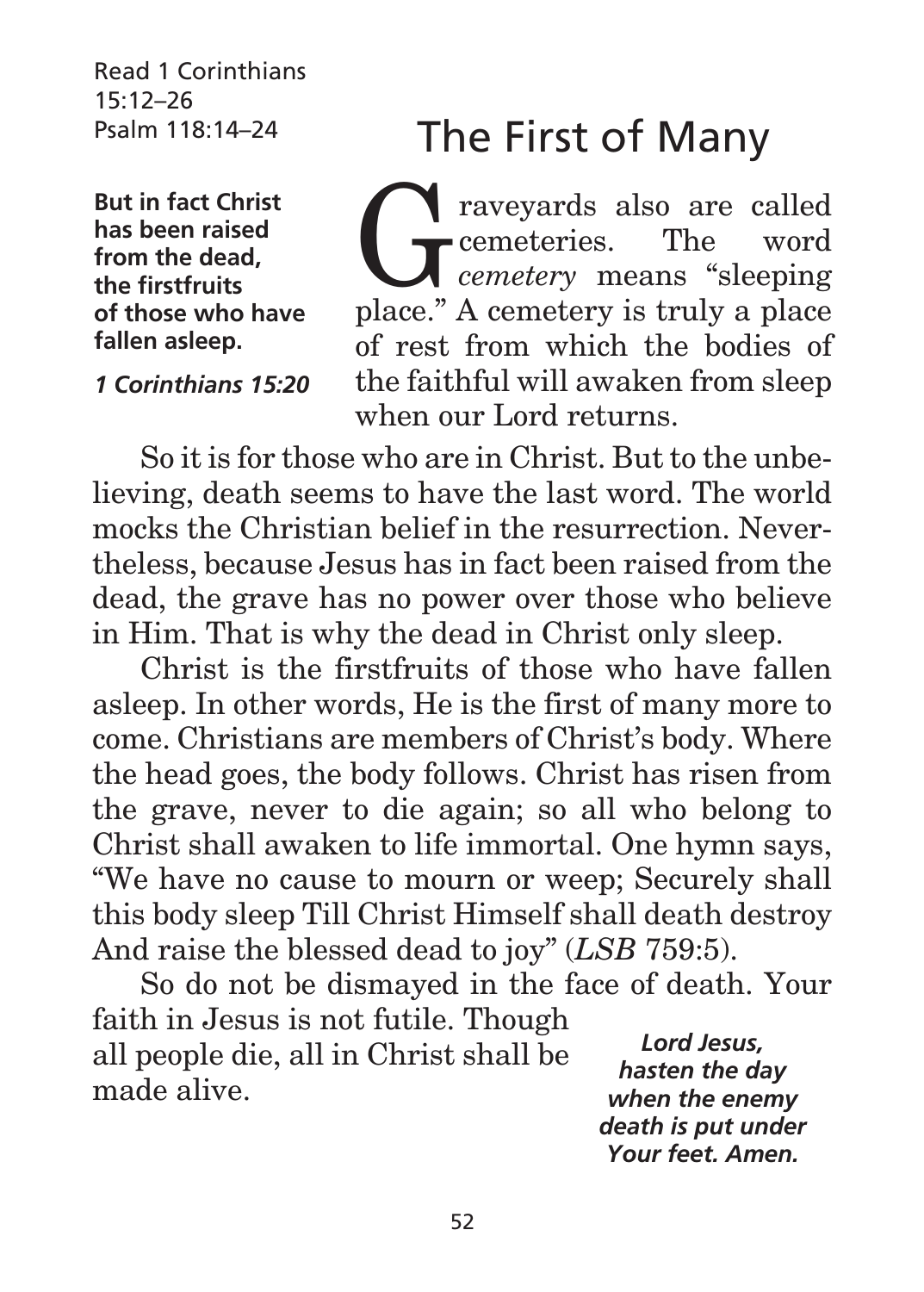Read 1 Corinthians 15:50–57 Psalm 16

#### **O death, where is your sting?**

#### *1 Corinthians 15:55*

The Sting Is Gone

There was a boy who was<br>deathly allergic to bee<br>stings. A single sting could<br>stop bis broathing and ond bis life deathly allergic to bee stings. A single sting could stop his breathing and end his life.

One day, the boy and his father were in the family car. Suddenly a bee zipped through the open window. It flew past the terrified boy's head and landed on his shirt. Quickly the father grabbed the bee into the palm of his hand. It stung the father, then buzzed around the car again. The boy was still very afraid. But his father said, "Don't worry. The bee stung me, but it has only one stinger. It can buzz around, but it can't hurt you. Its sting is gone."

What the boy's father did for him is what Jesus has done for us. He took the sting of death and suffered its poison in His body. On the cross, He breathed His last in our place. Then He rose to life again to show that death's poison had been spent. Its sting is gone.

Calamity and disaster can sweep so much away that it seems as though death and decay are all there is. They buzz about us in this world, trying to scare us

to hell. But they can't hurt those who trust in Christ. Death's sting is gone. All its poison was spent on Jesus, and yet He lives! And because He lives, we shall live also.

*Thanks be to You, O God, for giving us the victory over death through our Lord Jesus Christ. Amen.*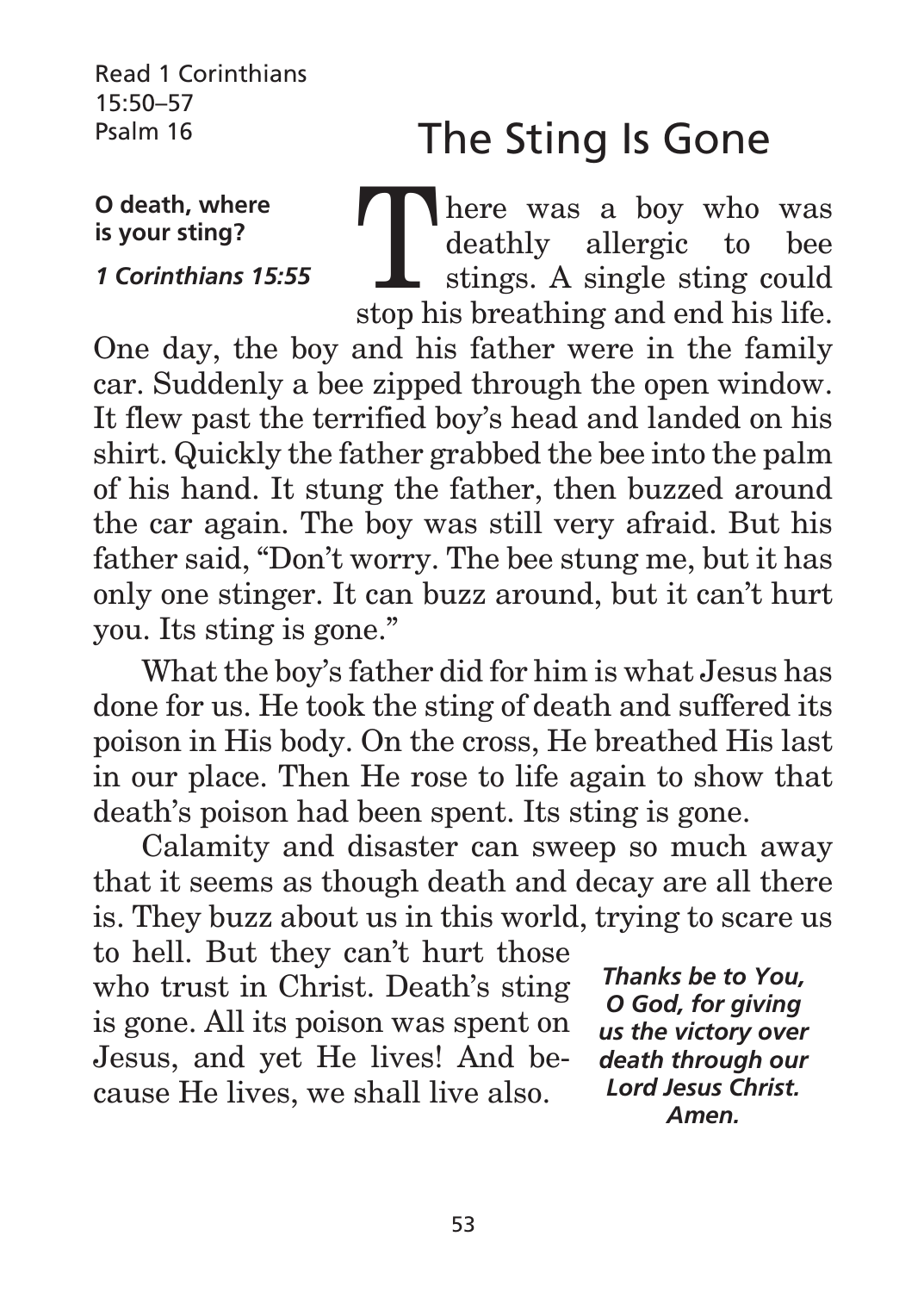Read Luke 1:67–79 Psalm 67

**And you, child, will be called the prophet of the Most High; for you will go before the Lord to prepare His ways.** 

*Luke 1:76*

## Unexpected Deliverance

I srael waited for centuries for<br>God to remember His promises<br>and deliver it from its enemies.<br>But when the deliverance came, it srael waited for centuries for God to remember His promises and deliver it from its enemies. came in a way they might not have expected. Zechariah gave thanks for the birth of his son, John, who

would grow up to be the prophet who announced the arrival of the Savior. The Savior that John proclaimed also came as a baby, the Christ Child of Bethlehem. He would grow up to save us all—not from earthly enemies, but from sin and death—through His death on the cross.

God does the most extraordinary things in the most ordinary ways. John, the child born to aging parents, grew up to be a prophet. Jesus, the baby born in Bethlehem, grew up to be the Redeemer of the world. The extraordinary story of our salvation is told in ordinary words on paper. Our Redeemer's body and blood are fed to us in everyday bread and wine.

As we look to God for help in trials and difficult times, He reminds us that He often works in ways we do not expect. Because God does extraordinary things in the most ordinary ways, we wait on Him in hope. *Father, in the extraordinary gift of Your Son, You show us that Your ways are not our ways. Strengthen us to trust Your work and promises. Amen.*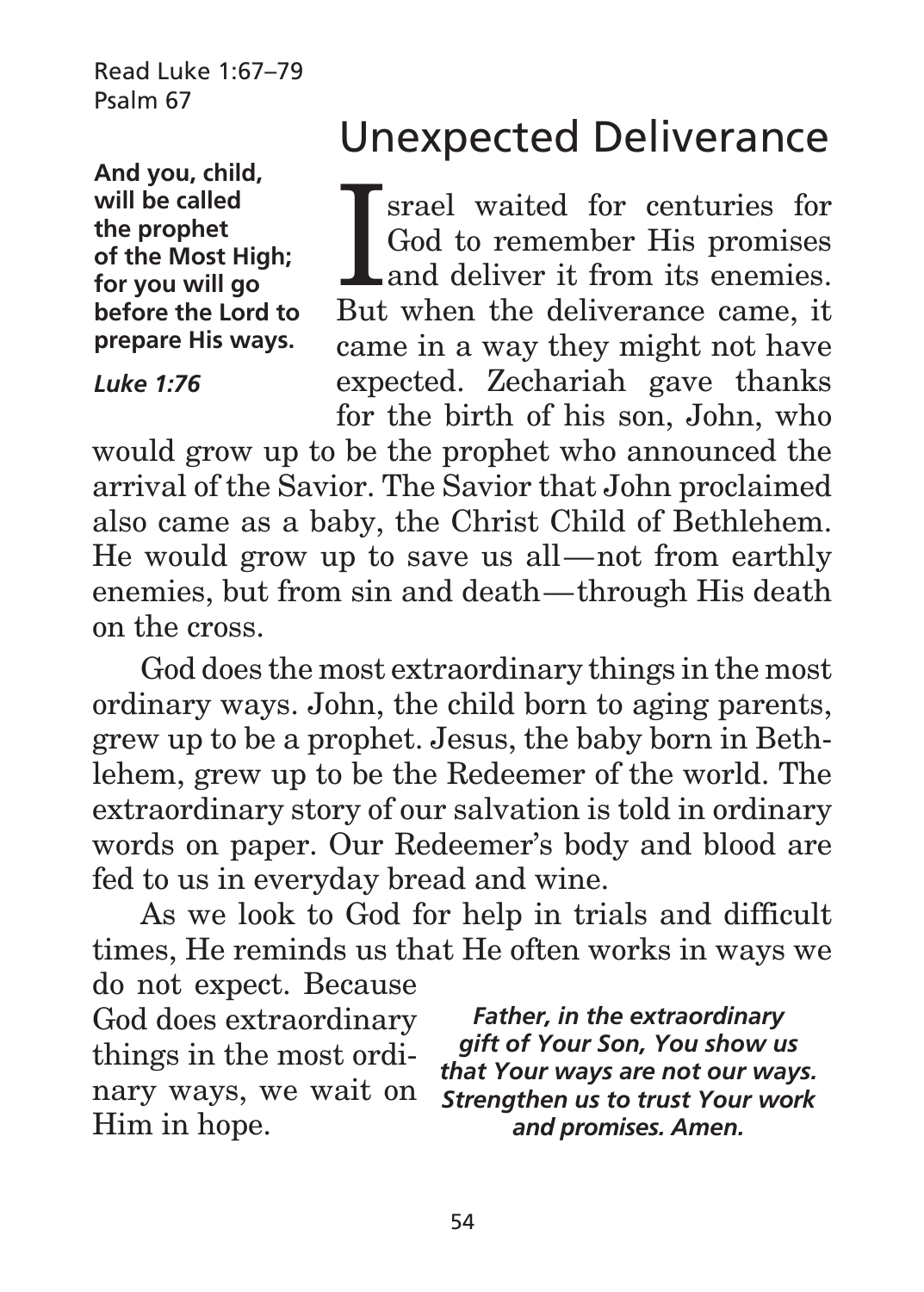Read Luke 4:14–21 Psalm 145:8–21

**[The Lord] has anointed Me to proclaim good news to the poor.** 

#### *Luke 4:18*

God Has His Eye on the Poor

W any promises in the Scrip-<br>tures address the poor. The<br>proper Josus in His Sormon on tures address the poor. The Psalms speak of God's care for the poor. Jesus in His Sermon on the Mount calls the poor blessed. Today, God's Word proclaims that Christ is sent to preach the Gospel "to the poor."

But what if I am not poor? What if I am not in poverty, but am struggling with grief or loss or sickness or disaster? Does God still have regard for me?

Let's understand what being poor in the Bible means most often. While it may indicate the lack of financial resources, *poor* mostly means having no other option but God. It means that our only hope, our only resource, is God. The poor know that all we have in this life is our God. Sometimes life hits us hard, and suddenly we are shown our poverty. Our pain, grief, and losses force us to see that we really have nothing in ourselves. We are poor. Facing this can be anguishing.

Jesus comes to poor people like us with good news: "I have you in My divine hands. My hands have bled for you. My hands will uphold you." Yes, we have nothing but Jesus, but with Jesus we have all things.

We are poor, but rich in the mercy and grace of our Savior. He has come to forgive, heal, and restore us.

*Lord, though I am poor and lowly, give me Your rich mercy. Amen.*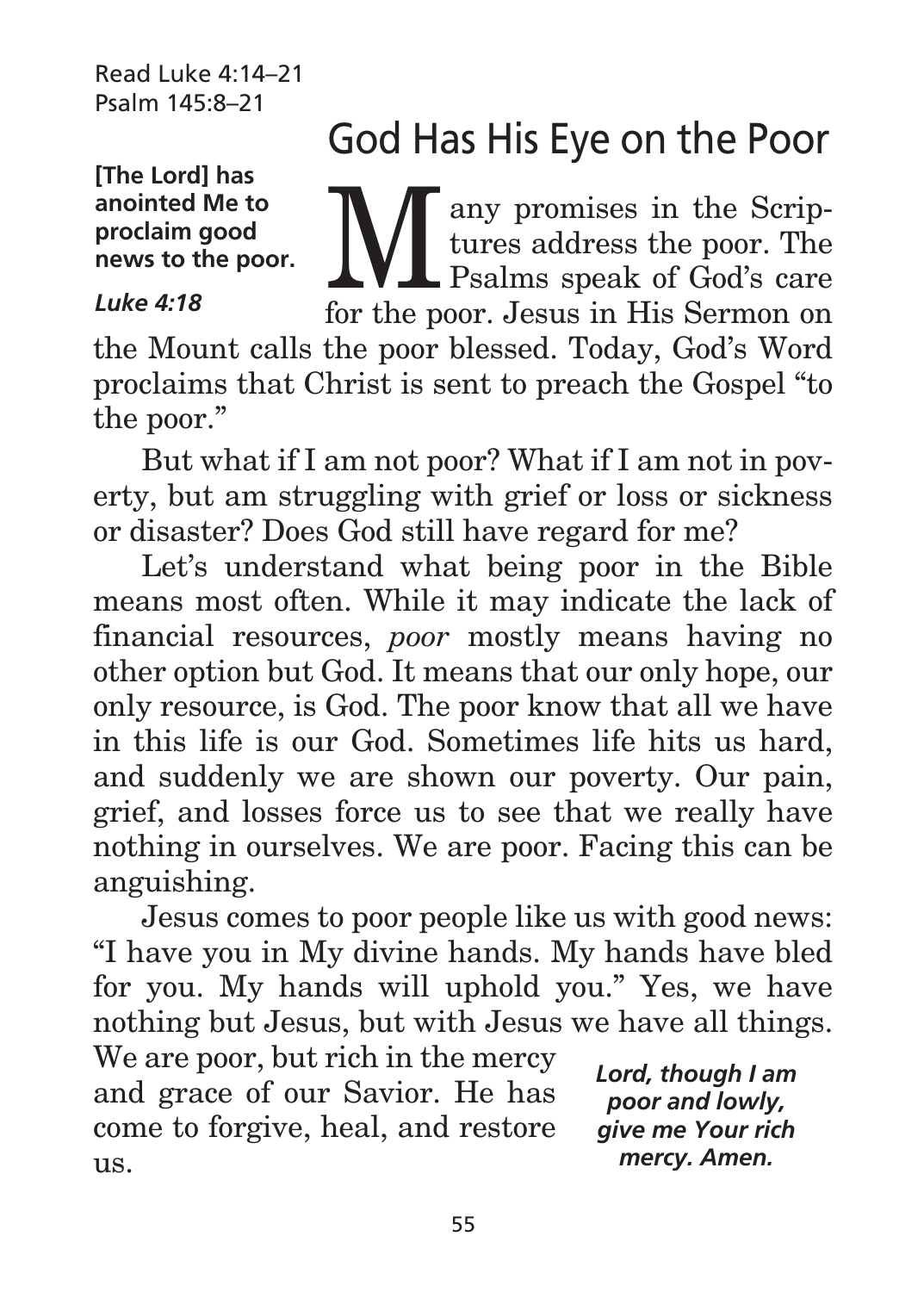Read Luke 14:25–33 Psalm 32

**Whoever does not bear his own cross and come after Me cannot be My disciple.** 

*Luke 14:27*

# Successful Crucifixion

 $\blacksquare$  ome preachers on television and in popular books suggest that the Christian life is marked by success. They say the way you can tell that God is with

you is by the blessings of happiness, financial security, and the like. What, then, when all these are stripped away?

Jesus talks differently. He says the marks of the Christian life are the crosses we bear. Jesus tells us that as He suffered, so will we. Jesus says suffering is part of the Christian life.

Crosses are not fun. They hurt. Our crosses remind us of our mortality and our unworthiness. They show us the failure of every false refuge, so that we cling to His mercy ever more tightly. Crosses show us that we really have only one hope in this life: Jesus and His never-failing love for us.

But the crosses in our life do more. They remind us that we belong to Christ, our crucified Lord. We follow and imitate a crucified Savior, who leads the way to life and glory through suffering and death.

Does suffering mean that the world is evil and has broken God's control? No! Suffering marks those who

belong to Jesus, the Lord who leads us on the way of the cross, which is the way of eternal rest and peace.

*Lord, keep me faithful while on the path of the cross. Amen.*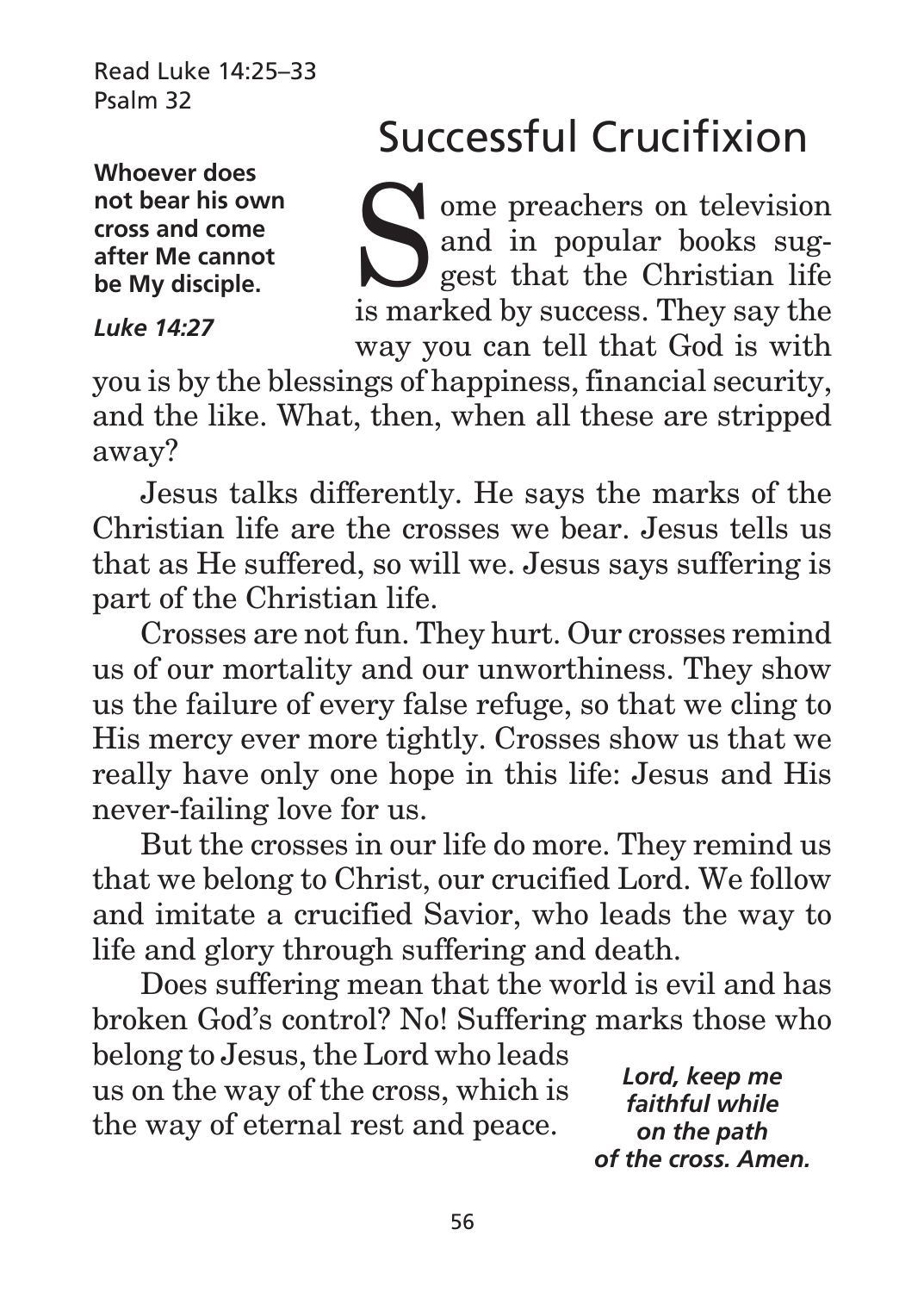Read John 5:19–24 Psalm 66

## Life for the Dead

**For as the Father raises the dead and gives them life, so also the Son gives life to whom He will.** 

*John 5:21*

I remember one professor in college who told his unprepared students, "Get your act together and then come back to see me!" remember one professor in college who told his unprepared students, "Get your act togeth-He could really frighten us.

At times we may think God requires us to get our act together before we can approach Him. But our lives are so messy. Sinful forces in us and beyond us wreck our days and nights. Everything in life seems confused and disordered. How can God accept me, we may think, when I have nothing to offer or show Him but sadness, confusion, and sin?

But God is not like my college professor. He does not demand from us; He gives to us. The disorder in our lives shows us our inability to help ourselves, but Christ offers and bestows His life and promise.

God raises the dead to life. What can the dead offer to God? Can a corpse arrange things nicely? What can the dead do to get God's attention? God gives life to the lowly, the sinners, and the confused. The true objects of God's mercy and power are those who have nothing to offer to Him, like sinners at the font of Baptism, like empty sinners yearning for a word of God's kindness, like open hands at the Lord's Supper. God raises, forgives, and *Living Lord,* 

fills all such needs.

*give me Your life always. Amen.*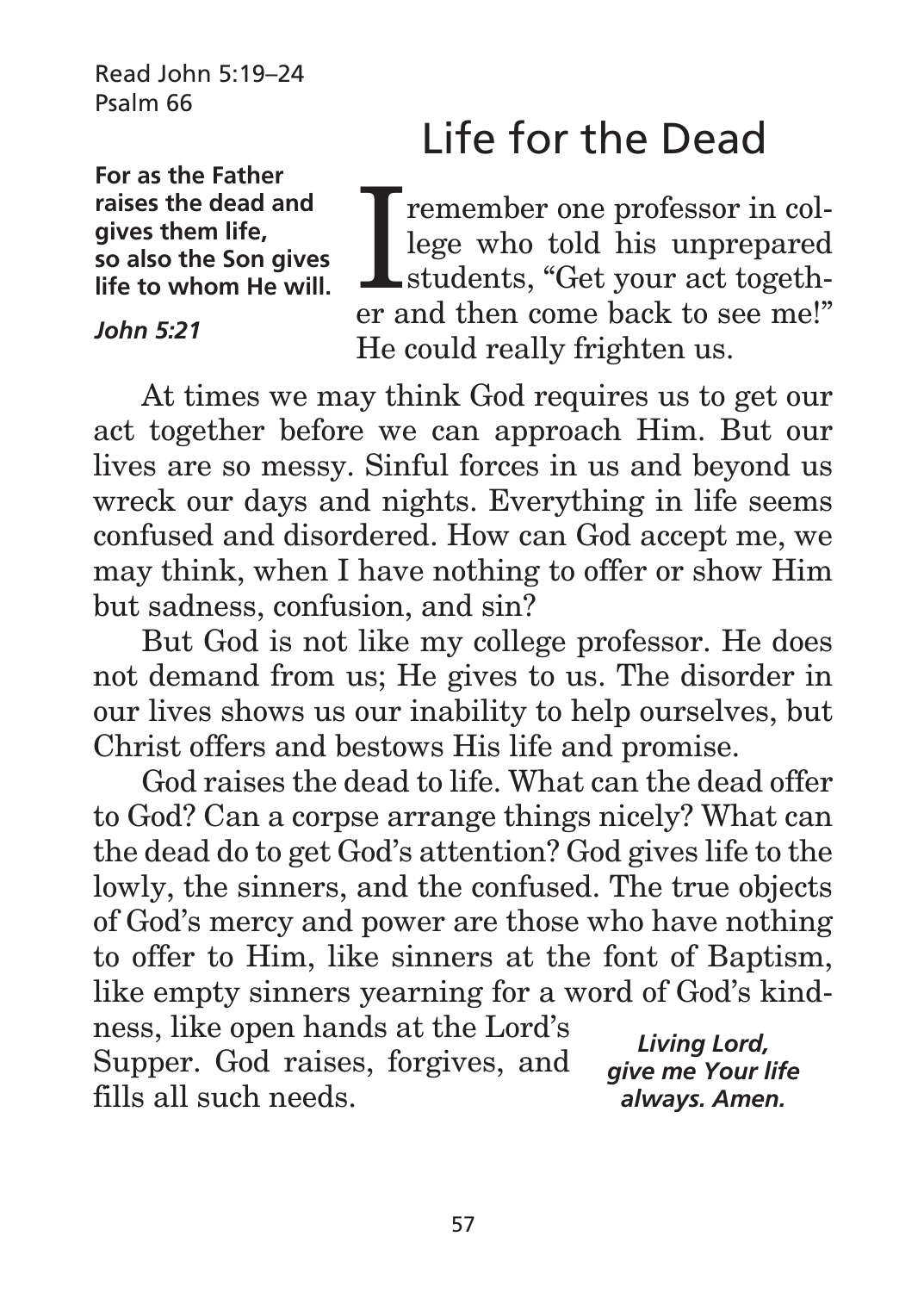Read John 10:11–16 Psalm 23

**I am the good shepherd. The good shepherd lays down His life for the sheep.** 

*John 10:11*

## More Than Ownership

Separate His care as<br>shepherd of the sheep with<br>the work of a hired hand. shepherd of the sheep with the work of a hired hand. The hired worker has no sense of ownership for the flock. When

a wolf attacks the sheep, he runs away, thinking only of his own safety and leaving the sheep in danger. In contrast, Jesus describes Himself as the *Good* Shepherd. With a love for His sheep that goes far beyond mere ownership, He lays down His life for the flock. When danger threatens, the Good Shepherd thinks only of protecting His sheep.

This is the wonderful love that Jesus has for us, His sheep. As the Good Shepherd, He knows His flock very well. He understands our fears, doubts, and grief, and He carefully keeps watch over us. When we face physical danger, emotional turmoil, or spiritual threats such as temptation or guilt, Jesus our Shepherd does not run or hide. Instead, He squarely faces our foes and defends us.

Our Good Shepherd loves us so much that He gave His life to deliver us from sin, death, the devil, and every other evil that threatens to tear us from Him. Now He lives to give us His life. With love so great, He shows us that He will never turn away from us in any time of need. *Jesus, Good Shepherd, keep watch over us and hold us safely in Your protecting hand. Amen.*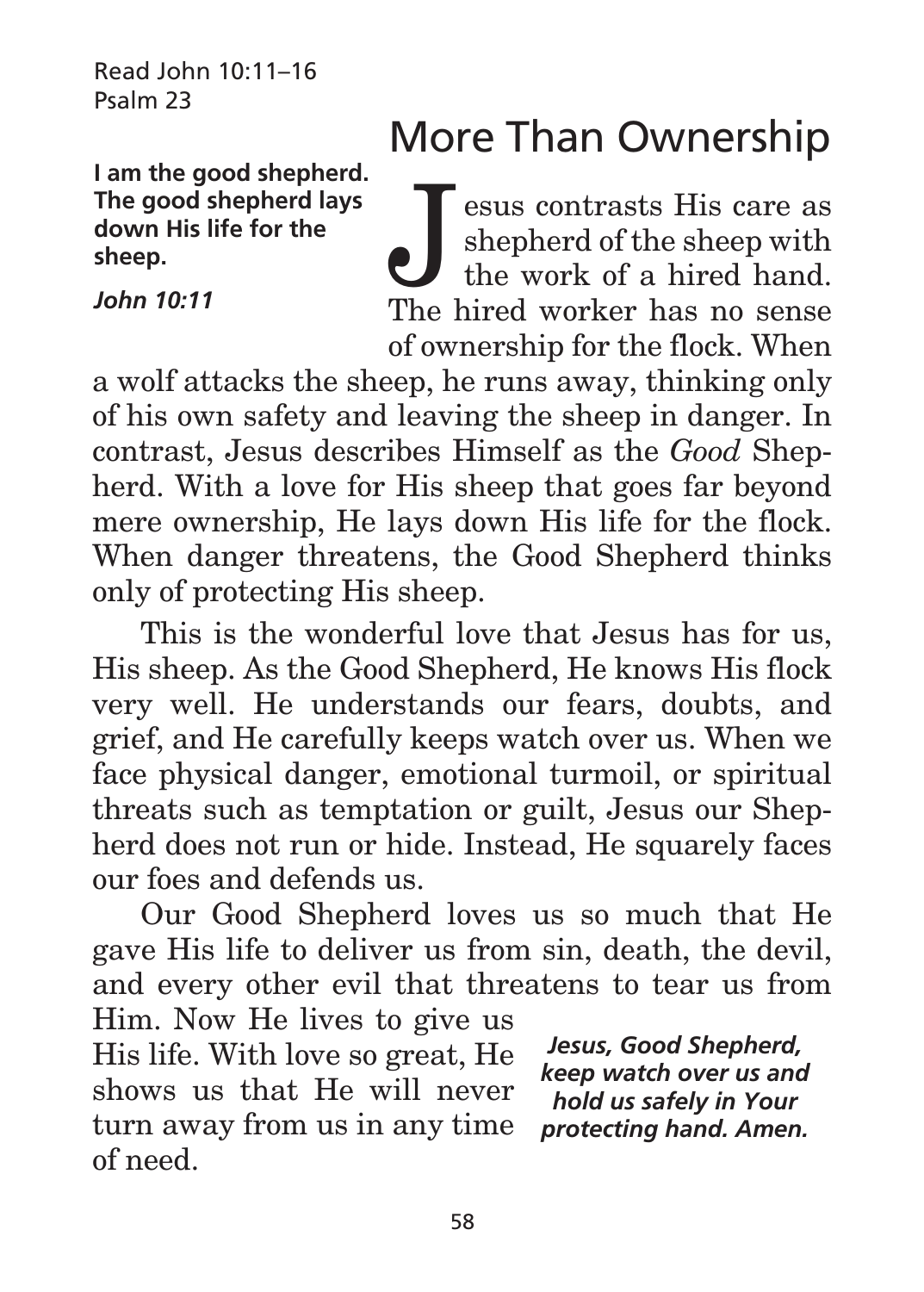Read John 12:23–26 Psalm 115

## Unusual Glory

**And Jesus answered them, "The hour has come for the Son of Man to be glorified."** 

*John 12:23*

alk about odd opposites and<br>unusual outcomes! A grain<br>of wheat dies, yet bears<br>much fruit. To love life is to lose it: unusual outcomes! A grain of wheat dies, yet bears much fruit. To love life is to lose it; to hate life in the world is to keep

life for eternity. The time for Jesus' glory comes, but His glory is the strange glory of His crucifixion and death. How can any of this be glory?

Jesus' glory and power were seen in His death because, by His death, He defeated death and the devil for us. Like the buried grain of wheat producing a new crop, His death would bear fruit in our salvation. He willingly forfeited His life in the world to gain eternal  $l$ ife for us.

In the Lord's Prayer we ask God to "deliver us from evil." As we pray these words, we may be thinking of spiritual evil or of physical illness and loss. Yet we do not know when our prayer will be answered or how God will deliver us. Deliverance may come suddenly, but it may be long in coming. Like the opposites of which Jesus speaks, deliverance may come in a way we do not expect or immediately understand. Yet God

already delivered us from the greatest evil, eternal death—a deliverance that came by way of suffering and a cross.

*Father in heaven, hear our prayer and deliver us from evil, for the sake of Jesus, who defeated death for us. Amen.*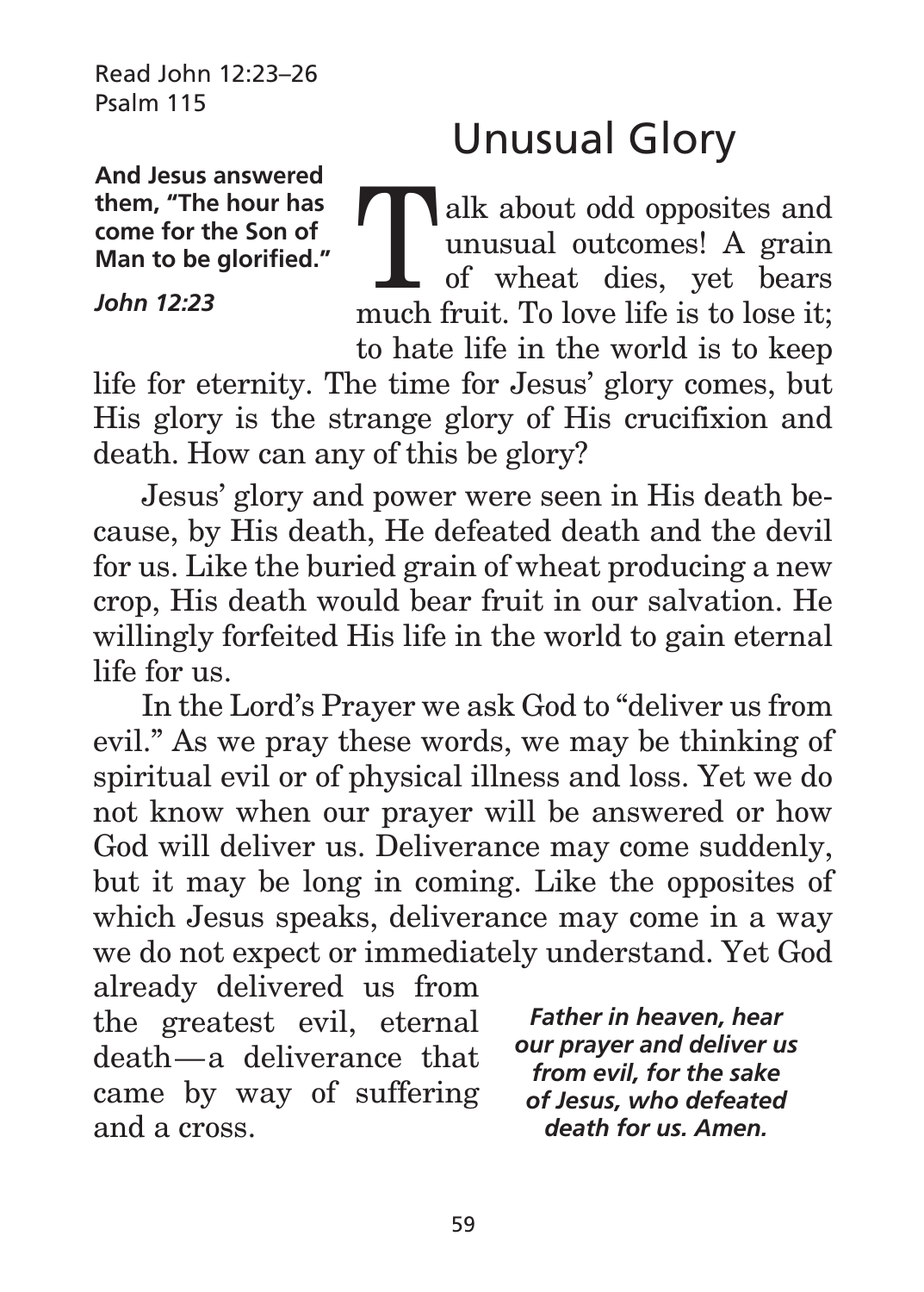Read Philippians 4:10–20 Psalm 31

**I have learned the secret of facing plenty and hunger, abundance and need. I can do all things through Him who strengthens me.** 

*Philippians 4:12–13*

### Contentment

We usually associate con-<br>tentment with enjoying<br>a big meal, a family celtentment with enjoying a big meal, a family celebration, or a restful vacation. But St. Paul found contentment in far more improbable circumstances: in hard work and sleep-

less nights, in beatings and stonings, in shipwrecks and threats from robbers, and in hunger and thirst (2 Corinthians 11). Whether enjoying plenty or going hungry, whether in abundance or need, Paul had learned the secret of contentment.

Paul eagerly shares the marvelous secret. In all circumstances, "I can do all things through Him who strengthens me." He had learned that Jesus Christ supplies the help and strength we need. Because strength comes from the Lord, trust in ourselves and trust in others leads to disappointment and discontent. But the Lord is faithful; He alone is trustworthy. Whatever He gives is enough.

Of course, other Christians had helped Paul. Christ had met their needs and was working through

them to supply the help that Paul needed. And the same promise is given to us, that in Christ "God will supply every need of yours" (Philippians 4:19).

*Father, give us the help and strength that we need so that we, in turn, may help and strengthen others. Amen.*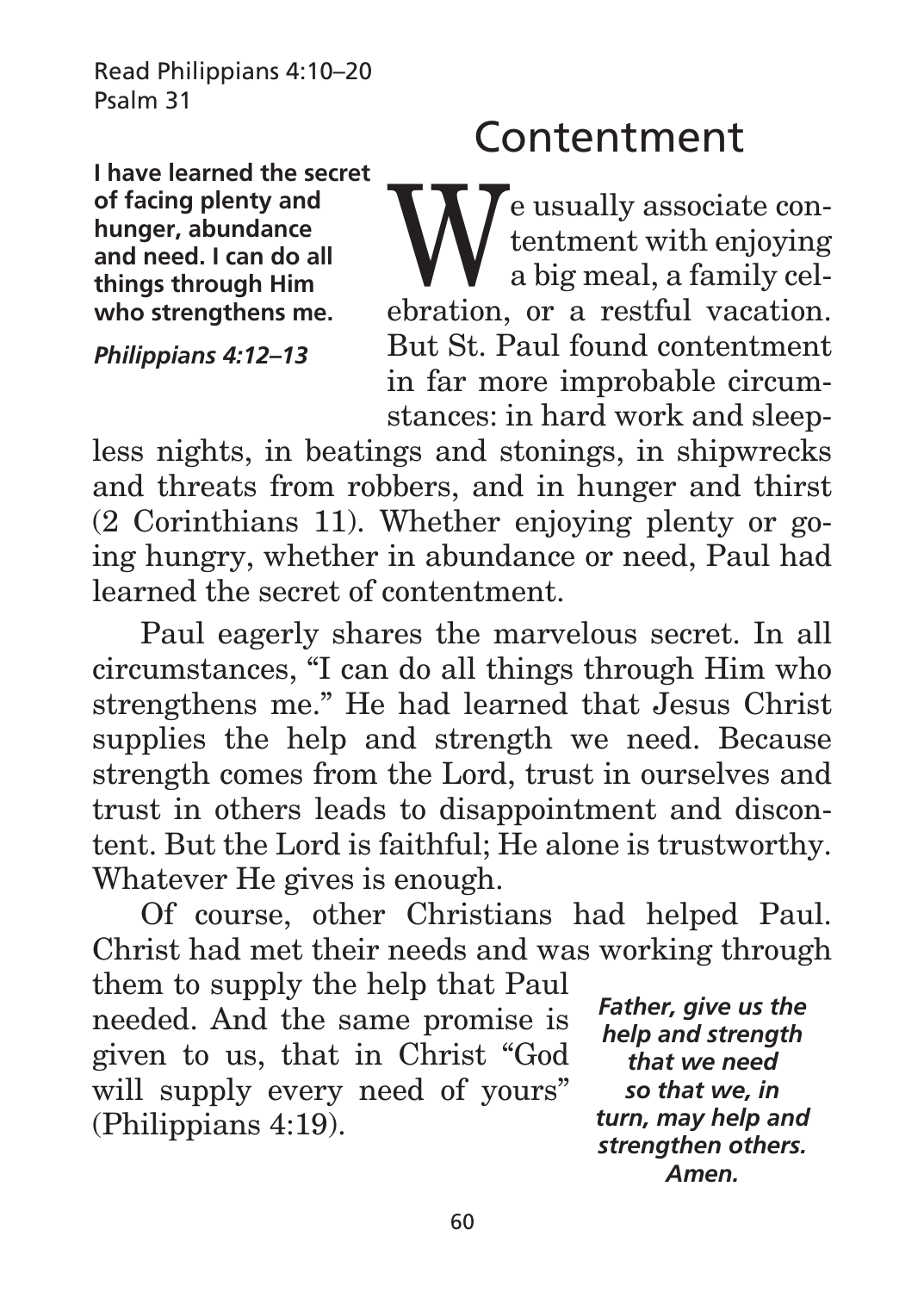Read 1 Thessalonians  $1:2-10$ Psalm 102:1–22

**Wait for [God's] Son from heaven, whom He raised from the dead, Jesus who delivers us from the wrath to come.** 

*1 Thessalonians 1:10*

## The Long Wait

 $\bigcap$  ometimes the hardest thing to do is to wait—waiting to see if our loved ones are okay, waiting for help to arrive and our lives to be rebuilt, waiting for the doctor to come and tell us if we need treatment or sur-

gery, or waiting to die. While we wait, time seems to move so slowly, and our minds tend to dwell on what is disheartening or on the worst-case scenario.

God sets our minds elsewhere. He sets our minds on His Son sent from heaven. Jesus rescues us, not only amid earthly suffering and trials, but also from the coming wrath. Jesus Himself was afflicted for us, suffering the very wrath of God against our sin to deliver us from it. Now our mighty Redeemer has risen from the dead. He will come again on the Last Day to rescue us from every evil of body and soul forever.

This same Lord gives us patience to wait. Be of good courage, because He strengthens your heart. As St. Paul says, "We know, brothers loved by God, that He has chosen you" (1 Thessalonians 1:4). You belong to Him through Baptism and the Word. The Lord will never forsake you. His promises are sure. Those who wait on Him will not be disappointed. *Lord, grant me patience to endure and to wait on You. Amen.*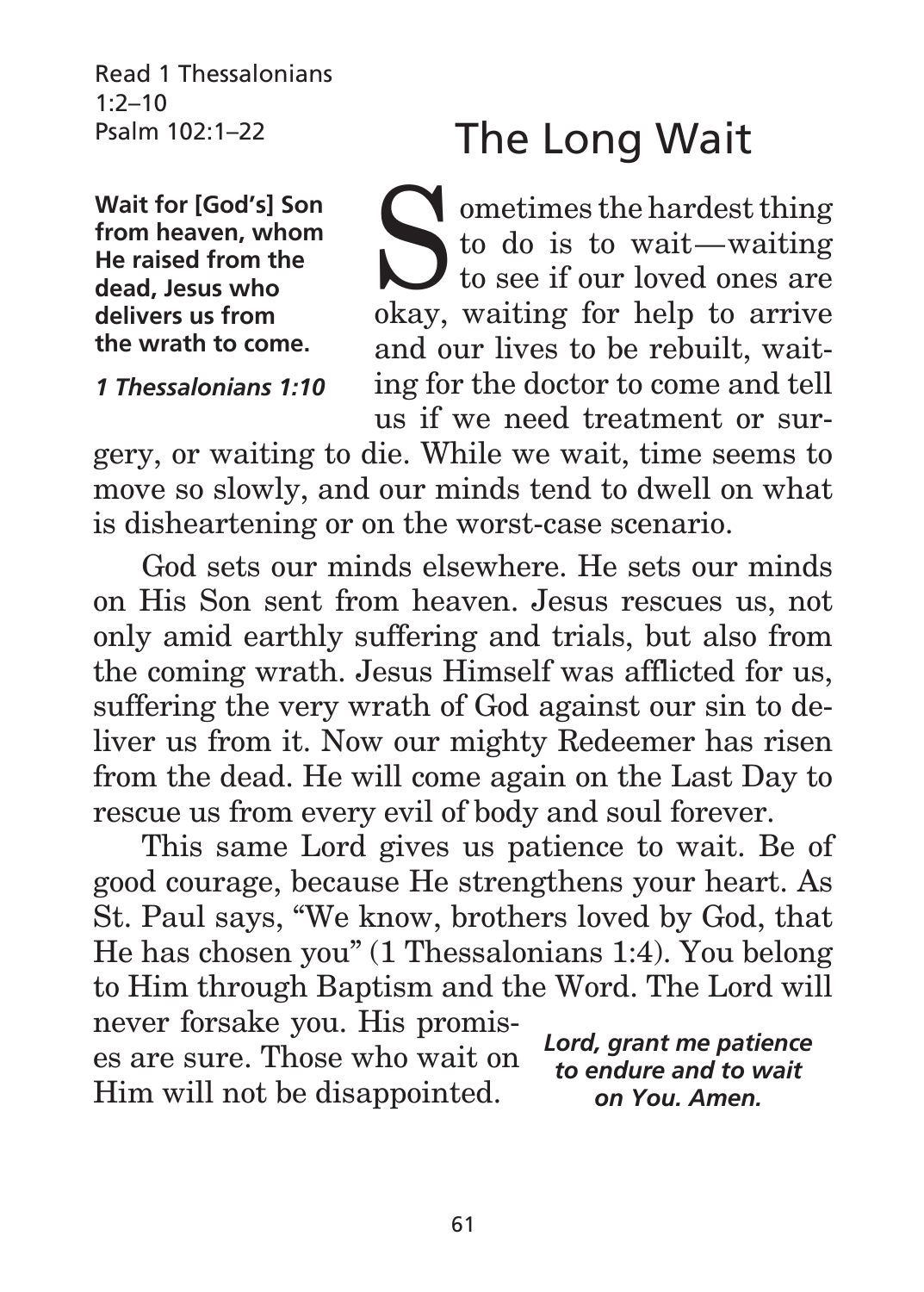Read John 14:18–31 Psalm 85

**Peace I leave with you; My peace I give to you. Not as the world gives do I give to you.** 

*John 14:27*

#### Serene Hearts

In this fallen and cursed<br>world, peace never lasts for<br>long. More often than not,<br>peace is only the calm before the n this fallen and cursed world, peace never lasts for long. More often than not, next storm, the lull before the

next round of conflict, the diplomatic pause before the next war. That's the best this world can give, because it never addresses the root cause of strife and hostility, which is sin.

The peace of Jesus is different. He went to the root cause and purchased forgiveness of sin by His death. Christ made true peace between God and man. Christ is the real and everlasting reconciliation between us and our God. His peace surpasses all understanding, even in the midst of outward turmoil.

As He told His disciples, Jesus was returning to His Father, but He was not leaving them as orphans. He gave them and us His Holy Spirit. The Spirit brings to remembrance Jesus' work and words. Jesus ascended to the Father to be everywhere, as the Father is.

But Jesus also gave us the Spirit, who gives Jesus to us personally. In Baptism, God adopts us as His children, so He is our Father and Christ is our Brother. Jesus comes to us, calms our troubled hearts, and gives us His abiding peace.

*Prince of Peace, grant me to keep and hold onto Your words, that my heart may be set at peace. Amen.*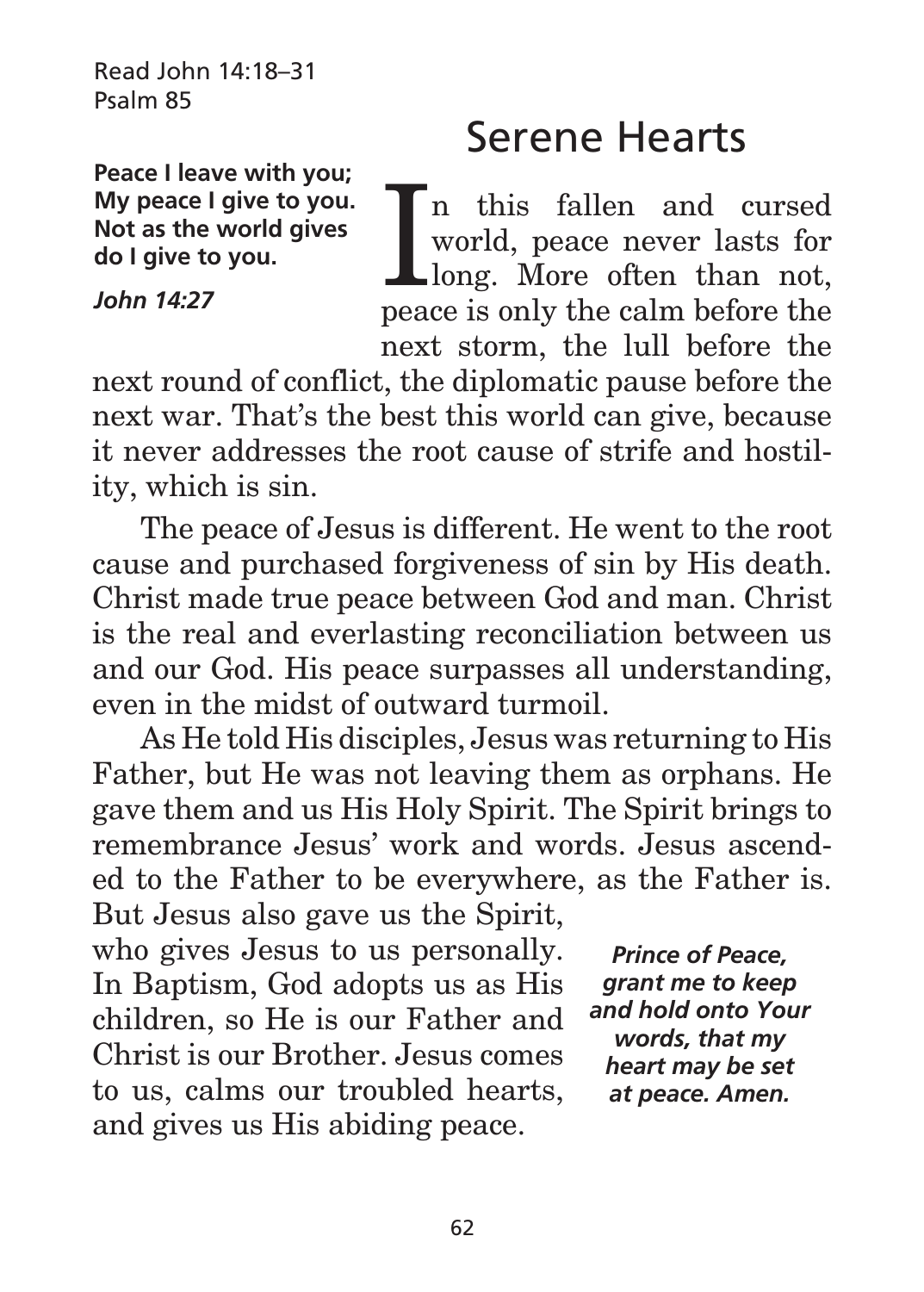Read Nehemiah  $1:4-11h$ Psalm 130

**As soon as I heard these words I sat down and wept and mourned for days.** 

#### *Nehemiah 1:4*

Redeemed from Tragedy

Nehemiah wept when he<br>heard that the walls of Je-<br>rusalem were broken down<br>and its gates were burned with fire heard that the walls of Jerusalem were broken down and its gates were burned with fire. He knew only too well that this oc-

curred as a result of the sins of the children of Israel. This is what the Lord had said would happen if they acted corruptly and did not keep His commandments. Nehemiah repented and prayed for the Lord's help.

When tragedy or calamity strikes us—as a nation or as individuals—the Lord intends to bring us to repentance through such events. These awful events remind us that we are lost without His mercy. We constantly need the Lord's protection and deliverance.

Yet God declares that His ears are open to our prayers. While adversity drives us to repentance, His loving-kindness draws us to trust Him. His faithfulness leads us to come to Him for the mercy He promises.

And He is faithful to His Word. Though misfortune may scatter and bring disarray, the Lord Jesus gathers again to Himself all who trust His holy name, the name given to us in Holy Baptism. He has redeemed us from our sins by His strong hand, the hand that bears the mark of the nail for us. By His wounds we are healed, and by His life we are restored. *O God, though we* 

*are undeserving, have mercy on us for Jesus' sake. Amen.*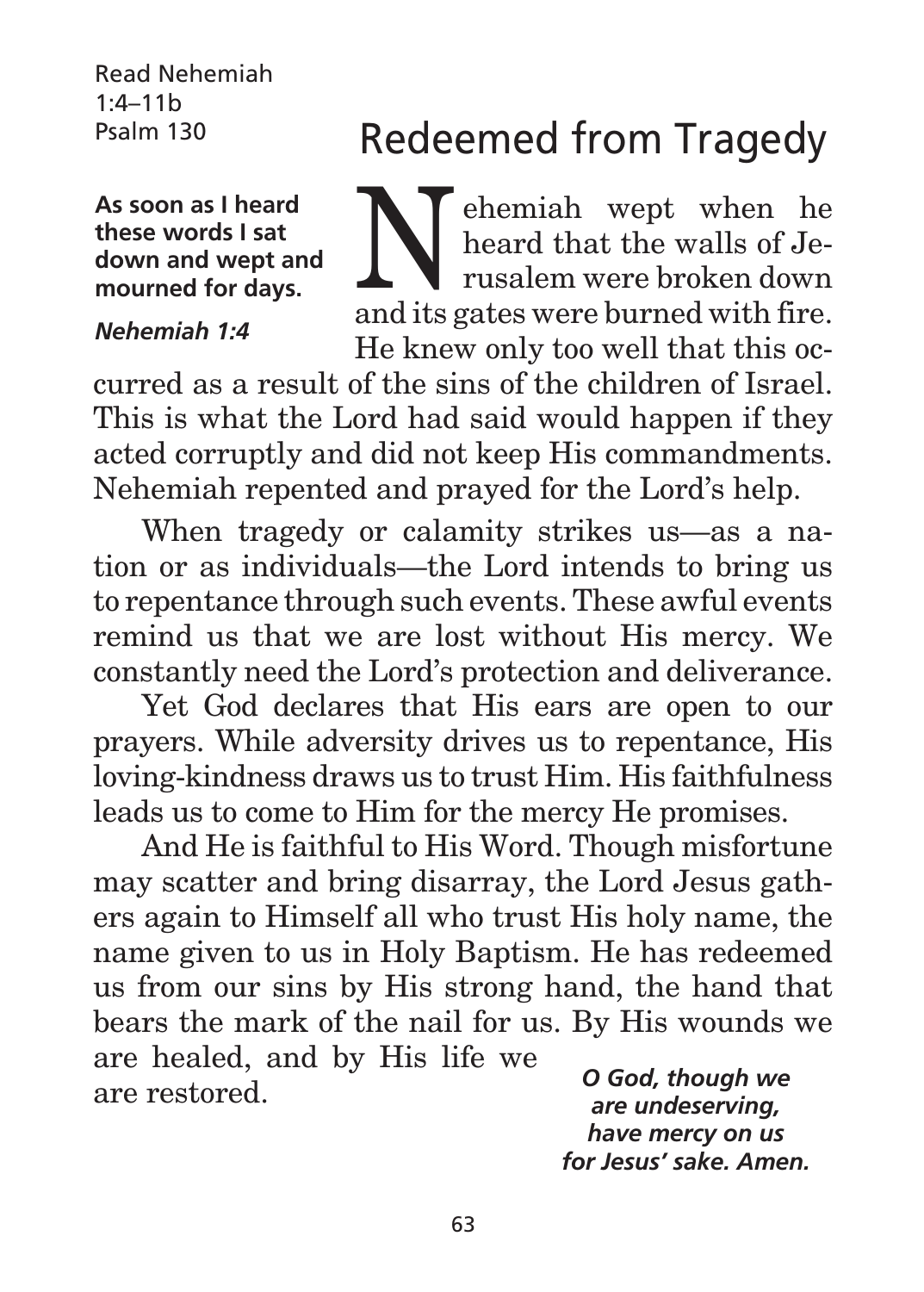Read 1 John 1:5–2:2 Psalm 6

**We have an advocate with the Father, Jesus Christ the righteous.** 

*1 John 2:1*

### Our Advocate

The name *Satan* means "ac-<br>cuser," and that's what the<br>devil does. He accuses us of cuser," and that's what the devil does. He accuses us of our sins day and night before God. He is like the prosecuting attorney

in a trial whose airtight case nails us. Especially in times of trouble, Satan's accusations ring loudly in our ears, and we tremble before the throne of God.

We would be entirely without hope were it not for our Advocate who defends us before God the Father. Jesus wins our acquittal. He, the Righteous One, points out that our sins belong to Him and are no longer ours. Moreover, on the cross, He has already served the sentence for every sin. Jesus is the atoning sacrifice for our sins and for the sins of the whole world. Therefore, Satan has been thrown down, and we have been set free. We are released and set at liberty.

Because Jesus is our Advocate and Defender, we need not try to justify ourselves. We already are justified in Christ. Therefore, God has freed us to confess our sins honestly, promising us His full and free forgiveness in Christ, who defends us. As He has promised, "He is faithful and just to forgive us our sins and to cleanse us from all unrighteousness" (1 John 1:9). *Lord Jesus, help me always to rely on You, my only Advocate and strong Defender. Amen.*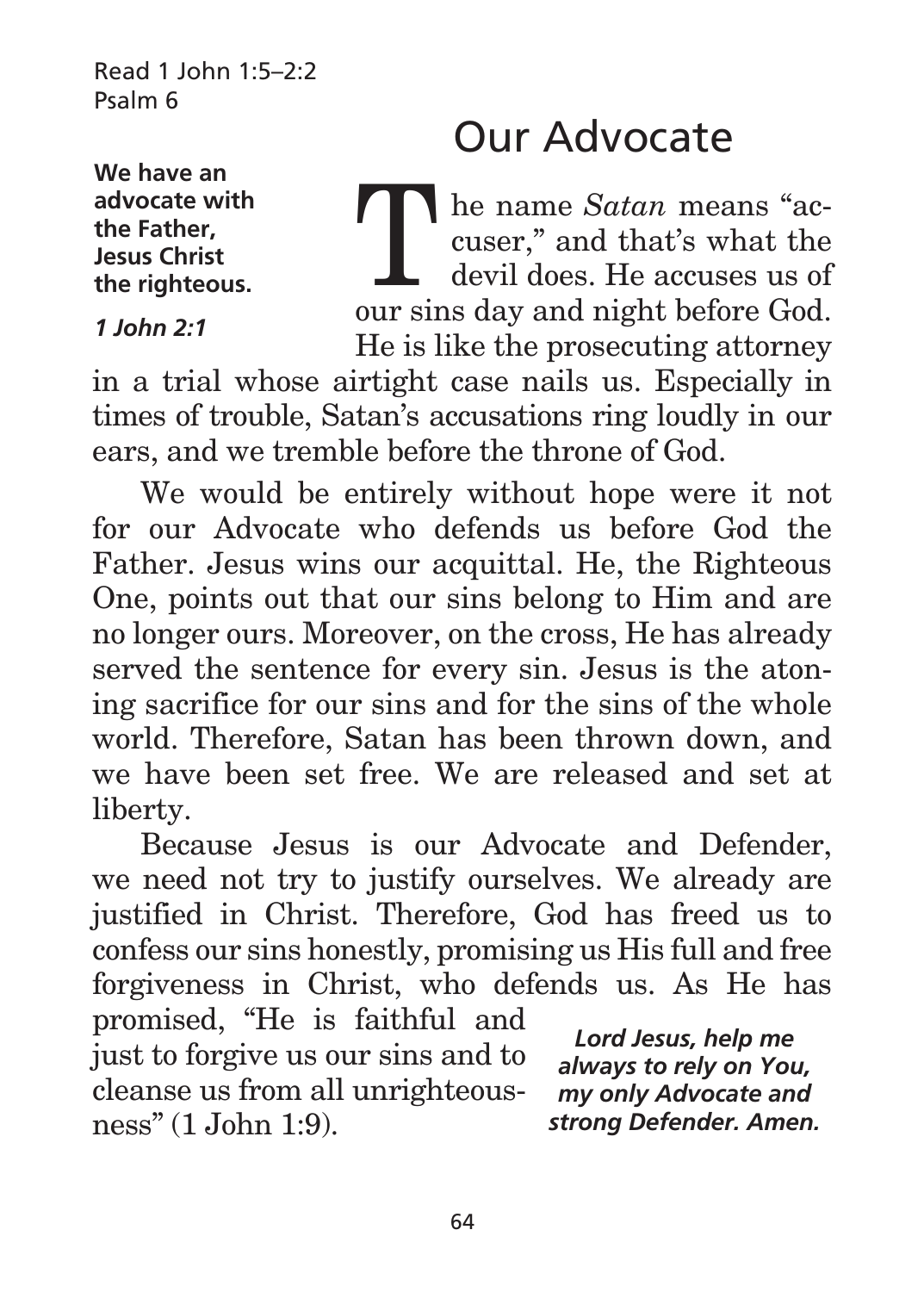Read Luke 15:11–32 Psalm 103

**But while he was still a long way off, his father saw him and felt compassion, and ran and embraced him and kissed him.** 

#### *Luke 15:20*

#### Our Father's Open Arms

When we sinners hit rock<br>won't take us back or that<br>we have to earn back the Eather's bottom, we fear that God won't take us back or that we have to earn back the Father's love. Like the prodigal son, we plan to strike a deal with God. Aware

that we don't deserve a place in the family, we plan to tell our Father to treat us like hired servants. Though the prodigal rightly confesses his sin, he doesn't yet grasp the depth of his father's love.

Notice what the father does: He runs and embraces his son *before the son can even say a word.* The father's love does not depend on his son's confession or anything else his son does. God takes us back too—not because of how sincerely we've repented or because we've decided to change. He takes us back because of His own unmerited love for us revealed in Jesus.

We are welcomed home solely because Christ also left His Father, coming down to earth to consort with tax collectors and prostitutes and the likes of us. He bore their sin and ours on the cross. He then rose and

ascended to His Father's side and will someday come again to bring us home to the Father. Through Christ the Son, we are fully restored to being children of God. That's something to celebrate!

*Heavenly Father, help me believe that Your love for me in Christ is unconditional. Amen.*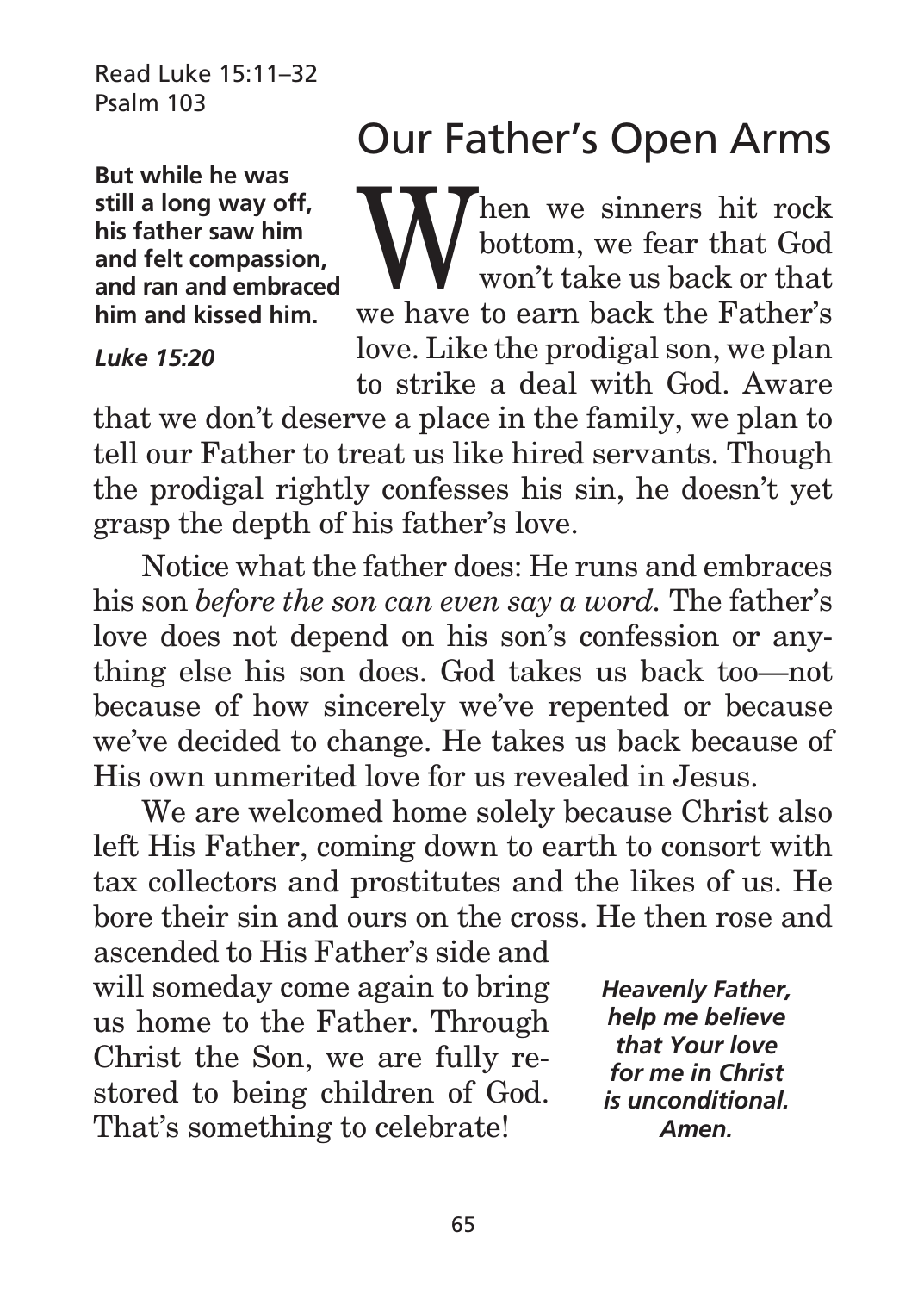## 1. By One Who Is Bereaved

Dearest Father, death has robbed me of one I love. Your promise of the resurrection gives me hope, but my heart is torn and my spirit is empty as the dearest memories now bring the deepest pain. I need Your peace. Give me the strength that sustained You in the death of Your Son, that I might have strength for my days, purpose in my calling, and comfort in my affliction. Remind me anew that my loved one who died in Christ is not lost forever, but gathered safely to You, until our joyous reunion on the Last Day; through Jesus Christ, Your dear Son. Amen.

#### 2. By One Who Has Lost a Home

O Lord, my eternal Dwelling Place, my house in this world is gone. Gone is the earthly security of my own roof above my head and my own walls surrounding me. Loss of my possessions means loss of reminders and keepsakes of my past, and I ache from being so uprooted. Give me shelter and protection for my body. Comfort me by Your dear Son, who Himself knew the pains and perils of homelessness, that my confidence may rest in the shelter He is for me. If it be Your will, let my house and home be rebuilt. If that is not Your will, let me be content; to the glory of Your name. Amen.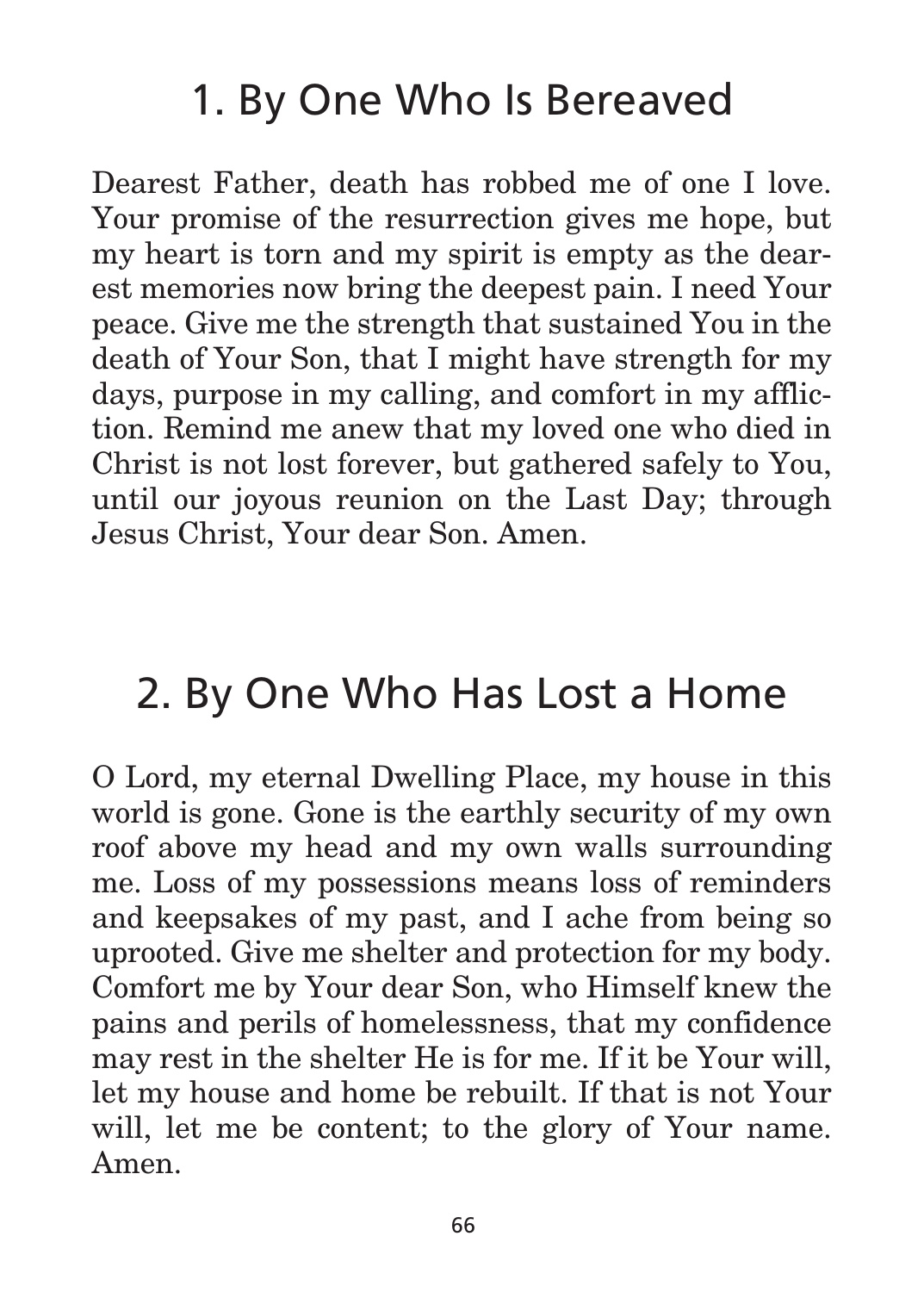## 3. By One Who Has Lost Daily Work

O Lord, You instituted honest labor at creation's dawn, You blessed Noah in constructing the ark, You guided Moses in leading Israel to freedom, and You made a craftsman the earthly guardian of Your dear Son. Help me as I struggle with joblessness, financial worries, and the loss of purpose in my life. Restore me speedily to gainful employment, I pray, so that I might honor You anew in my vocation. Until then, let not false pride keep me from accepting the assistance of others, but rather receive their ministrations with thanksgiving; in Jesus' name. Amen.

#### 4. By One Who Is Sick

Lord Jesus, You know that I do not want to be sick. When You lived on earth, You healed the people who came to You for help. Graciously hear and answer my prayer, and restore me to health and strength. Let Your will be done in my life, and make my faith strong. Through the Word of Christ, who bore my sickness for me, teach me to be patient and to trust in You in all circumstances. Throughout this illness, help me witness to Your love and saving power, so that others may come to know Your healing grace; in Jesus' name. Amen.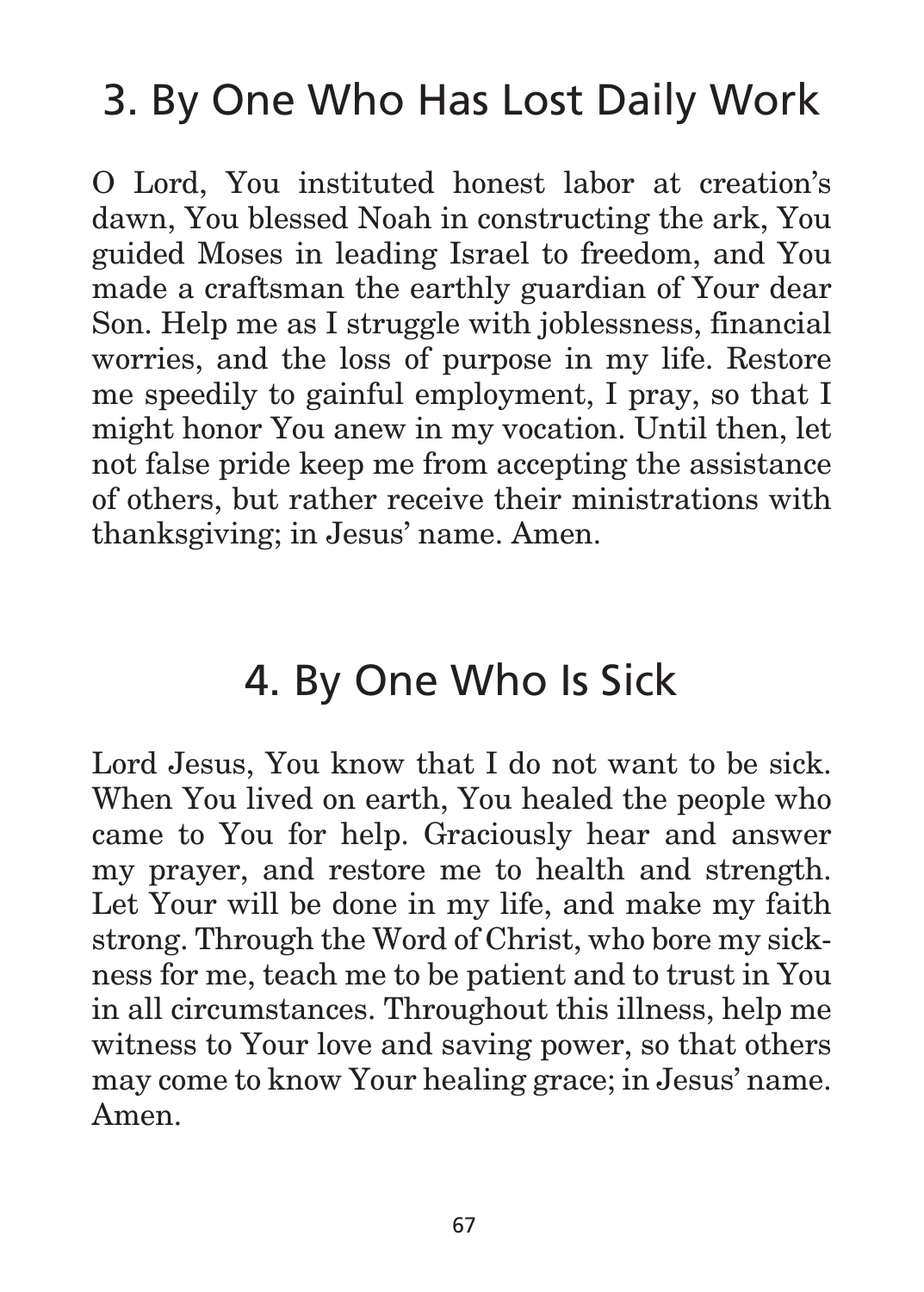## 5. By One Who Is Injured

Heavenly Father, for reasons I do not understand, You have allowed this injury, this hurt, to be part of my life right now. If it is Your will, please bring healing quickly to me. If it be Your will that healing is a long time in coming, then give me patience and strength to trust You and Your timing. Help me follow carefully all that doctors tell me to help my physical healing. Keep me mindful of my Lord Jesus, who was wounded for my sake. I pray in His name, whose injuries brought me the healing power of Your forgiveness. Amen.

#### 6. By One Who Is Lonely

Dear Jesus, I am so afraid when I am alone. It feels as though there is no one with whom I can share my thoughts, hopes, and fears. But You promise You are always with me; therefore, I am never really alone. So when I am especially lonely, as I am right now, turn my thoughts to Your promises, that they may comfort me. On the cross, You carried all our burdens alone. Lead me to consign my burdens to You in prayer and to talk to You about my fears. Give me the strength found in Your holy Word, and help me find fellowship among my brothers and sisters in Christ. Amen.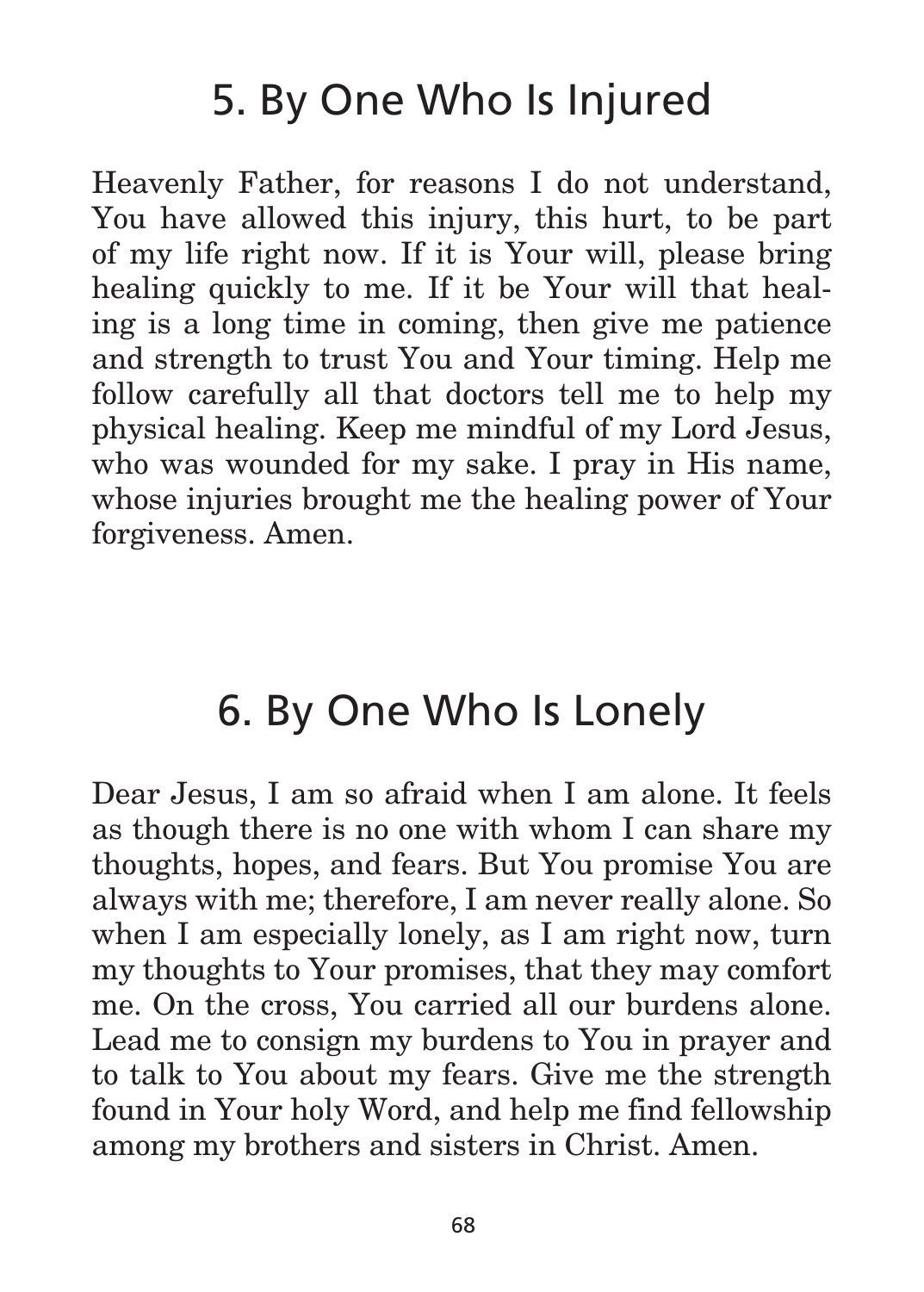## 7. For Missing Loved Ones

Father in heaven, Your eyes see into every corner of the earth. We pray for our loved ones who are missing. We fear for their safety, yet we know all things are in Your mighty and merciful hands. Graciously be with, guide, guard, strengthen, and protect those who are separated from us. Care for their every need of body and soul. If it be Your will, reunite us with those whom we love. Be with us in mercy, together with all others who also suffer uncertainty or grief. We commend all our loved ones and ourselves into Your loving care, through Jesus Christ, our Lord. Amen.

#### 8. For Daily Bread

Father in heaven, You created the heavens and the earth. You made us and all creatures. In Your mercy, provide us what we need for this day. Grant us daily bread, water, health, clothing, shelter, medicine, and whatever else You see we need. Let us be content with these tokens of Your steadfast love. You are our loving God, and for us You did not withhold Your only Son. In that same love, do not forsake us, but guard and protect us. Guide our hearts and minds so that we may see Your hand in the daily blessings You give us; through Jesus Christ, our Lord. Amen.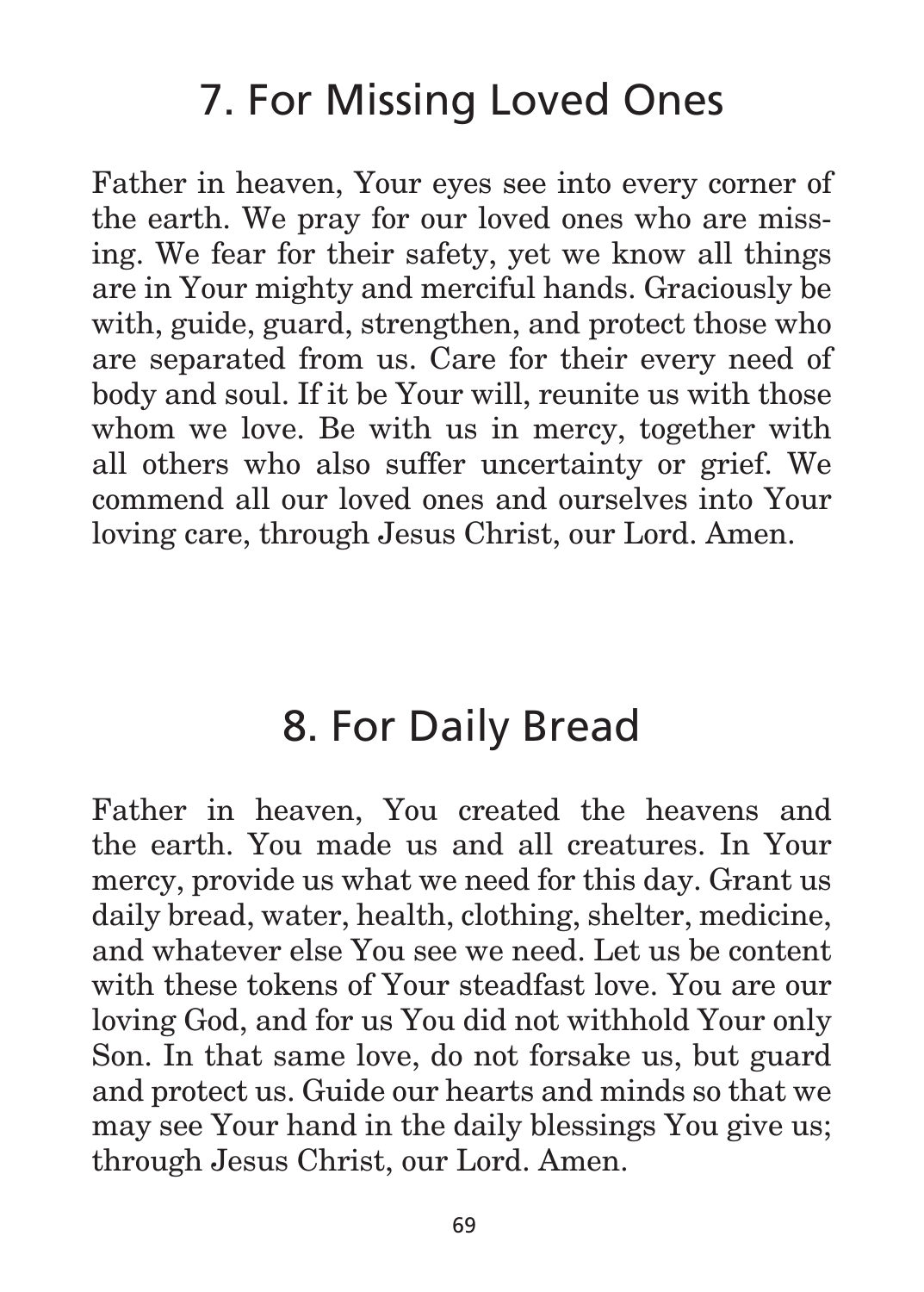## 9. For Protection from Evil

Dear God, You sent Your Son to battle Satan and evil. He faced Satan in the desert and in His ministry. In His Passion and resurrection, He gave His life to conquer them and their power. Fight for us now in our battle with evil. Protect us daily from the assaults of evil, sin, the devil, and this fallen world, especially in these days when so much is in chaos and turmoil. You are our only hope. Grant us courage to face each day, knowing that the cross of Christ goes before us and Your holy angels protect us; through Jesus Christ, our Lord. Amen.

## 10. For Daily Guidance

Lord God in heaven, unless You keep us in the paths of Your wisdom, we go astray. We face so many temptations and dangers. Anchor our hearts in the knowledge of Christ and His atoning love. Fasten our feet to walk in His steps every day. Root our days and nights in the reality of our Baptism. Grant us wisdom and courage to follow the path You have shown to us in Your Word. Equip and embolden us to reach out in compassion to the needy and in faithfulness to the lost; through our Lord and Savior Jesus Christ. Amen.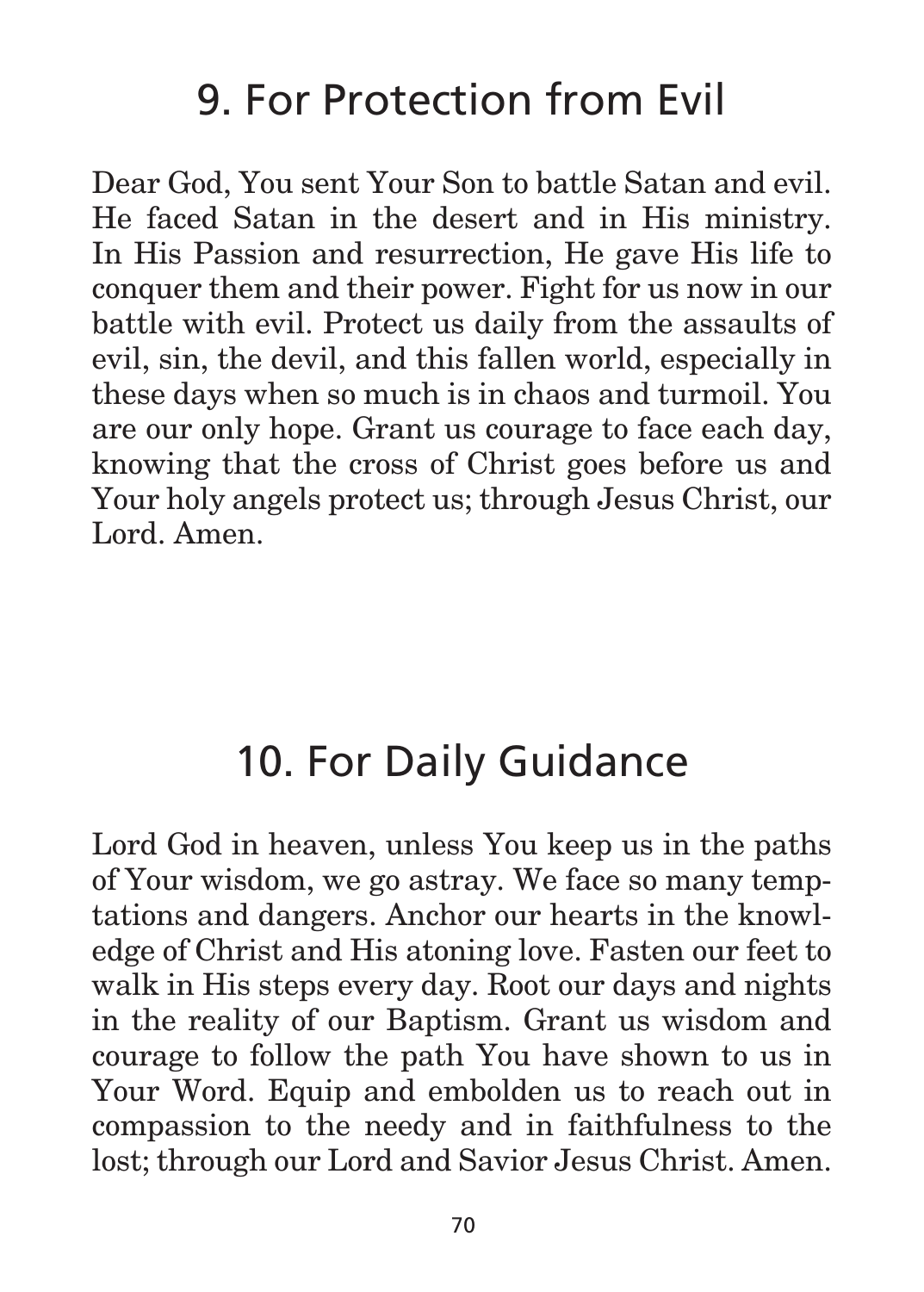## 11. For Favorable Weather

God, the Father Almighty, maker of heaven and earth, the clouds, winds, and seas do Your bidding. Though we are unworthy of Your goodness, we pray You would show us favor and grant us good weather. Guard us from extremes of drought and flood, heat and cold. Protect us from damaging storms. Give rain and sun in suitable measure so that the earth may produce richly and bountifully the food and other material things we need for this life. Cause us to be truly thankful, acknowledging You as the source of every good and perfect gift; through Jesus Christ, our Lord. Amen.

## 12. For Rescue from All Calamity

Lord Jesus, You taught us to pray, "Deliver us from evil." Therefore, we humbly beg You to rescue us from every evil of body and soul. Since this world is under the curse of sin, we are always in danger of calamity from fire and water, war and violence, scarcity and famine, pest and disease. Since You bore the curse of sin for us on the cross, defend us against these dangers. When we suffer calamity, let not our faith in You falter, but draw us ever closer to You. Help us endure unto the end, and graciously take us from this valley of sorrow to Yourself in heaven. Amen.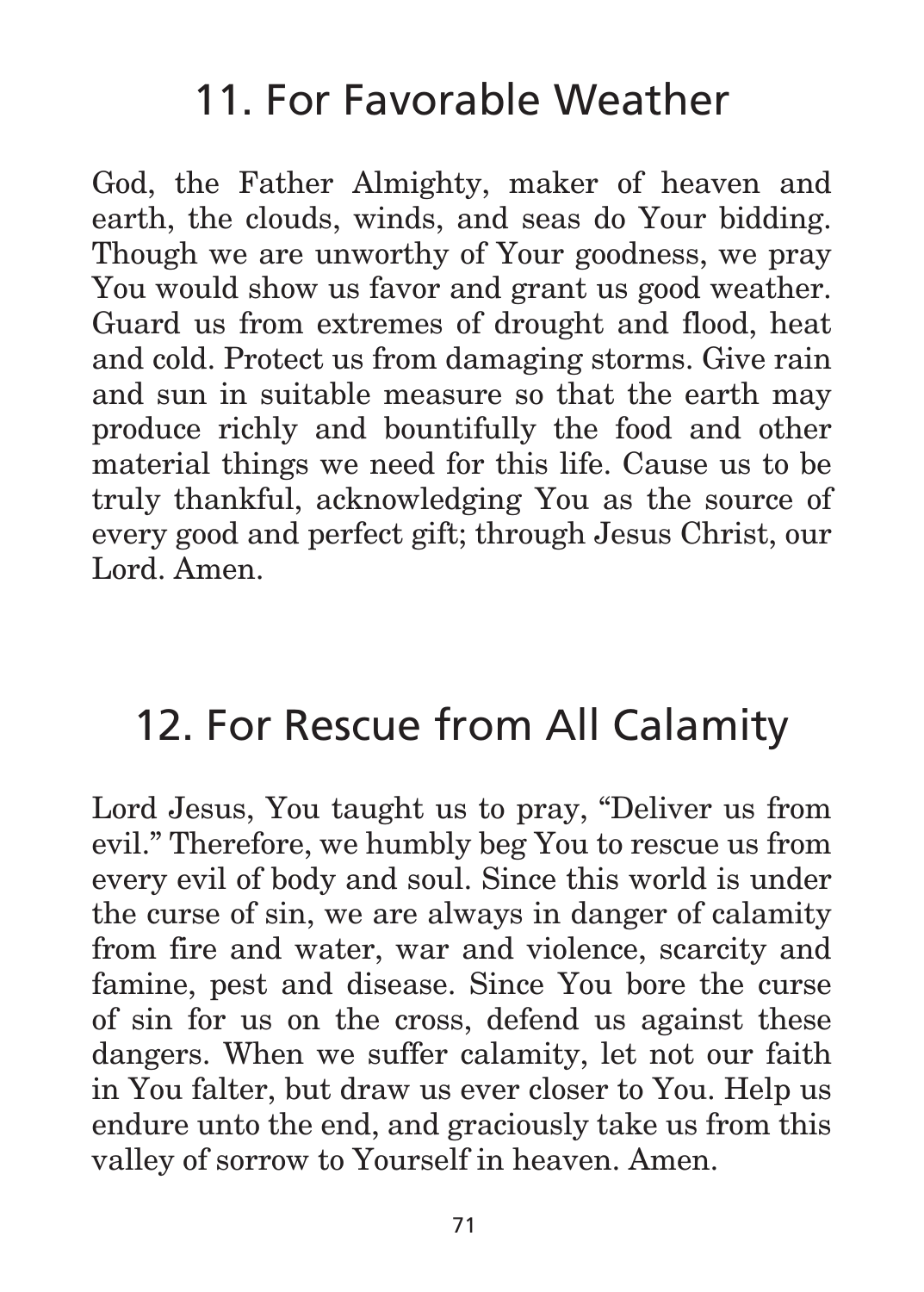## 13. By One Facing Surgery

Heavenly Father, You counsel me, "Fear not, for I have redeemed you; I have called you by name, you are Mine" (Isaiah 43:1). Still, I am afraid of going under anesthesia, afraid things will not go well, and afraid of the pain. By Your Word and Spirit, calm my fears. Help me trust that, awake or asleep, I am Yours. You chose me in Holy Baptism and redeemed me by the blood of Christ, so nothing can separate me from Your love. Guide the doctors, surgeons, nurses, and technicians, that their hands may be Yours to heal and restore me. In Jesus' name. Amen.

## 14. For the Dying

Gracious Father, through Your Spirit You are the Lord and giver of life. Show mercy to those who are near death. Help them firmly trust that by His death Christ has destroyed the power of death, and by His resurrection He has opened the kingdom of heaven to all believers. Take away the terror of death, and give them the unending peace of Christ. Ease the pain of those who are dying, and grant them a blessed end, that having already died with Christ in Holy Baptism, they now may look for the resurrection of the dead and the life of the world to come. In Jesus' name. Amen.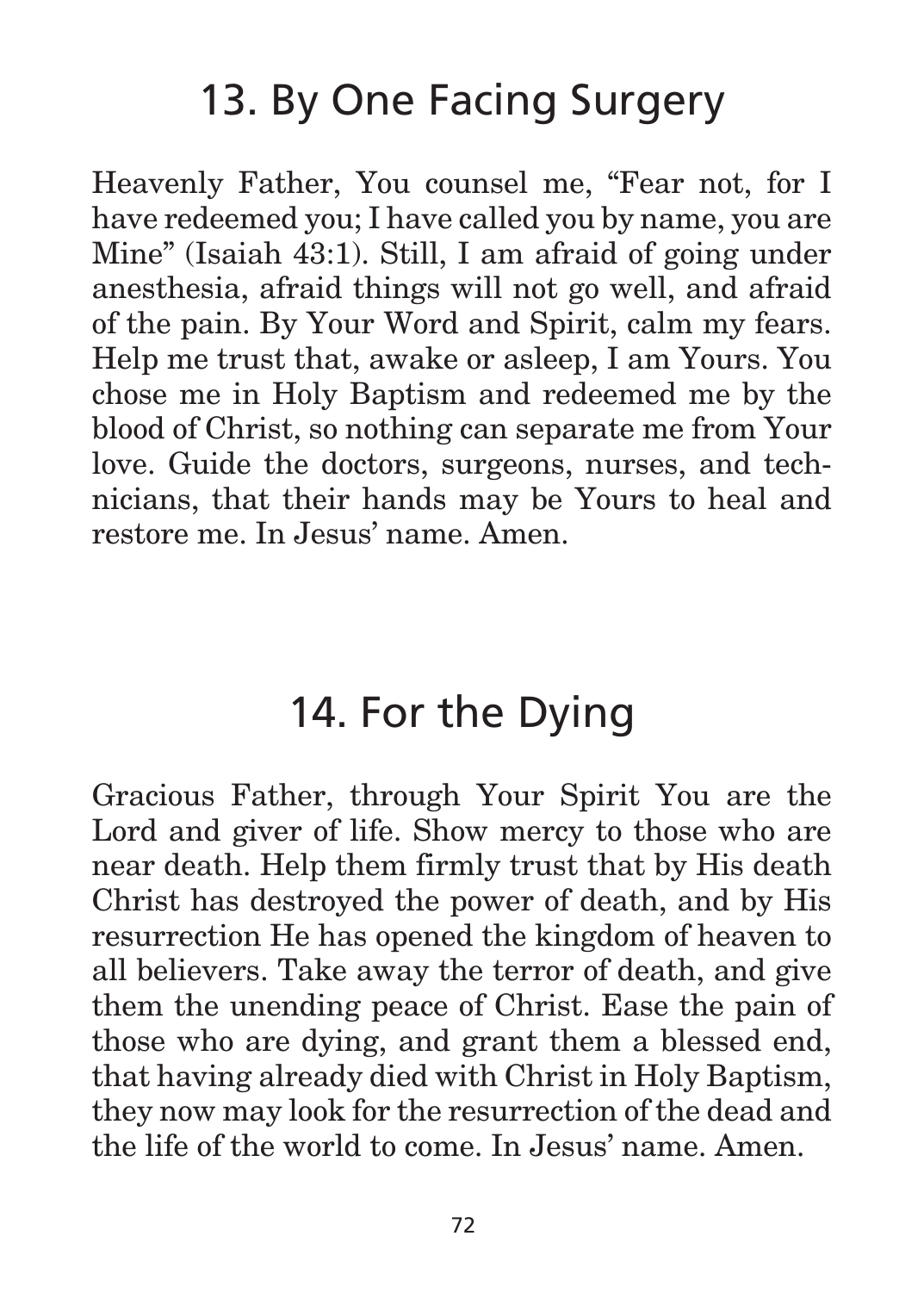# 15. Thanksgiving for Blessings Received

Heavenly Father, thank You for the blessings You have given to me, especially for \_\_\_\_\_\_\_\_\_. I know that I do not deserve Your goodness, but You have given me all that I need for this earthly life out of Your own love and mercy. And You have given me the far greater gifts of forgiveness and eternal life through Jesus Christ. You have made me Your own child in Baptism; You have strengthened my faith through the blessings of Holy Communion and the gift of Your Word. For the sake of Jesus, be pleased now to accept my humble gratitude and praise. In Jesus' name. Amen.

## 16. For Patience under Trial and Cross

I tremble, O Lord, with the very thought of comparing my trials with those You underwent on my behalf. Yet, just as You have called me to take up my cross and follow You, You also bid me to lay my burdens on You. You know the weight that oppresses me, and I pray You would carry me through these troubling times that I might know Your peace. Grant me patience as troubles persist, faith that through You I have already more than conquered, confidence that these times will pass in Your own good time, and expectant joy that I will live with You forever. Amen.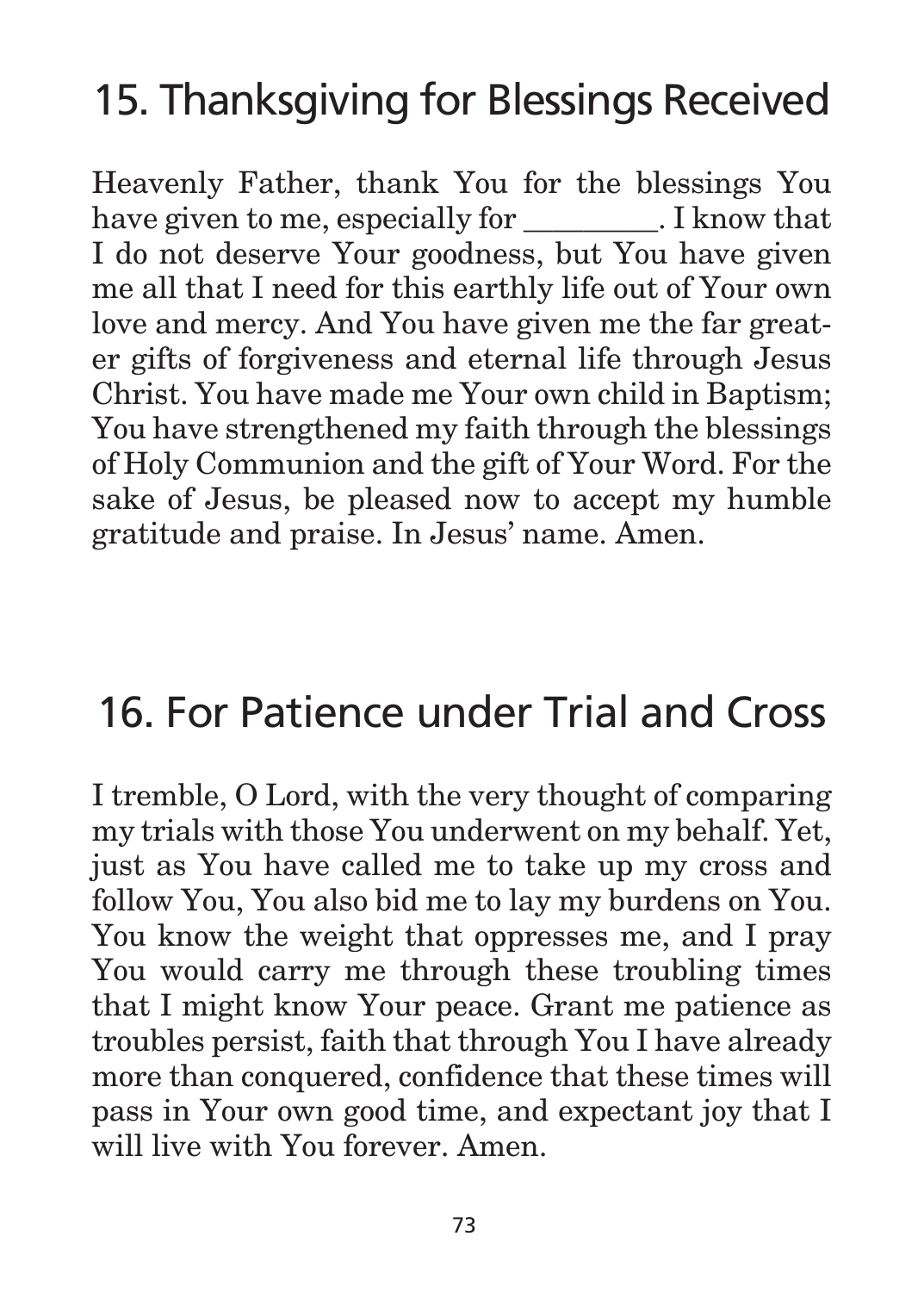## 17. For Compassion

Heavenly Father, as we see others in need, remind us, Your Church and people, of our own trials in days gone by. Bring to our minds the ways You have helped us in our trials, so that we may be equipped to encourage those who now are afflicted. Open our eyes to see others' needs, our hearts to feel their pains, our spirits to desire to help, our minds to find ways to help, and our emotions to be sensitive in reaching out in Your love. Give us, we pray, compassion to comfort others with the comfort You have given us; through Jesus Christ, our Lord. Amen.

## 18. For Comfort

Dearest Jesus, during these trials, nothing of this life fits me and nothing of me fits into this life. Others seem so content and carefree, while I find no comfort. Others try to help me, but no one understands my needs, my anxieties, or my continual heartache. Only You know the depths into which I have plunged; only You can reach me, sustain me, and lift me up. I pray that You, who forsook comfort for the cross, would not forsake me, but would gather me to Yourself and hold me fast, that I may know Your lasting comfort and peace. Amen.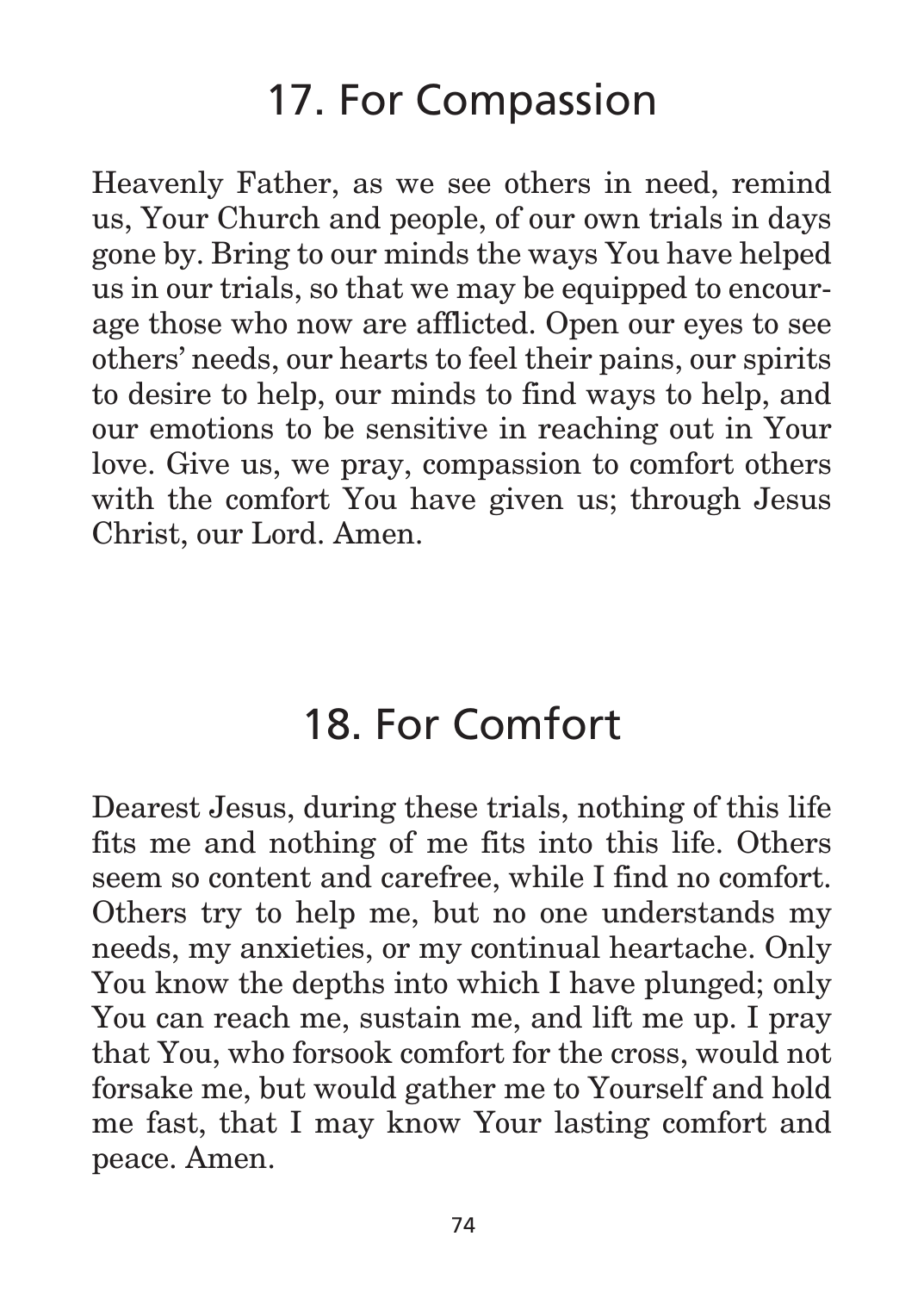## 19. For Strength

Lord Jesus, You came to earth as a helpless child, setting aside the fullness of Your power to redeem frail humanity. You know the weakness of our mortal flesh through Your own suffering and death. My afflictions drain me of energy and empty me of enthusiasm. According to Your Word, perfect Your power in my weakness, support me in Your mighty arms, and grant me strength to follow where You lead and to live according to Your Father's will; for You live and reign with Him and the Holy Spirit, one God forever. Amen.

## 20. For Protection from Despair

Heavenly Father, God of hope, protect me from all thoughts of hopelessness and despair. So much has gone wrong in my life, help seems so far off, and it seems that no one has time or interest to aid me. Open my eyes to see Your never-failing love in Jesus Christ. Place before me the suffering and death of Christ for me, that I may always know that You love me beyond measure. In every darkness and difficulty, help me trust You and Your promises, that I may live in hope. Create in me a clean heart and a willing spirit to sustain me; through Jesus Christ, my Lord. Amen.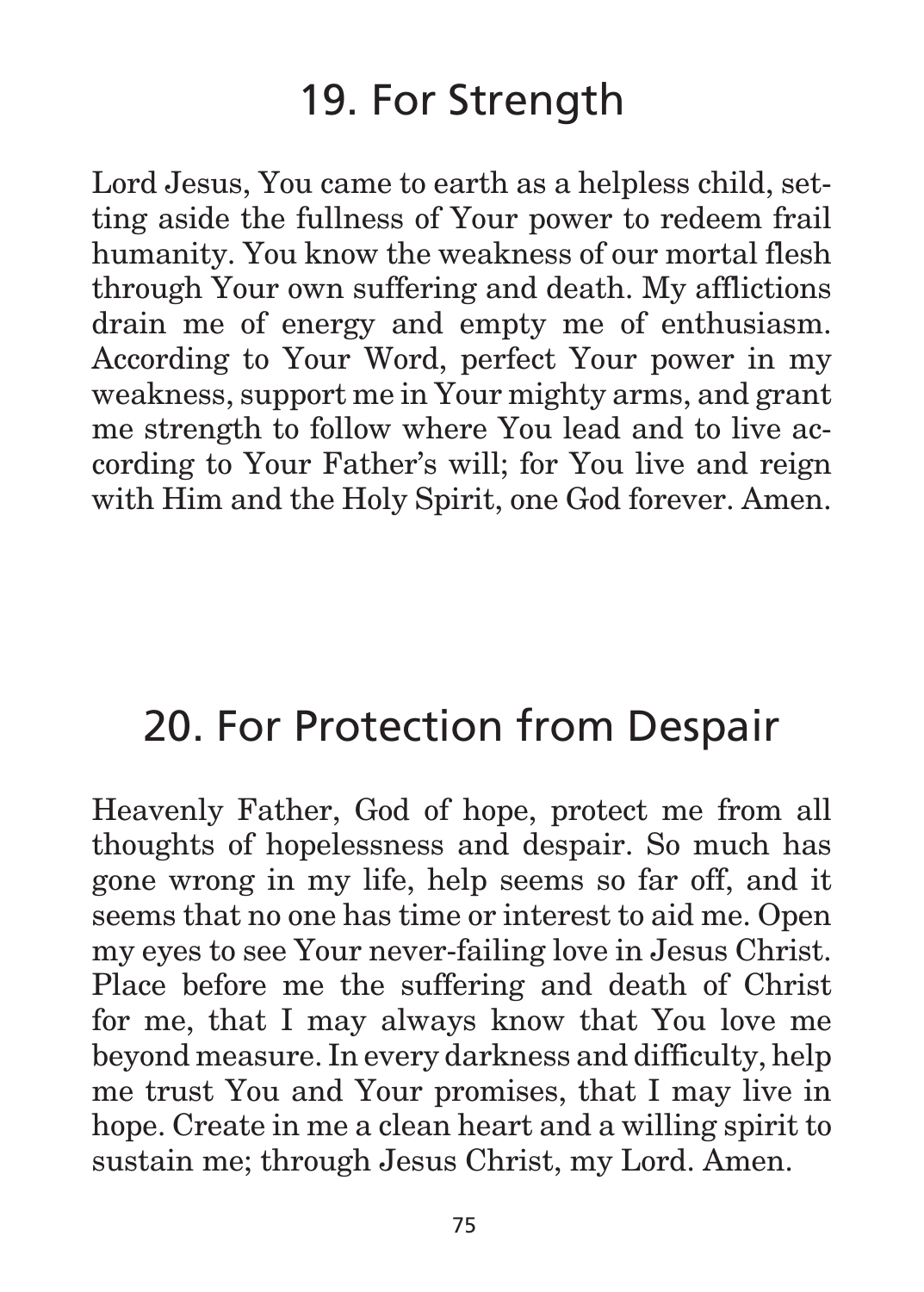## 21. For Preservation in the Faith

Lord God, heavenly Father, You have searched me and You know me. Before a word is on my tongue, You know it completely. Thank You for granting me faith in Your Son, Jesus Christ, and making me Your baptized child. Preserve me in faith even though sin, Satan, and difficult circumstances try to tear it from me. Through the power of Your Holy Spirit, root me always in Your holy Word, that by Your grace I may know and trust my Savior's mercy and believe that You will never forsake me or leave me; through the same Jesus Christ, my Lord. Amen.

## 22. For Forgiveness

O Lord, I confess that I have sinned against You and against others by the things I have done and thought and said. If You were to judge me according to my works and my motives, I would be condemned eternally. But You are gracious and merciful, slow to anger and abounding in steadfast love. For the sake of Jesus' death and resurrection, forgive me. By His precious blood, cleanse me of my sin. Help me believe that my sins were fully paid for on Good Friday, that Jesus took my place and suffered my punishment on the cross to set me free. For His sake, have mercy on me. Amen.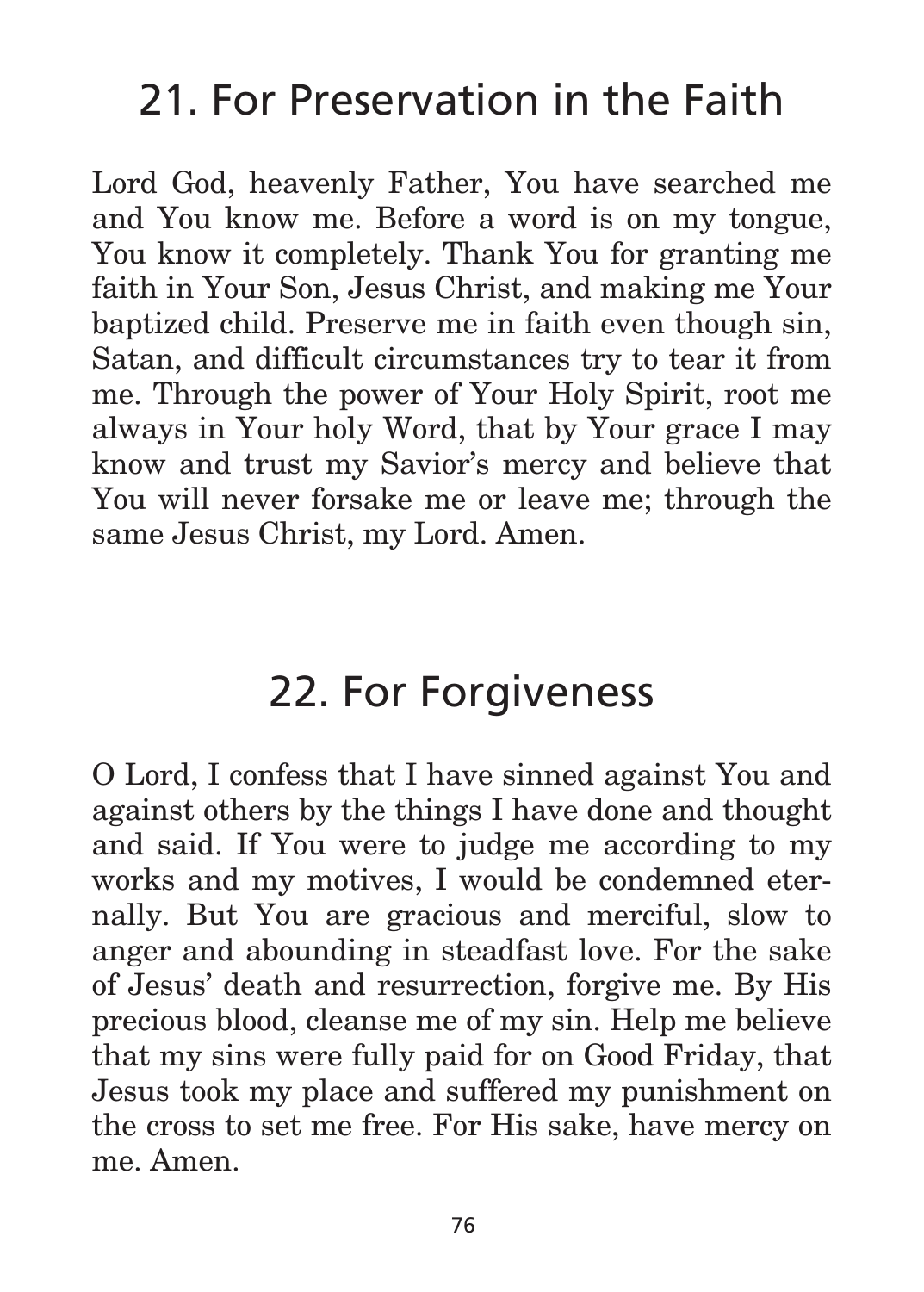Lord Jesus Christ, Prince of Peace, amid a world full of tribulation, You encourage us, saying, "Take heart; I have overcome the world" (John 16:33). Thank You that Your peace is not the shallow, short-lived peace the world gives. By Your holy cross, You reconciled us forever to the Father, giving us the peace that passes understanding, the deep and lasting rest of sins forgiven. Grant us to know Your peace, even in the midst of troubles. Cause enmity among peoples to cease. By Your Spirit, grant that, as far as it depends on us, we may live peaceably with all. Amen.

## 24. For Deliverance from Anxiety

Heavenly Father, many times in Your Word You warn us against worry and fear: "Do not be anxious about tomorrow" (Matthew 6:34); "Do not be anxious about anything" (Philippians 4:6). You have promised to help and comfort us. But right now that very anxiety makes it hard to remember and trust Your promises. By Your Holy Word and Spirit, strengthen our faith and take away our anxiety. Turn our hearts and minds toward Your promises, and help us remember that nothing can separate us from the love You have for us in Christ Jesus. Hear our prayer for His sake. Amen.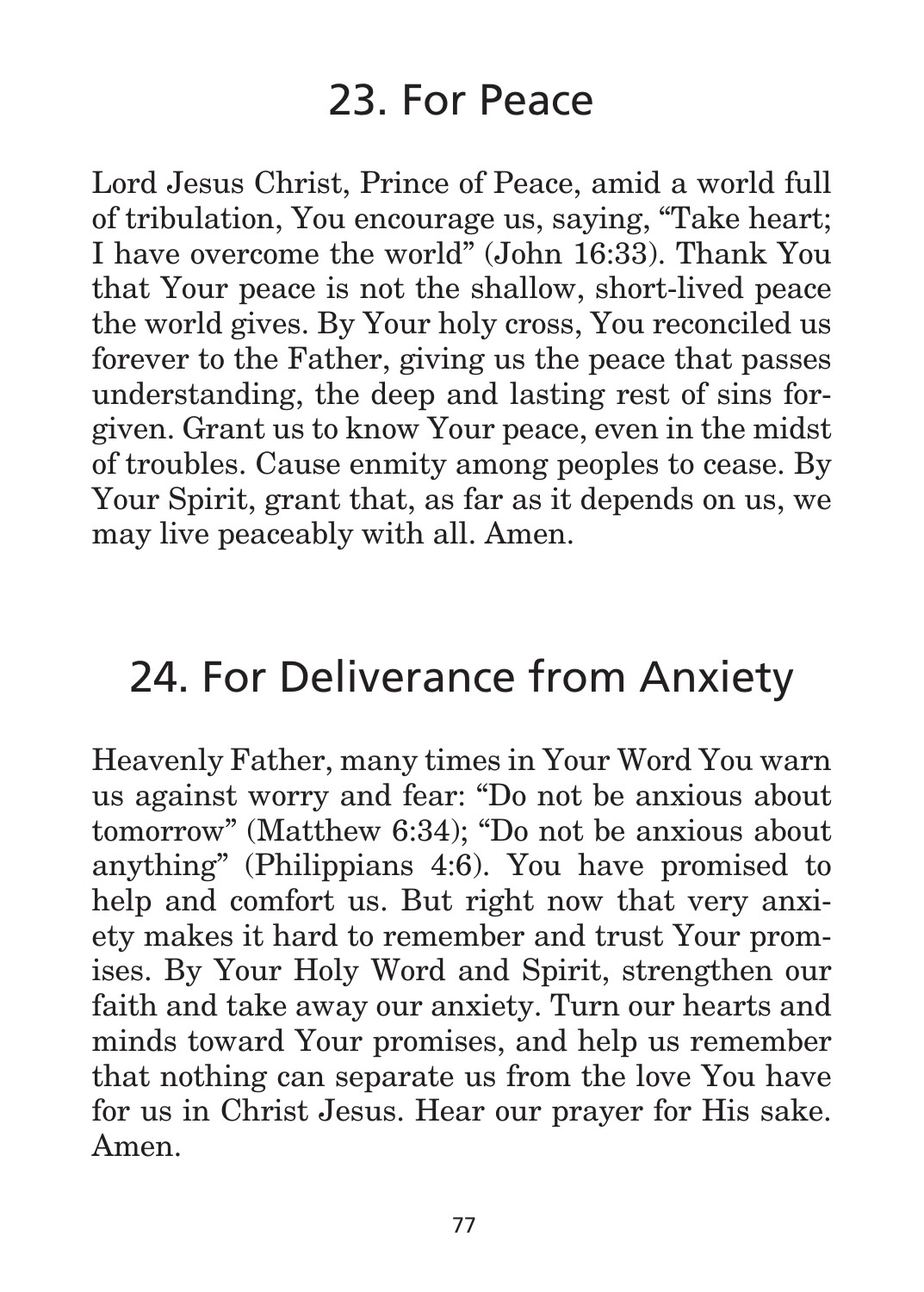## 25. For Public Safety Officers

Dear Lord Jesus, in this fallen world, distinctive dangers await those whom You have called to be police officers and firefighters. Wicked people challenge them, and evil circumstances await them; yet, by Your call, they willingly serve the public good and exercise Your providence among us. Grant them safety and diligence in the performance of their duties. Protect them from the various hazards and temptations particular to their vocations. Create or sustain faith in You as their Savior among them, keeping them secure unto life everlasting. Amen.

## 26. For Health Care Workers

O great Physician of soul and body, You work through earthly means to bring Your blessings to the people of this world. As by plain water and simple bread and wine You bring us Your great spiritual blessings, so also by the men and women serving in the health care professions You extend Your healing to those in need. Bless doctors, nurses, and all whom You call to vocations in the healing arts. Keep their skills, vigilance, and compassion sharp and sensitive, that they might serve You by serving those who are ill or injured in body or mind; for Your name's sake. Amen.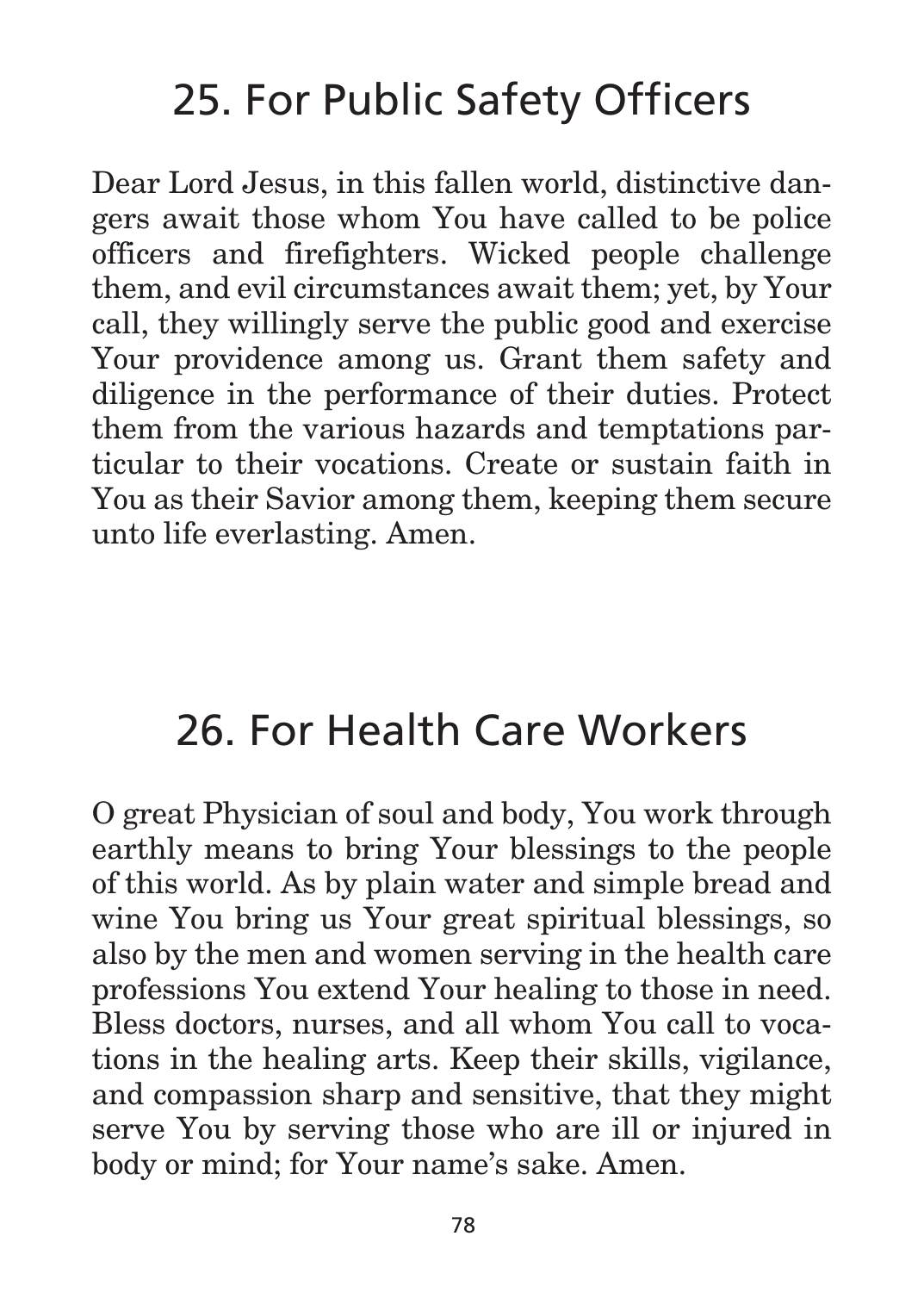### 27. For Relief Organizations and Their Workers

Merciful Father, thank You for all the men and women whom You have called and sent to give help, hope, healing, and relief to those who suffer in times of need. Strengthen those who work to heal the sick, tend the injured, feed the hungry, help the homeless, and comfort the hurting. Encourage those who encourage the suffering and grieving. Give them strength to meet each day of service. Uphold them in their work. Further their efforts, that those whom You have created may know Your loving care; through Jesus Christ, our Lord. Amen.

### 28. For Those Who Work to Restore Public Services

Lord God, You have created all things and have given us blessings such as roads, clean water, and electricity. Thank You for those You provide to restore these blessings to us and our community. Many of them have traveled long distances to help us in our time of need; protect them in their travels and keep their own homes and families safe. Bless their work, that order and public services might soon be restored to our communities. Protect these workers in any danger they might face, and help them see that the work they do is Yours; through Jesus Christ, our Lord. Amen.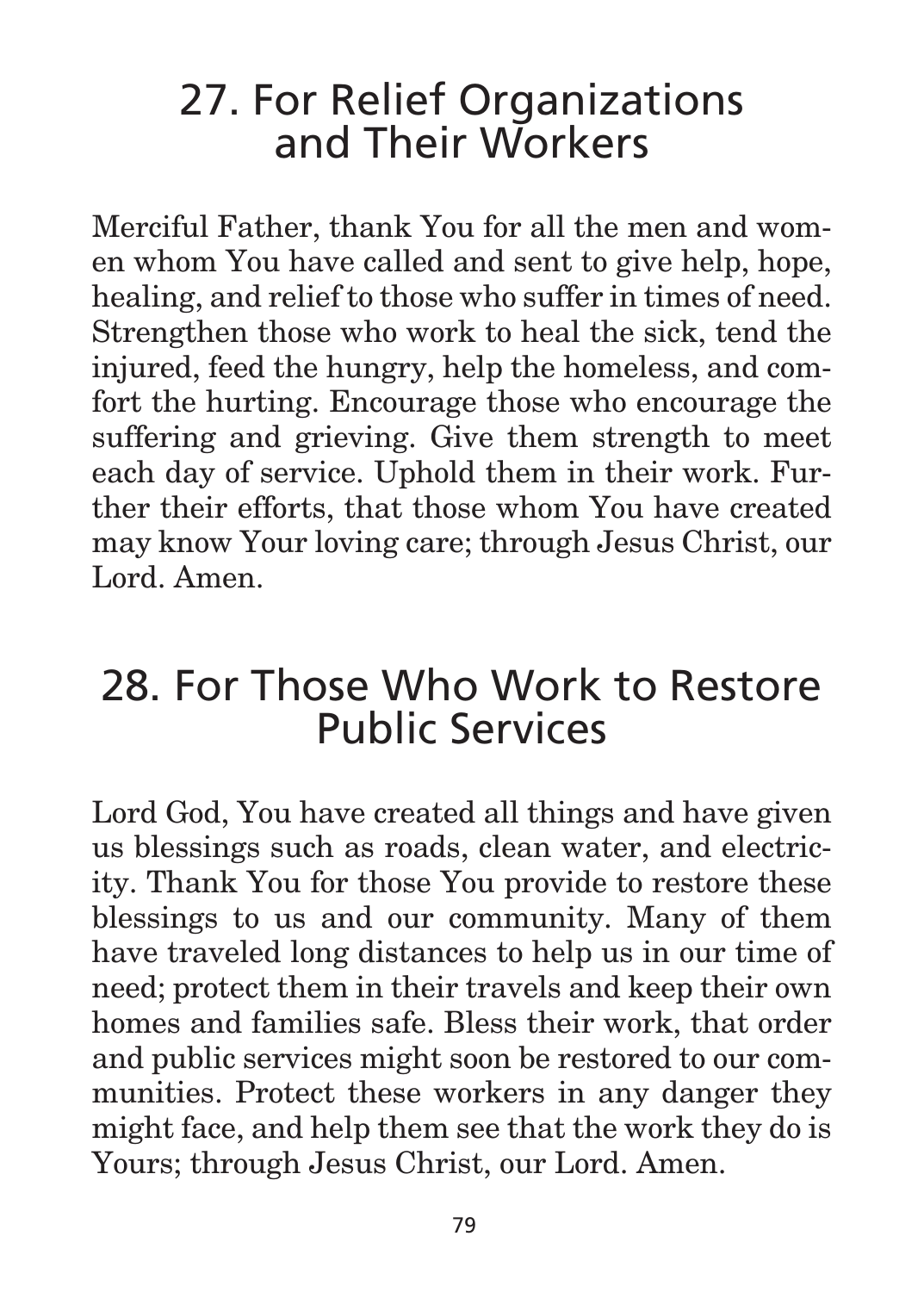## 29. For Government Officials

Lord of heaven and earth, You have chosen to rule over Your creation through the governments You have established on earth. Give the elected officials of our country the wisdom to make decisions that will bring peace and safety to every citizen. Guide state and local leaders in their daily work, and create in their hearts an attitude of loving care for the people they serve. Protect our leaders from harm and temptation. Especially in these trying times, give them the courage and confidence they need to solve the problems we face today and to plan for the future. Amen.

## 30. For Guardsmen and Soldiers

Heavenly Father, send Your holy angels to guard and protect the men and women in the armed forces who guard and protect us. Watch over their families, especially when their loved ones serve far from home. Give all guardsmen and soldiers, especially those called to serve us in this time of disaster and loss, courage in the face of danger, comfort when they are lonely, and patience to carry out their duties faithfully. Through the ministry of chaplains, family, and friends, touch their lives with the Gospel of Jesus Christ, who laid down His life for them. Amen.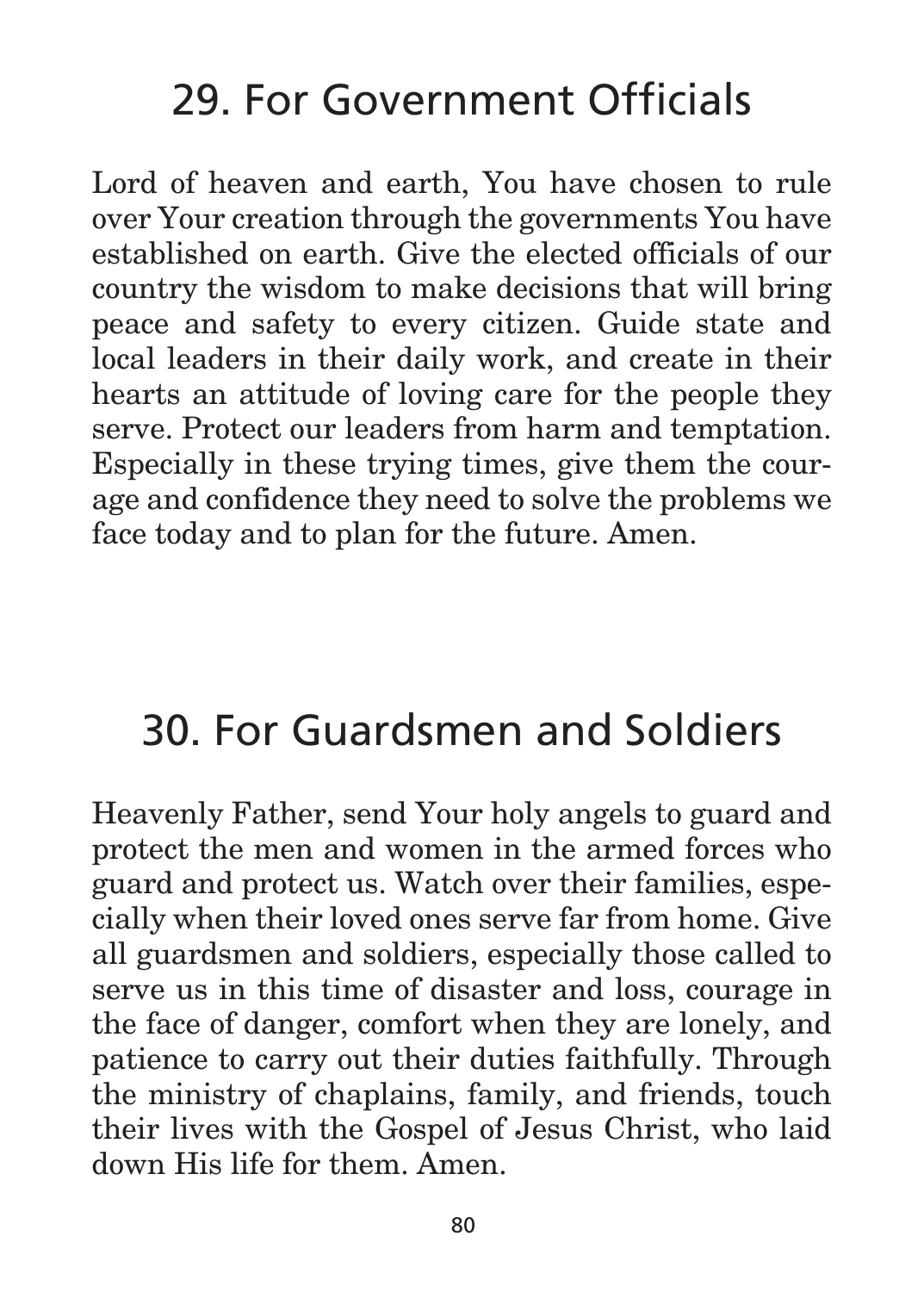## 31. For Pilots

Father, ruler over heaven and earth, in these days extend Your protection over the pilots and their crews who bring travelers safely to their destinations, especially those who labor to carry the sick and injured to safety, to bring supplies to the stranded, and to bring public servants to the place where they are needed. Give them alertness and strength for their work in the air. Fill them with calm confidence for the many quick decisions they must make. Bless the ground crews and air-traffic controllers on whom the pilots, crew, and passengers depend. In the name of Jesus. Amen.

### 32. For Pastors and Chaplains

Holy Jesus, You are the Good Shepherd, the Good Pastor who laid down Your life for Your sheep. Grant faithfulness to those whom You have called and ordained to be pastors and chaplains and whom You have sent to care for us who suffer from the calamity that has come upon us. Equip them by Your Word and Holy Spirit, that they may comfort the hurting, grieving, suffering, and lonely with Your holy consolation. Give them compassion for the sheep, declaring and bestowing Your mercy to poor sinners, and leading others on the path of righteousness for Your name's sake. Amen.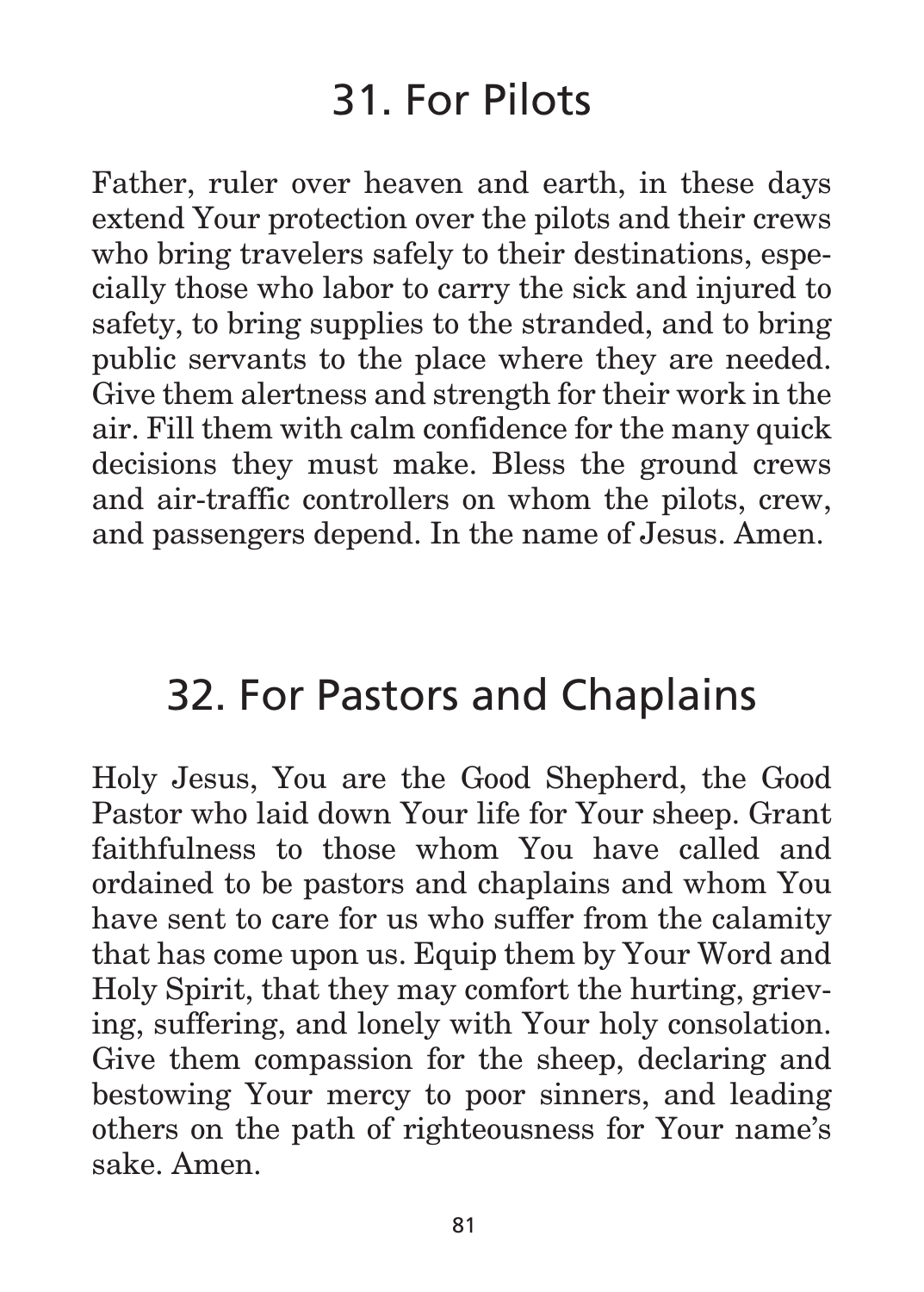## 33. In Time of National Crisis or Calamity

Heavenly Father, King of creation and Ruler of the nations, in this time of national crisis, come to the aid of our country and her people. To the dying, grant peace in Jesus; to the grieving, provide comfort in His name; to the sick or wounded, bestow healing; to the worried and confused, give trust in Your mighty and merciful hand. Guide our leaders and public servants, that all would work wisely toward the common good and welfare. Grant us to look to You for peace and guidance, and give us the peace that passes all understanding; through Jesus Christ, our Lord. Amen.

## 34. In Time of Natural Disaster

Have mercy, most merciful Lord, on all those who suffer in this time of disaster. In Your mercy and according to Your will, supply their physical needs, give them hope and comfort in the midst of their distress, and grant them faith in the One who suffered for us, Jesus Christ. Guide, equip, and strengthen all who work to bring healing and relief. Swiftly restore civil order and peace. Use this time and these events to humble us before You, to lead us to repent of our sin, and to seek Your mercy and love, which never fail; through Jesus Christ, our Lord. Amen.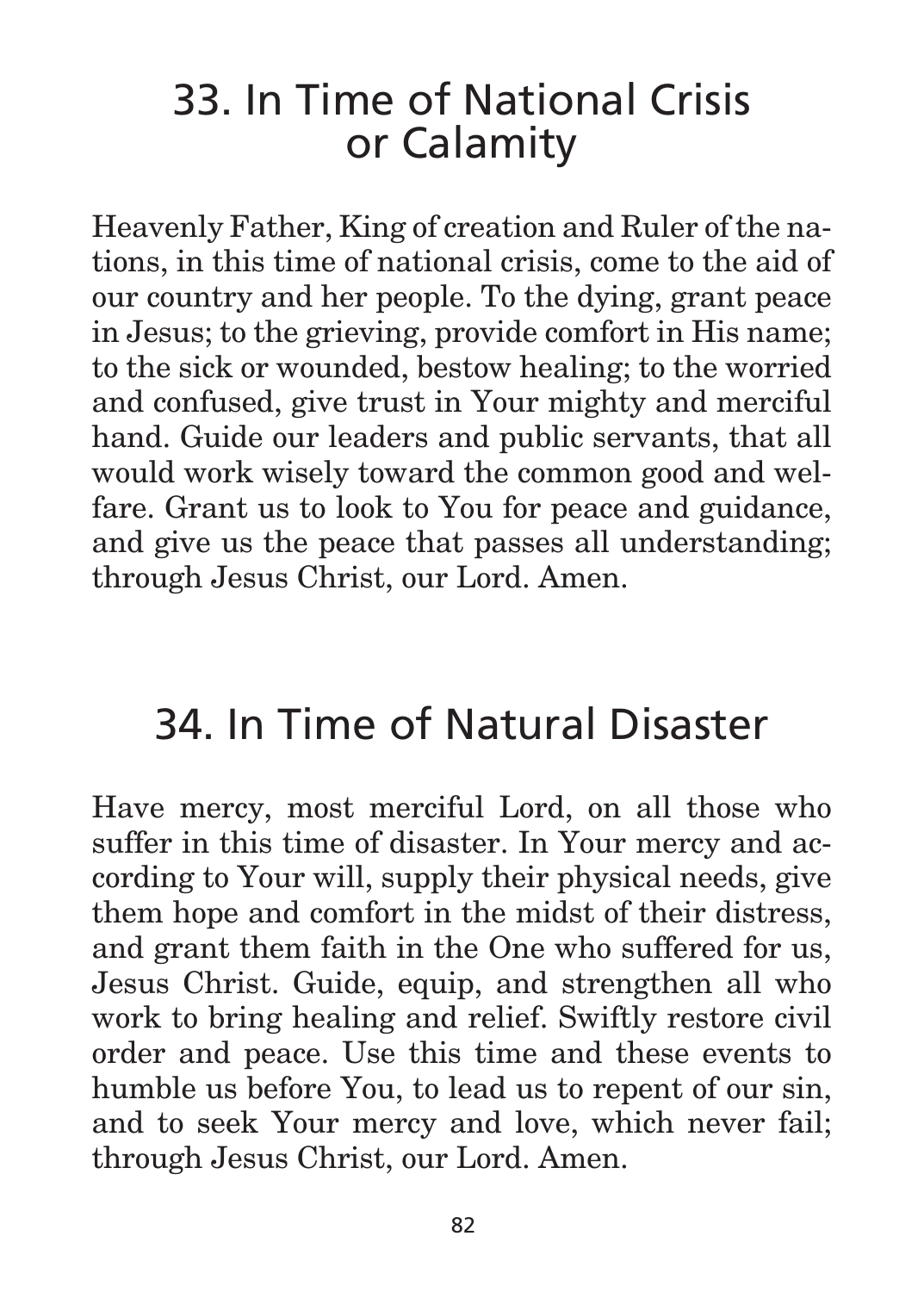## 35. In Time of Storms

Lord Jesus, while You lived on earth You showed Your power over storms, sea, and wind. When Your disciples called to You for help, You spoke Your word of peace into the storm. Help us now in the face of this frightening storm. Speak Your word of peace into the storm and, most of all, into our hearts. Restrain this storm's fury, and keep our lives and homes safe. Give us patience and courage to endure this season, trusting in Your mercy. Protect all police officers, firefighters, guardsmen, and aid workers who help others during this time of danger. In Your name we pray. Amen.

## 36. In Time of Severe Drought

Father, Scripture speaks of snow and mist obeying Your command. Your Word, which accomplishes the purpose for which You send it, is like the rain that refreshes the earth. In these days of drought, crops suffer, farmers face financial harm, fire danger increases, and all creation thirsts. While our food withers, we ourselves are tempted to doubt Your loving care for us. Send us the rain we need so badly during this dry season. Just as Your Word refreshes our hearts and gives us hope, let the rain come to renew the land and bring life. Hear us for Jesus' sake. Amen.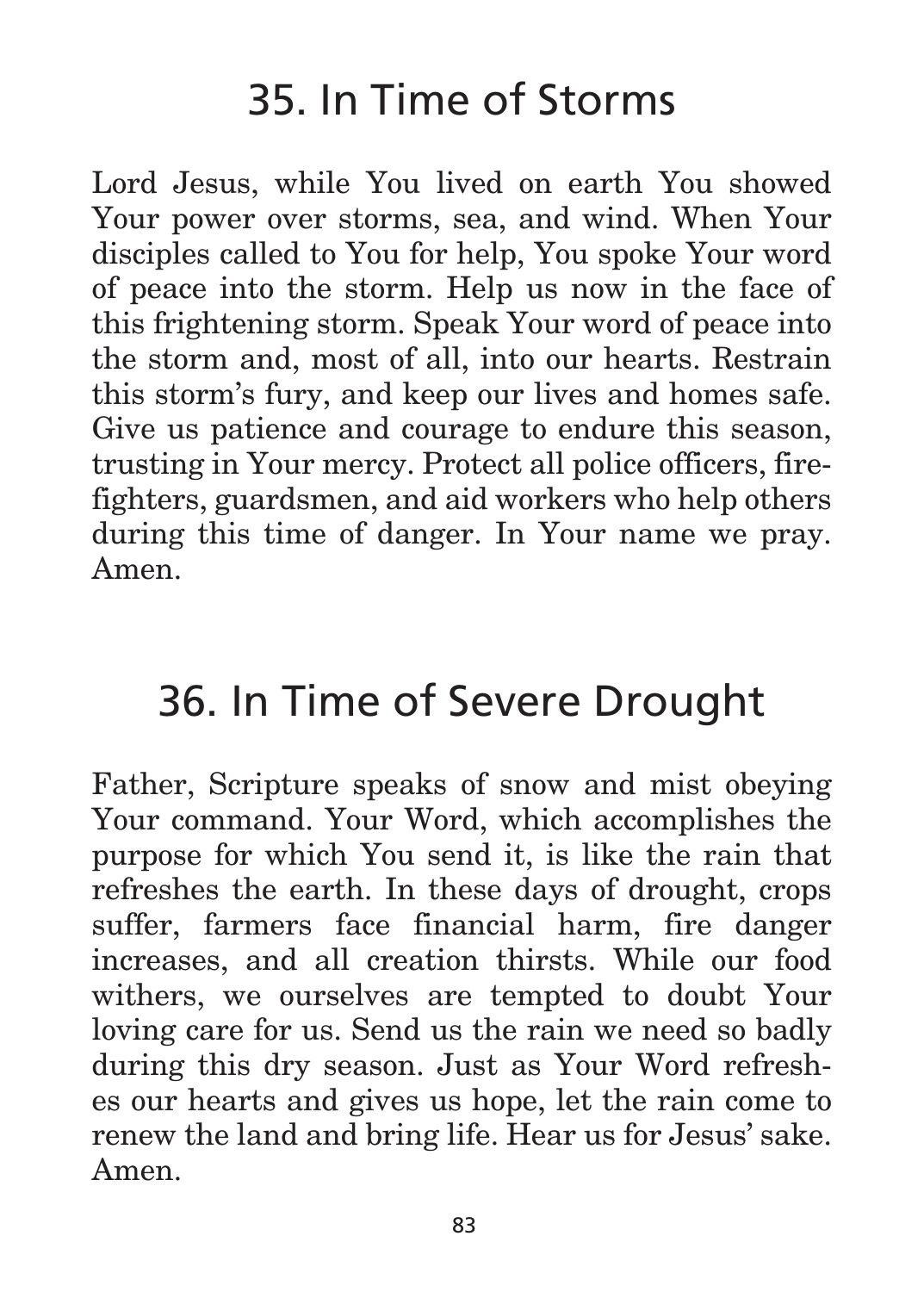## 37. In Time of Epidemic

Almighty and merciful God, although You have allowed this disease to break out among us, we confess that our sins merit even worse afflictions. Have mercy on us, for You gave Your Son to bear our sicknesses and sorrows. For the sake of Jesus' anguish on the cross, be gracious to us. If it be Your will, grant health and strength to all who are ill and whose lives are threatened. Comfort the bereaved. Give wisdom and skill to those in the medical profession and to all who are in authority, that this epidemic may be ended swiftly; through Jesus, our Great Physician. Amen.

## 38. In Time of Famine

Heavenly Father, You cause Your sun to rise on the evil and the good and send rain on the righteous and the unrighteous. For the sake of Jesus, who hungered in the wilderness for us and reconciled the world to You, show mercy to those who now suffer from famine and hunger. Provide for their needs and preserve their lives. Bring forth the fruits of the earth. Hinder those who would take advantage of the needy. Prompt Your Church to be generous in giving help. Cause all people to hunger for Christ, the bread of life, that believing in Him they may live forever. Amen.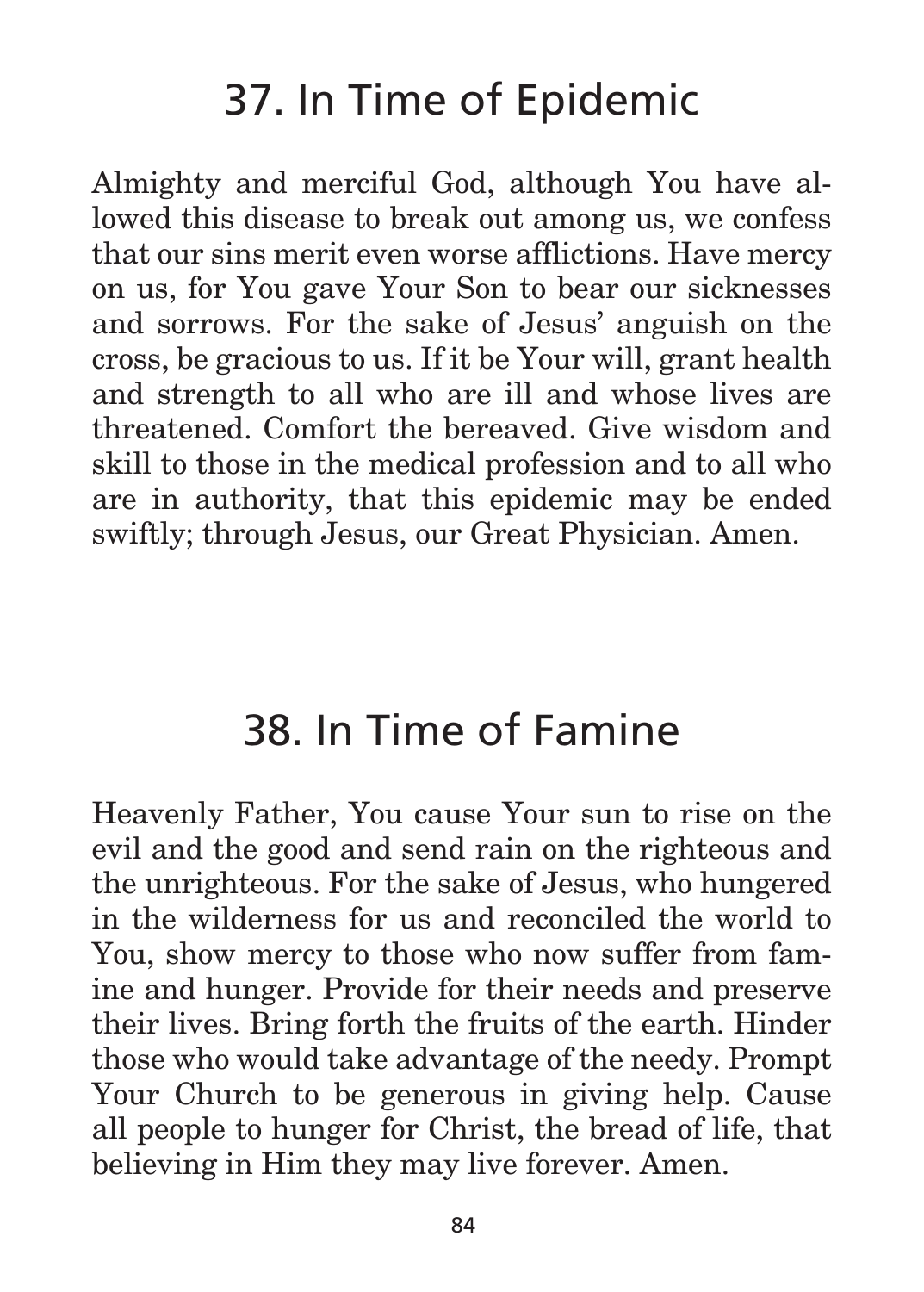## 39. In Time of War

Almighty God, since the days of Cain and Abel, strife and bloodshed have been among men. Because of our sin, this war has come upon us. Grant us repentant hearts that seek You, for You loved Your enemies and gave Your Son to die for us while we were yet sinners. Defend us against our adversaries. Give success to every just cause. Give wisdom to our leaders and courage and loyalty to our armed forces. If it be Your will, bring this conflict to a speedy end, that suffering and bloodshed may cease, and that we may lead quiet, peaceable, godly, and reverent lives. Amen.

## 40. On a Day of Humiliation and Prayer

O God, have pity on us poor, miserable sinners. We have no merits of our own to bring into Your presence. This land, this Church, and this people deserve nothing but wrath because of our misdeeds, our weak faith, and our shallow service to our fellowman. Cover our many sins by Your great mercy, for the sake of Your Son, Jesus, who humbled Himself and became obedient unto death for us and who gave His righteousness to us. Cleanse us by His blood, renew us by His Spirit, and guide us by His Word, that we may humbly trust Your mercy and seek to do Your will. Amen.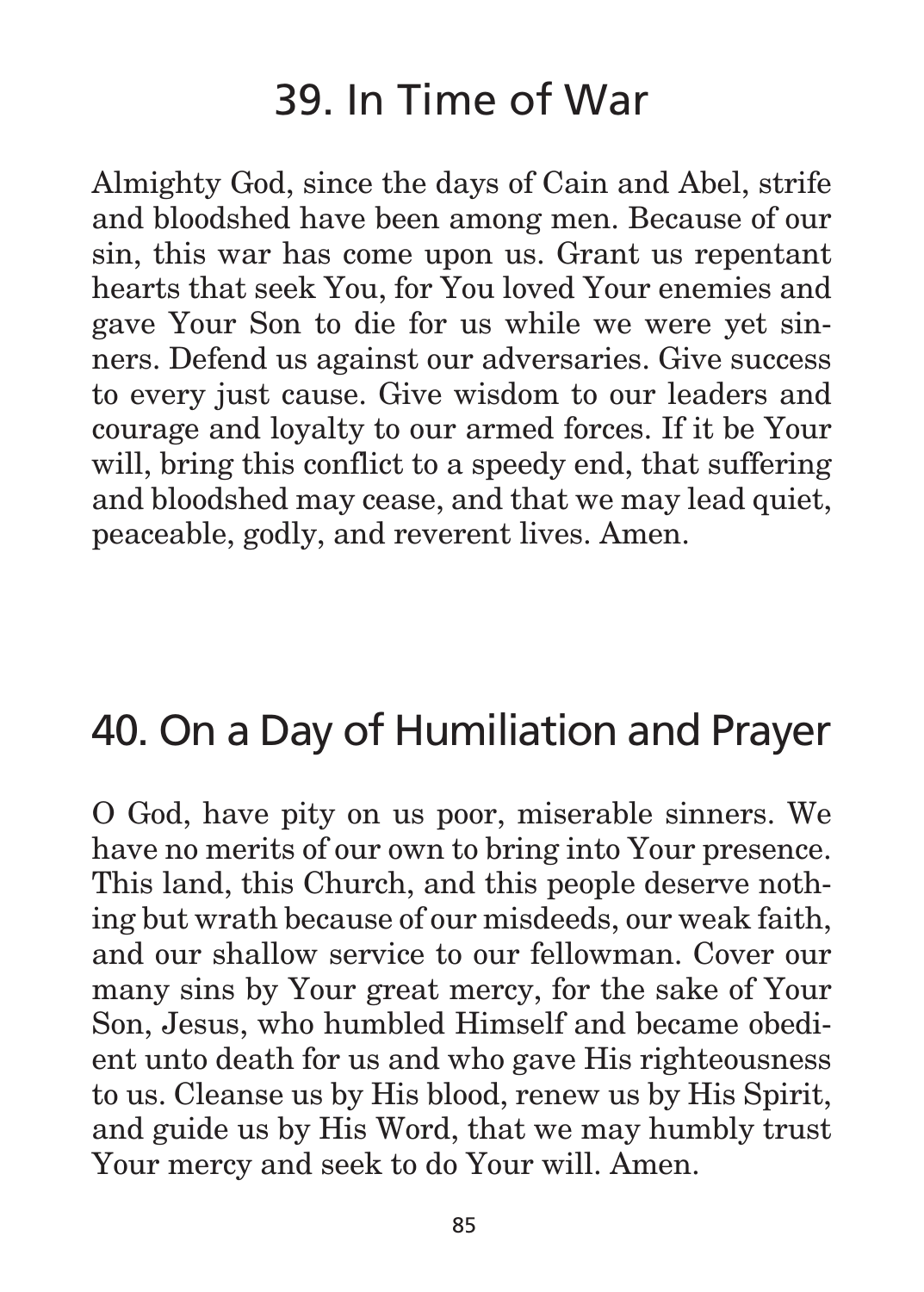### Old Testament

#### Isaiah 25:6–9

On this mountain the LORD of hosts will make for all peoples a feast of rich food, a feast of well-aged wine, of rich food full of marrow, of aged wine well refined. And He will swallow up on this mountain the covering that is cast over all peoples, the veil that is spread over all nations. He will swallow up death forever; and the Lord GOD will wipe away tears from all faces, and the reproach of His people He will take away from all the earth, for the LORD has spoken. It will be said on that day, "Behold, this is our God; we have waited for Him, that He might save us. This is the LORD; we have waited for Him; let us be glad and rejoice in His salvation<sup>"</sup>

#### Job 19:23–27

Oh that my words were written! Oh that they were inscribed in a book! Oh that with an iron pen and lead they were engraved in the rock forever! For I know that my Redeemer lives, and at the last He will stand upon the earth. And after my skin has been thus destroyed, yet in my flesh I shall see God, whom I shall see for myself, and my eyes shall behold, and not another.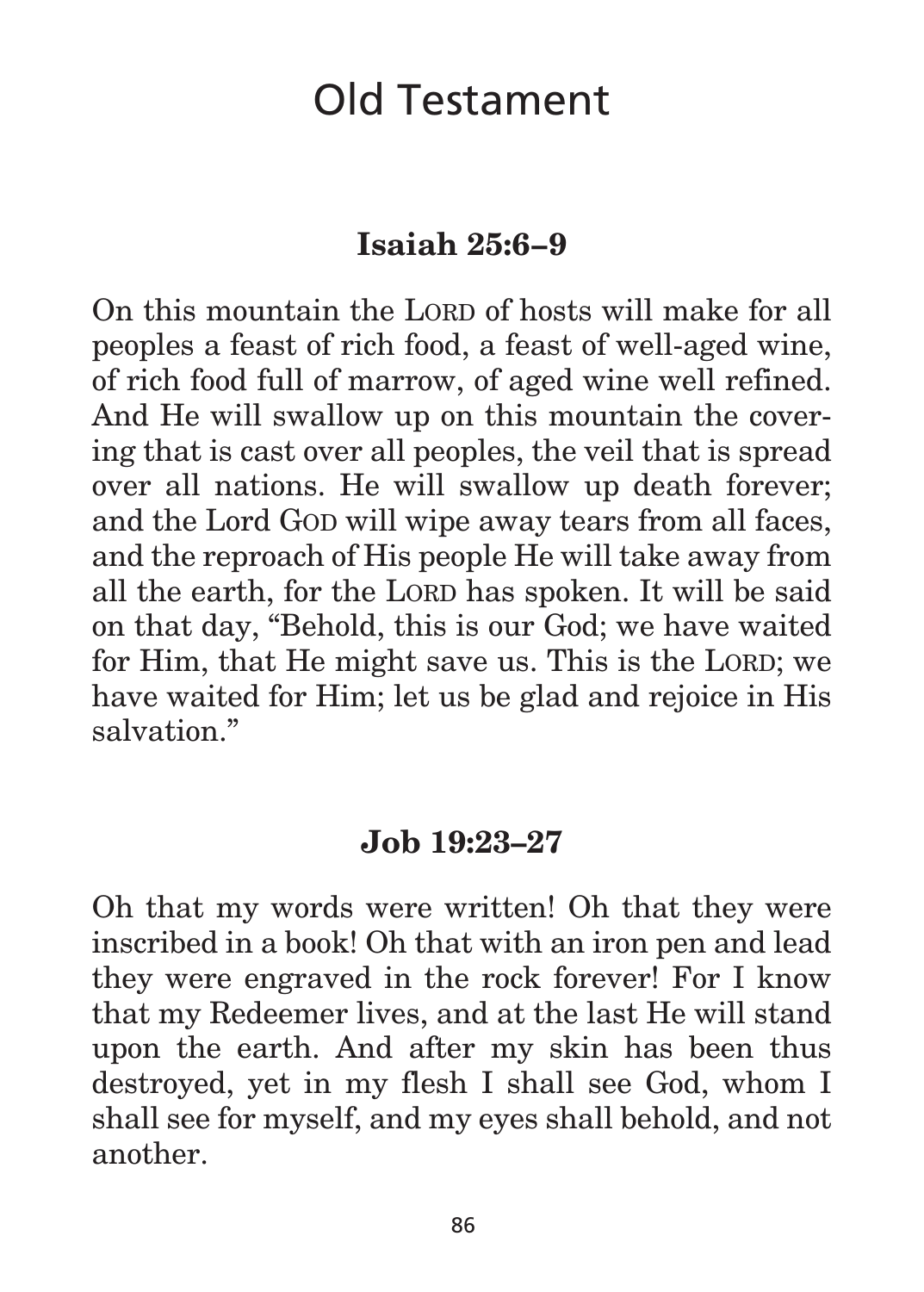Answer me when I call, O God of my righteousness! You have given me relief when I was in distress. Be gracious to me and hear my prayer! O men, how long shall my honor be turned into shame? How long will you love vain words and seek after lies? But know that the LORD has set apart the godly for Himself; the LORD hears when I call to  $\lim_{x \to 0}$ . In peace I will both lie down and sleep; for You alone, O LORD, make me dwell in safety.

#### Psalm 6

O Lord, rebuke me not in Your anger, nor discipline me in Your wrath. Be gracious to me, O LORD, for I am languishing; heal me, O LORD, for my bones are troubled. My soul also is greatly troubled. But You, O LORD—how long? Turn, O LORD, deliver my life; save me for the sake of Your steadfast love. For in death there is no remembrance of You; in Sheol who will give You praise? I am weary with my moaning; every night I flood my bed with tears; I drench my couch with my weeping. My eye wastes away because of grief; it grows weak because of all my foes. Depart from me, all you workers of evil, for the LORD has heard the sound of my weeping. The LORD had heard my plea; the LORD accepts my prayer. All my enemies shall be ashamed and greatly troubled; they shall turn back and be put to shame in a moment.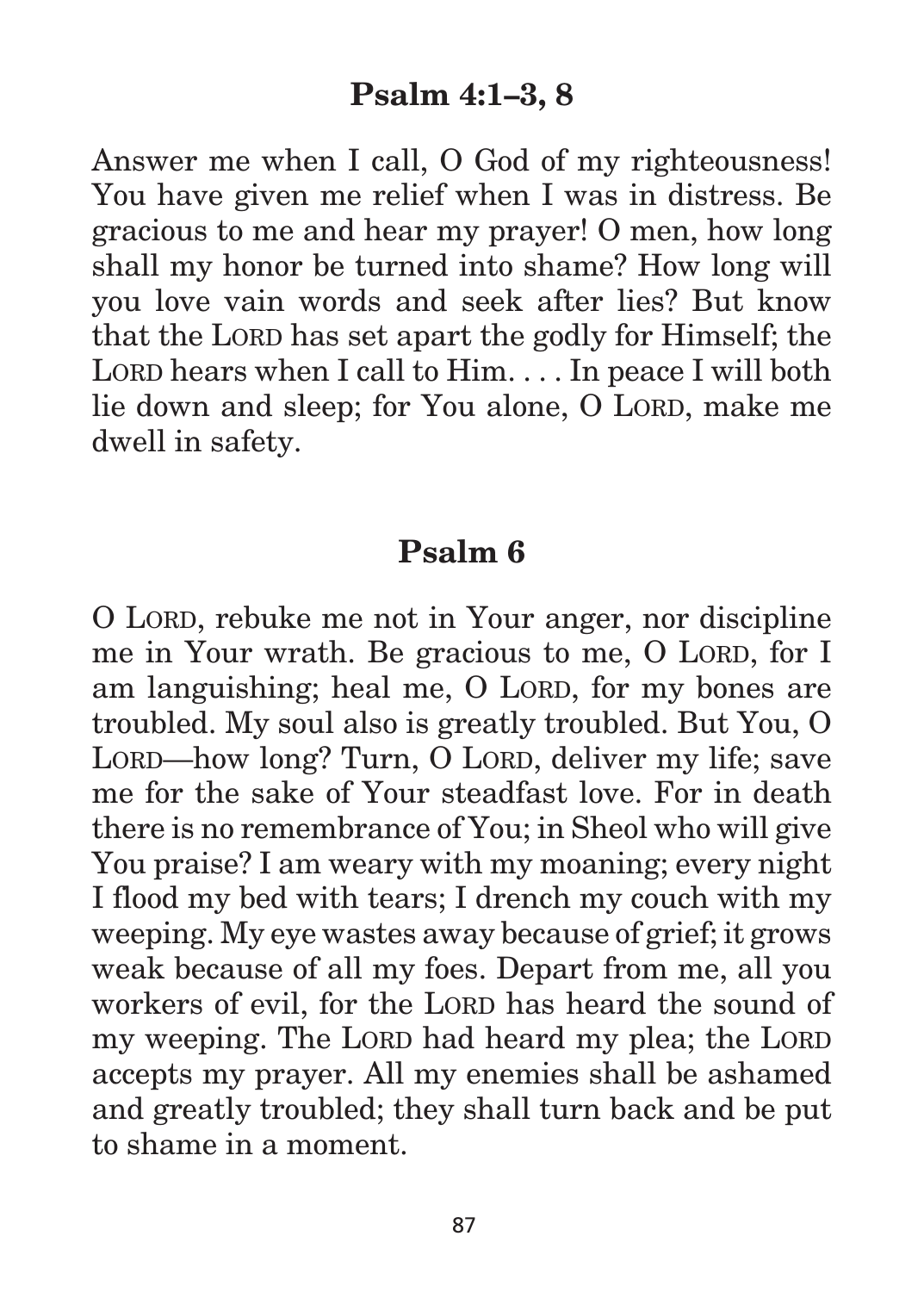#### Psalm 13

How long, O LORD? Will You forget me forever? How long will You hide Your face from me? How long must I take counsel in my soul and have sorrow in my heart all the day? How long shall my enemy be exalted over me? Consider and answer me, O LORD my God; light up my eyes, lest I sleep the sleep of death, lest my enemy say, "I have prevailed over him," lest my foes rejoice because I am shaken. But I have trusted in Your steadfast love; my heart shall rejoice in Your salvation. I will sing to the LORD, because He has dealt bountifully with me.

#### Psalm 23

The LORD is my shepherd; I shall not want. He makes me lie down in green pastures. He leads me beside still waters. He restores my soul. He leads me in paths of righteousness for His name's sake. Even though I walk through the valley of the shadow of death, I will fear no evil, for You are with me; Your rod and Your staff, they comfort me. You prepare a table before me in the presence of my enemies; You anoint my head with oil; my cup overflows. Surely goodness and mercy shall follow me all the days of my life, and I shall dwell in the house of the LORD forever.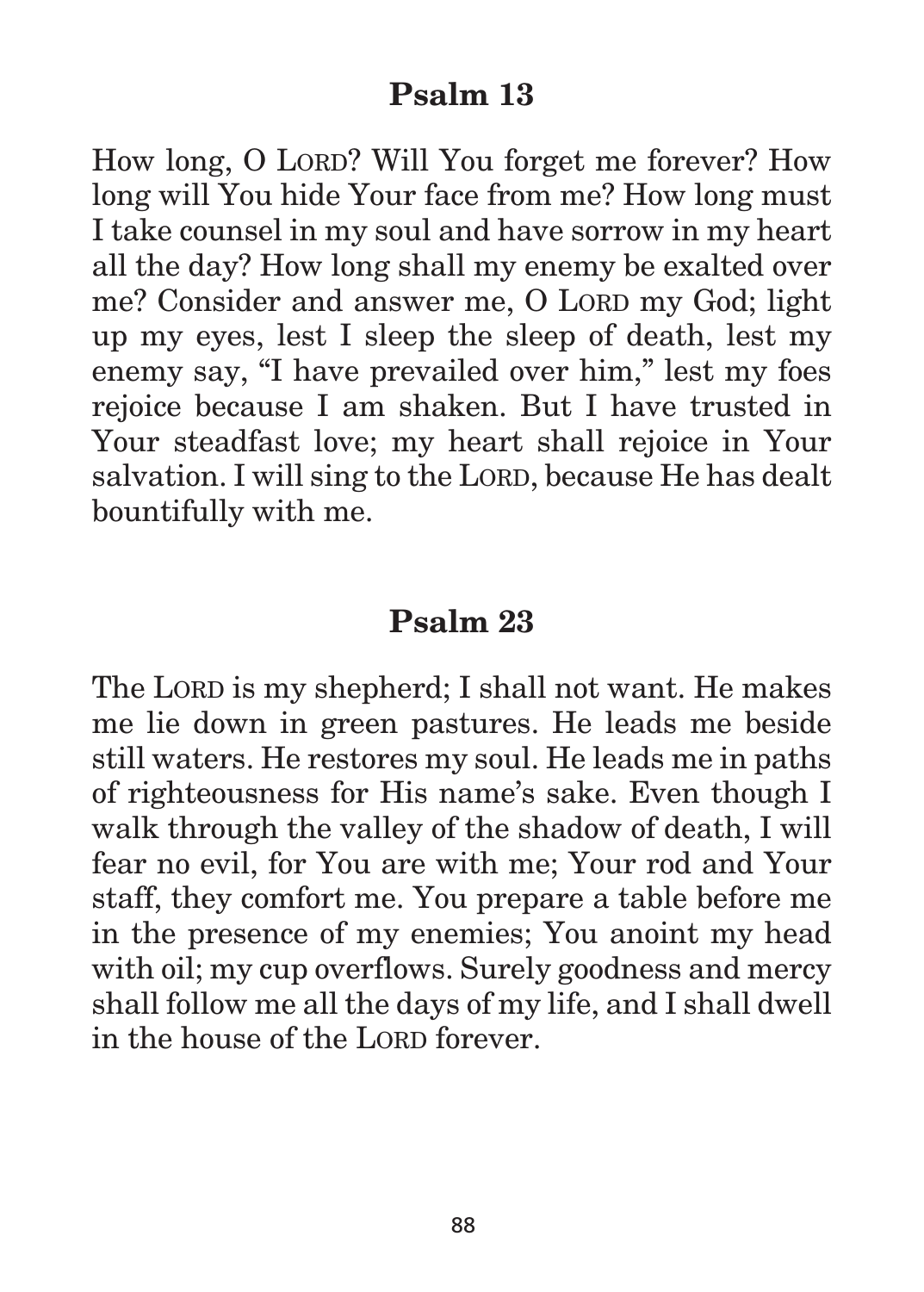The LORD is my light and my salvation; whom shall I fear? The LORD is the stronghold of my life; of whom shall I be afraid? When evildoers assail me to eat up my flesh, my adversaries and foes, it is they who stumble and fall. Though an army encamp against me, my heart shall not fear; though war arise against me, yet I will be confident. One thing have I asked of the LORD, that will I seek after: that I may dwell in the house of the LORD all the days of my life, to gaze upon the beauty of the Lord and to inquire in His temple. For He will hide me in His shelter in the day of trouble; He will conceal me under the cover of His tent; He will lift me high upon a rock. And now my head shall be lifted up above my enemies all around me, and I will offer in His tent sacrifices with shouts of joy; I will sing and make melody to the LORD. Hear, O LORD, when I cry aloud; be gracious to me and answer me! You have said, "Seek My face." My heart says to You, "Your face, LORD, do I seek." Hide not Your face from me. Turn not Your servant away in anger, O You who have been my help. Cast me not off; forsake me not, O God of my salvation! For my father and my mother have forsaken me, but the LORD will take me in. Teach me Your way, O LORD, and lead me on a level path because of my enemies. Give me not up to the will of my adversaries; for false witnesses have risen against me, and they breathe out violence. I believe that I shall look upon the goodness of the LORD in the land of the living! Wait for the LORD; be strong, and let your heart take courage; wait for the LORD!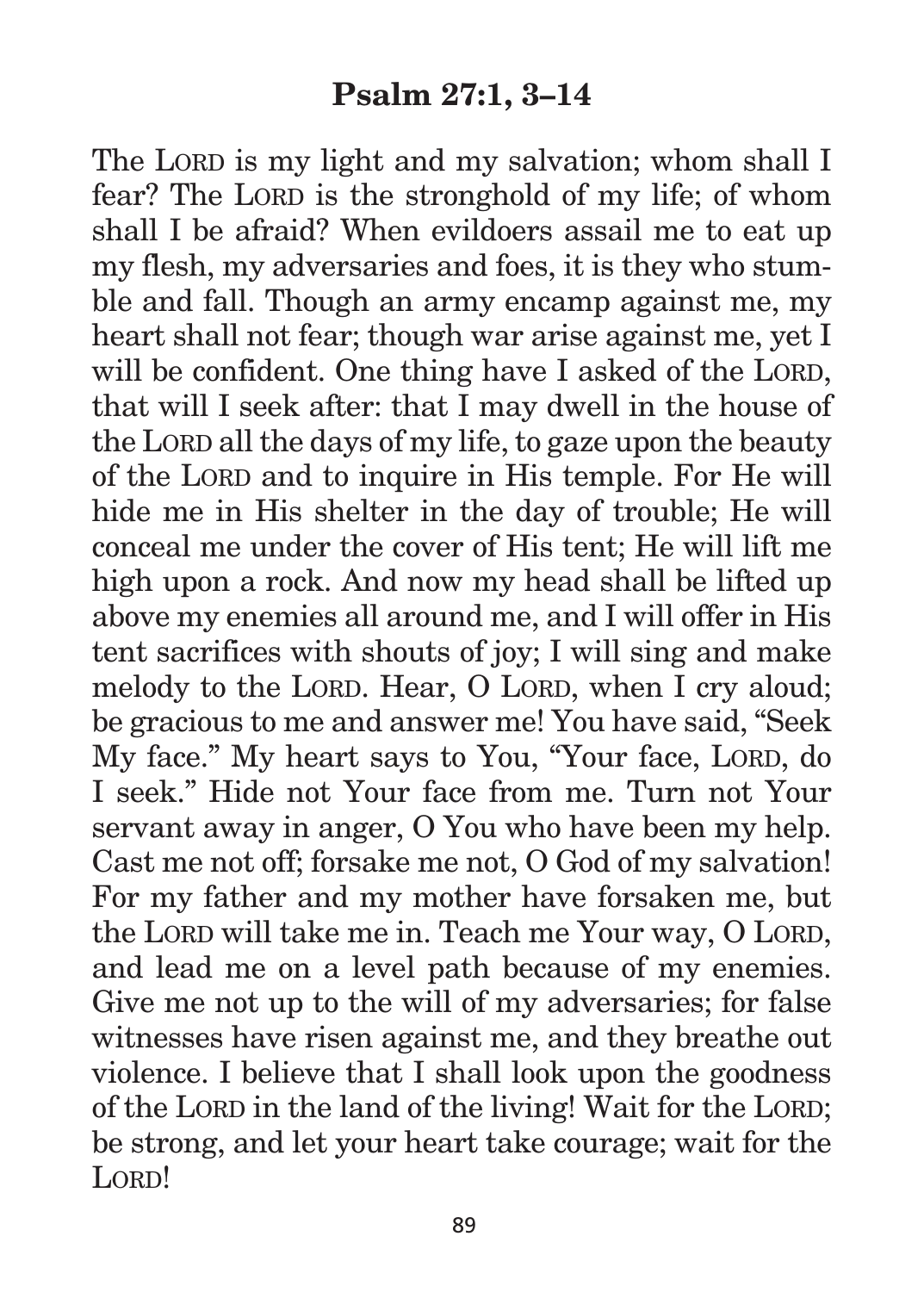#### Psalm 46

God is our refuge and strength, a very present help in trouble. Therefore we will not fear though the earth gives way, though the mountains be moved into the heart of the sea, though its waters roar and foam, though the mountains tremble at its swelling. There is a river whose streams make glad the city of God, the holy habitation of the Most High. God is in the midst of her; she shall not be moved; God will help her when morning dawns. The nations rage, the kingdoms totter; He utters His voice, the earth melts. The LORD of hosts is with us; the God of Jacob is our fortress. Come, behold the works of the LORD, how He has brought desolations on the earth. He makes wars cease to the end of the earth; He breaks the bow and shatters the spear; He burns the chariots with fire. "Be still, and know that I am God. I will be exalted among the nations, I will be exalted in the earth!" The LORD of hosts is with us; the God of Jacob is our fortress.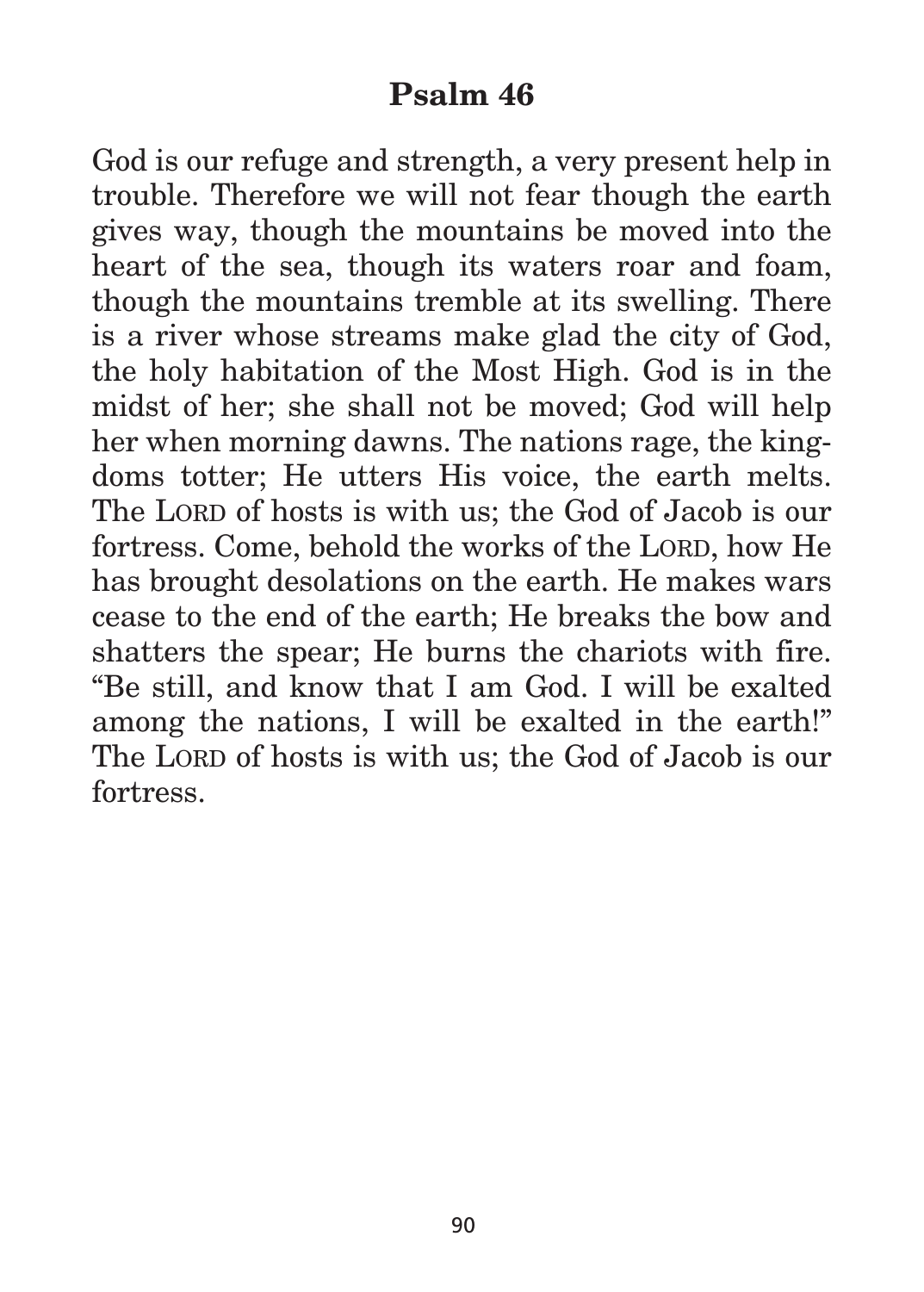Have mercy on me, O God, according to Your steadfast love; according to Your abundant mercy blot out my transgressions. Wash me thoroughly from my iniquity, and cleanse me from my sin! For I know my transgressions, and my sin is ever before me. Against You, You only, have I sinned and done what is evil in Your sight, so that You may be justified in Your words and blameless in Your judgment. Behold, I was brought forth in iniquity, and in sin did my mother conceive me. Behold, You delight in truth in the inward being, and You teach me wisdom in the secret heart. Purge me with hyssop, and I shall be clean; wash me, and I shall be whiter than snow. Let me hear joy and gladness; let the bones that You have broken rejoice. Hide Your face from my sins, and blot out all my iniquities. Create in me a clean heart, O God, and renew a right spirit within me. Cast me not away from Your presence, and take not Your Holy Spirit from me. Restore to me the joy of Your salvation, and uphold me with a willing spirit. Then I will teach transgressors Your ways, and sinners will return to You. Deliver me from bloodguiltiness, O God, O God of my salvation, and my tongue will sing aloud of Your righteousness. O LORD, open my lips, and my mouth will declare Your praise. For You will not delight in sacrifice, or I would give it; You will not be pleased with a burnt offering. The sacrifices of God are a broken spirit; a broken and contrite heart, O God, You will not despise.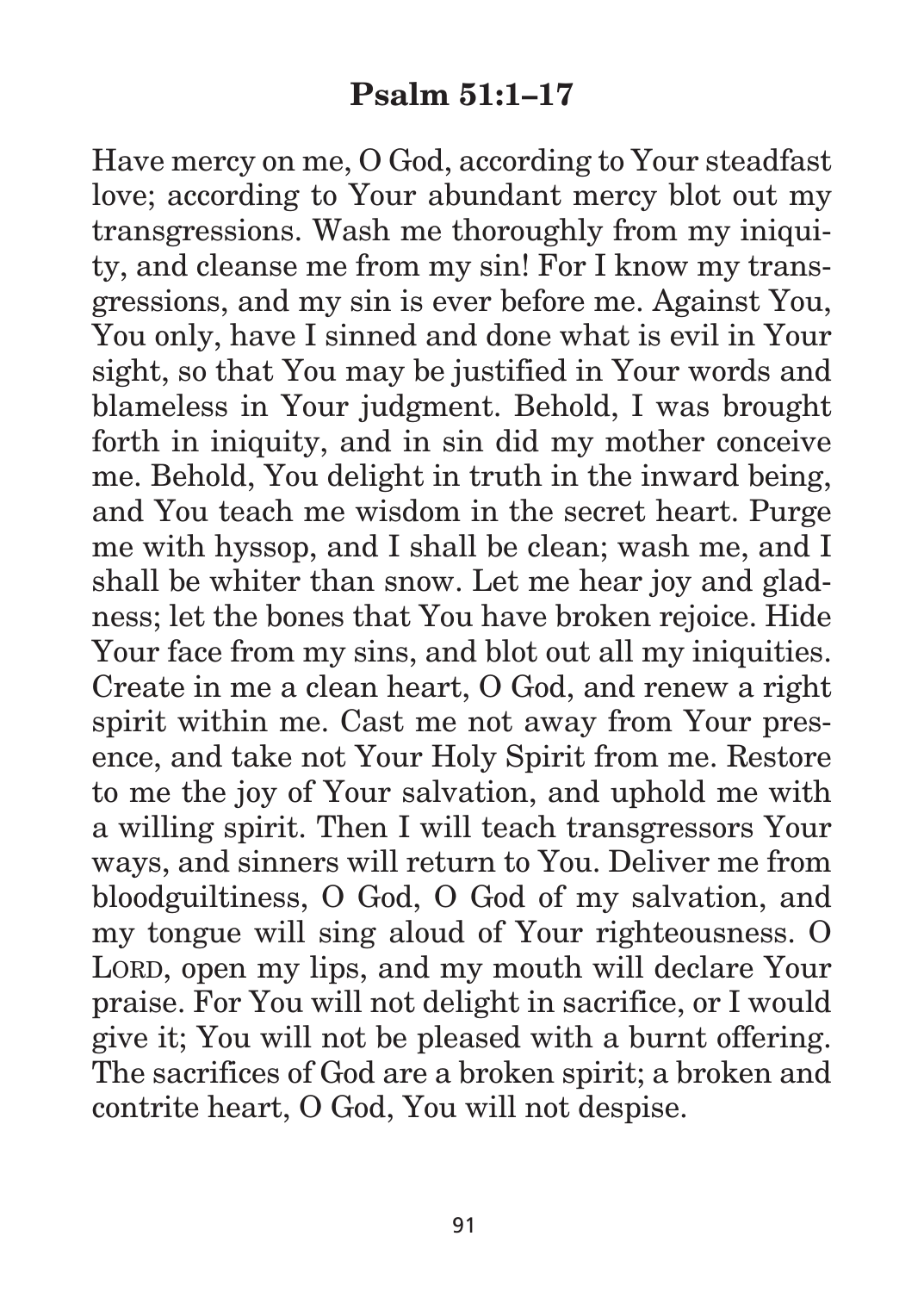#### Psalm 121

I lift up my eyes to the hills. From where does my help come? My help comes from the LORD, who made heaven and earth. He will not let your foot be moved; He who keeps you will not slumber. Behold, He who keeps Israel will neither slumber nor sleep. The LORD is your keeper; the LORD is your shade on your right hand. The sun shall not strike you by day, nor the moon by night. The LORD will keep you from all evil; He will keep your life. The LORD will keep your going out and your coming in from this time forth and forevermore.

#### Psalm 130

Out of the depths I cry to You, O LORD! O Lord, hear my voice! Let Your ears be attentive to the voice of my pleas for mercy! If You, O LORD, should mark iniquities, O Lord, who could stand? But with You there is forgiveness, that You may be feared. I wait for the LORD, my soul waits, and in His word I hope; my soul waits for the Lord more than watchmen for the morning, more than watchmen for the morning. O Israel, hope in the LORD! For with the LORD there is steadfast love, and with Him is plentiful redemption. And He will redeem Israel from all his iniquities.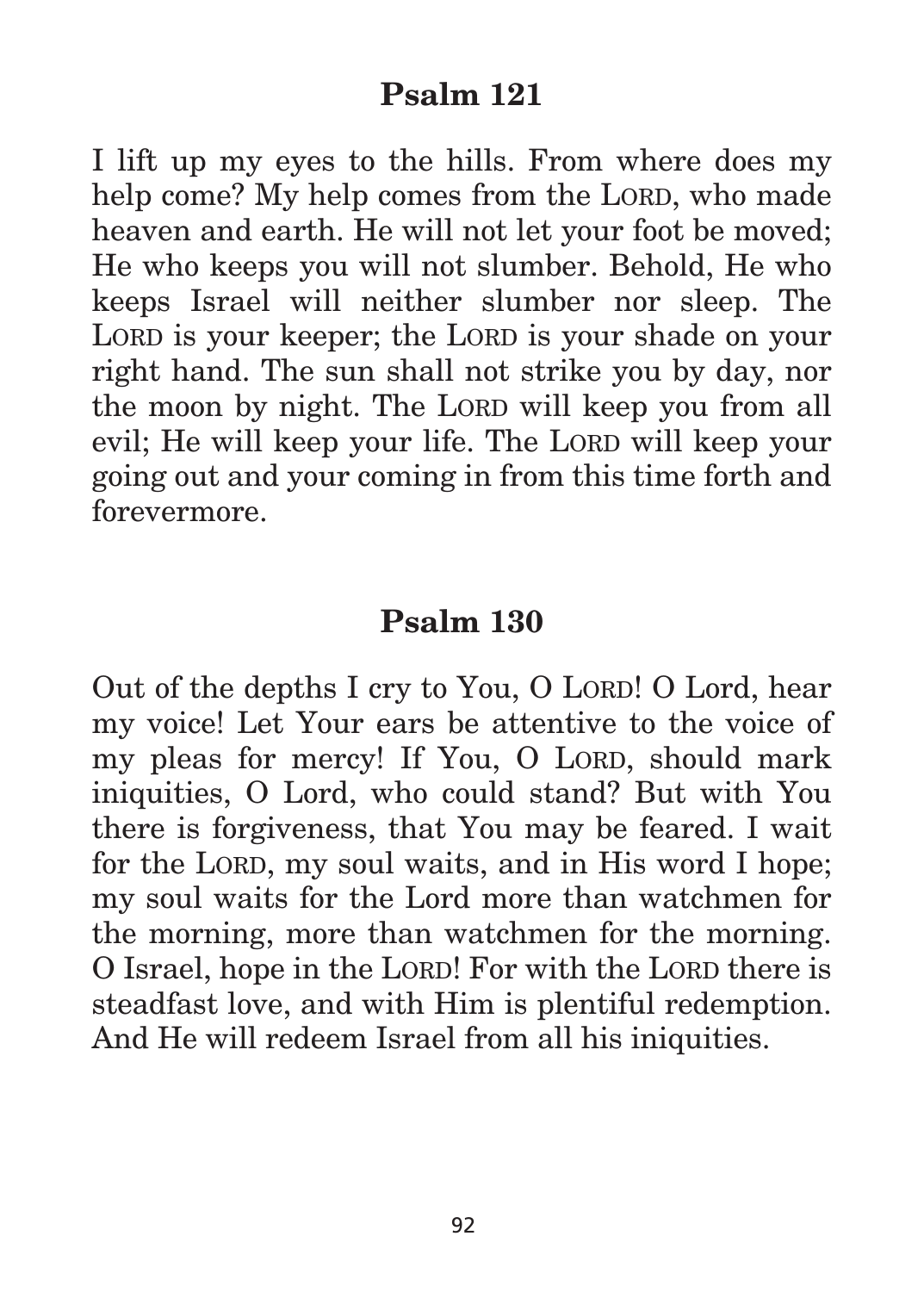### New Testament

#### 1 Corinthians 15:51–52, 54–57

Behold! I tell you a mystery. We shall not all sleep, but we shall all be changed, in a moment, in the twinkling of an eye, at the last trumpet. For the trumpet will sound, and the dead will be raised imperishable. . . . Then shall come to pass the saying that is written: "Death is swallowed up in victory." "O death, where is your victory? O death, where is your sting?" The sting of death is sin, and the power of sin is the law. But thanks be to God, who gives us the victory through our Lord Jesus Christ.

#### 2 Corinthians 1:3–4

Blessed be the God and Father of our Lord Jesus Christ, the Father of mercies and God of all comfort, who comforts us in all our affliction, so that we may be able to comfort those who are in any affliction, with the comfort with which we ourselves are comforted by God.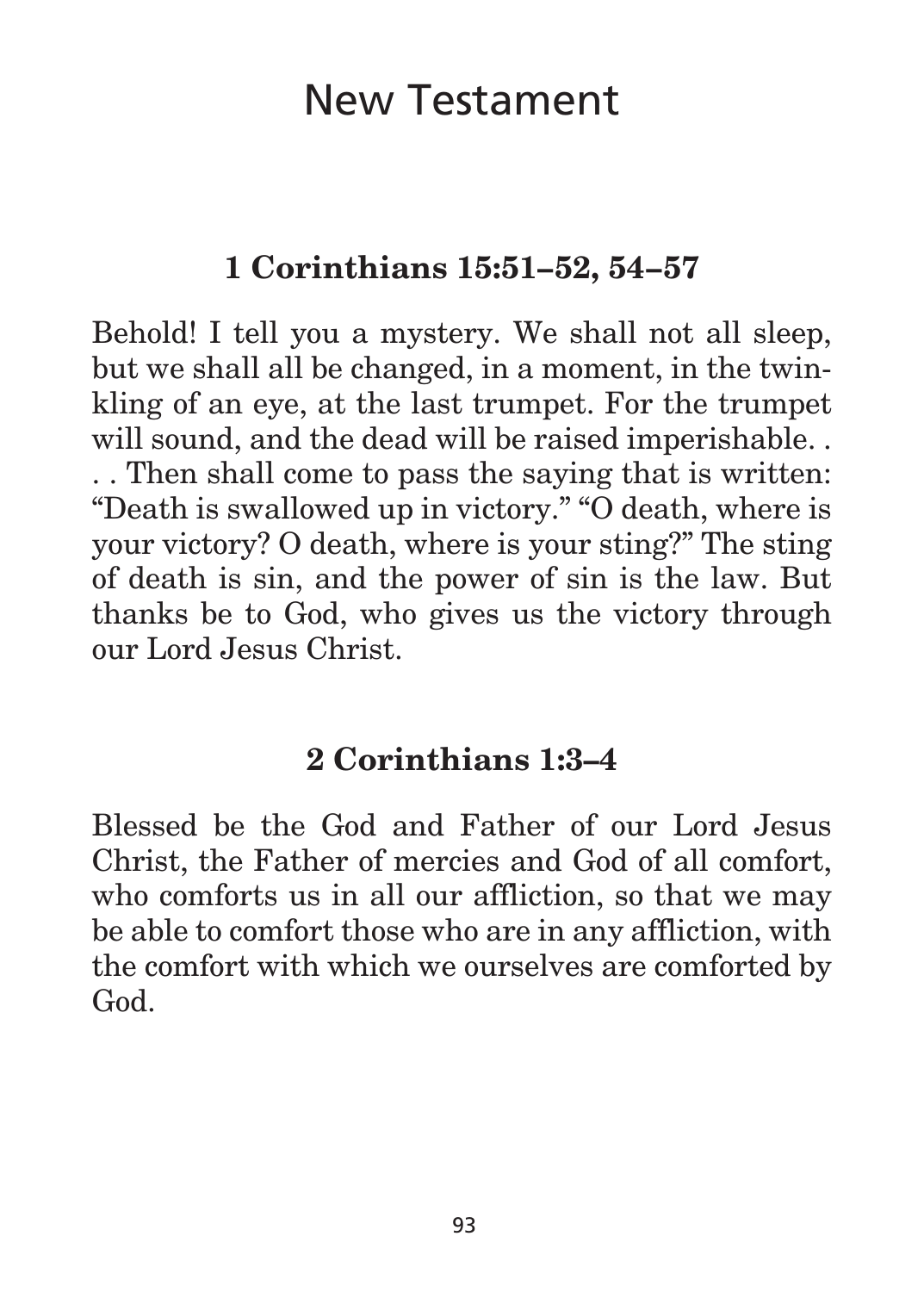#### 2 Corinthians 4:16–18

So we do not lose heart. Though our outer nature is wasting away, our inner nature is being renewed day by day. For this slight momentary affliction is preparing for us an eternal weight of glory beyond all comparison, as we look not to the things that are seen but to the things that are unseen. For the things that are seen are transient, but the things that are unseen are eternal.

#### Ephesians 2:8–9

By grace you have been saved through faith. And this is not your own doing; it is the gift of God, not a result of works, so that no one may boast.

#### John 5:24

[Jesus said to them,] "Truly, truly, I say to you, whoever hears My word and believes Him who sent Me has eternal life. He does not come into judgment, but has passed from death to life."

#### John 11:17–27

Now when Jesus came, He found that Lazarus had already been in the tomb four days. Bethany was near Jerusalem, about two miles off, and many of the Jews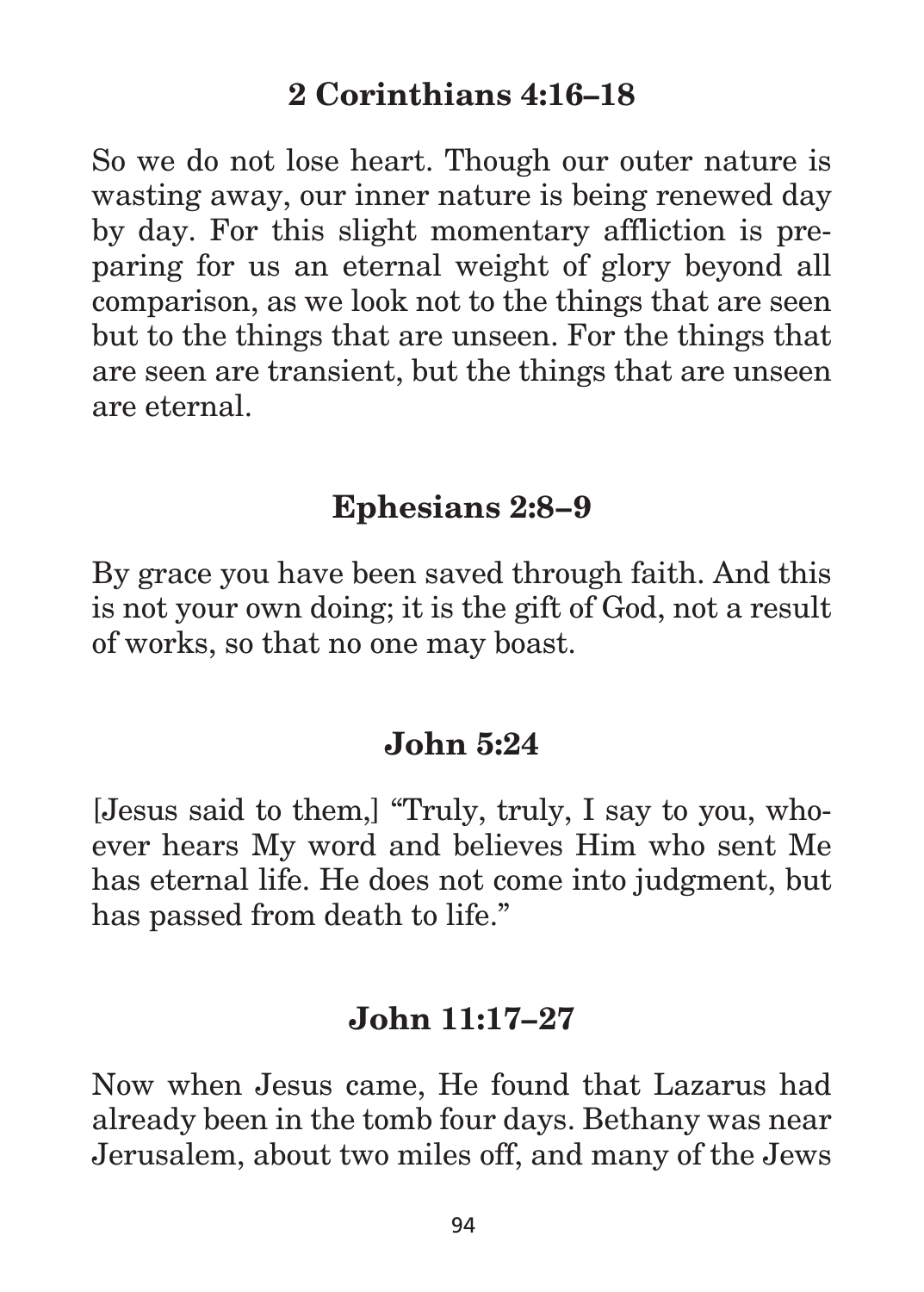had come to Martha and Mary to console them concerning their brother. So when Martha heard that Jesus was coming, she went and met Him, but Mary remained seated in the house. Martha said to Jesus, "Lord, if You had been here, my brother would not have died. But even now I know that whatever You ask from God, God will give You." Jesus said to her, "Your brother will rise again." Martha said to Him, "I know that he will rise again in the resurrection on the last day." Jesus said to her, "I am the resurrection and the life. Whoever believes in Me, though he die, yet shall he live, and everyone who lives and believes in Me shall never die. Do you believe this?" She said to Him, "Yes, Lord; I believe that You are the Christ, the Son of God, who is coming into the world."

#### John 14:1–6

[Jesus said to His disciples,] "Let not your hearts be troubled. Believe in God; believe also in Me. In My Father's house are many rooms. If it were not so, would I have told you that I go to prepare a place for you? And if I go and prepare a place for you, I will come again and will take you to Myself, that where I am you may be also. And you know the way to where I am going." Thomas said to Him, "Lord, we do not know where You are going. How can we know the way?" Jesus said to him, "I am the way, and the truth, and the life. No one comes to the Father except through Me."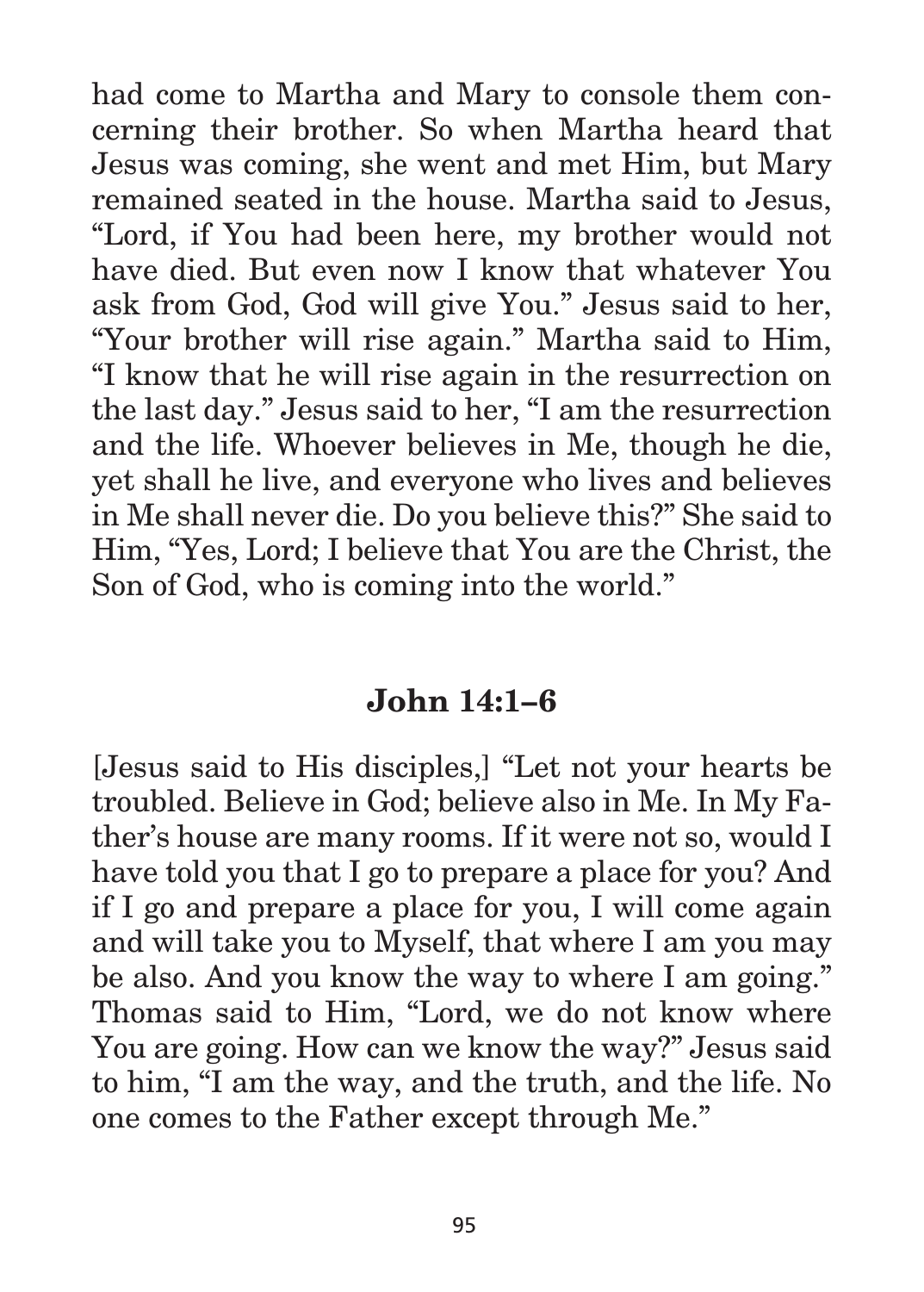[At that time Jesus declared,] "Come to Me, all who labor and are heavy laden, and I will give you rest. Take My yoke upon you, and learn from Me, for I am gentle and lowly in heart, and you will find rest for your souls. For My yoke is easy, and My burden is light."

#### 1 Peter 1:3–7

Blessed be the God and Father of our Lord Jesus Christ! According to His great mercy, He has caused us to be born again to a living hope through the resurrection of Jesus Christ from the dead, to an inheritance that is imperishable, undefiled, and unfading, kept in heaven for you, who by God's power are being guarded through faith for a salvation ready to be revealed in the last time. In this you rejoice, though now for a little while . . . you have been grieved by various trials, so that the tested genuineness of your faith . . . may be found to result in praise and glory and honor at the revelation of Jesus Christ.

#### Romans 1:16–17

I am not ashamed of the gospel, for it is the power of God for salvation to everyone who believes, to the Jew first and also to the Greek. For in it the righteousness of God is revealed from faith for faith, as it is written, "The righteous shall live by faith."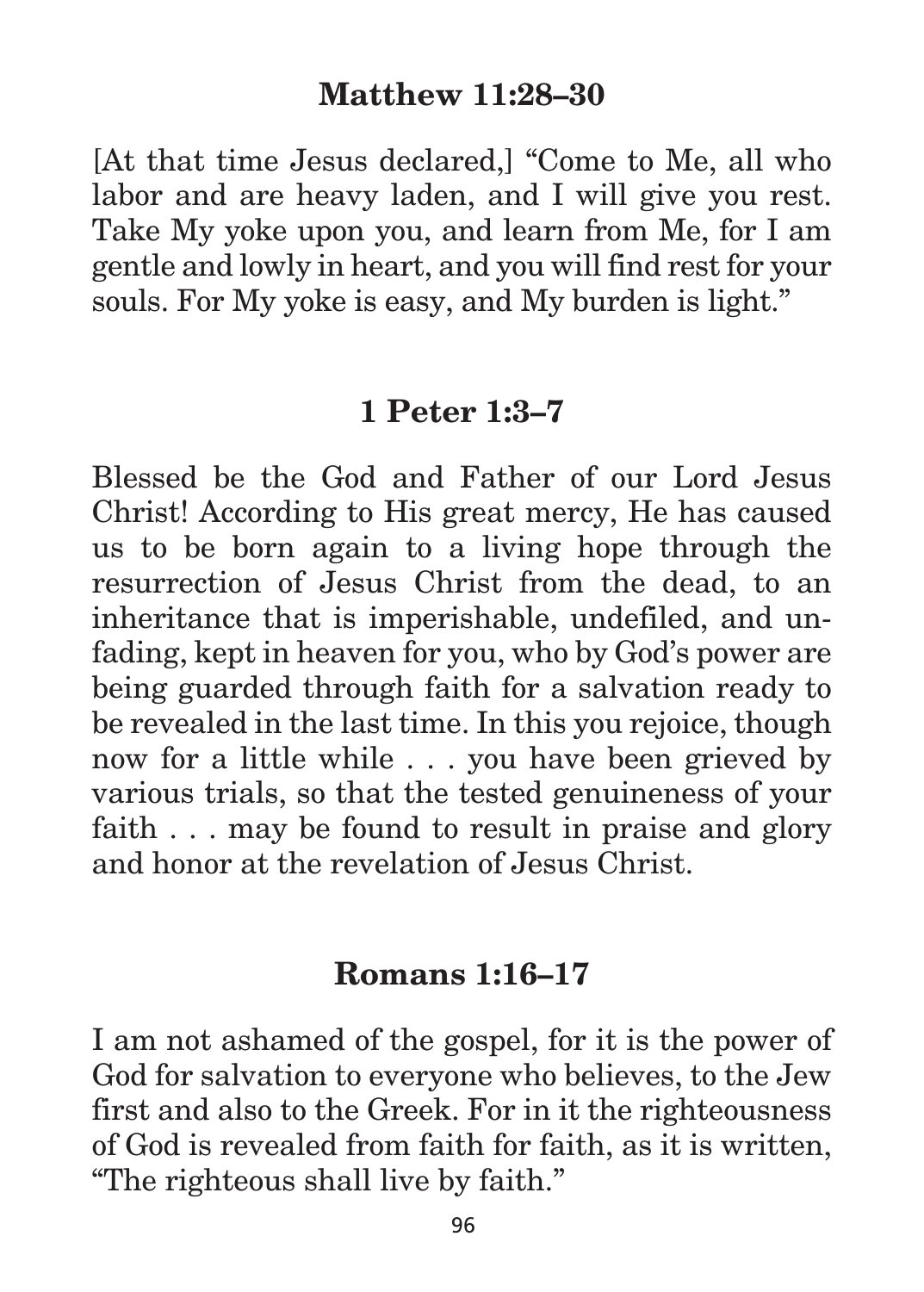Therefore, since we have been justified by faith, we have peace with God through our Lord Jesus Christ. Through Him we have also obtained access by faith into this grace in which we stand, and we rejoice in hope of the glory of God. More than that, we rejoice in our sufferings, knowing that suffering produces endurance, and endurance produces character, and character produces hope, and hope does not put us to shame, because God's love has been poured into our hearts through the Holy Spirit who has been given to us. For while we were still weak, at the right time Christ died for the ungodly. For one will scarcely die for a righteous person—though perhaps for a good person one would dare even to die—but God shows His love for us in that while we were still sinners, Christ died for us.

#### Romans 6:1–5

What shall we say then? Are we to continue in sin that grace may abound? By no means! How can we who died to sin still live in it? Do you not know that all of us who have been baptized into Christ Jesus were baptized into His death? We were buried therefore with Him by baptism into death, in order that, just as Christ was raised from the dead by the glory of the Father, we too might walk in newness of life. For if we have been united with Him in a death like His, we shall certainly be united with Him in a resurrection like His.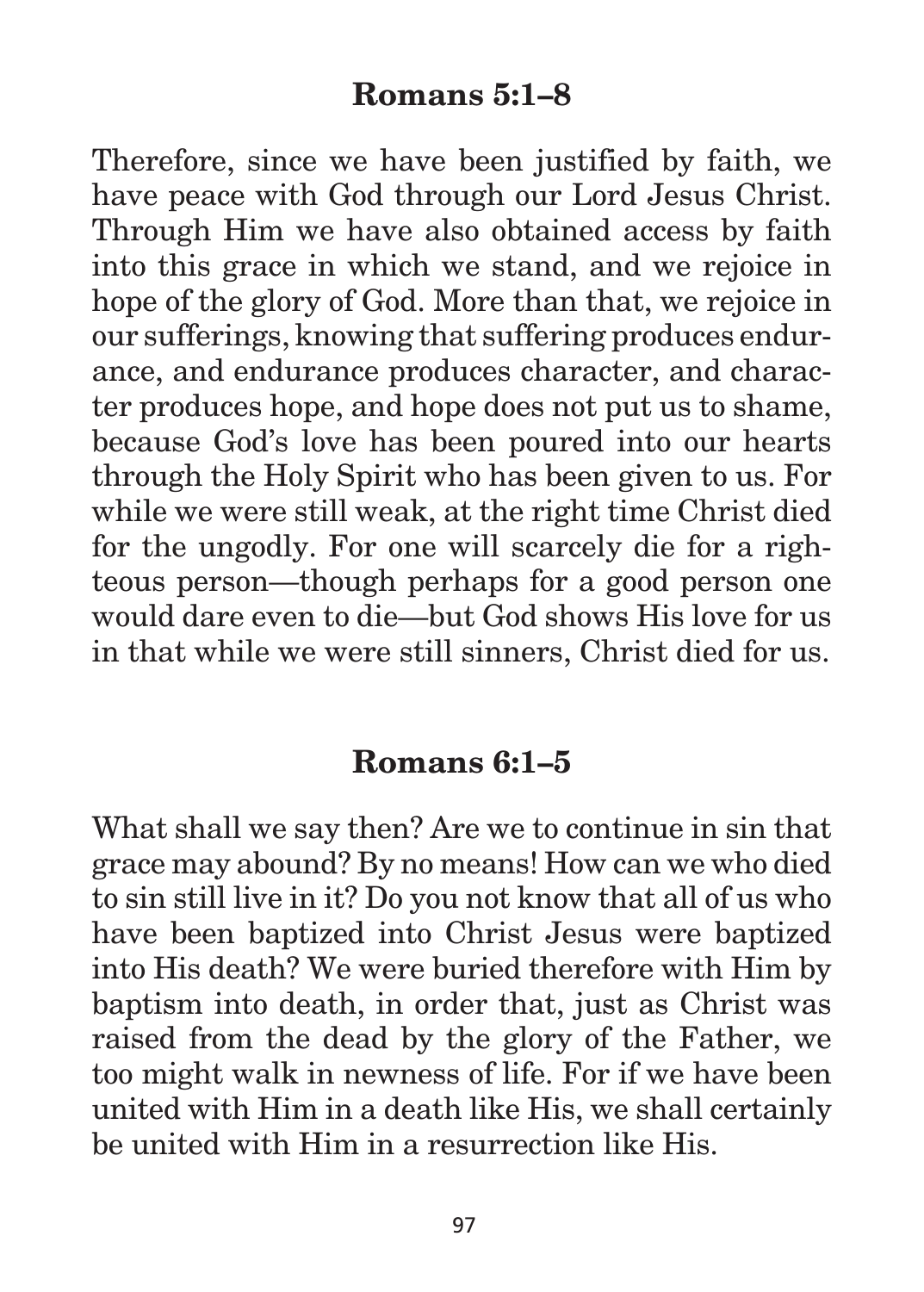There is therefore now no condemnation for those who are in Christ Jesus. . . . What then shall we say to these things? If God is for us, who can be against us? He who did not spare His own Son but gave Him up for us all, how will He not also with Him graciously give us all things? Who shall bring any charge against God's elect? It is God who justifies. Who is to condemn? Christ Jesus is the one who died—more than that, who was raised—who is at the right hand of God, who indeed is interceding for us. Who shall separate us from the love of Christ? Shall tribulation, or distress, or persecution, or famine, or nakedness, or danger, or sword? . . . No, in all these things we are more than conquerors through Him who loved us. For I am sure that neither death nor life, nor angels nor rulers, nor things present nor things to come, nor powers, nor height nor depth, nor anything else in all creation, will be able to separate us from the love of God in Christ Jesus our Lord.

#### Romans 14:7–9

None of us lives to himself, and none of us dies to himself. If we live, we live to the Lord, and if we die, we die to the Lord. So then, whether we live or whether we die, we are the Lord's. For to this end Christ died and lived again, that He might be Lord both of the dead and of the living.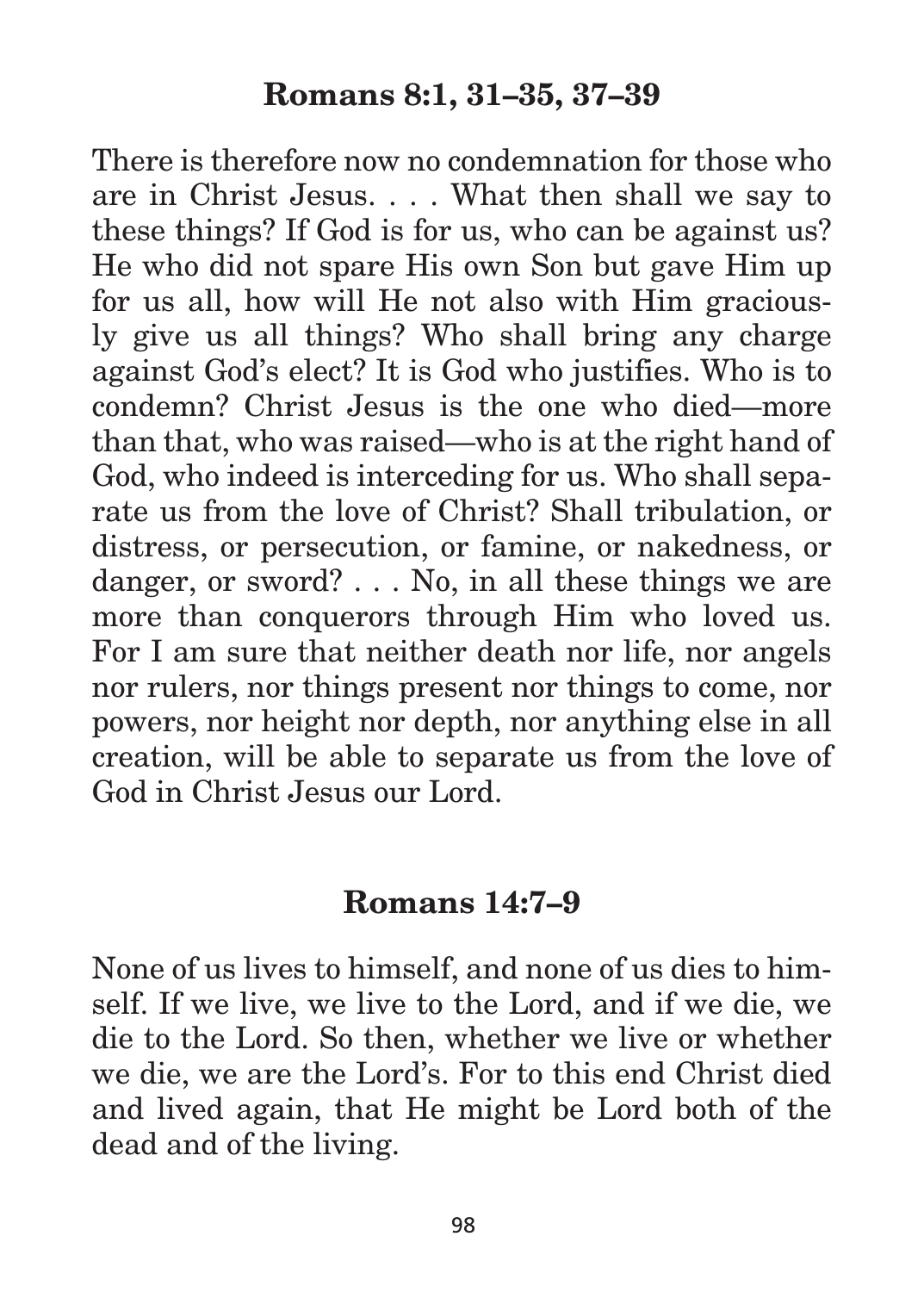#### 1 Thessalonians 4:13–14

We do not want you to be uninformed, brothers, about those who are asleep, that you may not grieve as others do who have no hope. For since we believe that Jesus died and rose again, even so, through Jesus, God will bring with Him those who have fallen asleep.

#### Titus 3:4–8a

When the goodness and loving kindness of God our Savior appeared, He saved us, not because of works done by us in righteousness, but according to His own mercy, by the washing of regeneration and renewal of the Holy Spirit, whom He poured out on us richly through Jesus Christ our Savior, so that being justified by His grace we might become heirs according to the hope of eternal life. The saying is trustworthy.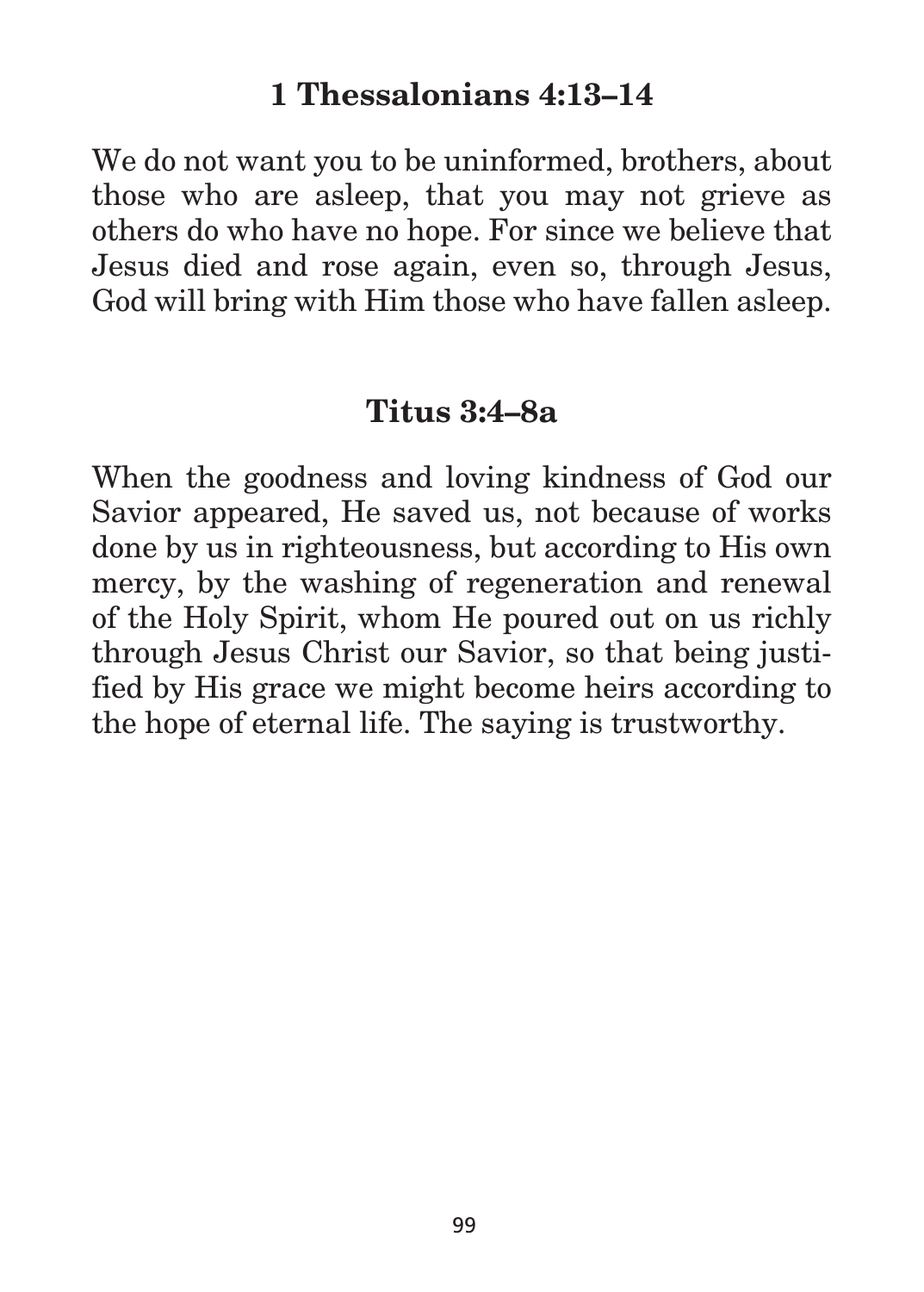## A Mighty Fortress Is Our God

A mighty fortress is our God, A trusty shield and weapon; He helps us free from ev'ry need That hath us now o'ertaken. The old evil foe Now means deadly woe; Deep guile and great might Are his dread arms in fight; On earth is not his equal.

With might of ours can naught be done, Soon were our loss effected; But for us fights the valiant One, Whom God Himself elected. Ask ye, Who is this? Jesus Christ it is, Of sabaoth Lord, And there's none other God; He holds the field forever.

Though devils all the world should fill, All eager to devour us, We tremble not, we fear no ill, They shall not overpow'r us. This world's prince may still Scowl fierce as he will, He can harm us none, He's judged; the deed is done; One little word can fell him.

The Word they still shall let remain Nor any thanks have for it; He's by our side upon the plain With His good gifts and Spirit. And take they our life, Goods, fame, child, and wife, Though these all be gone, Our vict'ry has been won; The Kingdom ours remaineth.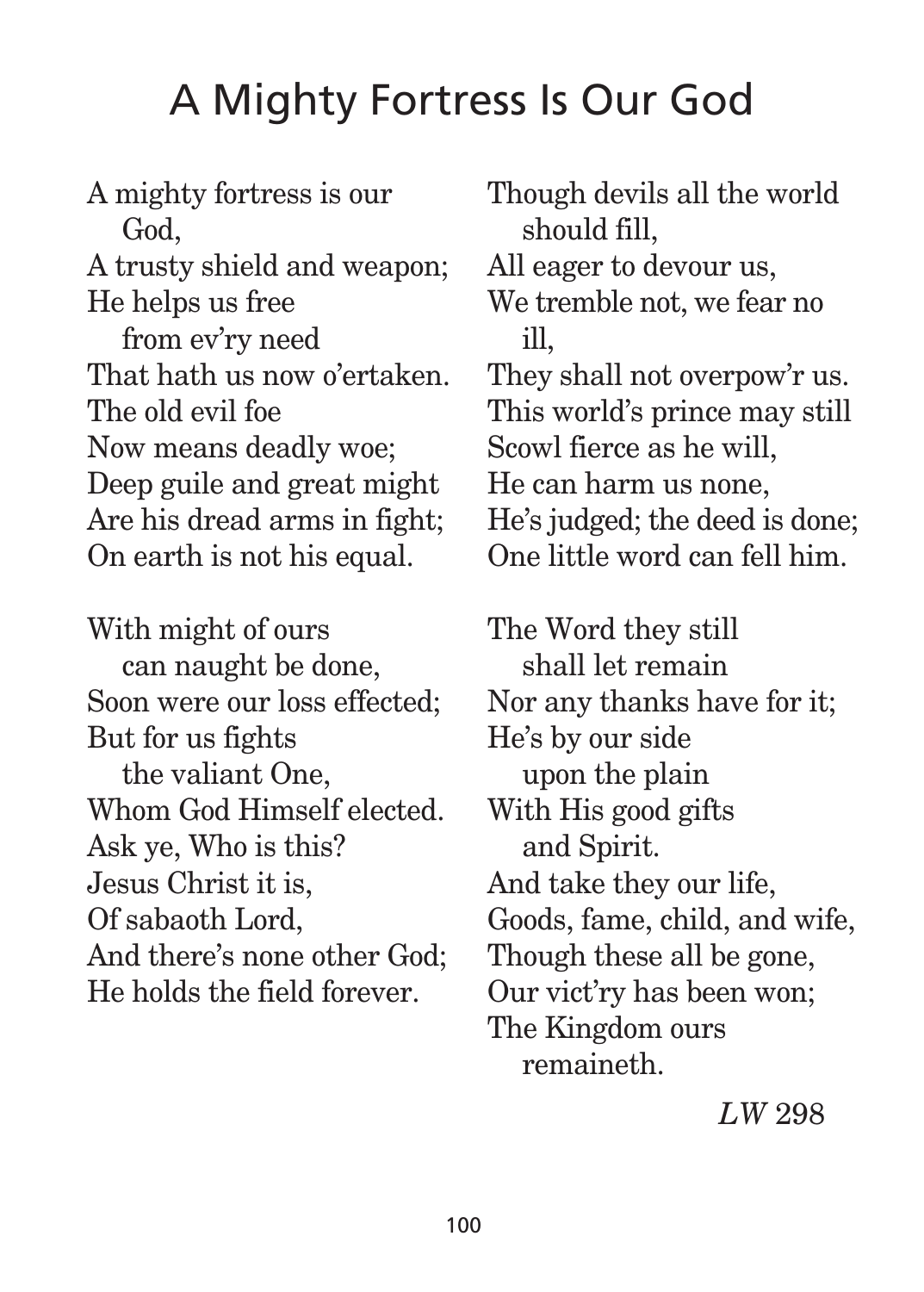## All Praise to Thee, My God, This Night

All praise to Thee, my God, this night For all the blessings of the light. Keep me, oh, keep me, King of kings, Beneath Thine own almighty wings.

Forgive me, Lord, for Thy dear Son, The ill that I this day have done; That with the world, myself, and Thee, I, ere I sleep, at peace may be.

Teach me to live that I may dread The grave as little as my bed. Teach me to die that so I may Rise glorious at the awesome day.

When in the night I sleepless lie, My soul with heav'nly thoughts supply; Let no ill dreams disturb my rest, No pow'rs of darkness me molest.

Praise God, from whom all blessings flow; Praise Him, all creatures here below; Praise Him above, ye heav'nly host; Praise Father, Son, and Holy Ghost.

*LW* 484:1–3, 5–6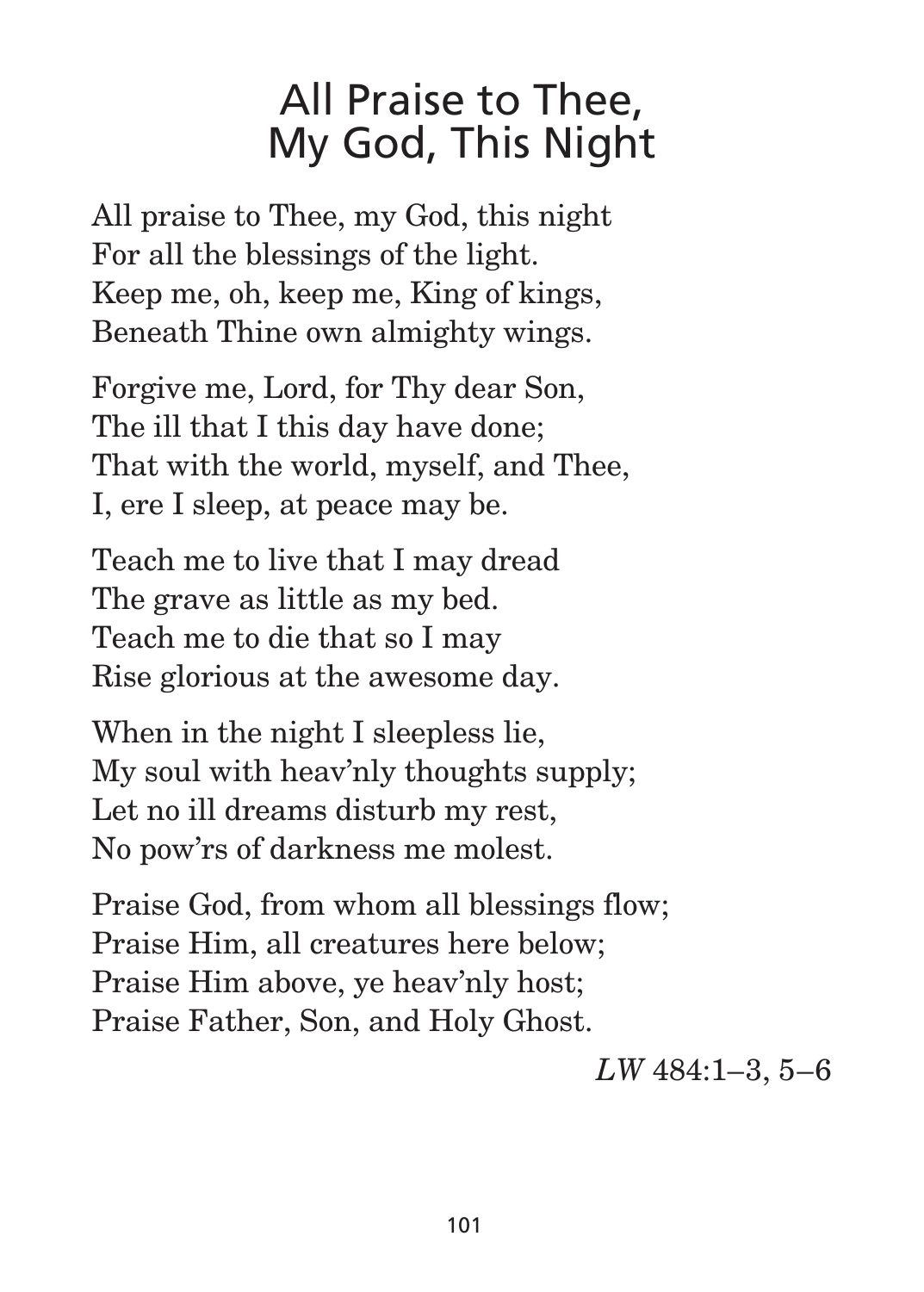## I Know That My Redeemer Lives

I know that my Redeemer lives! What comfort this sweet sentence gives! He lives, He lives, who once was dead; He lives, my ever-living head!

He lives triumphant from the grave; He lives eternally to save; He lives exalted, throned above; He lives to rule His Church in love.

He lives to bless me with His love; He lives to plead for me above; He lives my hungry soul to feed; He lives to help in time of need.

He lives and grants me daily breath; He lives, and I shall conquer death; He lives my mansion to prepare; He lives to bring me safely there.

He lives, all glory to His name! He lives, my Savior, still the same; What joy this blest assurance gives: I know that my Redeemer lives!

*LW* 264:1–2, 5, 7–8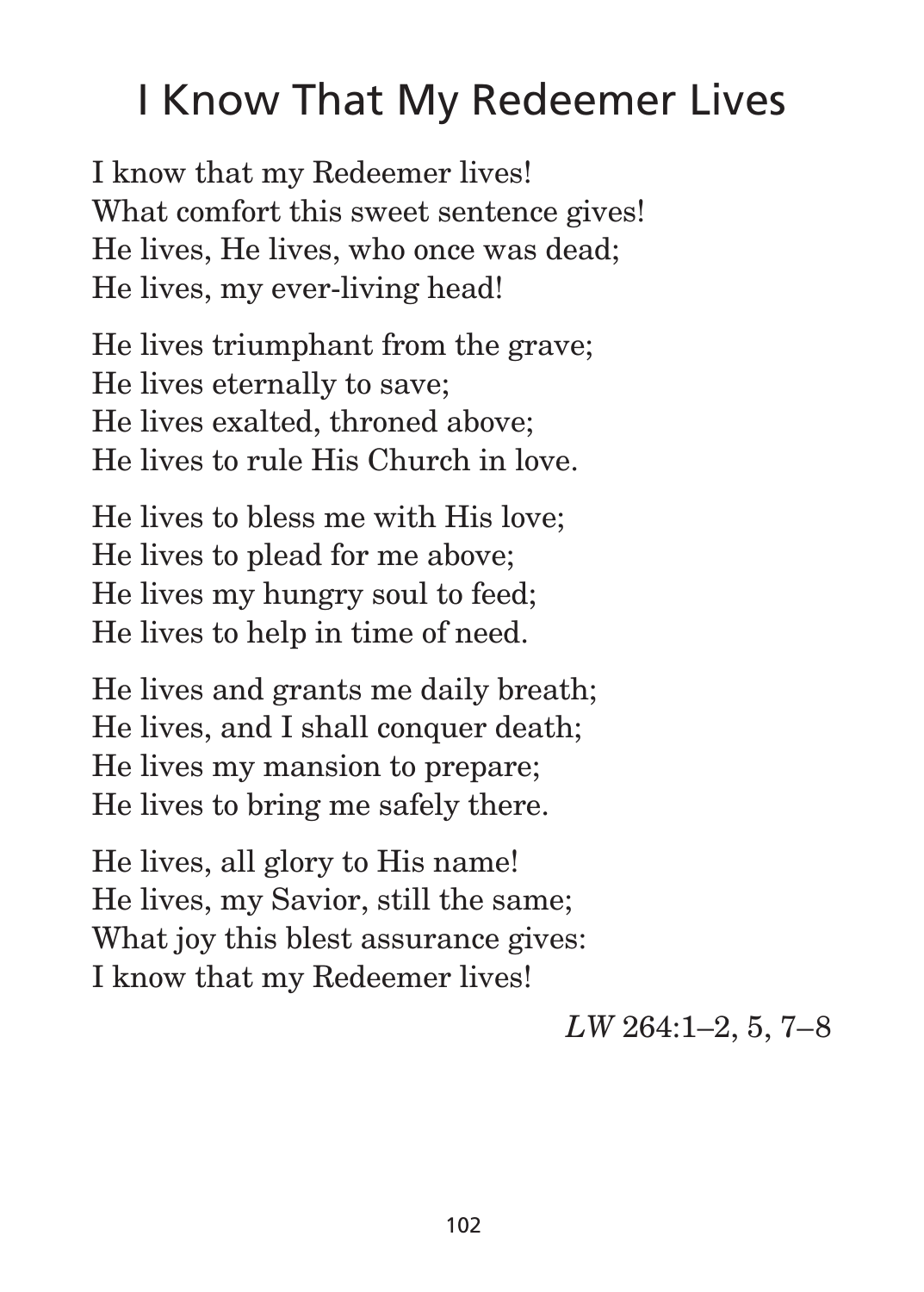# I Leave All Things to God's Direction

I leave all things to God's direction, For He loves me in wealth or woe; His will is good, and His affection, His tender love is true, I know. My strength, my fortress rock is He: What pleases God, that pleases me. My God has all things in His keeping, He is my ever faithful friend; He gives me laughter after weeping, And all His ways in blessing end. His love endures eternally: What pleases God, that pleases me. The will of God shall be my pleasure While here I live life's interim; My will is wrong beyond all measure, It does not will what pleases Him. The Christian's motto then must be: What pleases God, that pleases me. God knows what must be done to save me, His love for me will never cease; And all my sins my Lord forgave me With purest gold of loving grace. His will supreme must ever be: What pleases God, that pleases me. My God desires each soul's salvation, My soul He too desires to save; Therefore with Christian resignation All earthly troubles I will brave. His will be done eternally: What pleases God, that pleases me.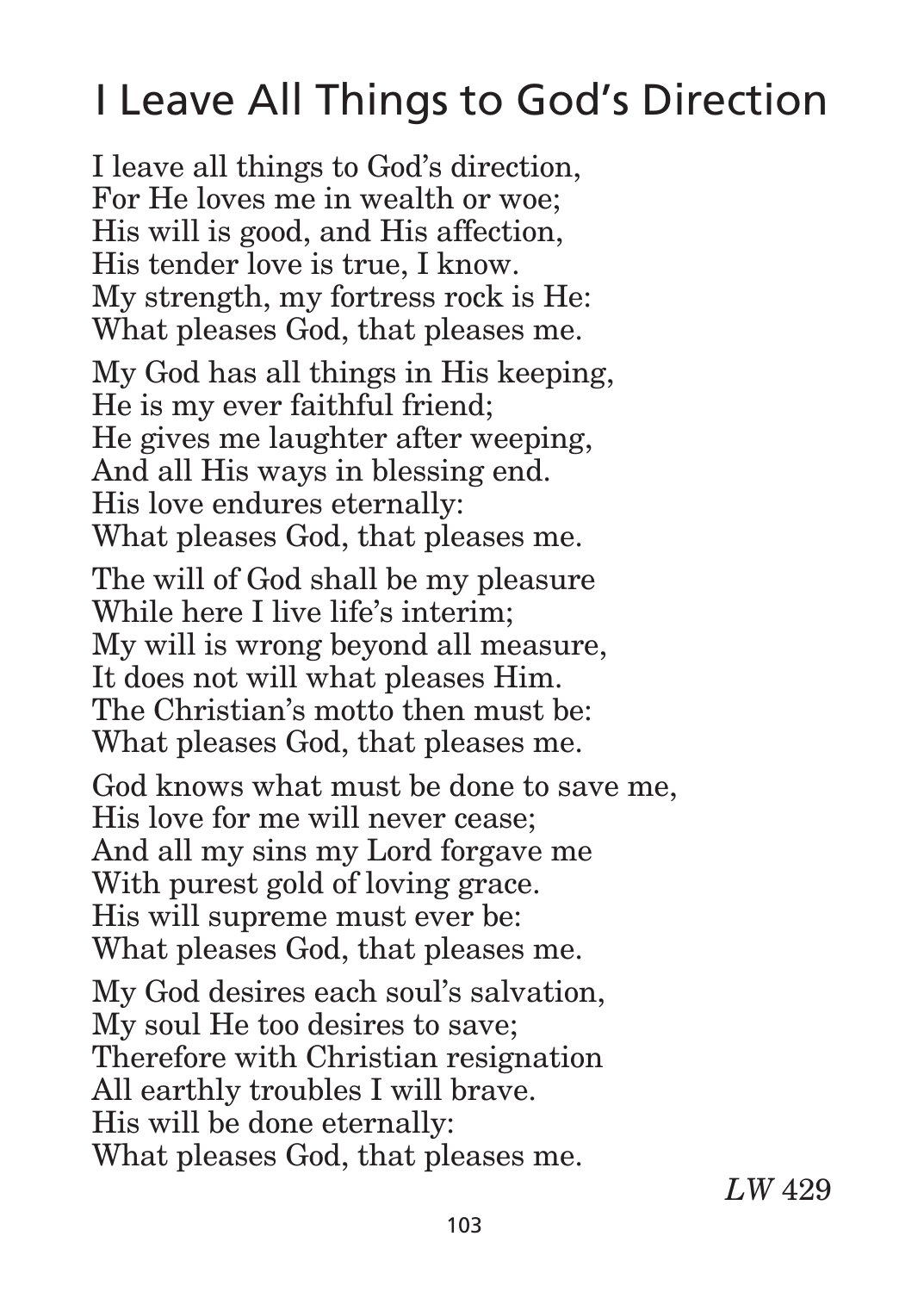## Jesus Lives! The Victory's Won

Jesus lives! The vict'ry's won! Death no longer can appall me; Jesus lives! Death's reign is done! From the grave will Christ recall me. Brighter scenes will then commence; This shall be my confidence.

Jesus lives! To Him the throne There above all things is given. I shall go where He is gone, Live and reign with Him in heaven. God is faithful; doubtings, hence! This shall be my confidence.

Jesus lives! And I am sure Neither life nor death shall sever Me from Him. I shall endure In His love, through death, forever. God will be my sure defense; This shall be my confidence.

Jesus lives! And now is death But the gate of life immortal; This shall calm my trembling breath When I pass its gloomy portal. Faith shall cry, as fails each sense: Jesus is my confidence!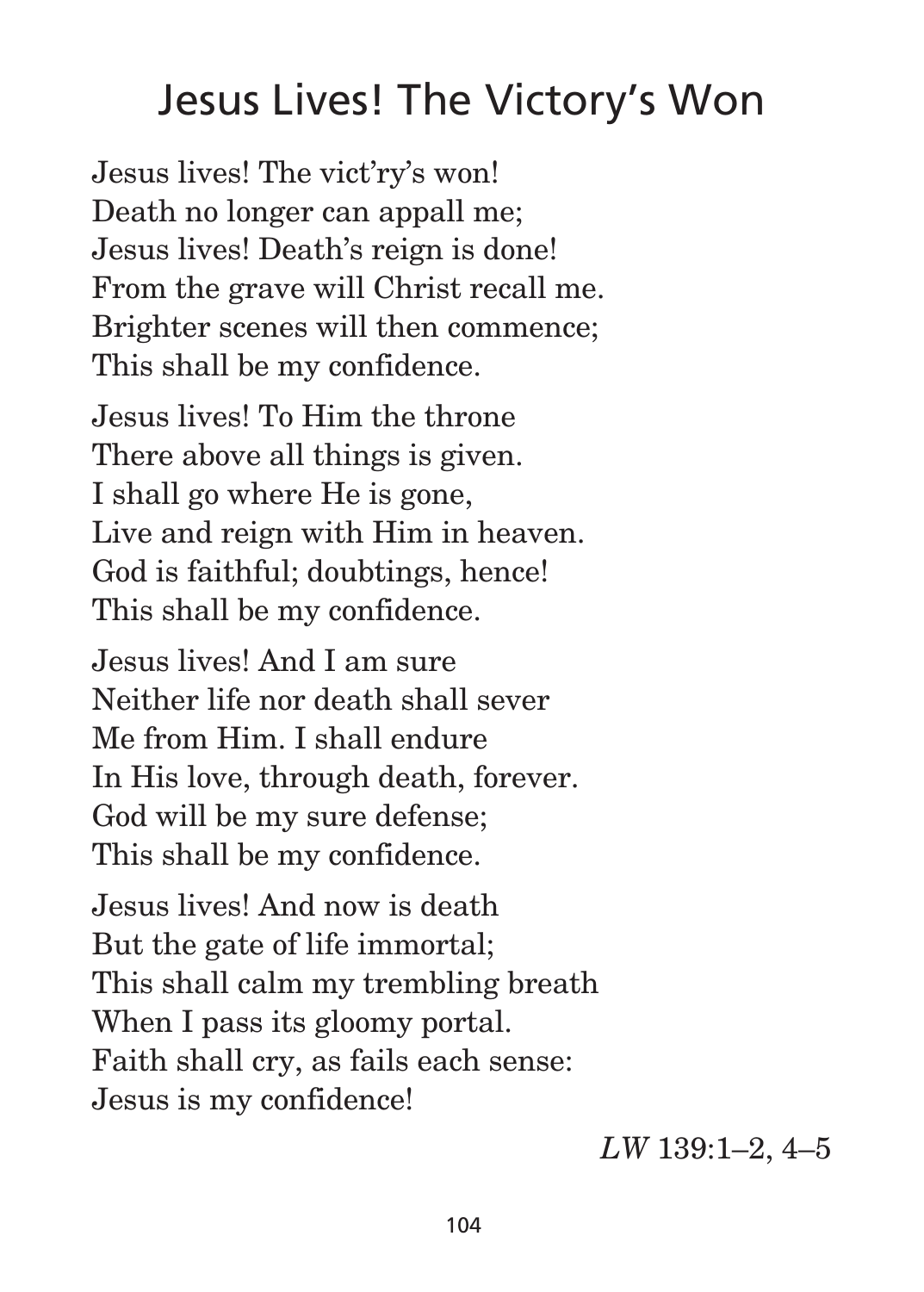## Jesus, Refuge of the Weary

Jesus, refuge of the weary, Blest redeemer, whom we love, Fountain in life's desert dreary, Savior from the world above: Often have Your eyes, offended, Gazed upon the sinner's fall; Yet upon the cross extended, You have borne the pain of all.

 $LW$  90 $\cdot$ 1

## Let Me Be Yours Forever

Let me be Yours forever, My gracious God and Lord; May I forsake You never Nor wander from Your Word. Preserve me from the mazes Of error and distrust, And I shall sing Your praises Forever with the just.

*LW* 257:1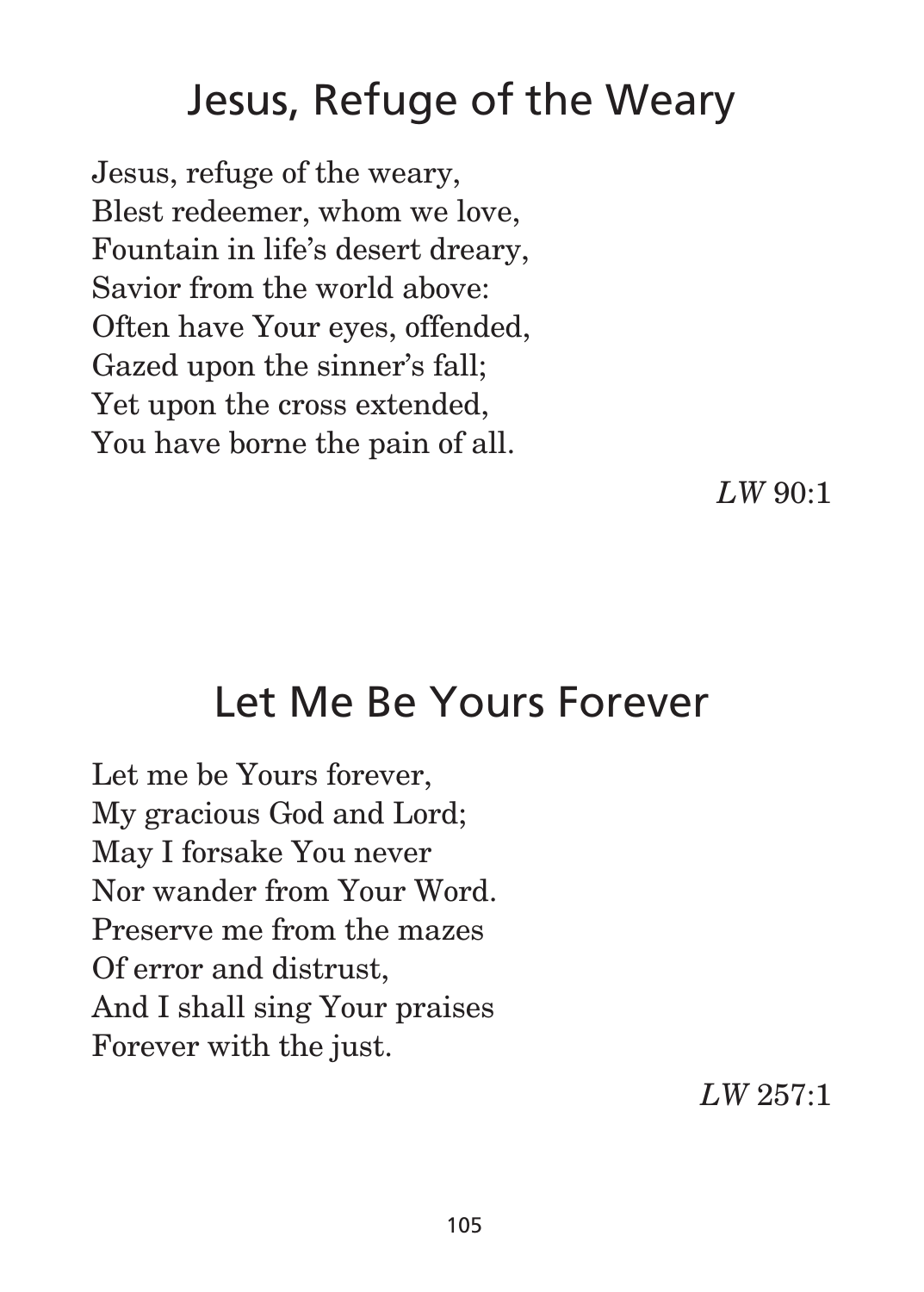## Lord Jesus Christ, Will You Not Stay

Lord Jesus Christ, will You not stay? It is now toward the end of day. Oh, let Your Word, that saving light, Shine forth undimmed into the night.

Rekindle for this end-time stress Faith's ancient strength and steadfastness That we keep pure till life is spent Your holy Word and Sacrament.

To hope grown dim, To hearts turned cold Speak tongues of fire and make us bold To shine Your Word of saving grace Into each dark and loveless place.

Restrain, O Lord, the human pride That seeks to thrust Your truth aside Or with some man-made thoughts or things Would dim the words Your Spirit sings.

The cause is Yours, the glory too. Then hear us, Lord, and keep us true, Your Word alone our heart's defense, The Church's glorious confidence.

*LW* 344:1–3, 5–6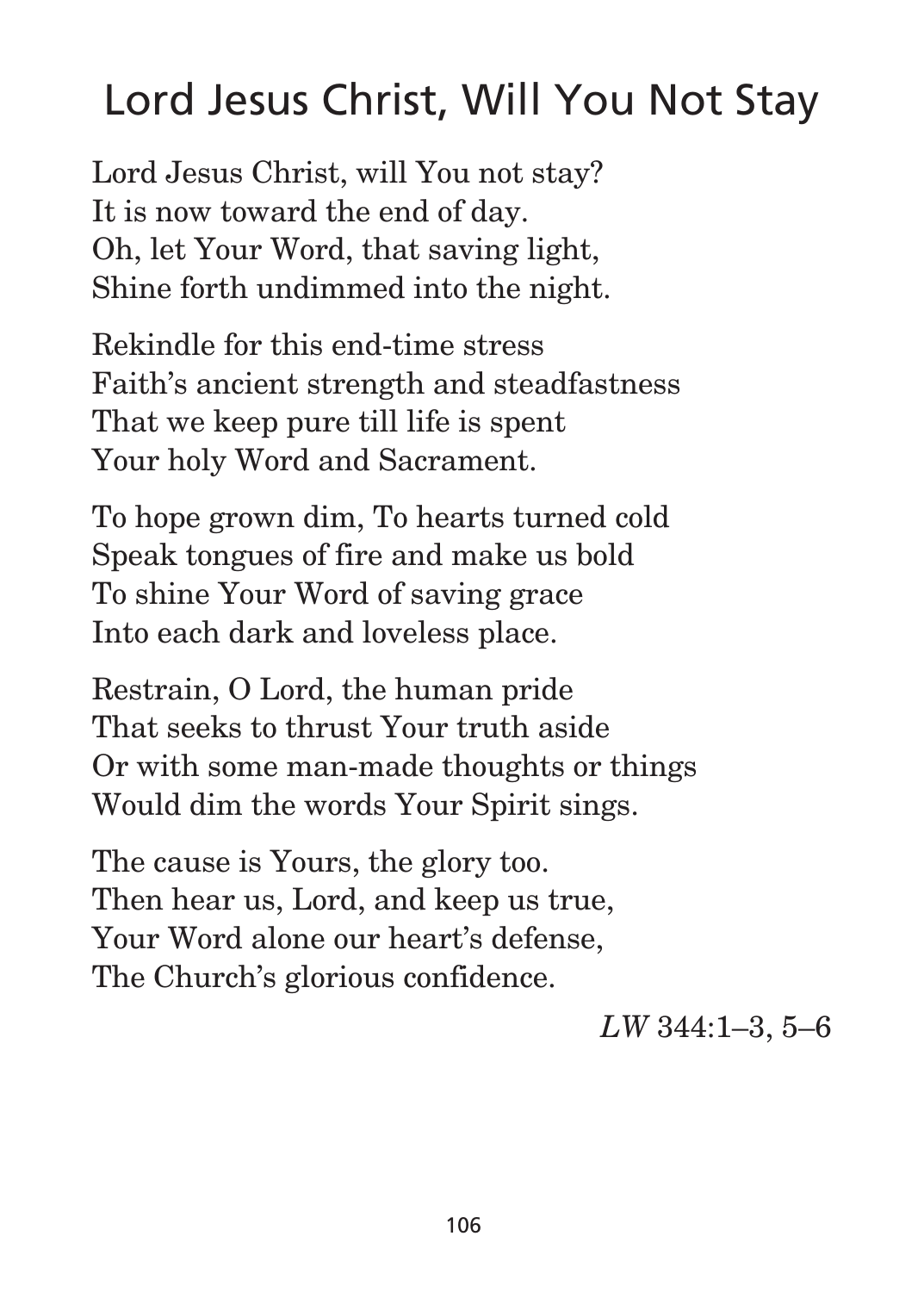### Lord, Keep Us Steadfast in Your Word

Lord, keep us steadfast in Your Word; Curb those who by deceit or sword Would wrest the kingdom from Your Son And bring to naught all He has done.

Lord Jesus Christ, Your pow'r make known, For You are Lord of lords alone; Defend Your holy Church that we May sing Your praise eternally.

O Comforter of priceless worth, Send peace and unity on earth; Support us in our final strife And lead us out of death to life.

*LSB* 655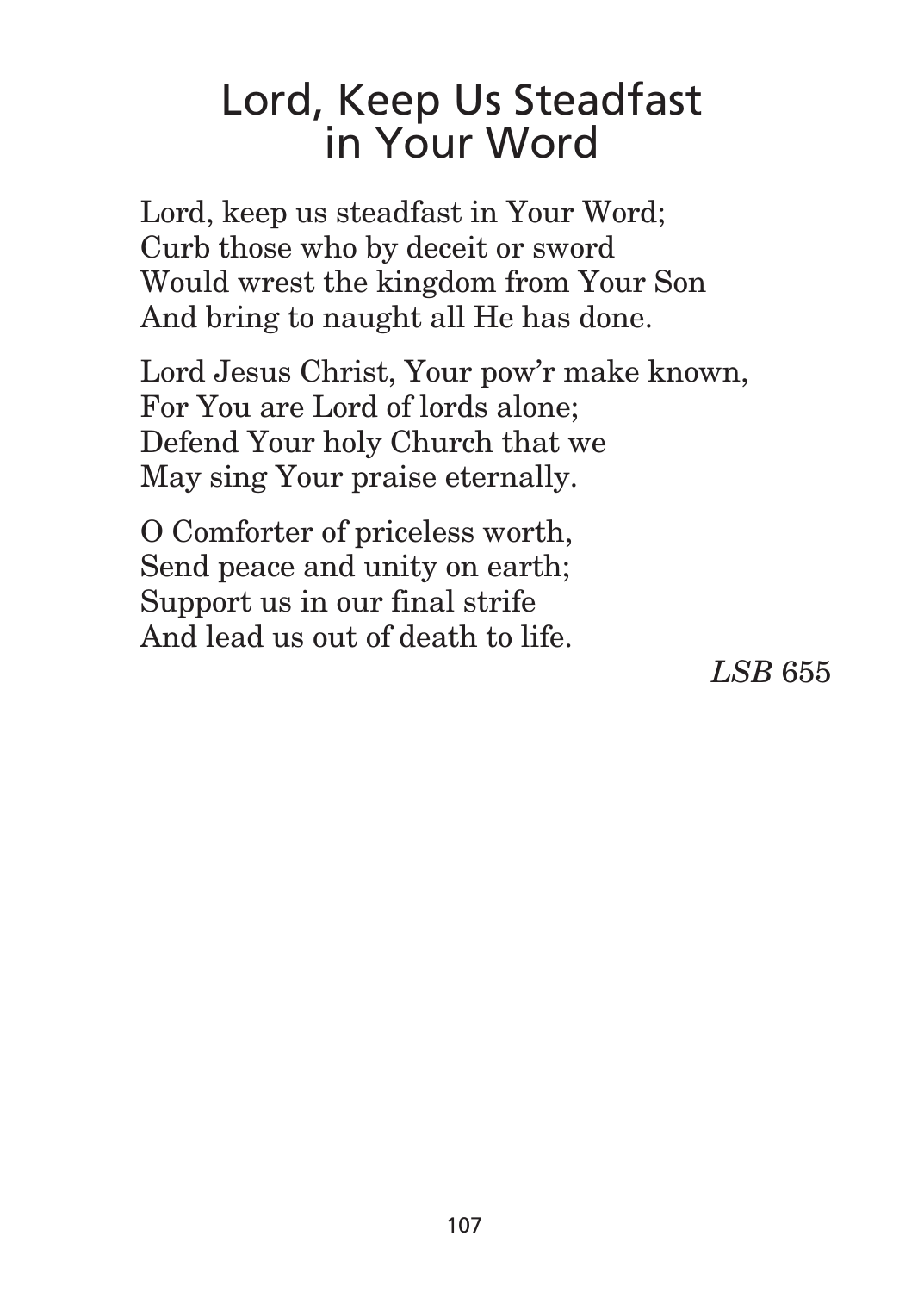## Lord, Thee I Love with All My Heart

Lord, let at last Thine angels come, To Abram's bosom bear me home, That I may die unfearing; And in its narrow chamber keep My body safe in peaceful sleep Until Thy reappearing. And then from death awaken me That these mine eyes with joy may see, O Son of God, Thy glorious face, My Savior and my Fount of grace. Lord Jesus Christ, My prayer attend, my prayer attend, And I will praise Thee without end.

*TLH* 429:3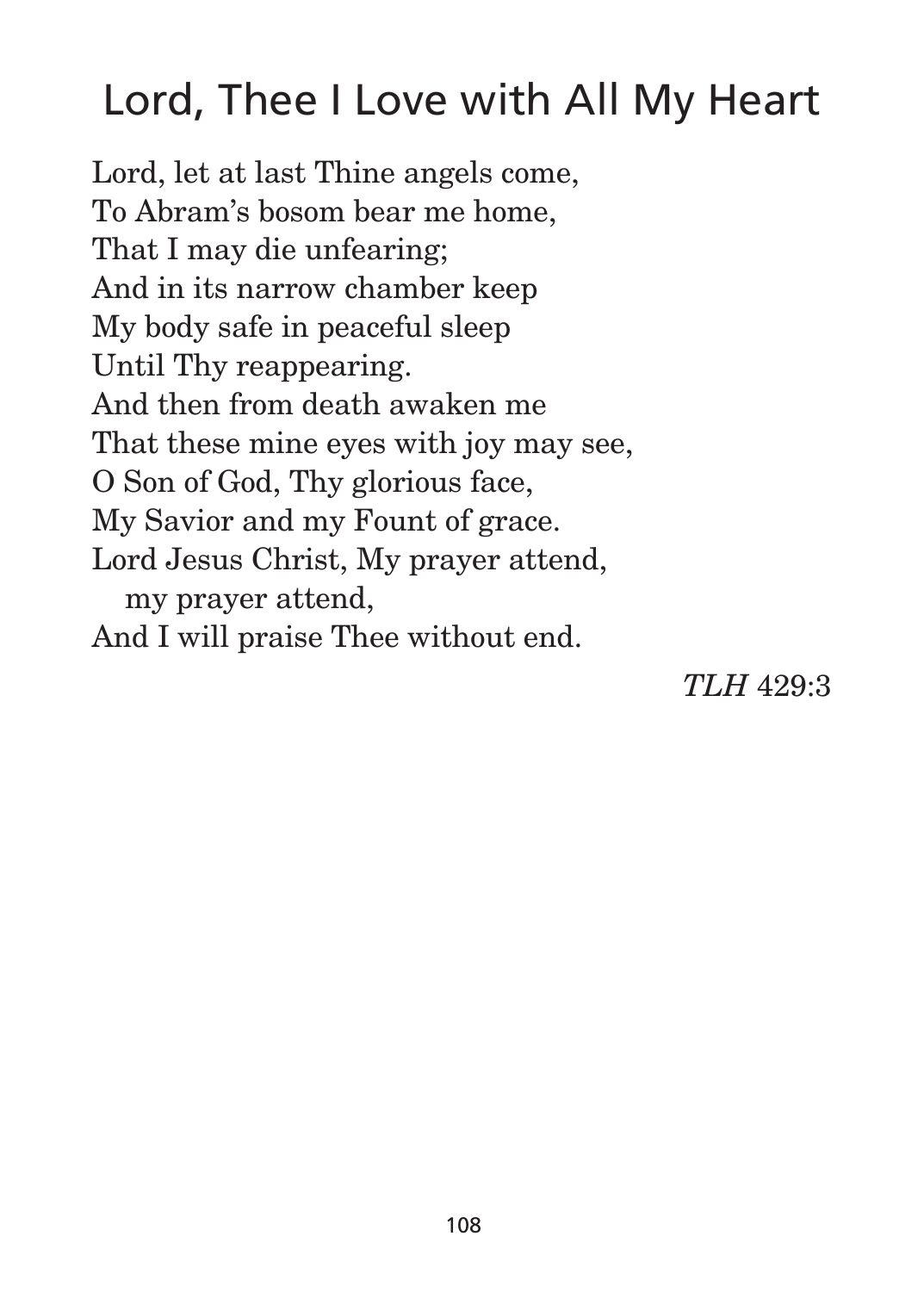## My Hope Is Built on Nothing Less

My hope is built on nothing less Than Jesus' blood and righteousness; No merit of my own I claim But wholly lean on Jesus' name. On Christ, the solid rock, I stand; All other ground is sinking sand.

When darkness veils His lovely face, I rest on His unchanging grace; In ev'ry high and stormy gale My anchor holds within the veil. On Christ, the solid rock, I stand; All other ground is sinking sand.

His oath, His covenant, His blood Sustain me in the raging flood; When all supports are washed away, He then is all my hope and stay. On Christ, the solid rock, I stand; All other ground is sinking sand.

When He shall come with trumpet sound, Oh, may I then in Him be found, Clothed in His righteousness alone, Redeemed to stand before the throne! On Christ, the solid rock, I stand; All other ground is sinking sand.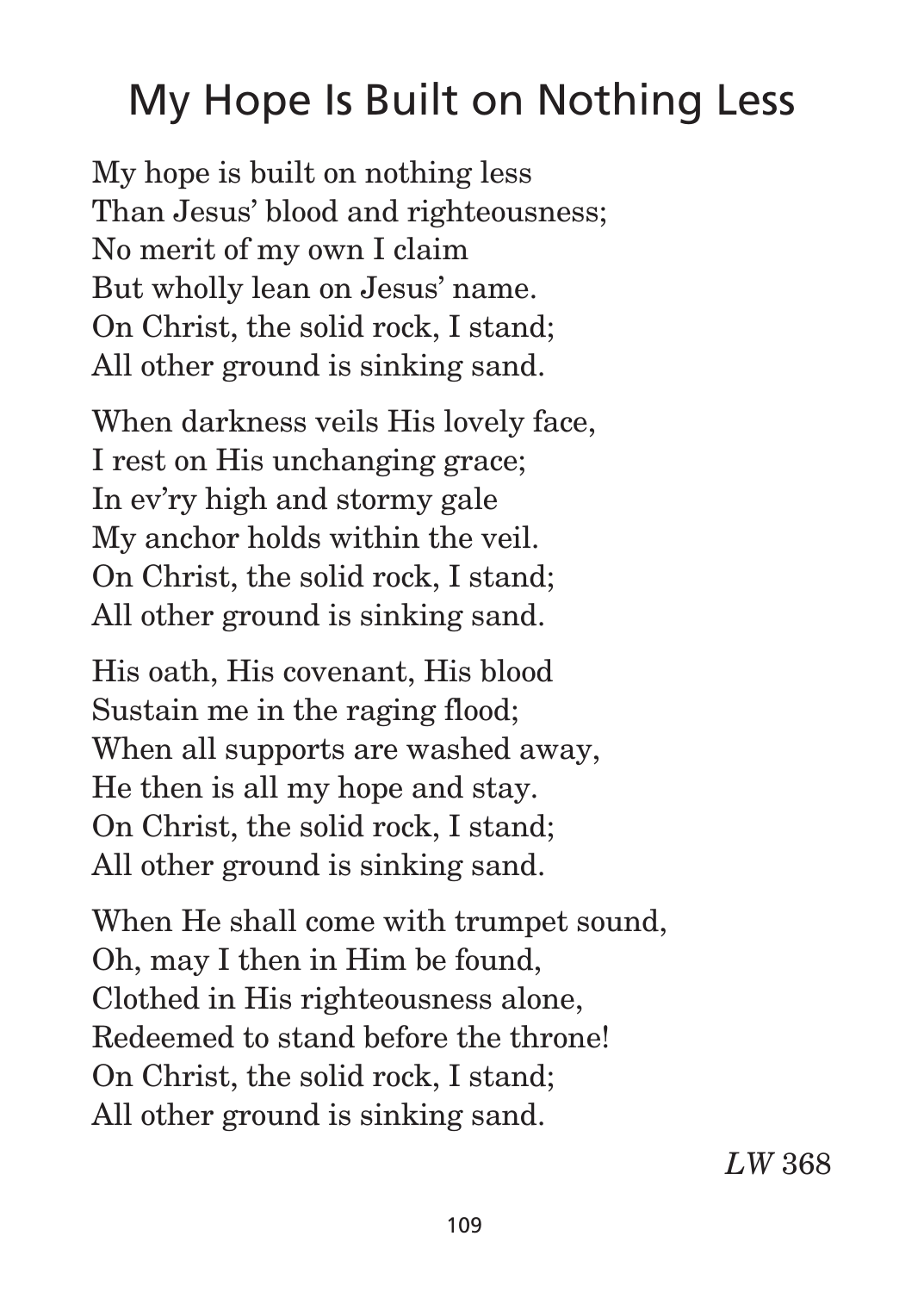### Now Thank We All Our God

Now thank we all our God With hearts and hands and voices, Who wondrous things has done, In whom His world rejoices; Who from our mothers' arms Has blest us on our way With countless gifts of love And still is ours today.

Oh, may this bounteous God Through all our life be near us, With ever joyful hearts And blessed peace to cheer us And keep us in His grace And guide us when perplexed And free us from all harm In this world and the next!

All praise and thanks to God The Father now be given, The Son, and Him who reigns With them in highest heaven, The one eternal God, Whom earth and heav'n adore; For thus it was, is now, And shall be evermore.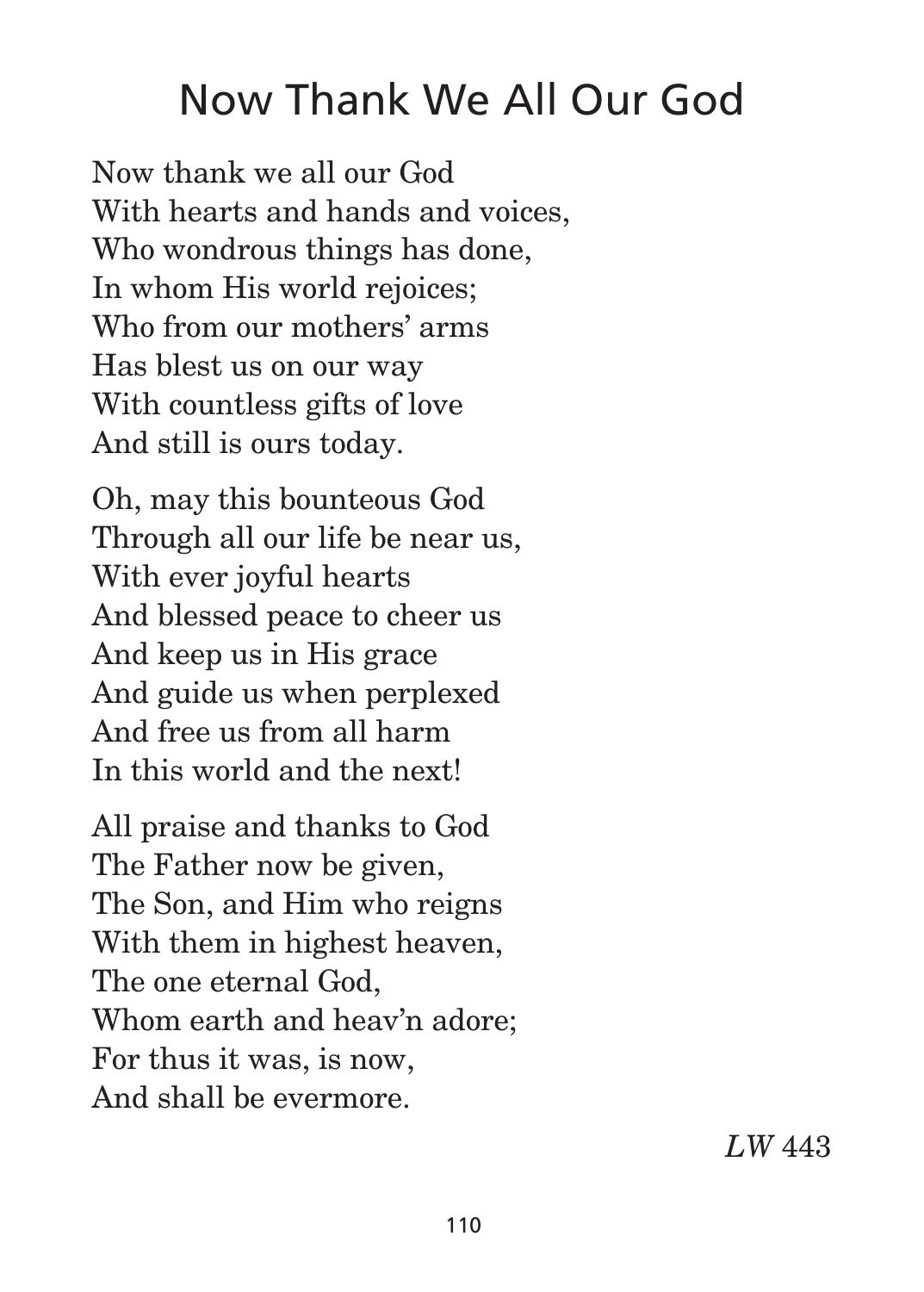## Oh, How Great Is Your Compassion

Oh, how great is Your compassion, Faithful Father, God of grace, That with all our fallen race In our depth of degradation You had mercy so that we Might be saved eternally!

Your great love for this has striven That we may, from sin made free, Live with You eternally. Your dear Son Himself has given And extends His gracious call, To His supper leads us all.

Firmly to our soul's salvation Witnesses Your Spirit, Lord, In Your Sacraments and Word. There He sends true consolation, Giving us the gift of faith That we fear not hell nor death.

*LSB* 559:1–3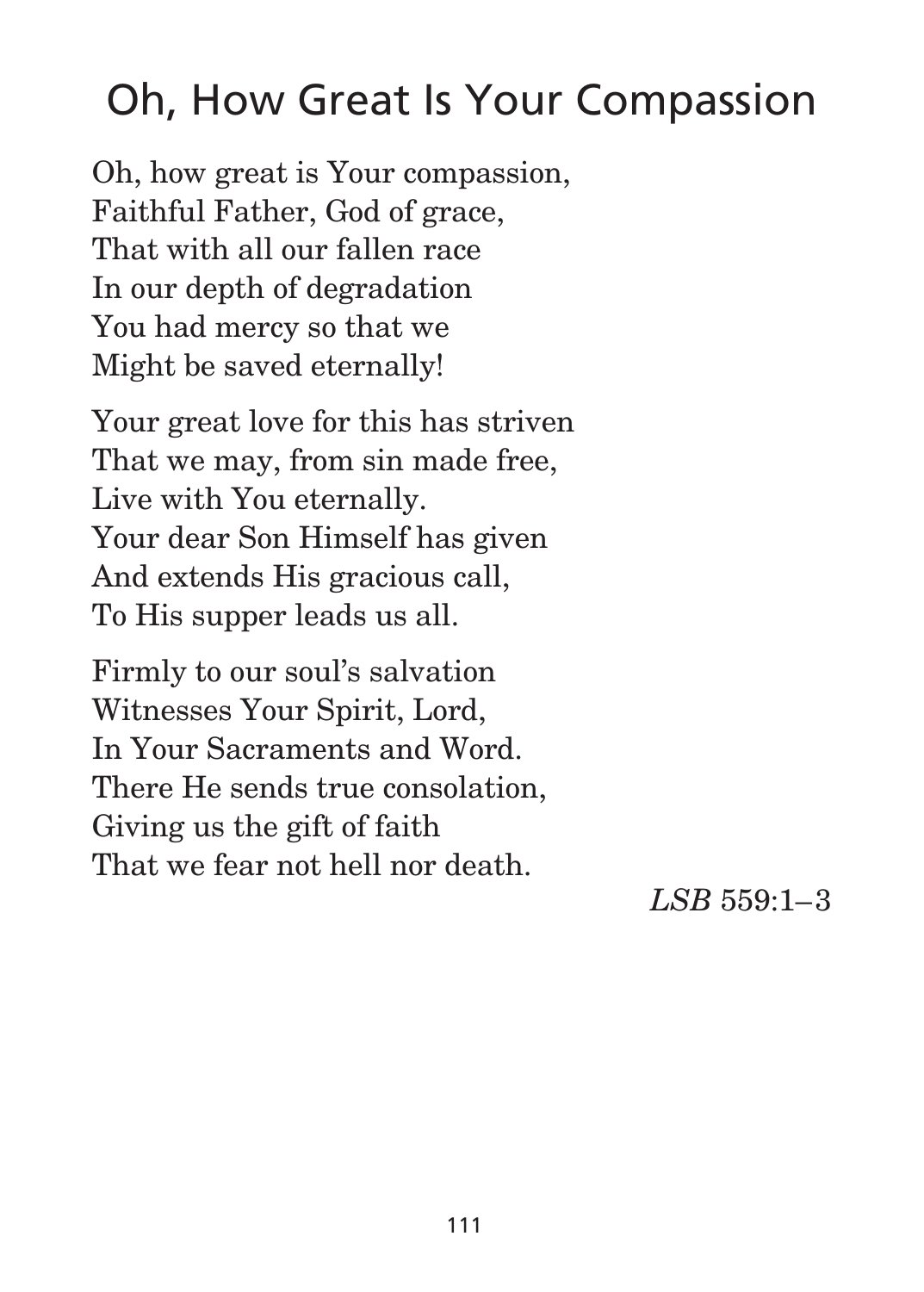## Our God, Our Help in Ages Past

Our God, our help in ages past, Our hope for years to come, Our shelter from the stormy blast, And our eternal home:

Under the shadow of Your throne Your saints have dwelt secure; Sufficient is Your arm alone, And our defense is sure.

Before the hills in order stood Or earth received its frame, From everlasting You are God, To endless years the same.

A thousand ages in Your sight Are like an evening gone, Short as the watch that ends the night Before the rising sun.

Our God, our help in ages past, Our hope for years to come, Still be our guard while troubles last And our eternal home!

*LW* 180:1–4, 6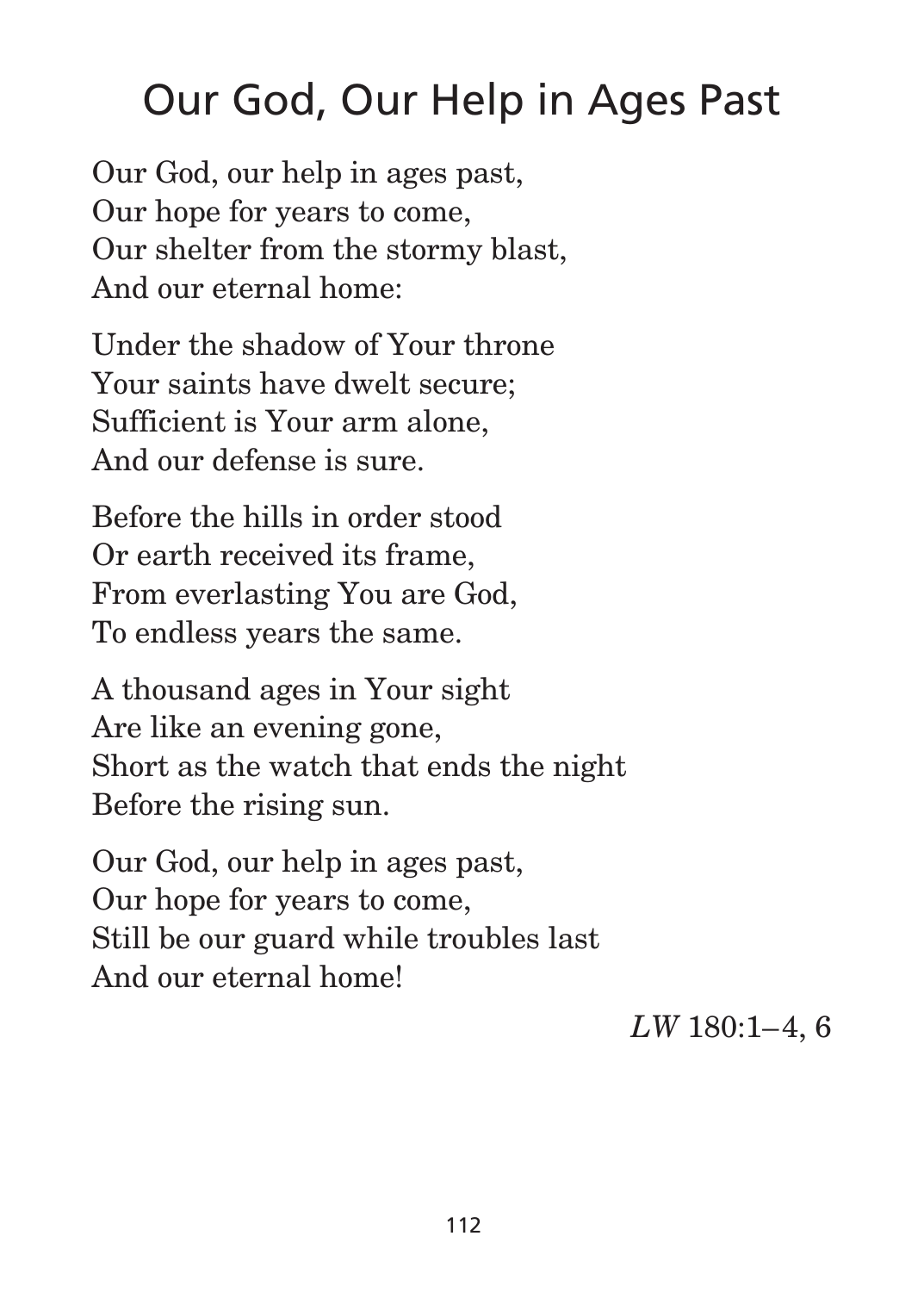## Rock of Ages, Cleft for Me

Rock of Ages, cleft for me, Let me hide myself in Thee; Let the water and the blood, From Thy riven side which flowed, Be for sin the double cure: Cleanse me from its guilt and pow'r.

Not the labors of my hands Can fulfill Thy law's demands; Could my zeal no respite know, Could my tears forever flow, All for sin could not atone; Thou must save, and Thou alone.

Nothing in my hand I bring; Simply to Thy cross I cling. Naked, come to Thee for dress; Helpless, look to Thee for grace; Foul, I to the fountain fly; Wash me, Savior, or I die.

While I draw this fleeting breath, When mine eyelids close in death, When I soar to worlds unknown. See Thee on Thy judgment throne, Rock of Ages, cleft for me, Let me hide myself in Thee.

*LW* 361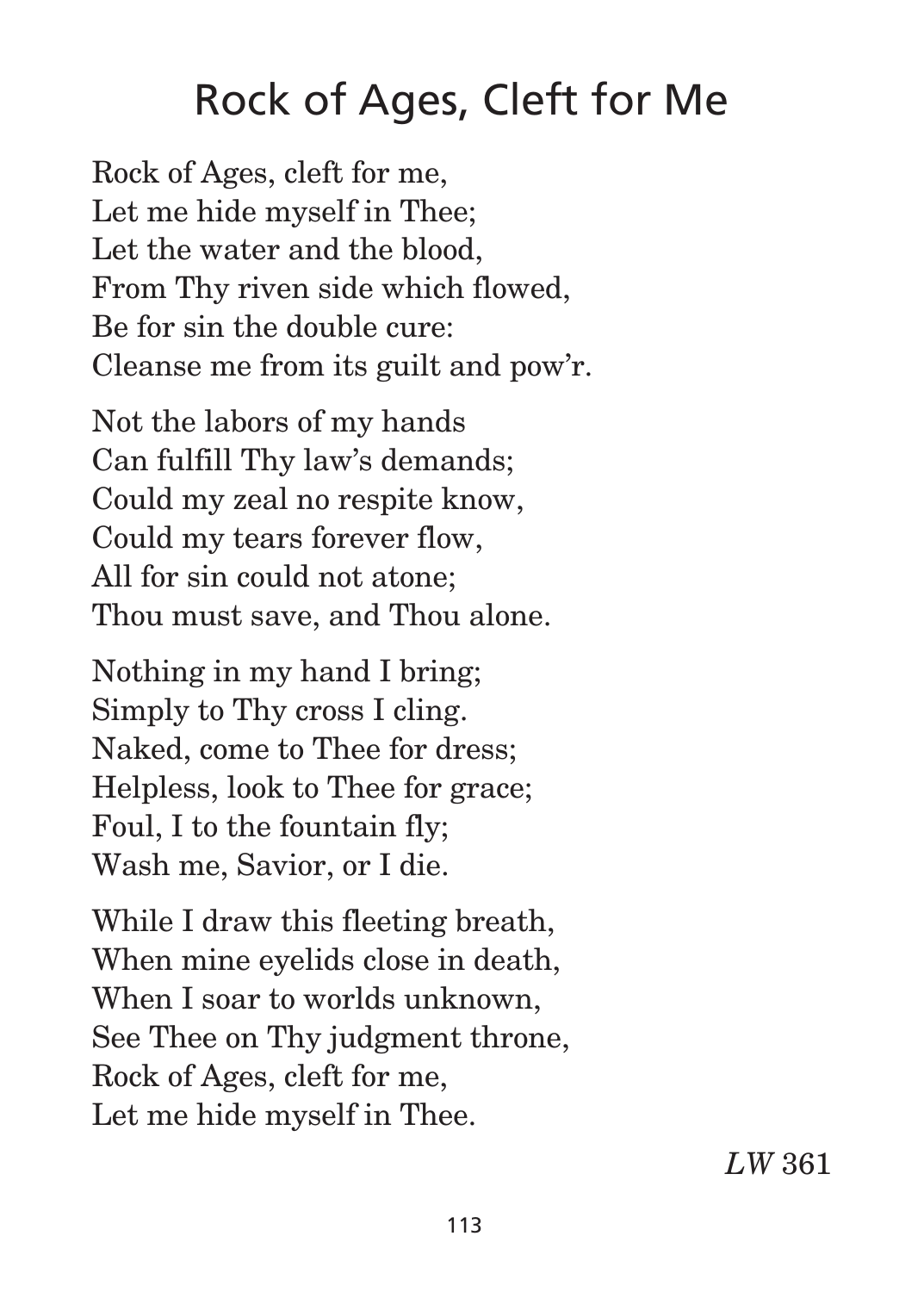### Stricken, Smitten, and Afflicted

Stricken, smitten, and afflicted, See Him dying on the tree! This is Christ, by man rejected; Here, my soul, your Savior see. He's the long-expected prophet, David's son, yet David's Lord. Proofs I see sufficient of it: He's the true and faithful Word.

Here we have a firm foundation; Here the refuge of the lost; Christ, the rock of our salvation, His the name of which we boast. Lamb of God, for sinners wounded, Sacrifice to cancel guilt! None shall ever be confounded Who on Him their hope have built.

*LW* 116:1, 4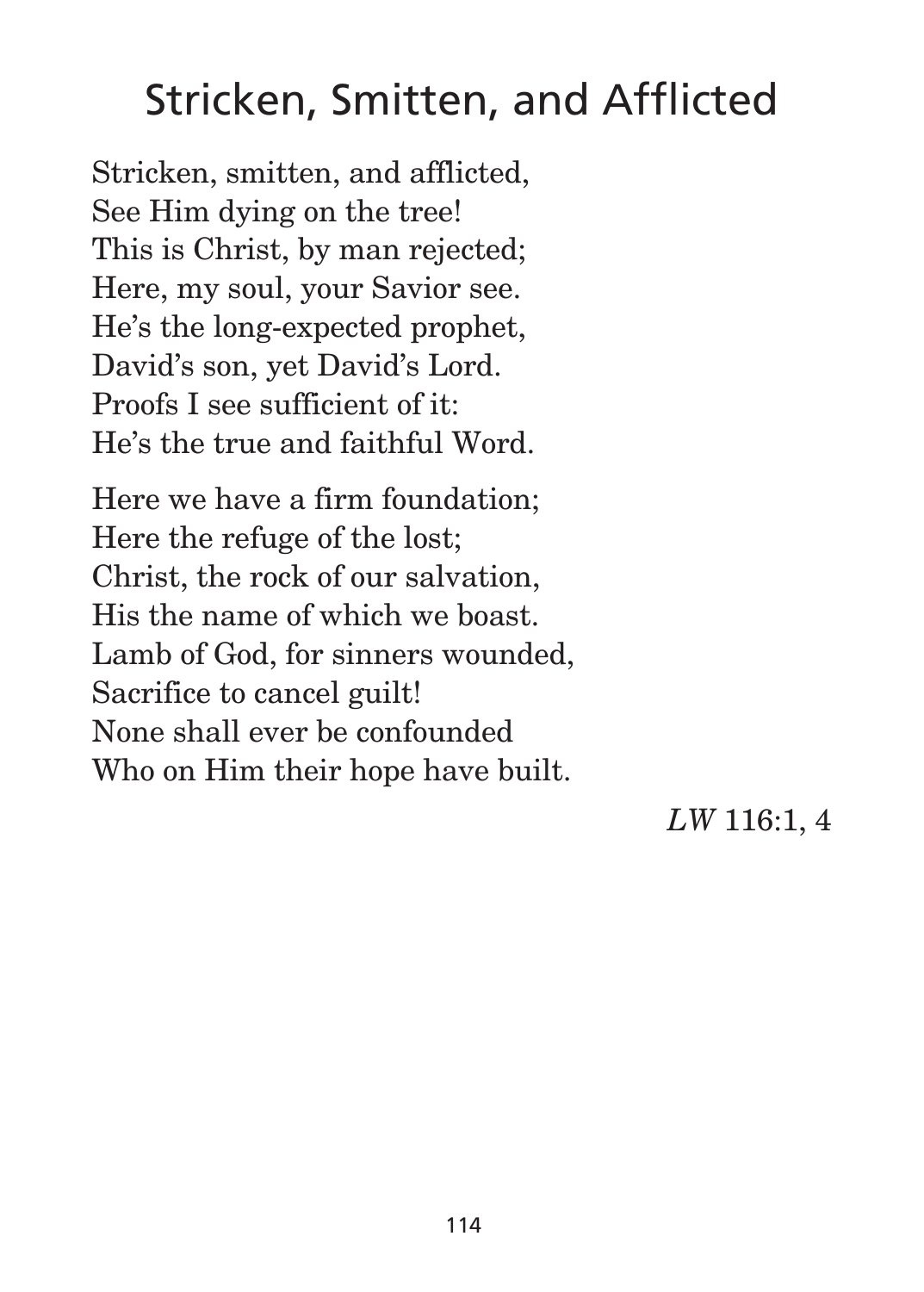### When I Suffer Pains and Losses

When I suffer pains and losses, Lord, be near, Let me hear Comfort under crosses. Point me, Father, to the heaven Which Your Son For me won When His life was given.

Under burdens of cross-bearing, Though the weight May be great, Yet I'm not despairing. You designed the cross You gave me; Thus You know All my woe And how best to save me.

What at last does this world leave us But a hand Full of sand Or some loss to grieve us? See what rich and noble graces Our Lord shares With His heirs In the heav'nly places.

Savior, Shepherd, my Defender, I belong To the throng Blood-bought for that splendor. Having You, I want no other Light of heav'n To be giv'n, My dear God and Brother.

*LW* 423:1–2, 4–5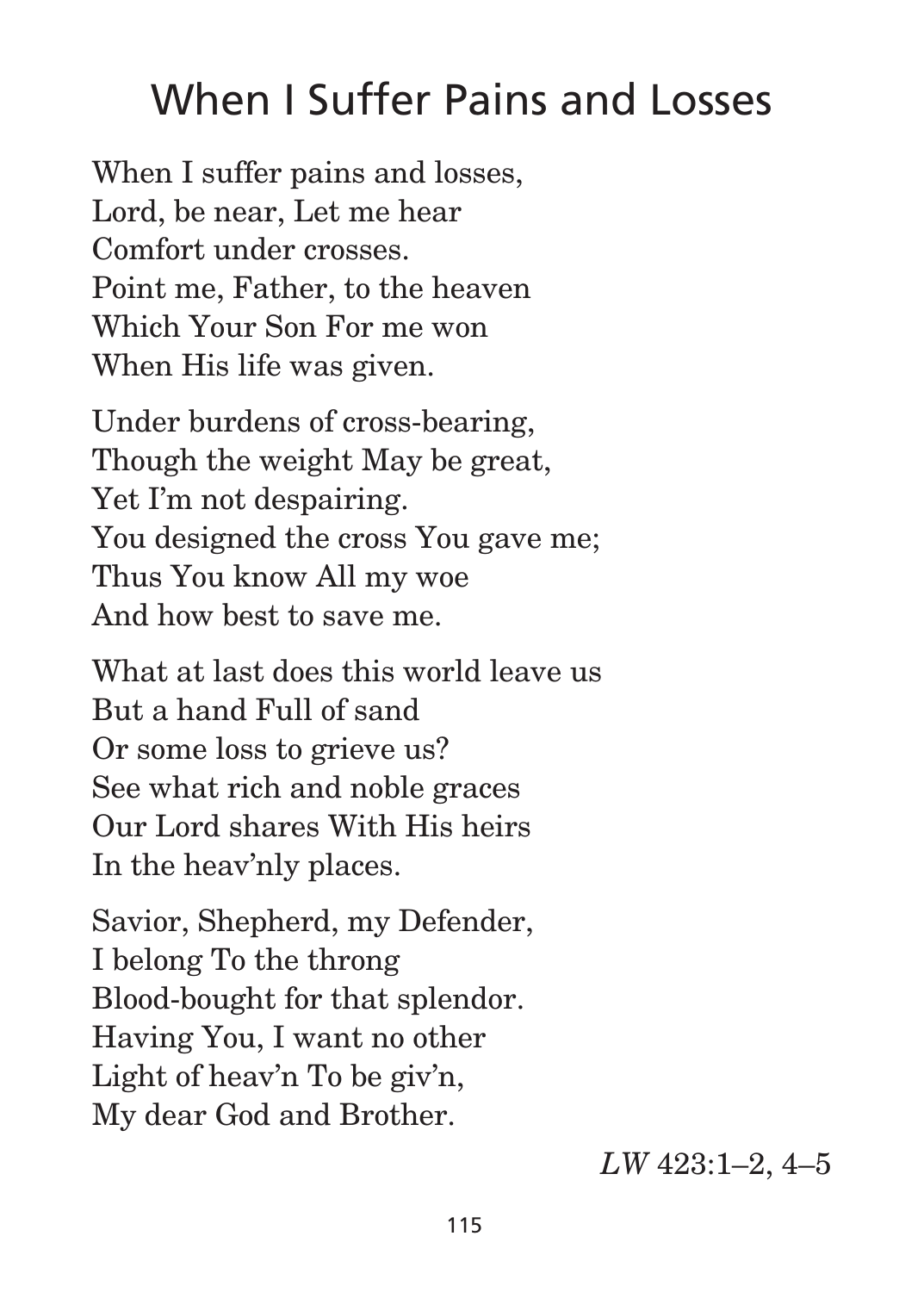## When in the Hour of Deepest Need

When in the hour of deepest need We know not where to look for aid: When days and nights of anxious thought No help or counsel yet have brought,

Our comfort then is this alone: That we may meet before Your throne And cry to You, O faithful God, For rescue from our sorry lot.

For You have made a promise true To pardon those who flee to You, Through Him whose name alone is great, Our Savior and our advocate.

And so we come, O God, today And all our woes before You lay; For sorely tried, cast down, we stand, Perplexed by fears on ev'ry hand.

Oh, from our sins hide not Your face; Absolve us through Your boundless grace! Be with us in our anguish still! Free us at last from ev'ry ill!

*LW* 428:1–5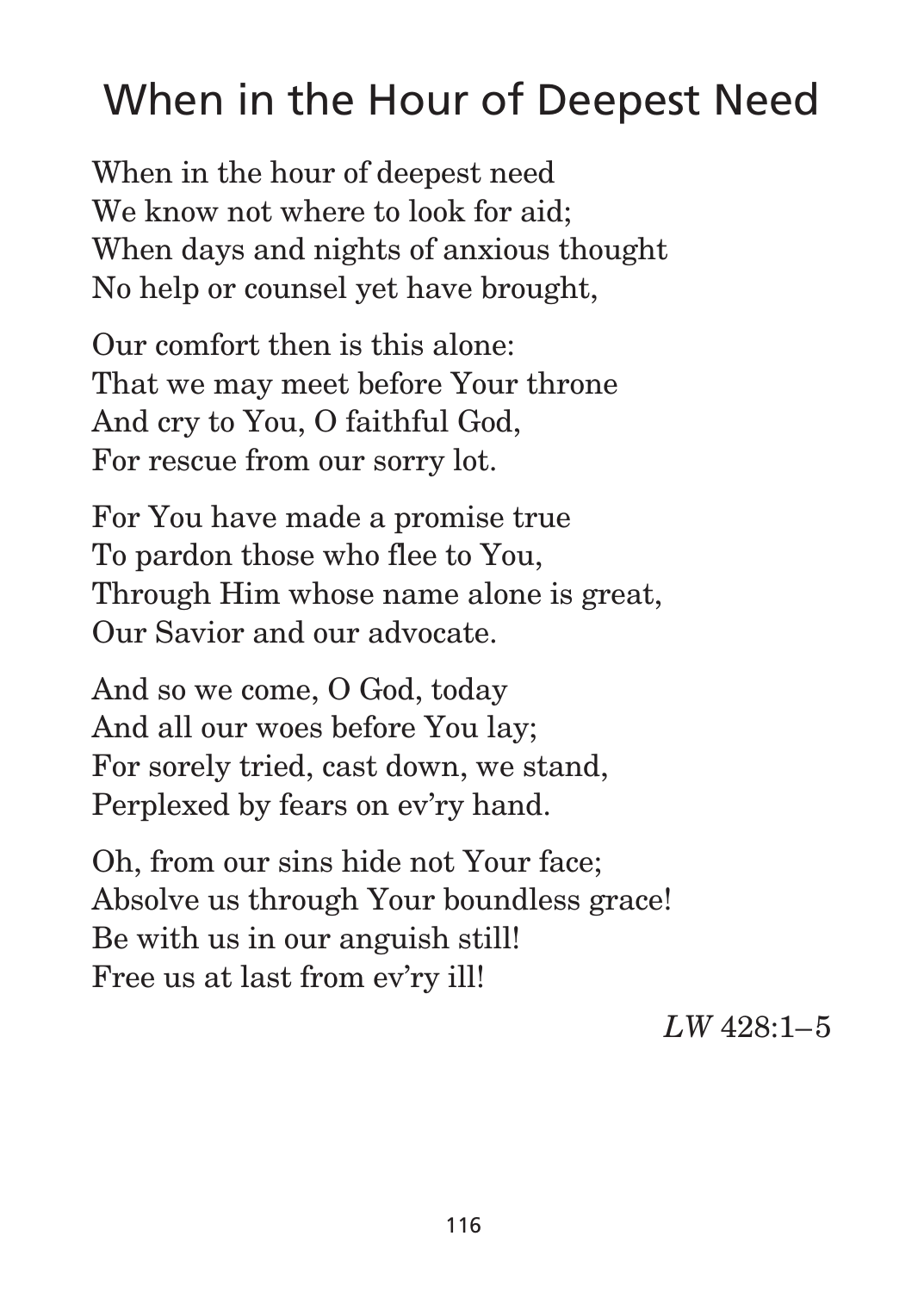# Preparing for a Disaster

These resources are adapted from the Texas District Disaster Response Web site, Lutheran Family Services in the Carolinas, and the American Red Cross.

### Develop a Family Disaster Plan

#### *Gather Information*

Find out what types of disasters occur in your area. Disasters can be natural or man-made. Natural disasters include floods, hurricanes, tornadoes, earthquakes, extreme heat, wildfires, and thunderstorms/lightning. Man-made disasters include hazardous materials, railroad accidents, house and building fires, radiological accidents, nuclear power plant emergencies, and terrorism. Learn the warning systems and evacuation plans in your community. This information can be gathered from the National Weather Service, the Office of Emergency Management, and nonprofit organizations like the American Red Cross and Salvation Army (see below for contact information).

#### *Create a Plan with Your Family*

Discuss the information you have gathered. Pick places to meet, including a place outside your home for an emergency such as a fire and a place outside your neighborhood in case you cannot return home. Pick an out-of-state friend as your family's check-in contact in case the family gets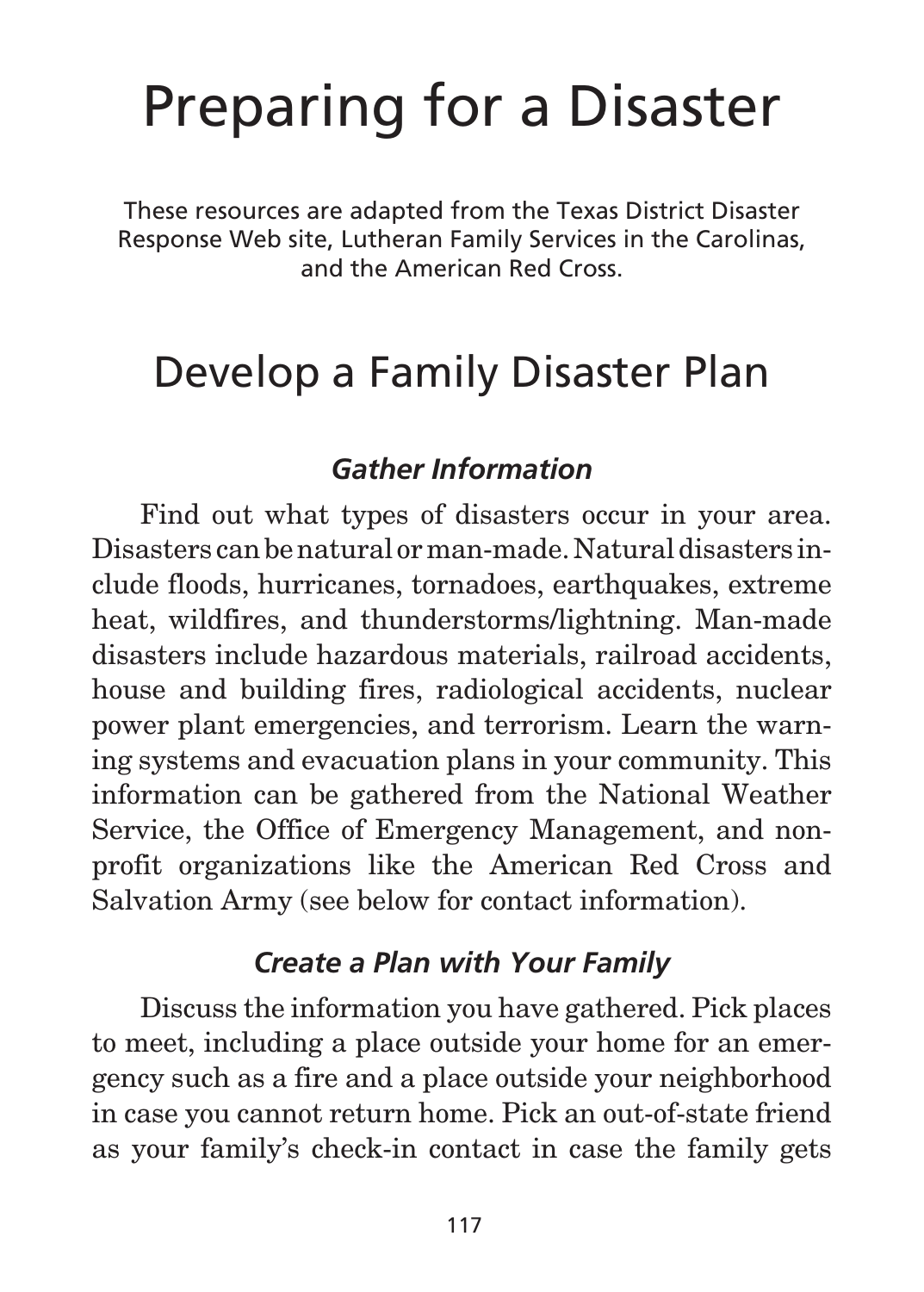separated. Discuss plans for your family in case you are ordered to evacuate the area. Write down your emergency contacts on the page provided below, and put it where everyone can see it.

#### *Implement Your Plan*

Post emergency telephone numbers by the phone. Install smoke alarms and fire extinguishers in your home if you don't already have them. Have your family learn basic safety measures such as first aid, CPR, how to turn off water, gas, and electricity coming into the house, and how to use a fire extinguisher. Teach your children how and when to call 911 or your local emergency services. Keep enough supplies in your home to survive at least three days. Assemble a disaster kit with items you may need if you have to evacuate (see below for disaster kit specifications).

#### *Practice Your Plan*

Ask questions to make sure family members remember meeting places, phone numbers, and safety rules. Conduct drills. Check smoke detectors monthly and change batteries twice a year. Test and charge fire extinguishers according to manufacturer instructions. Replace stored water and food every six months.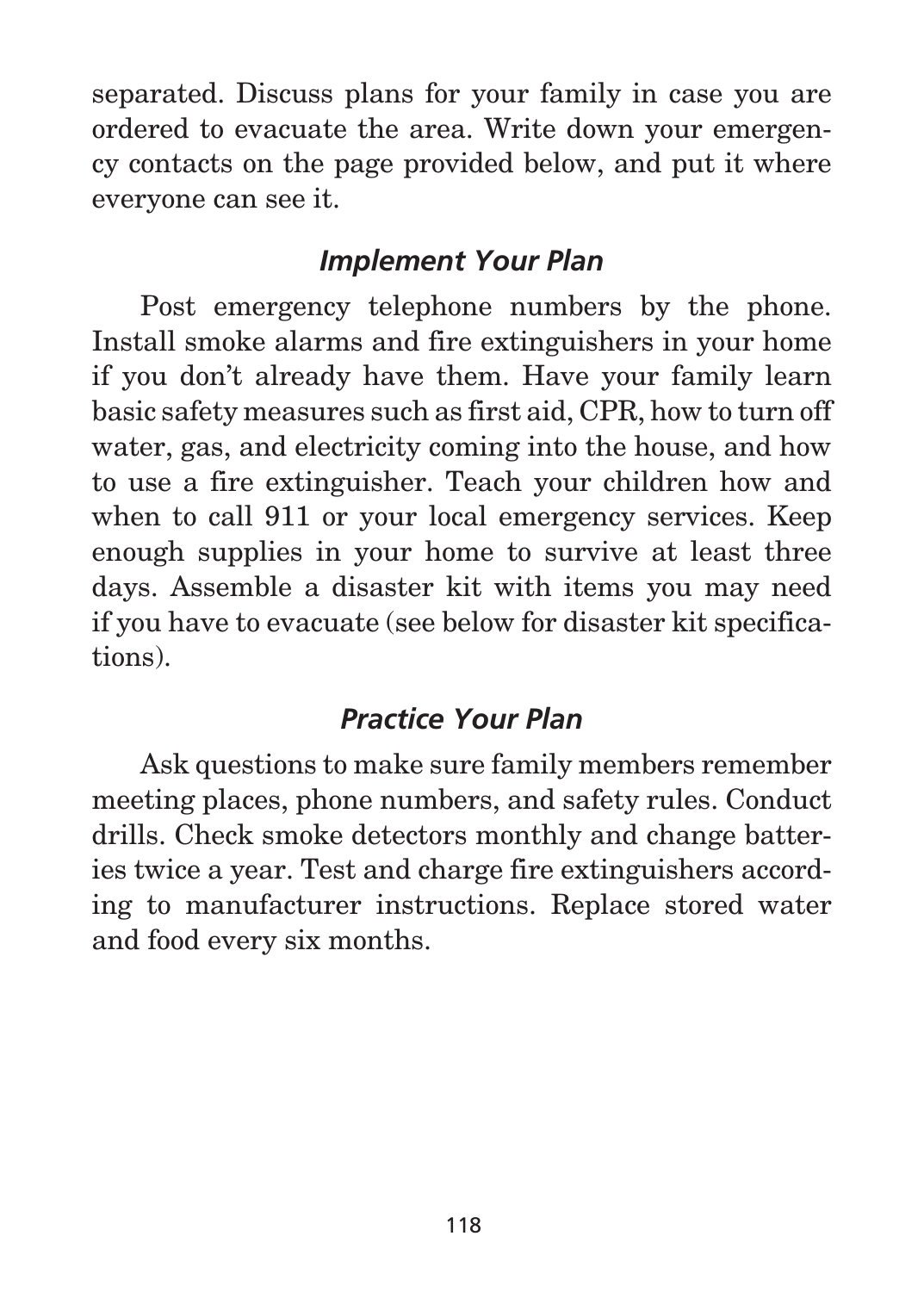## A Family Disaster Kit

When a disaster strikes, there is often no time to collect the items you need to get by. A family disaster kit will help you to gather these items before a disaster strikes. Items you may need in your disaster kit will vary in different areas; however, you will want to include the following, which can be stored in a plastic tub:

- A three-day supply of precooked, nonperishable food
- Water (one gallon per person per day)
- A manual can opener
- A change of clothing and footwear for each person
- One blanket or sleeping bag per person
- A first-aid kit including essential medications
- Toothbrush and toothpaste
- Roll of toilet paper and paper towels
- Copies of important papers
- Emergency tools
- A battery-powered radio with extra batteries
- A flashlight with extra batteries
- An extra set of car keys
- A credit card or cash
- Special items needed for infant, elderly, or disabled members of your family
- Sanitation supplies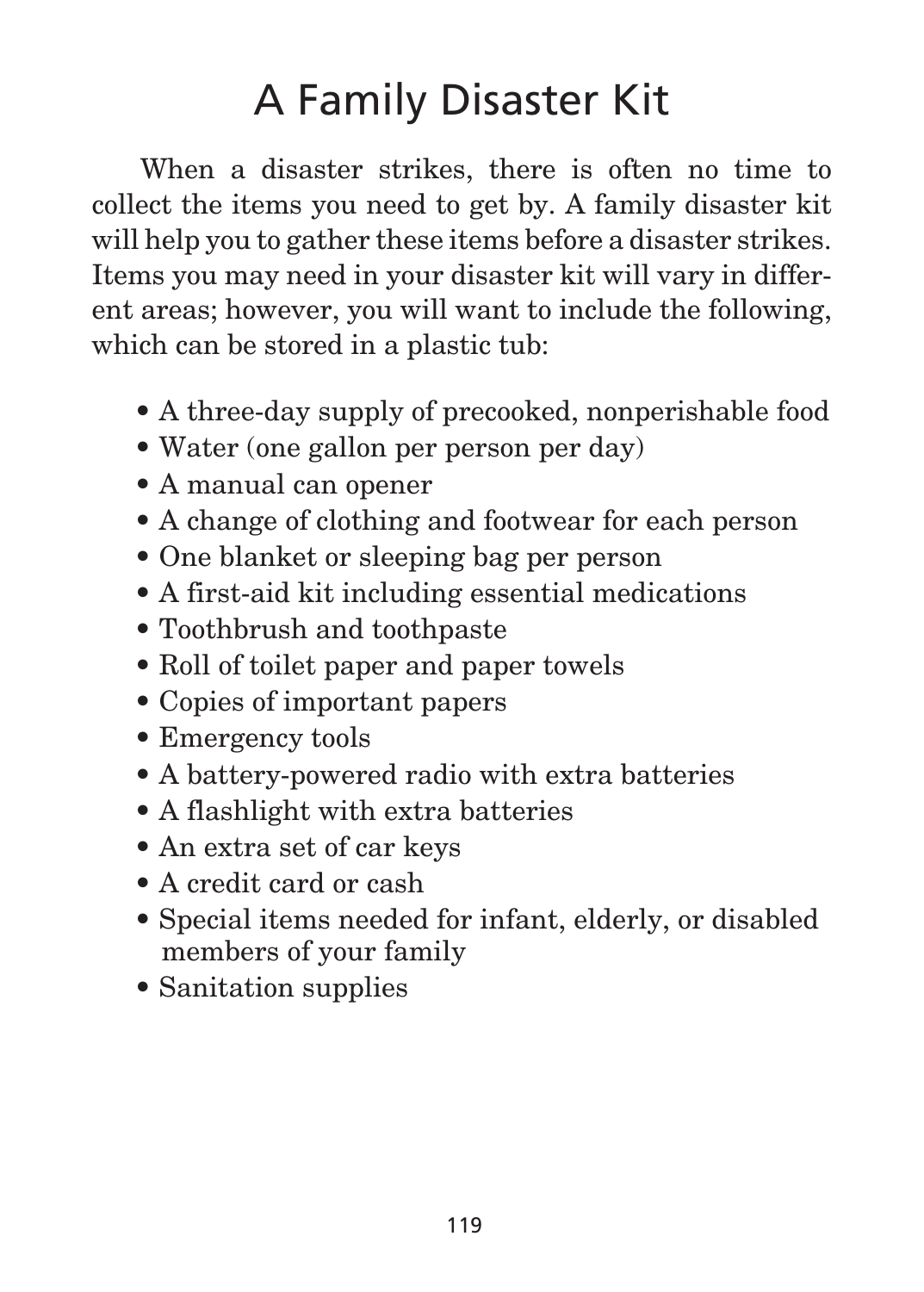## Kids' Activity Survival Kit

#### *These can all be stored in a backpack or duffel bag:*

- A few favorite books
- Crayons, pencils or pens, and plenty of paper
- Scissors and glue
- Two favorite toys, such as a doll or action figure
- One or two board games
- A deck of cards
- A puzzle (one with lots of pieces is good—it takes a long time to do!)
- Small people figures and vehicles to play out what is happening during a disaster—such as ambulance, fire truck, helicopter, dump truck, police car, small boats
- Favorite stuffed animal or puppet
- Favorite blanket or pillow
- Pictures of the family and pet
- A "keep safe" box with a few treasures that make your child feel special

## Evacuation Checklist

#### *Should you and your family have to evacuate, the following checklist will help you through that process:*

- Always follow instructions from emergency management officials.
- Collect survival kit, family members, and pets as quickly as possible.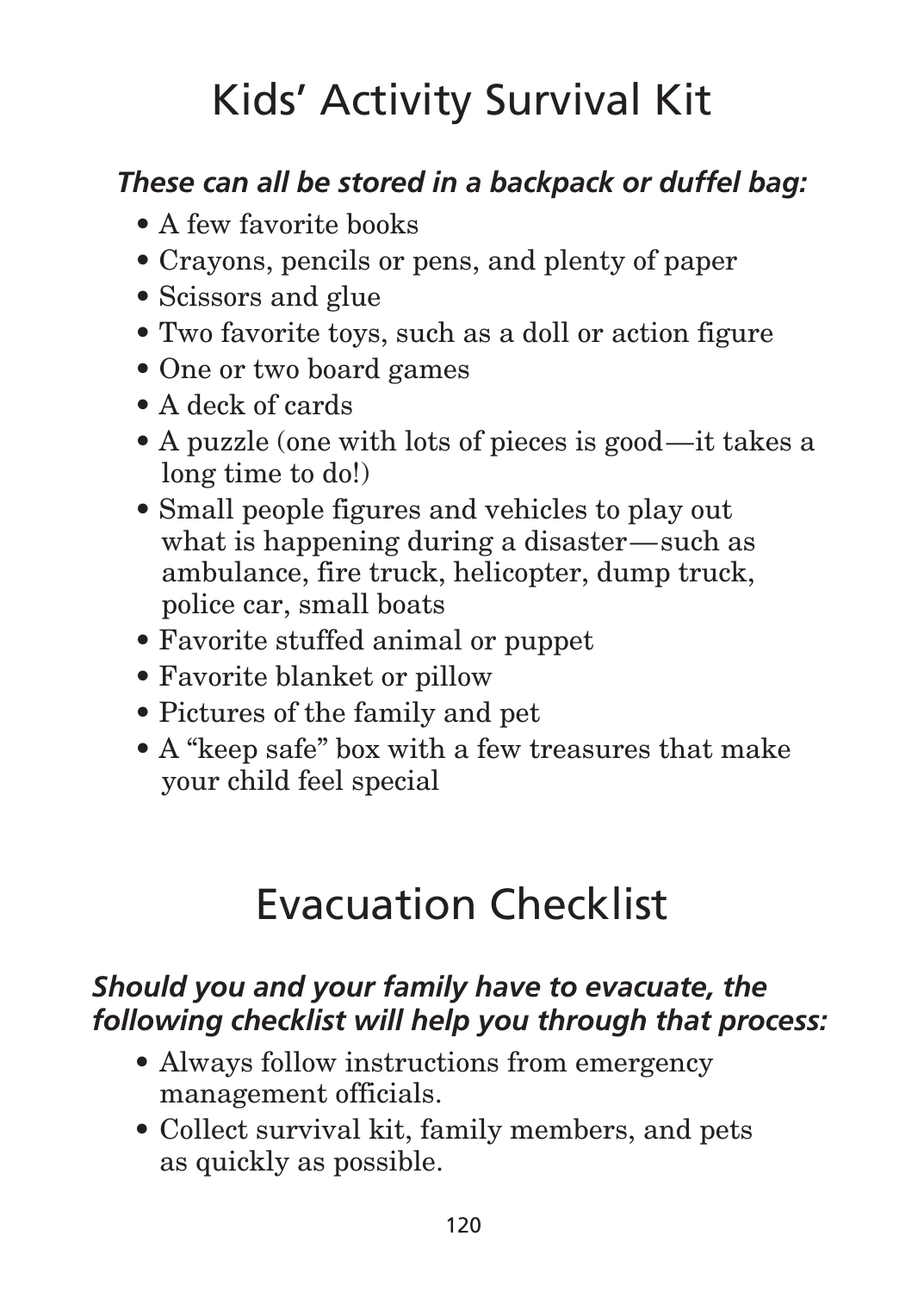- Each person should pack one bag with clothing, toiletries, personal items, and prescriptions (in original containers) for one week.
- Plan an evacuation route and destination.
- Notify your emergency contacts of your planned route and destination.
- Wear sturdy clothing and take additional clothing depending on weather and season.
- Secure your home: unplug appliances; close and lock doors and windows; board windows in preparation for a hurricane, if needed; engage alarm system.
- If freezing conditions are expected during your absence: turn off main water valve; drain faucets; turn off inside valves for external faucets and open outside faucets to drain.
- Leave early enough to minimize congestion or delay.
- Keep to main routes that are regularly traveled. Shortcuts and back roads may become dangerous, flooded, or blocked and are not as regularly patrolled if you experience mechanical difficulty or other emergency.
- Once you arrive at your destination, notify emergency contacts and points of contact there.
- Keep emergency contacts updated about your condition, location, and contact information.
- Maintain radio watch to determine when it is safe to return to your home.
- Upon return to your home, inspect external doors and windows to determine if security is intact. Call police if you see intentional damage or suspect intruders have entered your home.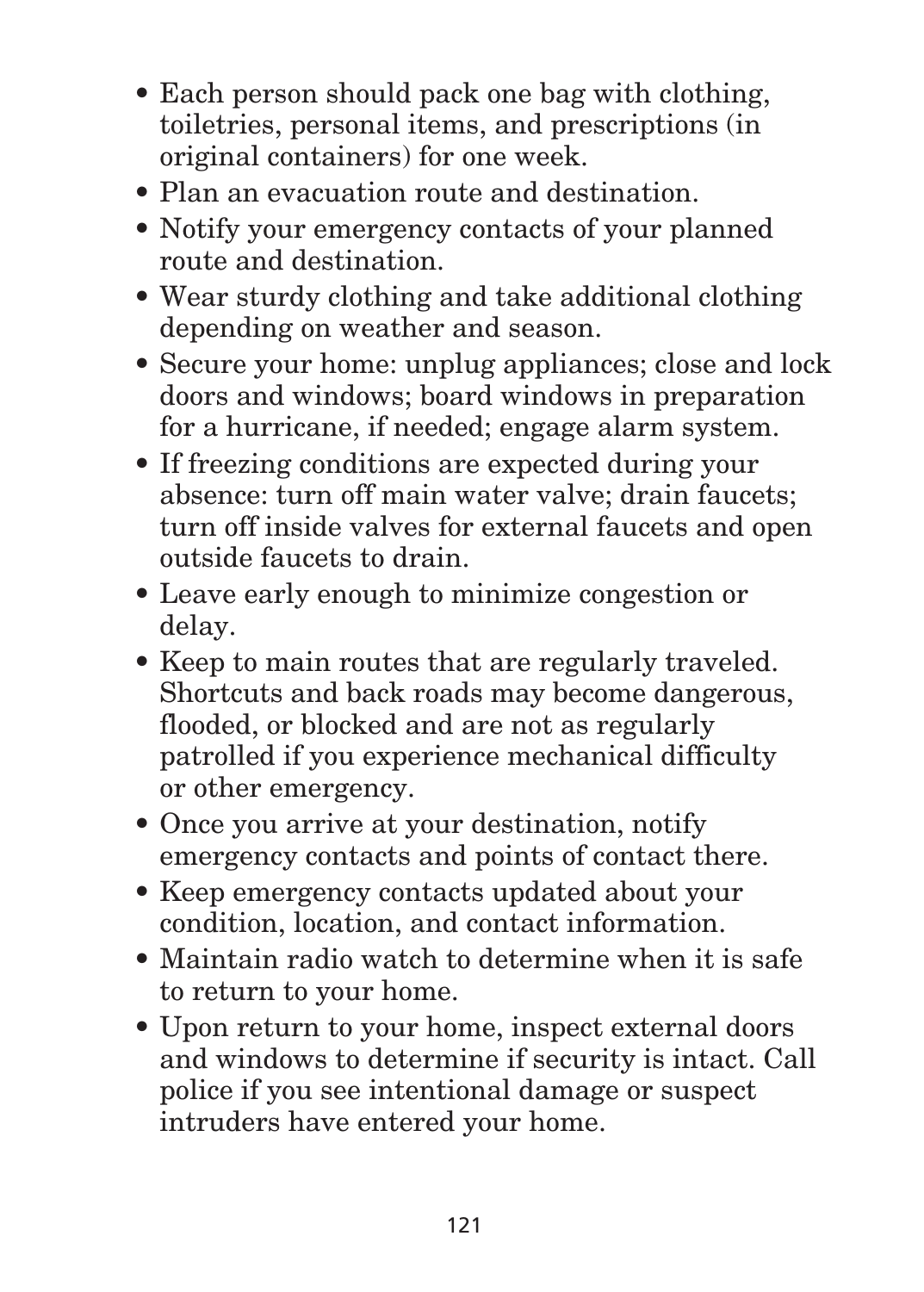### Disaster Resources

**211** is a phone number that connects people with important community services and volunteer opportunities. You can dial it just as you would 411 for information or 911 for an emergency. It provides callers with information about and referrals to human services for everyday needs and in times of crisis. 211 can offer access to the following types of services: Basic human-needs resources; physical and mental health resources; employment supports; support for older Americans and persons with disabilities; support for children, youth, and families; volunteer opportunities and donations.

**A local Lutheran Church—Missouri Synod (LCMS) congregation** can help to provide you with spiritual support during a time of crisis. The pastor can also help to connect you to local resources that may also be of service to you during difficult times. If you don't know who your local LCMS pastor is, or if you have evacuated to another city, you can log on to *www.lcms.org* and click on directories on the left side of the page. Or, you can call the main LCMS number at 1-888-843-5267 (1-888-The-LCMS) and ask for the number of the local LCMS congregation and pastor.

**The Lutheran Church—Missouri Synod** is a national church body that can help direct you to the resources that you need in the aftermath of a disaster. The Web site and main phone number are listed above.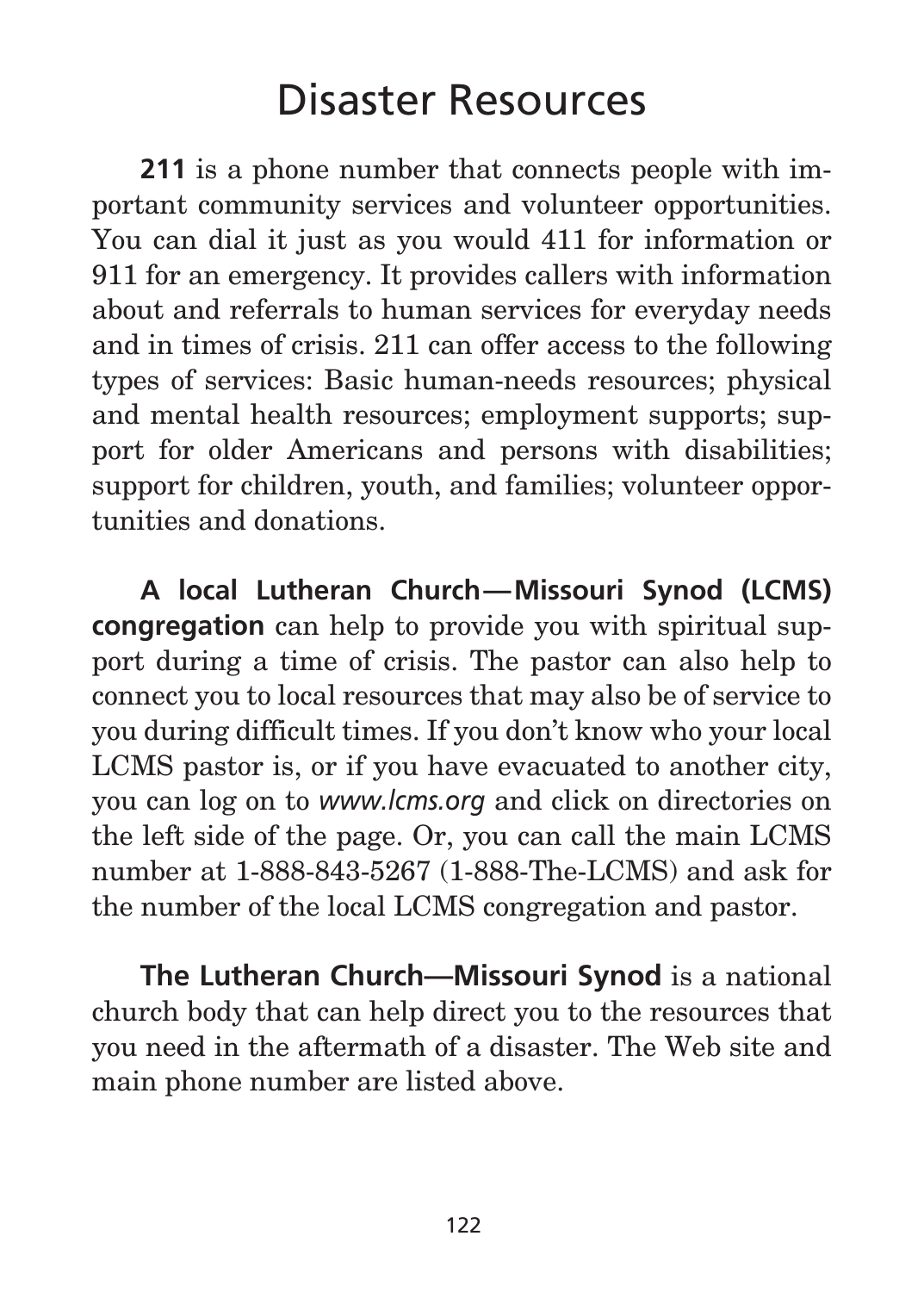**LCMS World Relief & Human Care** is a branch within the LCMS that focuses on reaching out in mercy and compassion to those in need motivated by and in the clear name of Christ and His Gospel and according to the beautiful Lutheran confession of the faith. Within the Synod, this organization works closely with those who have been affected by disasters of any kind, providing a variety of resources to those in need. You can contact LCMS World Relief and Human Care through the Web site at *worldrelief .lcms.org* or by phone at 1-800-248-1930 x1380.

**American Red Cross** responds immediately to disasters, including house or apartment fires (the majority of disaster responses), hurricanes, floods, earthquakes, tornadoes, hazardous materials spills, transportation accidents, explosions, and other natural and man-made disasters. Red Cross disaster relief focuses on meeting people's immediate emergency disaster-caused needs. When a disaster threatens or strikes, the Red Cross provides shelter, food, and health and mental health services to address basic human needs. In addition to these services, the core of Red Cross disaster relief is the assistance given to individuals and families affected by disaster to enable them to resume their normal daily activities independently. The Red Cross also feeds emergency workers, handles inquiries from concerned family members outside the disaster area, provides blood and blood products to disaster victims, and helps those affected by disaster to access other available resources. You can contact the Red Cross through the Web site at *www.redcross.org*, or by phoning the national headquarters: 202-303-4498.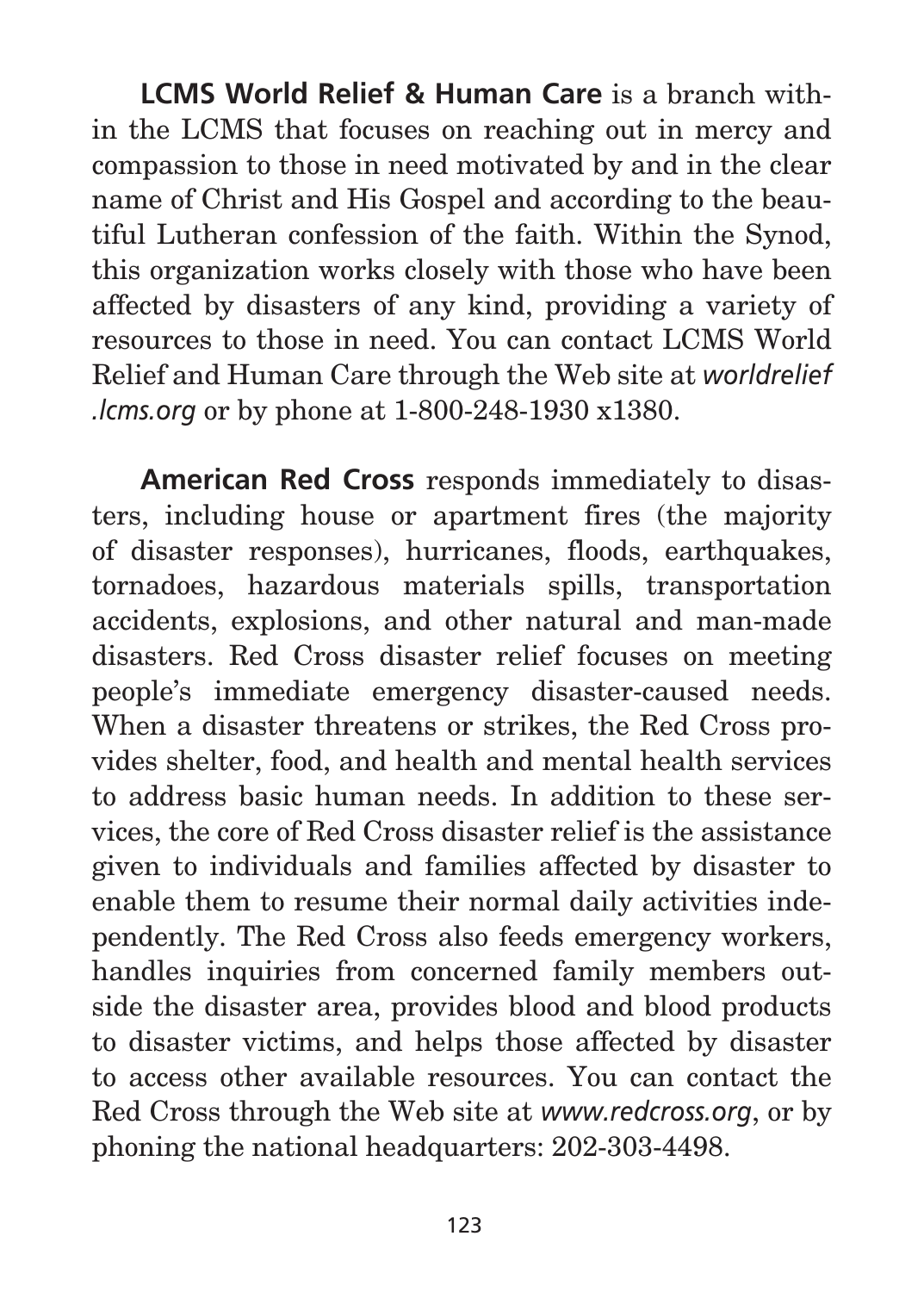**Lutheran Disaster Response (LDR)** is a collaborative ministry of the Evangelical Lutheran Church in America and The Lutheran Church—Missouri Synod. Following a major domestic disaster, LDR seeks to minister holistically to the unmet needs of those affected, regardless of faith or creed. Lutheran social ministry organizations serve as LDR affiliates providing spiritual and emotional care, hardship grants, long-term recovery, and volunteer coordination. The mission of LDR is to demonstrate Christ's compassion for people by promoting hope, healing, and wholeness for disaster survivors. You can contact LDR through their Web site at www.ldr.org; or by phoning 1-800-638-3522 x2748, or 773-380-2748.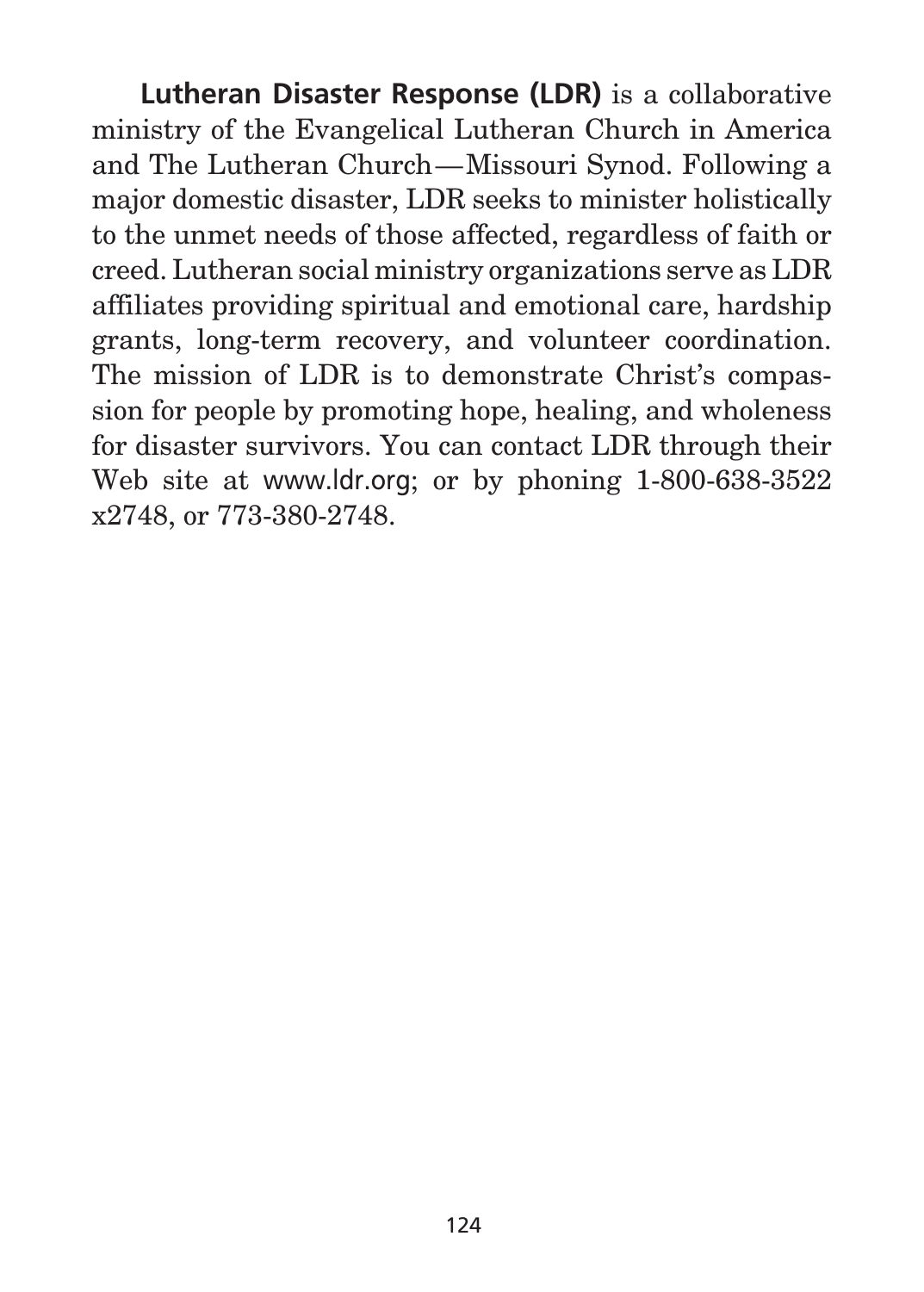### Links to Other Disaster-Related **Organizations**

| <b>National Weather Service</b>                                      | www.nws.noaa.gov                                      |
|----------------------------------------------------------------------|-------------------------------------------------------|
| Orphan Grain Train                                                   | www.ogt.org                                           |
| <b>Thrivent Financial for Lutherans</b>                              | www.thrivent.com                                      |
| <b>Church World Service Emergency</b><br>Response Program            | www.churchworldservice.org                            |
|                                                                      | Lutheran Services in America www.lutheranservices.org |
| <b>National Voluntary Organizations</b><br><b>Active in Disaster</b> | www.nvoad.org                                         |
| Camp Noah                                                            | www.campnoah.org                                      |
| <b>National Mental Health Association</b>                            | www.nmha.org                                          |
| <b>Centers for Disease Control</b>                                   | www.cdc.gov                                           |
| <b>Weather Information</b>                                           | www.weather.gov                                       |
|                                                                      | www.weather.com                                       |
| <b>FFMA</b>                                                          | (Federal Emergency Management Agency) www.fema.gov    |

The Salvation Army www.salvationarmy.org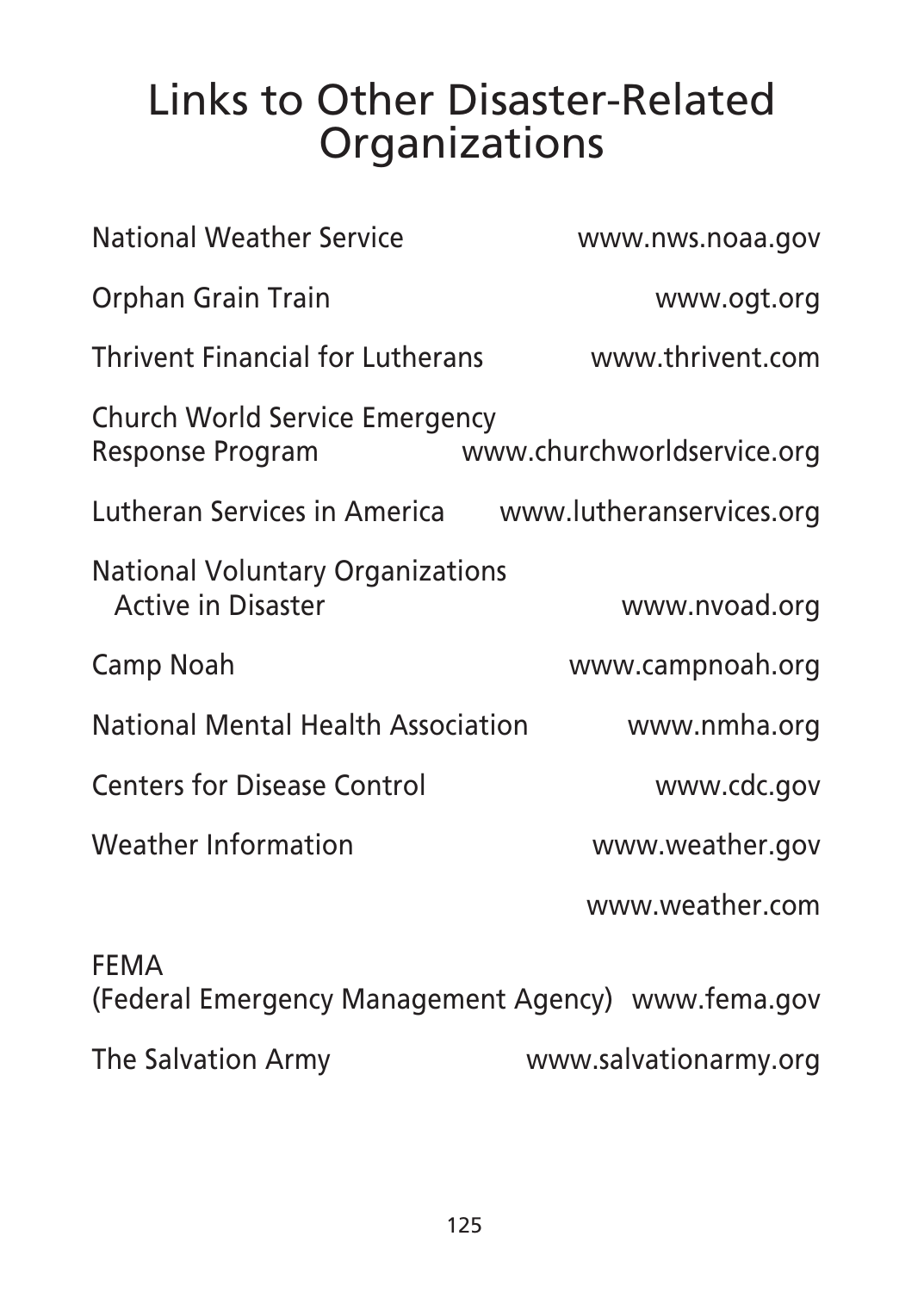## **Topical Index**

#### Devotions, prayers, Scripture, hymns

|        | Death, fear of  21, 24, 52, 53, 72, 86, 88 (2), 93, 98, 101, 104 |
|--------|------------------------------------------------------------------|
|        |                                                                  |
|        |                                                                  |
|        |                                                                  |
|        |                                                                  |
|        |                                                                  |
| Faith  |                                                                  |
|        |                                                                  |
|        |                                                                  |
|        |                                                                  |
|        |                                                                  |
|        |                                                                  |
|        |                                                                  |
|        |                                                                  |
|        |                                                                  |
|        |                                                                  |
|        |                                                                  |
|        |                                                                  |
|        |                                                                  |
| Injury |                                                                  |
|        |                                                                  |
|        |                                                                  |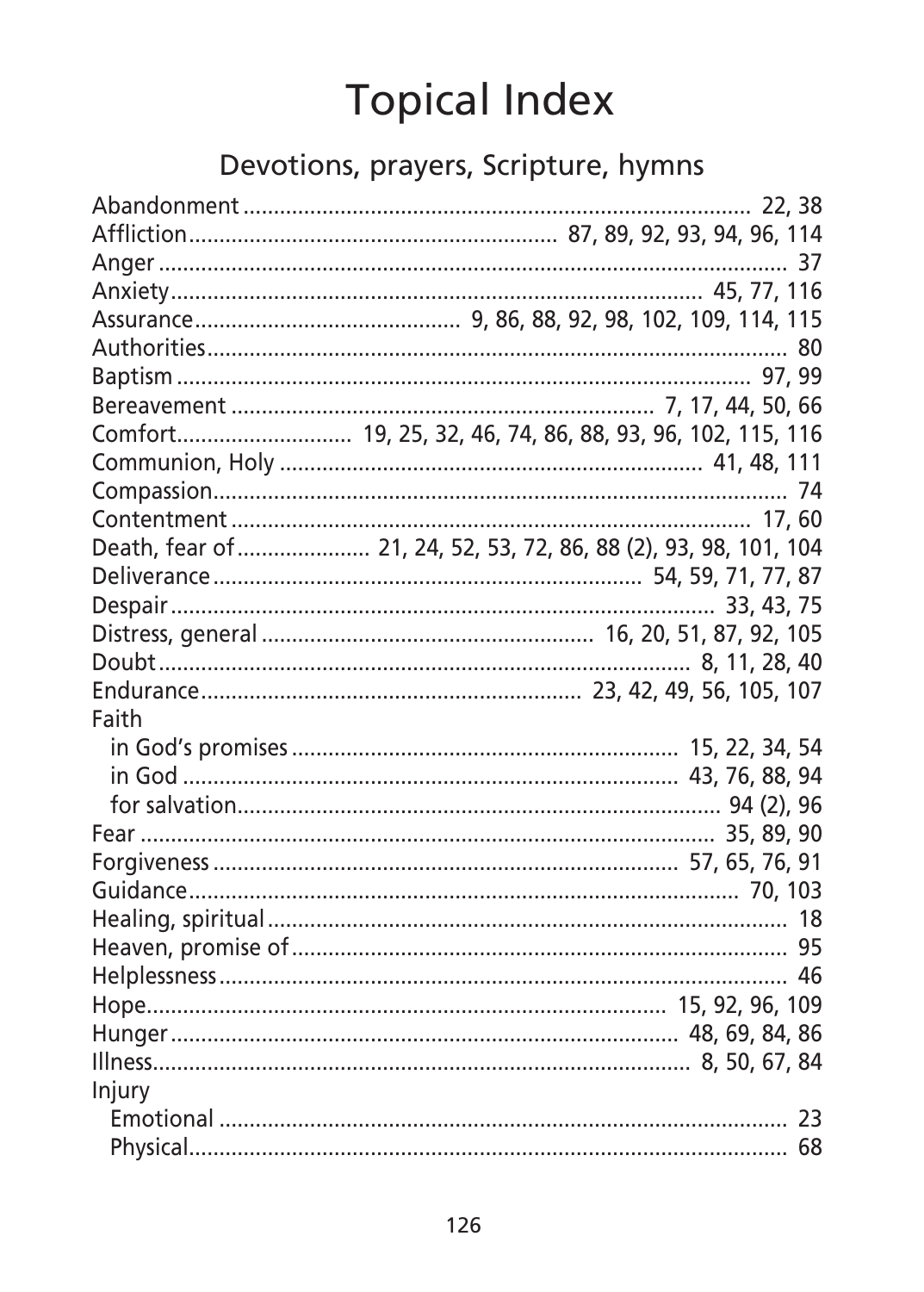| Loss       |    |
|------------|----|
|            |    |
|            |    |
|            |    |
|            |    |
|            |    |
|            |    |
|            |    |
|            |    |
|            |    |
|            | 55 |
|            |    |
|            |    |
|            |    |
| Protection |    |
|            |    |
|            |    |
|            |    |
|            |    |
|            |    |
|            |    |
|            |    |
|            |    |
|            |    |
|            |    |
|            |    |
|            |    |
| Suffering  |    |
|            |    |
|            |    |
|            |    |
|            |    |
|            |    |
|            |    |